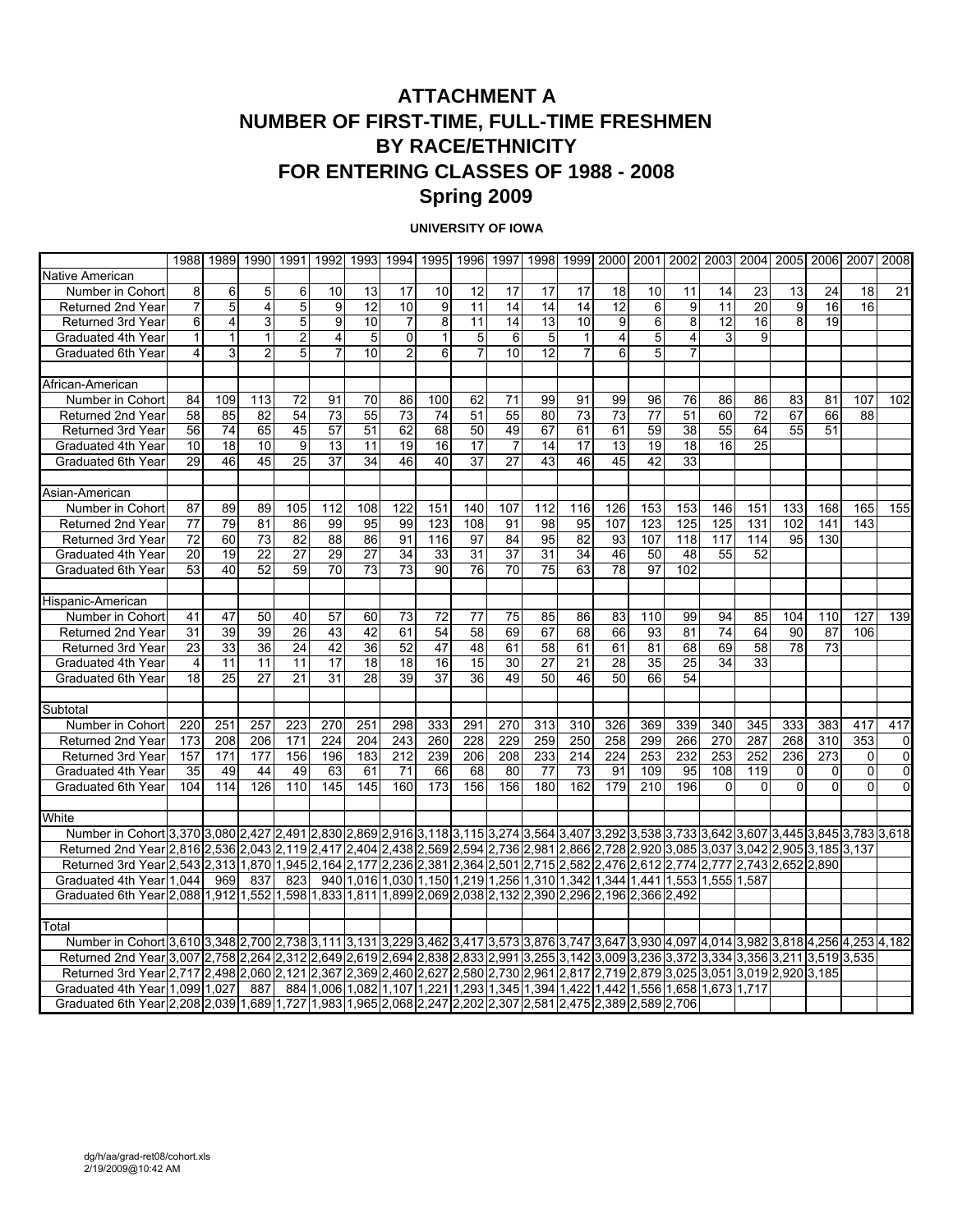# **ATTACHMENT A NUMBER OF FIRST-TIME, FULL-TIME FRESHMEN BY RACE/ETHNICITY FOR ENTERING CLASSES OF 1988 - 2008 Spring 2009**

#### **IOWA STATE UNIVERSITY**

|                                                                                                                                                |                | 1988 1989 1990  |          | 1991            | 1992           |                         |                | 1993 1994 1995 | 1996            |                | 1997 1998   |                | 1999 2000 2001 2002                                                         |                 |                 |          | 2003 2004 |                | 2005 2006 2007 |     | 2008             |
|------------------------------------------------------------------------------------------------------------------------------------------------|----------------|-----------------|----------|-----------------|----------------|-------------------------|----------------|----------------|-----------------|----------------|-------------|----------------|-----------------------------------------------------------------------------|-----------------|-----------------|----------|-----------|----------------|----------------|-----|------------------|
| Native American                                                                                                                                |                |                 |          |                 |                |                         |                |                |                 |                |             |                |                                                                             |                 |                 |          |           |                |                |     |                  |
| Number in Cohort                                                                                                                               | 4              | 7               | 5        | 7               | 5              | 7                       | 7              | 8              | 14              | 11             | 10          | 16             | 10                                                                          | 12              | 12              | 11       | 16        | 7              | 12             | 14  | 23               |
| Returned 2nd Year                                                                                                                              | 4              | $\overline{7}$  | 3        | 4               | 3              | $\overline{\mathbf{4}}$ | 5              | $\overline{7}$ | 9               | 6              | 8           | 12             | $\overline{4}$                                                              | 10              | 10              | 5        | 12        | $\overline{7}$ | 11             | 9   |                  |
| Returned 3rd Year                                                                                                                              | 3              | 5               | 0        | $\overline{4}$  | $\overline{2}$ | 3                       | 5              | 6              | 7               | $\overline{7}$ | 7           | 9              | $\mathbf{3}$                                                                | 8               | 9               | 4        | 11        | 5              | 9              |     |                  |
| Graduated 4th Year                                                                                                                             | $\mathbf{1}$   | 3               | 0        | $\overline{0}$  | $\mathbf 0$    | $\mathbf{1}$            | $\mathbf{1}$   | $\overline{c}$ | 3               | 3              | $\mathbf 0$ | 3 <sup>1</sup> | $\overline{a}$                                                              | $\mathsf 3$     | 3               | $\Omega$ | 4         |                |                |     |                  |
| Graduated 6th Year                                                                                                                             | $\overline{c}$ | $\overline{4}$  | $\Omega$ | $\mathbf{1}$    | $\overline{2}$ | $\overline{2}$          | 5              | 4              | 6               | 6              | 6           | $\overline{7}$ | 3                                                                           | 5               | 6               |          |           |                |                |     |                  |
|                                                                                                                                                |                |                 |          |                 |                |                         |                |                |                 |                |             |                |                                                                             |                 |                 |          |           |                |                |     |                  |
| African-American                                                                                                                               |                |                 |          |                 |                |                         |                |                |                 |                |             |                |                                                                             |                 |                 |          |           |                |                |     |                  |
| Number in Cohort                                                                                                                               | 135            | 181             | 109      | 122             | 139            | 233                     | 97             | 62             | 95              | 117            | 104         | 145            | 104                                                                         | 146             | 134             | 101      | 105       | 107            | 123            | 140 | $\overline{137}$ |
| Returned 2nd Year                                                                                                                              | 97             | 116             | 89       | 104             | 96             | 161                     | 69             | 49             | 65              | 93             | 86          | 117            | 89                                                                          | 124             | 105             | 87       | 83        | 81             | 90             | 98  |                  |
| Returned 3rd Year                                                                                                                              | 72             | 98              | 77       | 82              | 73             | 125                     | 55             | 39             | 52              | 68             | 68          | 99             | 74                                                                          | 94              | 91              | 72       | 70        | 73             | 82             |     |                  |
| Graduated 4th Year                                                                                                                             | 7              | 12              | 10       | $\overline{7}$  | 12             | 22                      | $\overline{7}$ | 6              | 15              | 16             | 16          | 24             | 23                                                                          | 17              | 35              | 21       | 21        |                |                |     |                  |
| Graduated 6th Year                                                                                                                             | 51             | 67              | 41       | 44              | 38             | 78                      | 33             | 27             | 38              | 51             | 38          | 74             | 53                                                                          | 69              | 72              |          |           |                |                |     |                  |
|                                                                                                                                                |                |                 |          |                 |                |                         |                |                |                 |                |             |                |                                                                             |                 |                 |          |           |                |                |     |                  |
| Asian-American                                                                                                                                 |                |                 |          |                 |                |                         |                |                |                 |                |             |                |                                                                             |                 |                 |          |           |                |                |     |                  |
| Number in Cohort                                                                                                                               | 56             | 72              | 58       | 74              | 94             | 73                      | 75             | 64             | 82              | 99             | 81          | 86             | 113                                                                         | 146             | 132             | 139      | 129       | 137            | 144            | 124 | 140              |
| Returned 2nd Year                                                                                                                              | 45             | 62              | 48       | 53              | 74             | 59                      | 66             | 58             | 68              | 89             | 71          | 77             | 104                                                                         | 124             | 105             | 118      | 118       | 119            | 129            | 106 |                  |
| Returned 3rd Year                                                                                                                              | 41             | 55              | 44       | 54              | 69             | 51                      | 58             | 49             | 58              | 82             | 65          | 62             | 85                                                                          | 107             | 92              | 111      | 110       | 106            | 122            |     |                  |
| Graduated 4th Year                                                                                                                             | 6              | 11              | 5        | 10              | 12             | 11                      | 13             | 15             | 15              | 22             | 15          | 18             | 32                                                                          | 43              | 44              | 49       | 41        |                |                |     |                  |
| Graduated 6th Year                                                                                                                             | 33             | 43              | 29       | 37              | 53             | 39                      | 54             | 41             | 50              | 67             | 46          | 51             | 69                                                                          | 93              | 77              |          |           |                |                |     |                  |
|                                                                                                                                                |                |                 |          |                 |                |                         |                |                |                 |                |             |                |                                                                             |                 |                 |          |           |                |                |     |                  |
| Hispanic-American                                                                                                                              |                |                 |          |                 |                |                         |                |                |                 |                |             |                |                                                                             |                 |                 |          |           |                |                |     |                  |
| Number in Cohort                                                                                                                               | 45             | 55              | 28       | 52              | 52             | 56                      | 55             | 45             | 60              | 51             | 53          | 75             | 103                                                                         | 99              | 84              | 93       | 84        | 103            | 120            | 135 | 142              |
| Returned 2nd Year                                                                                                                              | 39             | 44              | 23       | 40              | 35             | 42                      | 43             | 31             | 45              | 41             | 43          | 64             | 85                                                                          | 79              | 73              | 82       | 70        | 89             | 100            | 118 |                  |
| Returned 3rd Year                                                                                                                              | 28             | 34              | 17       | 27              | 31             | 37                      | 35             | 25             | 37              | 38             | 39          | 55             | 74                                                                          | 72              | 61              | 74       | 59        | 78             | 90             |     |                  |
| Graduated 4th Year                                                                                                                             | 5              | 10              | 5        | 5               | $\overline{2}$ | 8                       | 12             | 4              | 12              | 9              | 6           | 18             | 28                                                                          | $\overline{25}$ | 25              | 32       | 15        |                |                |     |                  |
| Graduated 6th Year                                                                                                                             | 21             | $\overline{30}$ | 10       | $\overline{21}$ | 19             | 31                      | 28             | 16             | $\overline{27}$ | 30             | 29          | 50             | 57                                                                          | 57              | $\overline{52}$ |          |           |                |                |     |                  |
|                                                                                                                                                |                |                 |          |                 |                |                         |                |                |                 |                |             |                |                                                                             |                 |                 |          |           |                |                |     |                  |
| Subtotal                                                                                                                                       |                |                 |          |                 |                |                         |                |                |                 |                |             |                |                                                                             |                 |                 |          |           |                |                |     |                  |
| Number in Cohort                                                                                                                               | 240            | 315             | 200      | 255             | 290            | 369                     | 234            | 179            | 251             | 278            | 248         | 322            | 330                                                                         | 403             | 362             | 344      | 334       | 354            | 399            | 413 | 442              |
| Returned 2nd Year                                                                                                                              | 185            | 229             | 163      | 201             | 208            | 266                     | 183            | 145            | 187             | 229            | 208         | 270            | 282                                                                         | 337             | 293             | 292      | 283       | 296            | 330            | 331 | $\Omega$         |
| Returned 3rd Year                                                                                                                              | 144            | 192             | 138      | 167             | 175            | 216                     | 153            | 119            | 154             | 195            | 179         | 225            | 236                                                                         | 281             | 253             | 261      | 250       | 262            | 303            | 0   | $\overline{0}$   |
| Graduated 4th Year                                                                                                                             | 19             | 36              | 20       | 22              | 26             | 42                      | 33             | 27             | 45              | 50             | 37          | 63             | 85                                                                          | 88              | 107             | 102      | 81        | 0              | 0              | 0   | 0                |
| Graduated 6th Year                                                                                                                             | 107            | 144             | 80       | 103             | 112            | 150                     | 120            | 88             | 121             | 154            | 119         | 182            | 182                                                                         | 224             | 207             | $\Omega$ | $\Omega$  | $\Omega$       | 0              | 0   | 0                |
|                                                                                                                                                |                |                 |          |                 |                |                         |                |                |                 |                |             |                |                                                                             |                 |                 |          |           |                |                |     |                  |
| White                                                                                                                                          |                |                 |          |                 |                |                         |                |                |                 |                |             |                |                                                                             |                 |                 |          |           |                |                |     |                  |
| Number in Cohort 3,388 3,296 2,979 2,787 2,833 2,893 2,965 2,937 3,170 3,500 3,348 3,494 3,703 3,915 3,557 3,288 3,142 3,228 3,377 3,680 3,744 |                |                 |          |                 |                |                         |                |                |                 |                |             |                |                                                                             |                 |                 |          |           |                |                |     |                  |
| Returned 2nd Year 2,881 2,779 2,440 2,287 2,342 2,378 2,424 2,391 2,641 2,937 2,834 2,977 3,094 3,275 3,007 2,790 2,695 2,703 2,877 3,078      |                |                 |          |                 |                |                         |                |                |                 |                |             |                |                                                                             |                 |                 |          |           |                |                |     |                  |
| Returned 3rd Year 2,556 2,459 2,153 2,019 2,070 2,092 2,142 2,167                                                                              |                |                 |          |                 |                |                         |                |                |                 |                |             |                | 2,389  2,644  2,584  2,702  2,781  2,927  2,722  2,569  2,464  2,466  2,621 |                 |                 |          |           |                |                |     |                  |
| Graduated 4th Year                                                                                                                             | 760            | 701             | 583      | 576             | 613            | 661                     | 720            | 749            | 904             |                |             |                | 963 1,015 1,125 1,185 1,293 1,210 1,187                                     |                 |                 |          | 1.075     |                |                |     |                  |
| Graduated 6th Year 2.208 2.096 1.847 1.720 1.777 1.815 1.872 1.901 2.109 2.340 2.278 2.409 2.486 2.634 2.447                                   |                |                 |          |                 |                |                         |                |                |                 |                |             |                |                                                                             |                 |                 |          |           |                |                |     |                  |
|                                                                                                                                                |                |                 |          |                 |                |                         |                |                |                 |                |             |                |                                                                             |                 |                 |          |           |                |                |     |                  |
| Total                                                                                                                                          |                |                 |          |                 |                |                         |                |                |                 |                |             |                |                                                                             |                 |                 |          |           |                |                |     |                  |
| Number in Cohort 3.744 3.751 3.310 3.228 3.333 3.416 3.325 3.274 3.599 4.007 3.800 4.020 4.289 4.598 4.167 3.860 3.674 3.745 3.952 4.316 4.529 |                |                 |          |                 |                |                         |                |                |                 |                |             |                |                                                                             |                 |                 |          |           |                |                |     |                  |
| Returned 2nd Year 3,153 3,119 2,700 2,627 2,726 2,769 2,711 2,668 2,979 3,351 3,207 3,421 3,591 3,837 3,510 3,270 3,151 3,125 3,354 3,604      |                |                 |          |                 |                |                         |                |                |                 |                |             |                |                                                                             |                 |                 |          |           |                |                |     |                  |
| Returned 3rd Year 2,781 2,745 2,373 2,309                                                                                                      |                |                 |          |                 | 2,403 2,417    |                         | 2,387          | 2,399 2,677    |                 |                |             |                | 3,008 2,907 3,086 3,203 3,401 3,156 3,004 2,866 2,846 3,048                 |                 |                 |          |           |                |                |     |                  |
| Graduated 4th Year                                                                                                                             | 806            | 763             | 629      | 664             | 723            | 763                     | 799            |                |                 |                |             |                | 822 1.022 1.081 1.111 1.261 1.339 1.463 1.399 1.364                         |                 |                 |          | 1.220     |                |                |     |                  |
| Graduated 6th Year 2,381 2,312 1,985 1,939 2,035 2,062 2,075 2,086 2,349 2,634 2,526 2,734 2,822 3,018 2,807                                   |                |                 |          |                 |                |                         |                |                |                 |                |             |                |                                                                             |                 |                 |          |           |                |                |     |                  |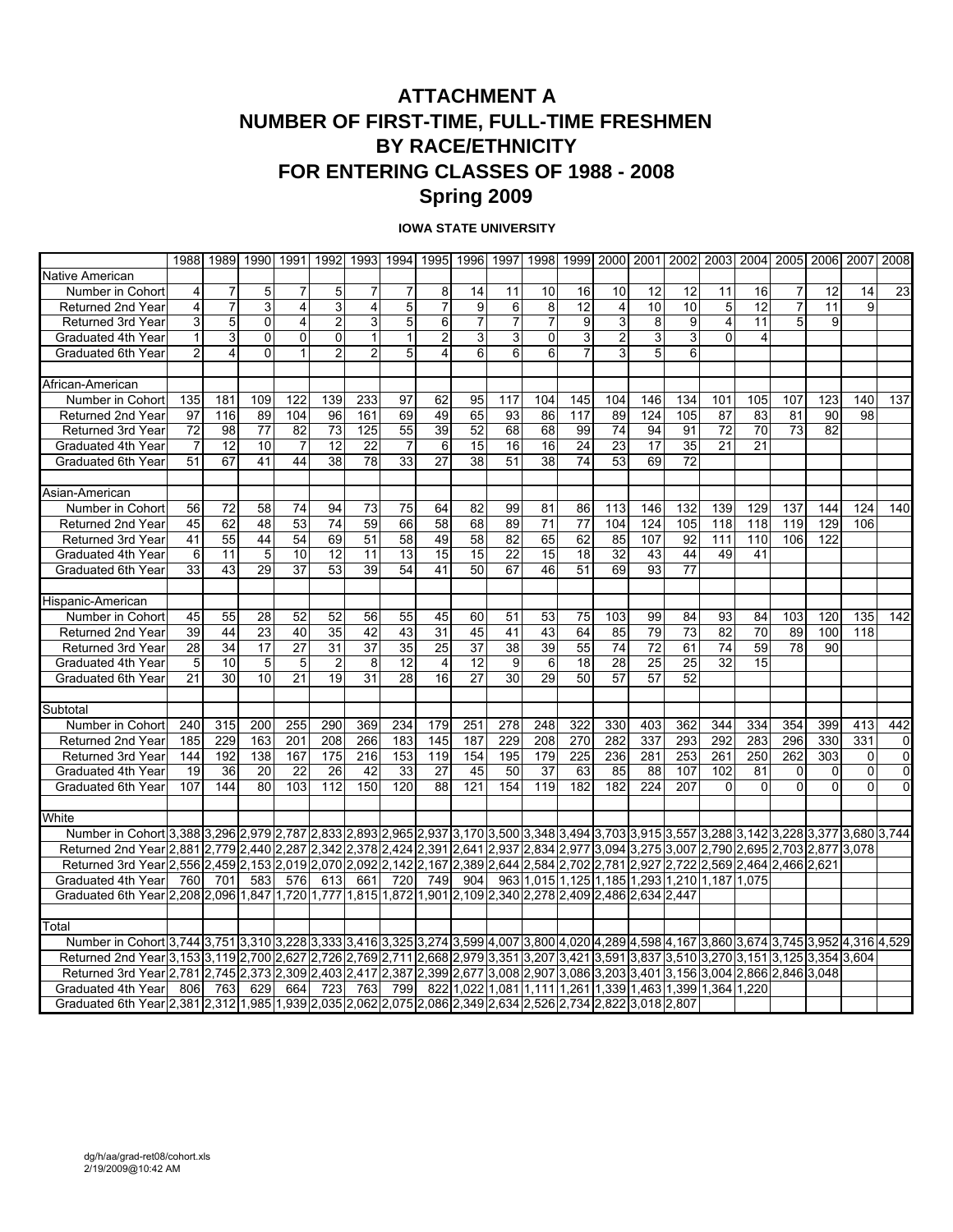# **ATTACHMENT A NUMBER OF FIRST-TIME, FULL-TIME FRESHMEN BY RACE/ETHNICITY FOR ENTERING CLASSES OF 1988 - 2008 Spring 2009**

#### **UNIVERSITY OF NORTHERN IOWA**

|                                                                                                              |                         |                |                 | 1988 1989 1990 1991 |                | 1992 1993      | 1994           |                                                       | 1995 1996               | 1997                    |                         |                | 1998 1999 2000 2001 2002 2003 2004 2005 2006 2007 |                   |                |          |                         |                         |              |             | 2008           |
|--------------------------------------------------------------------------------------------------------------|-------------------------|----------------|-----------------|---------------------|----------------|----------------|----------------|-------------------------------------------------------|-------------------------|-------------------------|-------------------------|----------------|---------------------------------------------------|-------------------|----------------|----------|-------------------------|-------------------------|--------------|-------------|----------------|
| Native American                                                                                              |                         |                |                 |                     |                |                |                |                                                       |                         |                         |                         |                |                                                   |                   |                |          |                         |                         |              |             |                |
| Number in Cohort                                                                                             | 4                       | $\overline{2}$ | 2               | 5                   | 4              | 4              | 4              | 5                                                     | 4                       | $\overline{2}$          | 6                       | 5              | 6                                                 | 2                 | 3              | 4        |                         | 4                       | 5            | 10          | 3              |
| Returned 2nd Year                                                                                            | 1                       | $\mathbf 0$    | $\mathbf{1}$    | $\overline{4}$      | 1              | $\overline{3}$ | 1              | 3                                                     | $\mathsf 3$             | $\mathbf 0$             | $\overline{\mathbf{4}}$ | 3              | 6                                                 | $\mathbf{1}$      | 3              | 3        | $\overline{\mathbf{c}}$ | 3                       | $\mathbf{1}$ | 6           |                |
| Returned 3rd Year                                                                                            | 1                       | 0              | 1               | $\overline{c}$      | 1              | 3              | 0              | 3                                                     | $\overline{2}$          | $\mathbf{0}$            | 3                       | $\overline{2}$ | $\overline{4}$                                    | $\overline{0}$    | 3              | 2        | $\overline{2}$          | 3                       |              |             |                |
| Graduated 4th Year                                                                                           | 0                       | 0              | 0               | 0                   | 0              | 0              | 0              | 0                                                     | $\mathbf{1}$            | $\mathbf 0$             | $\mathbf 0$             | $\overline{1}$ | 2                                                 | $\mathbf{0}$      | $\mathbf{1}$   | 1        |                         |                         |              |             |                |
| Graduated 6th Year                                                                                           | 0                       | 0              | 1               | $\overline{2}$      | $\mathbf{1}$   | $\overline{2}$ | 0              | $\overline{2}$                                        | $\overline{2}$          | $\overline{0}$          | 3                       | $\overline{2}$ | $\overline{2}$                                    | $\Omega$          | $\overline{c}$ |          |                         |                         |              |             |                |
|                                                                                                              |                         |                |                 |                     |                |                |                |                                                       |                         |                         |                         |                |                                                   |                   |                |          |                         |                         |              |             |                |
| African-American                                                                                             |                         |                |                 |                     |                |                |                |                                                       |                         |                         |                         |                |                                                   |                   |                |          |                         |                         |              |             |                |
| Number in Cohort                                                                                             | 36                      | 45             | 49              | 43                  | 35             | 33             | 40             | 29                                                    | 28                      | 38                      | 42                      | 50             | 67                                                | 59                | 64             | 49       | 51                      | 49                      | 40           | 50          | 69             |
| Returned 2nd Year                                                                                            | 27                      | 29             | 32              | 31                  | 22             | 21             | 24             | 19                                                    | 19                      | 25                      | 29                      | 34             | 53                                                | 40                | 50             | 37       | 42                      | 29                      | 30           | 42          |                |
| Returned 3rd Year                                                                                            | 18                      | 28             | 29              | 25                  | 17             | 18             | 20             | 16                                                    | 15                      | 17                      | 25                      | 30             | 41                                                | 32                | 40             | 28       | 32                      | 23                      | 24           |             |                |
| Graduated 4th Year                                                                                           | 0                       | $\mathbf{1}$   | $\overline{2}$  | $\overline{c}$      | 3              | 3              | $\mathbf{1}$   | 1                                                     | $\mathbf{1}$            | 3                       | 6                       | 4              | 5                                                 | 5                 | 9              | 16       | 6                       |                         |              |             |                |
| Graduated 6th Year                                                                                           | 6                       | 14             | 19              | 15                  | 14             | 14             | 17             | 13                                                    | 9                       | 12                      | 17                      | 21             | 31                                                | 16                | 28             |          |                         |                         |              |             |                |
|                                                                                                              |                         |                |                 |                     |                |                |                |                                                       |                         |                         |                         |                |                                                   |                   |                |          |                         |                         |              |             |                |
| Asian-American                                                                                               |                         |                |                 |                     |                |                |                |                                                       |                         |                         |                         |                |                                                   |                   |                |          |                         |                         |              |             |                |
| Number in Cohort                                                                                             | 11                      | 15             | 16              | 19                  | 14             | 26             | 31             | 19                                                    | 25                      | 19                      | 17                      | 19             | 27                                                | 30                | 12             | 20       | 14                      | 25                      | 31           | 18          | 27             |
| Returned 2nd Year                                                                                            | 6                       | 10             | 14              | 17                  | 12             | 16             | 21             | 15                                                    | 18                      | 15                      | 12                      | 14             | 21                                                | 23                | 10             | 17       | 11                      | 18                      | 24           | 12          |                |
| <b>Returned 3rd Year</b>                                                                                     | 5                       | 12             | 10              | 15                  | 11             | 13             | 19             | 15                                                    | 15                      | 13                      | 10                      | 13             | 21                                                | $\overline{24}$   | 8              | 14       | 8                       | 17                      | 17           |             |                |
| Graduated 4th Year                                                                                           | 1                       | $\overline{2}$ | $\overline{2}$  | $\overline{4}$      | 3              | $\mathbf{1}$   | 9              | 6                                                     | 6                       | 3                       | $\overline{4}$          | 5              | 6                                                 | 9                 | $\overline{c}$ | 8        | 3                       |                         |              |             |                |
| Graduated 6th Year                                                                                           | 4                       | 8              | $\overline{7}$  | 14                  | $\overline{9}$ | 11             | 13             | 15                                                    | 10                      | 10                      | $\overline{7}$          | 11             | 17                                                | 20                | $\overline{7}$ |          |                         |                         |              |             |                |
|                                                                                                              |                         |                |                 |                     |                |                |                |                                                       |                         |                         |                         |                |                                                   |                   |                |          |                         |                         |              |             |                |
| Hispanic-American                                                                                            |                         |                |                 |                     |                |                |                |                                                       |                         |                         |                         |                |                                                   |                   |                |          |                         |                         |              |             |                |
| Number in Cohort                                                                                             | 10                      | 12             | 8               | 14                  | 15             | 15             | 11             | 22                                                    | 14                      | 10                      | 16                      | 14             | 27                                                | 26                | 16             | 21       | 21                      | 22                      | 29           | 32          | 30             |
| Returned 2nd Year                                                                                            | 6                       | 8              | $\overline{7}$  | 11                  | 12             | 11             | 5              | 15                                                    | 13                      | $\overline{4}$          | 9                       | 9              | 19                                                | 19                | 8              | 18       | 13                      | 17                      | 19           | 27          |                |
| Returned 3rd Year                                                                                            | 5                       | 6              | $\overline{7}$  | 9                   | $\overline{7}$ | 9              | $\overline{4}$ | 13                                                    | 11                      | $\overline{\mathbf{4}}$ | 8                       | 6              | 18                                                | 13                | $\overline{7}$ | 15       | 9                       | 13                      | 17           |             |                |
| Graduated 4th Year                                                                                           | 0                       | $\mathbf{1}$   | 3               | 0                   | $\overline{c}$ | $\mathbf{1}$   | $\mathbf 0$    | $\overline{2}$                                        | $\overline{2}$          | $\mathbf 0$             | 3                       | $\mathbf 0$    | 3                                                 | 4                 | $\overline{3}$ | 11       | 5                       |                         |              |             |                |
| Graduated 6th Year                                                                                           | 4                       | $\overline{5}$ | 6               | 5                   | $\overline{6}$ | 5              | 4              | $\overline{10}$                                       | $\overline{\mathbf{7}}$ | $\overline{1}$          | 6                       | 5              | 15                                                | 10                | $\overline{7}$ |          |                         |                         |              |             |                |
|                                                                                                              |                         |                |                 |                     |                |                |                |                                                       |                         |                         |                         |                |                                                   |                   |                |          |                         |                         |              |             |                |
| Subtotal                                                                                                     |                         |                |                 |                     |                |                |                |                                                       |                         |                         |                         |                |                                                   |                   |                |          |                         |                         |              |             |                |
| Number in Cohort                                                                                             | 61                      | 74             | $\overline{75}$ | 81                  | 68             | 78             | 86             | $\overline{75}$                                       | 71                      | 69                      | 81                      | 88             | 127                                               | 117               | 95             | 94       | 93                      | 100                     | 105          | 110         | 129            |
| Returned 2nd Year                                                                                            | 40                      | 47             | 54              | 63                  | 47             | 51             | 51             | 52                                                    | 53                      | 44                      | 54                      | 60             | 99                                                | 83                | 71             | 75       | 68                      | 67                      | 74           | 87          | $\Omega$       |
| Returned 3rd Year                                                                                            | 29                      | 46             | 47              | 51                  | 36             | 43             | 43             | 47                                                    | 43                      | 34                      | 46                      | 51             | 84                                                | 69                | 58             | 59       | 51                      | 56                      | 59           | $\mathbf 0$ | $\overline{0}$ |
| Graduated 4th Year                                                                                           | 1                       | $\overline{4}$ | $\overline{7}$  | 6                   | 8              | 5              | 10             | 9                                                     | 10                      | 6                       | 13                      | 10             | 16                                                | 18                | 15             | 36       | 15                      | 0                       | $\mathbf 0$  | 0           | 0              |
| Graduated 6th Year                                                                                           | 14                      | 27             | 33              | 36                  | 30             | 32             | 34             | 40                                                    | 28                      | 23                      | 33                      | 39             | 65                                                | 46                | 44             | $\Omega$ | $\Omega$                | $\Omega$                | 0            | $\Omega$    | $\Omega$       |
|                                                                                                              |                         |                |                 |                     |                |                |                |                                                       |                         |                         |                         |                |                                                   |                   |                |          |                         |                         |              |             |                |
| White                                                                                                        |                         |                |                 |                     |                |                |                |                                                       |                         |                         |                         |                |                                                   |                   |                |          |                         |                         |              |             |                |
| Number in Cohort 1,765 1,842 1,955 1,842                                                                     |                         |                |                 |                     | 1,558 1,691    |                | 1,746 1,912    |                                                       |                         |                         |                         |                | 1,899 1,790 1,864 1,979 2,009 1,885 1,675 1,559   |                   |                |          |                         | 1,508 1,550 1,524 1,767 |              |             | 1,808          |
| Returned 2nd Year 1,420 1,522                                                                                |                         |                |                 | 1,619 1,509         | 1,277          | 1,373          | 1,428          | 1,575                                                 | 1,560                   | 1,487                   | 1,519                   | 1,624          | 1,692 1,548                                       |                   | 1,359          | 1,305    | 1,231                   | 1,284                   | 1,265 1,490  |             |                |
| Returned 3rd Year                                                                                            | 1,295 1,371             |                | 1,455 1,337     |                     | 1,132          | ,258           | 1,279          | 1,415                                                 | 1,426                   | 1,336                   | 1,388                   | 1,461          |                                                   | 1,540 1,399       | 1,234          | 1,203    | 1,130                   | 1,175                   | 1.148        |             |                |
| Graduated 4th Year                                                                                           | 514                     | 475            | 487             | 458                 | 418            | 476            | 521            | 592                                                   | 650                     | 529                     | 558                     | 681            | 706                                               | 624               | 578            | 534      | 545                     |                         |              |             |                |
| Graduated 6th Year                                                                                           | 1,097 1,165 1,175 1,128 |                |                 |                     | 985            | 1,088          |                | 1,105 1,240 1,280 1,192                               |                         |                         | 1,218 1,306             |                |                                                   | 1,365 1,254 1,072 |                |          |                         |                         |              |             |                |
|                                                                                                              |                         |                |                 |                     |                |                |                |                                                       |                         |                         |                         |                |                                                   |                   |                |          |                         |                         |              |             |                |
| Total                                                                                                        |                         |                |                 |                     |                |                |                |                                                       |                         |                         |                         |                |                                                   |                   |                |          |                         |                         |              |             |                |
| Number in Cohort 1,898 1,967 2,075 1,951                                                                     |                         |                |                 |                     | 1,659 1,807    |                |                | 1,856 2,007 2,012 1,919 1,982 2,124 2,218 2,064 1,822 |                         |                         |                         |                |                                                   |                   |                | 1,740    | 1,652                   | 1.694                   | 1.684        | 1,922 1,976 |                |
| Returned 2nd Year 1,514 1,611 1,711 1,594                                                                    |                         |                |                 |                     | 1,350 1,449    |                | 1,498 1,641    |                                                       | 1,649 1,582             |                         | 1,605                   | 1,729          | 1,863 1,681 1,468                                 |                   |                | 1,417    | 1,337                   | 1,390                   | 1,386 1,608  |             |                |
| Returned 3rd Year 1,372 1,451                                                                                |                         |                | 1,533           | 1.404               | 1,193          | 1,322          | 1,339          | 1,474                                                 | 1,500                   | 1,417                   | 1,462                   | 1,548          | 1,685                                             | 1,515 1,330       |                | 1,297    | 1,217                   | 1,263                   | 1.247        |             |                |
| Graduated 4th Year                                                                                           | 527                     | 489            | 505             | 470                 | 435            | 489            | 539            | 604                                                   | 673                     | 552                     | 585                     | 712            | 751                                               | 666               | 640            | 588      | 581                     |                         |              |             |                |
| Graduated 6th Year 1,146 1,217 1,233 1,178 1,032 1,136 1,155 1,289 1,338 1,252 1,274 1,380 1,488 1,342 1,147 |                         |                |                 |                     |                |                |                |                                                       |                         |                         |                         |                |                                                   |                   |                |          |                         |                         |              |             |                |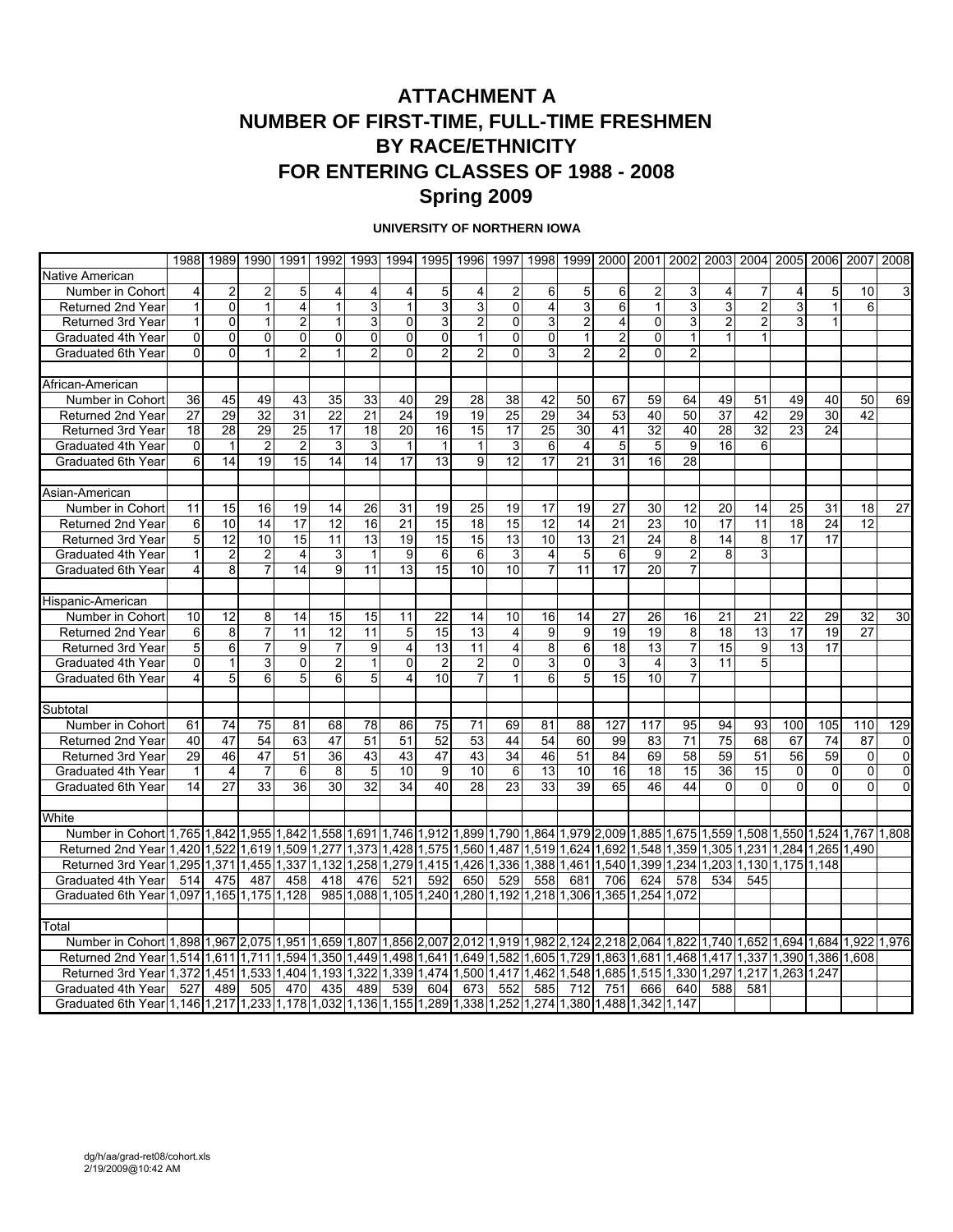# **TABLE 1ONE-YEAR RETENTION RATES BY RACE/ETHNICITY FOR ENTERING CLASSES OF 1988 - 2007 SPRING 2009**

|              | 1988  | 1989  | 1990 | 1991 | 1992 | 1993 | 1994          | 1995 | 1996          | 1997 | 1998          | 1999 | 2000  | 2001 | 2002  | 2003          | 2004 | 2005          | 2006          | 2007 |
|--------------|-------|-------|------|------|------|------|---------------|------|---------------|------|---------------|------|-------|------|-------|---------------|------|---------------|---------------|------|
|              | $\%$  | $\%$  | $\%$ | %    | $\%$ | $\%$ | $\frac{0}{0}$ | $\%$ | $\frac{0}{0}$ | $\%$ | $\frac{0}{0}$ | $\%$ | %     | $\%$ | $\%$  | $\frac{0}{0}$ | $\%$ | $\frac{0}{0}$ | $\frac{0}{0}$ | $\%$ |
| Native Am.   |       |       |      |      |      |      |               |      |               |      |               |      |       |      |       |               |      |               |               |      |
| SUI          | 87.5  | 83.3  | 80.0 | 83.3 | 90.0 | 92.3 | 58.8          | 90.0 | 91.7          | 82.4 | 82.4          | 82.4 | 66.7  | 60.0 | 81.8  | 78.6          | 87.0 | 69.2          | 66.7          | 88.9 |
| <b>ISU</b>   | 100.0 | 100.0 | 60.0 | 57.1 | 60.0 | 57.1 | 71.4          | 87.5 | 64.3          | 54.5 | 80.0          | 75.0 | 40.0  | 83.3 | 83.3  | 45.5          | 75.0 | 100.0         | 91.7          | 64.3 |
| <b>UNI</b>   | 25.0  | 0.0   | 50.0 | 80.0 | 25.0 | 75.0 | 25.0          | 60.0 | 75.0          | 0.0  | 66.7          | 60.0 | 100.0 | 50.0 | 100.0 | 75.0          | 28.6 | 75.0          | 20.0          | 60.0 |
| African-Am.  |       |       |      |      |      |      |               |      |               |      |               |      |       |      |       |               |      |               |               |      |
| SUI          | 69.0  | 78.0  | 72.6 | 75.0 | 80.2 | 78.6 | 84.9          | 74.0 | 82.3          | 77.5 | 80.8          | 80.2 | 73.7  | 80.2 | 68.4  | 69.8          | 83.7 | 80.7          | 81.5          | 82.2 |
| <b>ISU</b>   | 71.9  | 64.1  | 81.7 | 85.2 | 69.1 | 69.1 | 71.1          | 79.0 | 68.4          | 79.5 | 82.7          | 80.7 | 85.6  | 84.9 | 78.4  | 85.3          | 79.0 | 75.7          | 73.2          | 70.0 |
| <b>UNI</b>   | 75.0  | 64.4  | 65.3 | 72.1 | 62.9 | 63.6 | 60.0          | 65.5 | 67.9          | 65.8 | 69.0          | 68.0 | 79.1  | 67.8 | 78.1  | 75.5          | 82.4 | 59.2          | 83.3          | 84.0 |
| Asian-Am.    |       |       |      |      |      |      |               |      |               |      |               |      |       |      |       |               |      |               |               |      |
| SUI          | 88.5  | 88.8  | 91.0 | 81.9 | 88.4 | 88.0 | 81.1          | 81.5 | 77.1          | 85.0 | 87.5          | 82.1 | 85.0  | 80.8 | 82.5  | 85.9          | 86.8 | 76.7          | 83.9          | 86.7 |
| <b>ISU</b>   | 80.4  | 86.1  | 82.8 | 71.6 | 78.7 | 80.8 | 88.0          | 90.6 | 82.9          | 89.9 | 87.7          | 89.5 | 92.0  | 84.9 | 79.5  | 84.9          | 91.5 | 86.9          | 89.6          | 85.5 |
| <b>UNI</b>   | 54.5  | 66.7  | 87.5 | 89.5 | 85.7 | 61.5 | 67.7          | 78.9 | 72.0          | 78.9 | 70.6          | 73.7 | 77.8  | 76.7 | 83.3  | 85.0          | 78.6 | 72.0          | 77.4          | 66.7 |
| Hispanic-Am. |       |       |      |      |      |      |               |      |               |      |               |      |       |      |       |               |      |               |               |      |
| SUI          | 75.6  | 83.0  | 78.0 | 65.0 | 75.4 | 70.0 | 83.6          | 75.0 | 75.3          | 92.0 | 78.8          | 79.1 | 79.5  | 84.5 | 81.8  | 78.7          | 75.3 | 86.5          | 79.1          | 83.5 |
| <b>ISU</b>   | 86.7  | 80.0  | 82.1 | 76.9 | 67.3 | 75.0 | 78.2          | 68.9 | 75.0          | 80.4 | 81.1          | 85.3 | 82.5  | 79.8 | 86.9  | 88.2          | 83.3 | 86.4          | 83.3          | 87.4 |
| <b>UNI</b>   | 60.0  | 66.7  | 87.5 | 78.6 | 80.0 | 73.3 | 45.5          | 68.2 | 92.9          | 40.0 | 56.3          | 64.3 | 70.4  | 73.1 | 50.0  | 85.7          | 61.9 | 77.3          | 65.5          | 84.4 |
| Subtotal     |       |       |      |      |      |      |               |      |               |      |               |      |       |      |       |               |      |               |               |      |
| SUI          | 78.6  | 82.9  | 80.2 | 76.7 | 83.0 | 81.3 | 81.5          | 78.1 | 78.4          | 84.8 | 82.7          | 80.7 | 79.2  | 81.2 | 79.1  | 79.6          | 83.2 | 80.5          | 80.9          | 84.7 |
| <b>ISU</b>   | 77.1  | 72.7  | 81.5 | 78.8 | 71.7 | 72.1 | 78.2          | 81.0 | 74.5          | 82.4 | 83.9          | 83.9 | 85.5  | 83.6 | 80.9  | 84.6          | 84.7 | 83.6          | 82.7          | 80.1 |
| <b>UNI</b>   | 65.6  | 63.5  | 72.0 | 77.8 | 69.1 | 65.4 | 59.3          | 69.3 | 74.6          | 63.8 | 66.7          | 68.2 | 78.0  | 70.9 | 74.7  | 79.8          | 73.1 | 67.0          | 73.3          | 79.1 |
| White        |       |       |      |      |      |      |               |      |               |      |               |      |       |      |       |               |      |               |               |      |
| SUI          | 83.6  | 82.3  | 84.2 | 85.1 | 85.4 | 83.8 | 83.6          | 82.4 | 83.3          | 83.6 | 83.6          | 84.2 | 83.0  | 82.7 | 82.8  | 83.5          | 84.3 | 84.3          | 82.8          | 82.9 |
| <b>ISU</b>   | 85.0  | 84.3  | 81.9 | 82.1 | 82.7 | 82.2 | 81.8          | 81.4 | 83.3          | 83.9 | 84.6          | 85.2 | 83.6  | 83.7 | 84.5  | 84.8          | 85.8 | 83.7          | 85.2          | 83.6 |
| <b>UNI</b>   | 80.5  | 82.6  | 82.8 | 81.9 | 82.0 | 81.2 | 81.8          | 82.4 | 82.1          | 83.1 | 81.5          | 82.1 | 84.2  | 82.1 | 81.1  | 81.6          | 81.6 | 82.8          | 83.0          | 84.3 |
| Regent Total |       |       |      |      |      |      |               |      |               |      |               |      |       |      |       |               |      |               |               |      |
| SUI          | 83.3  | 82.4  | 83.9 | 84.4 | 85.1 | 83.6 | 83.4          | 82.0 | 82.9          | 83.7 | 83.5          | 83.9 | 82.6  | 82.5 | 82.5  | 83.2          | 84.3 | 84.1          | 82.7          | 83.1 |
| <b>ISU</b>   | 84.2  | 83.2  | 81.6 | 81.4 | 81.8 | 81.1 | 81.5          | 81.5 | 82.8          | 83.6 | 84.4          | 85.1 | 83.7  | 83.4 | 84.2  | 84.6          | 85.8 | 83.4          | 84.9          | 83.5 |
| <b>UNI</b>   | 79.8  | 81.9  | 82.5 | 81.7 | 81.4 | 80.2 | 80.7          | 81.8 | 82.0          | 82.4 | 81.0          | 81.4 | 84.0  | 81.4 | 80.6  | 81.4          | 80.9 | 82.1          | 82.3          | 83.7 |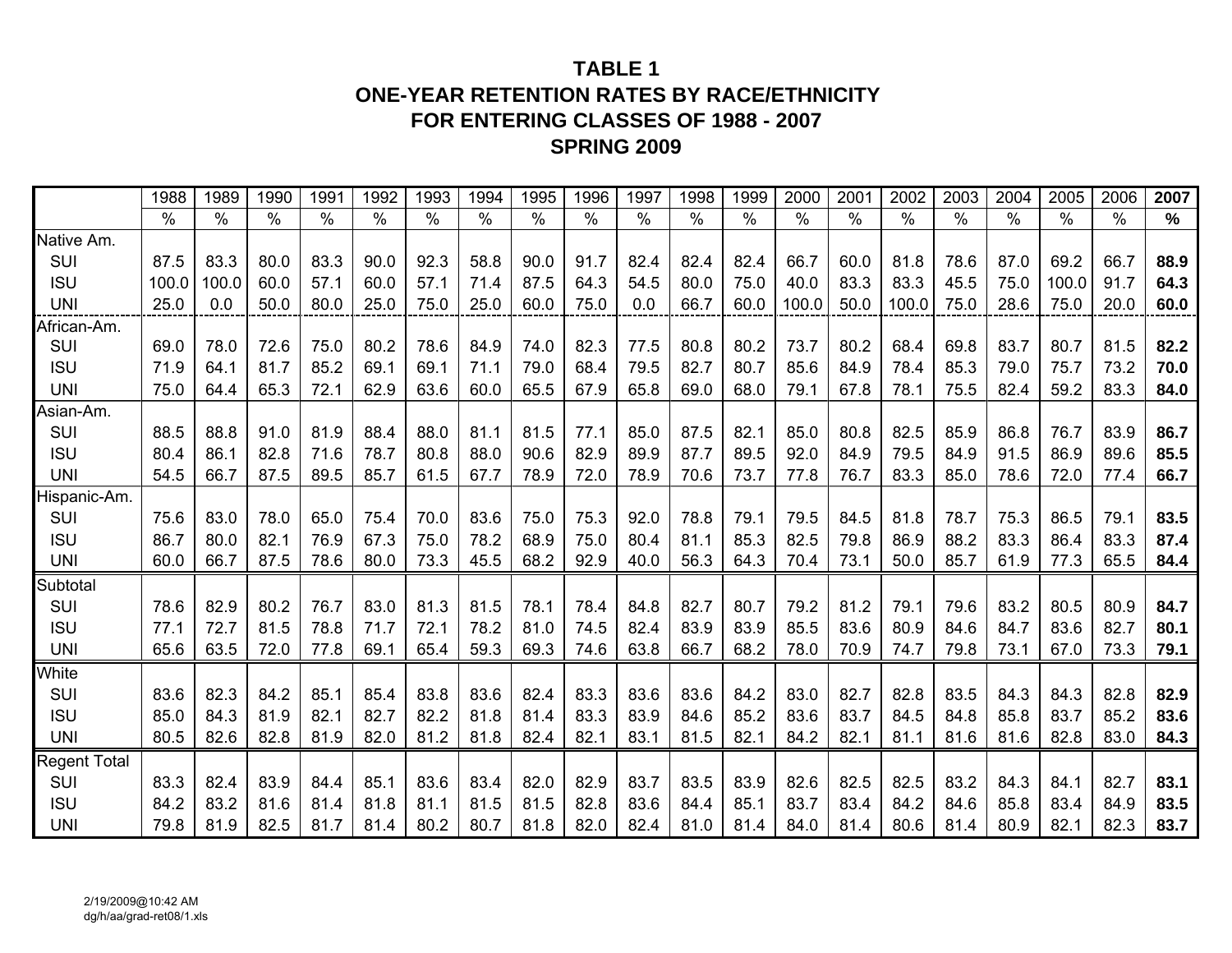# **TABLE 2ONE-YEAR RETENTION RATES BY HIGH SCHOOL RANK FOR ENTERING CLASSES OF 1988 - 2007 SPRING 2009**

|            | 1988 | 1989 | 1990 | 1991 | 1992 | 1993 | 1994 | 1995 | 1996 | 1997 | 1998 | 1999 | 2000 | 2001 | 2002 | 2003 | 2004 | 2005 | 2006 | 2007 |
|------------|------|------|------|------|------|------|------|------|------|------|------|------|------|------|------|------|------|------|------|------|
|            | %    | %    | %    | $\%$ | $\%$ | %    | %    | %    | %    | $\%$ | %    | %    | %    | %    | $\%$ | %    | $\%$ | %    | %    | %    |
| 90-99%ile  |      |      |      |      |      |      |      |      |      |      |      |      |      |      |      |      |      |      |      |      |
| SUI        | 91.0 | 89.4 | 91.1 | 91.3 | 90.9 | 89.2 | 90.4 | 90.1 | 91.3 | 92.6 | 91.7 | 91.6 | 92.3 | 92.0 | 91.1 | 92.3 | 92.8 | 90.2 | 90.4 | 91.7 |
| <b>ISU</b> | 92.0 | 89.5 | 90.3 | 90.6 | 90.3 | 88.9 | 90.2 | 91.4 | 92.3 | 92.5 | 93.3 | 93.8 | 91.5 | 93.5 | 92.4 | 93.7 | 93.8 | 92.4 | 92.1 | 92.0 |
| <b>UNI</b> | 90.7 | 90.2 | 92.9 | 90.6 | 93.7 | 91.4 | 93.0 | 92.8 | 92.5 | 91.7 | 89.5 | 90.9 | 92.1 | 93.0 | 93.0 | 90.4 | 91.6 | 92.7 | 95.1 | 92.5 |
| 80-89%ile  |      |      |      |      |      |      |      |      |      |      |      |      |      |      |      |      |      |      |      |      |
| SUI        | 86.0 | 84.7 | 86.5 | 89.3 | 89.1 | 85.6 | 85.6 | 86.1 | 87.4 | 87.5 | 86.9 | 91.2 | 86.8 | 89.4 | 84.3 | 86.2 | 85.0 | 85.5 | 86.4 | 85.6 |
| <b>ISU</b> | 88.5 | 86.3 | 84.5 | 85.8 | 86.9 | 85.1 | 86.7 | 80.7 | 86.8 | 87.5 | 86.9 | 90.2 | 87.1 | 88.3 | 87.1 | 90.5 | 90.5 | 89.7 | 91.5 | 90.2 |
| <b>UNI</b> | 84.9 | 88.0 | 87.8 | 87.4 | 83.7 | 87.0 | 87.8 | 88.2 | 87.2 | 87.5 | 85.2 | 85.1 | 87.9 | 85.7 | 88.5 | 88.8 | 88.5 | 85.3 | 88.2 | 88.4 |
| 70-79%ile  |      |      |      |      |      |      |      |      |      |      |      |      |      |      |      |      |      |      |      |      |
| SUI        | 83.6 | 83.4 | 84.9 | 87.3 | 81.5 | 81.8 | 83.1 | 80.2 | 83.7 | 83.3 | 85.5 | 84.4 | 83.4 | 81.0 | 81.5 | 83.4 | 83.6 | 82.2 | 79.6 | 78.7 |
| <b>ISU</b> | 83.8 | 82.8 | 81.3 | 82.7 | 84.6 | 80.9 | 80.4 | 80.6 | 81.9 | 82.0 | 86.0 | 82.1 | 84.4 | 83.2 | 83.7 | 83.1 | 88.6 | 84.1 | 84.1 | 82.2 |
| <b>UNI</b> | 80.7 | 82.2 | 81.3 | 79.4 | 86.0 | 80.2 | 84.3 | 83.2 | 81.4 | 84.3 | 85.6 | 80.8 | 87.8 | 82.7 | 79.1 | 79.3 | 82.3 | 84.5 | 84.5 | 84.8 |
| 60-69%ile  |      |      |      |      |      |      |      |      |      |      |      |      |      |      |      |      |      |      |      |      |
| <b>SUI</b> | 82.0 | 78.5 | 83.3 | 80.2 | 82.2 | 84.9 | 79.3 | 81.2 | 80.1 | 79.8 | 80.2 | 79.6 | 81.1 | 78.3 | 80.6 | 81.2 | 81.8 | 81.1 | 78.0 | 77.5 |
| <b>ISU</b> | 79.4 | 78.2 | 77.0 | 75.7 | 76.3 | 75.8 | 77.0 | 79.6 | 80.2 | 79.2 | 83.1 | 82.0 | 79.6 | 77.7 | 79.8 | 81.5 | 81.6 | 85.7 | 83.2 | 85.1 |
| UNI        | 77.3 | 76.1 | 76.7 | 79.9 | 74.5 | 72.2 | 76.5 | 74.7 | 76.8 | 78.8 | 78.8 | 80.4 | 81.3 | 79.0 | 77.5 | 79.0 | 77.2 | 79.9 | 77.3 | 81.9 |
| 50-59%ile  |      |      |      |      |      |      |      |      |      |      |      |      |      |      |      |      |      |      |      |      |
| SUI        | 76.8 | 74.7 | 75.5 | 77.4 | 80.6 | 77.6 | 80.6 | 78.8 | 75.5 | 79.1 | 78.3 | 78.5 | 75.6 | 74.0 | 78.5 | 76.5 | 78.3 | 80.0 | 76.3 | 76.0 |
| <b>ISU</b> | 75.4 | 76.6 | 72.3 | 70.2 | 73.7 | 72.2 | 69.1 | 71.8 | 71.8 | 76.2 | 72.0 | 76.5 | 77.3 | 73.5 | 79.6 | 76.3 | 78.0 | 75.1 | 78.7 | 72.3 |
| <b>UNI</b> | 75.0 | 78.1 | 77.8 | 70.8 | 77.0 | 70.9 | 70.4 | 75.9 | 75.0 | 73.9 | 73.1 | 74.0 | 71.7 | 69.0 | 71.7 | 74.3 | 66.5 | 71.6 | 74.6 | 74.6 |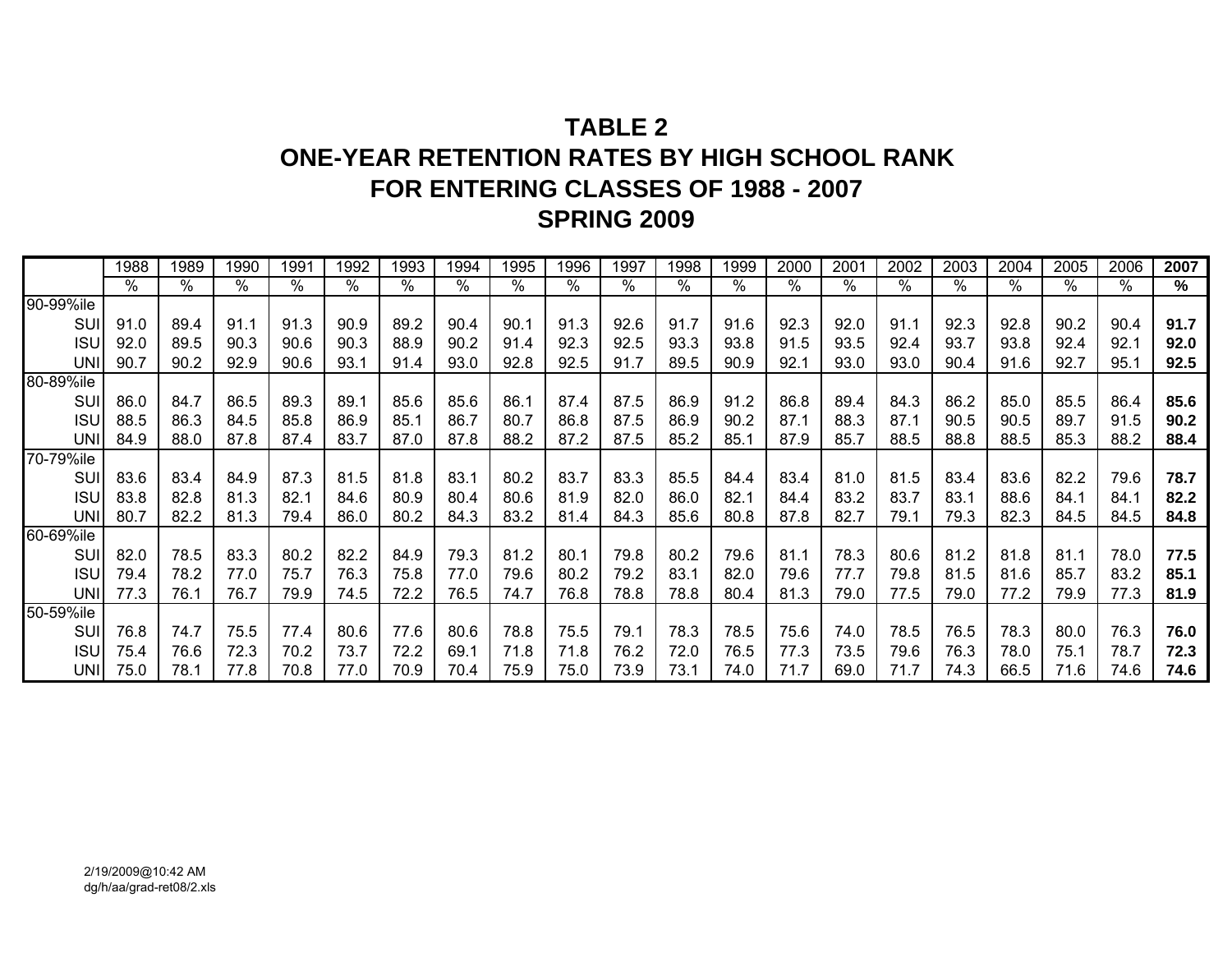# **TABLE 2ONE-YEAR RETENTION RATES BY HIGH SCHOOL RANK FOR ENTERING CLASSES OF 1988 - 2007 SPRING 2009**

|              | 1988 | 1989            | 1990       | 1991          | 1992 | 1993 | 1994            | 1995 | 1996  | 1997            | 1998       | 1999          | 2000  | $200^{\circ}$ | 2002          | 2003  | 2004  | 2005  | 2006  | 2007  |
|--------------|------|-----------------|------------|---------------|------|------|-----------------|------|-------|-----------------|------------|---------------|-------|---------------|---------------|-------|-------|-------|-------|-------|
|              | $\%$ | $\overline{\%}$ | $\sqrt{0}$ | $\frac{0}{0}$ | %    | $\%$ | $\overline{\%}$ | $\%$ | $\%$  | $\overline{\%}$ | $\sqrt{6}$ | $\frac{1}{2}$ | $\%$  | $\%$          | $\frac{1}{2}$ | $\%$  | $\%$  | $\%$  | $\%$  | %     |
| 40-49%ile    |      |                 |            |               |      |      |                 |      |       |                 |            |               |       |               |               |       |       |       |       |       |
| <b>SUI</b>   | 70.8 | 74.1            | 72.7       | 74.5          | 80.0 | 79.1 | 78.3            | 70.8 | 74.9  | 76.0            | 76.1       | 73.6          | 67.7  | 74.2          | 72.8          | 71.4  | 77.7  | 75.4  | 69.5  | 76.3  |
| <b>ISU</b>   | 80.0 | 78.0            | 69.9       | 68.5          | 63.6 | 69.2 | 69.5            | 74.7 | 70.3  | 74.0            | 71.4       | 74.7          | 74.3  | 72.8          | 75.4          | 73.1  | 71.2  | 63.1  | 69.6  | 76.8  |
| <b>UNI</b>   | 68.6 | 71.3            | 69.4       | 74.2          | 64.7 | 67.9 | 68.8            | 73.8 | 78.0  | 73.8            | 66.7       | 72.2          | 80.0  | 73.5          | 67.8          | 70.6  | 69.5  | 77.3  | 67.2  | 75.0  |
| 30-39%ile    |      |                 |            |               |      |      |                 |      |       |                 |            |               |       |               |               |       |       |       |       |       |
| <b>SUI</b>   | 66.7 | 59.4            | 64.1       | 66.2          | 85.1 | 68.7 | 76.3            | 74.0 | 62.5  | 69.2            | 67.9       | 74.4          | 68.2  | 69.0          | 68.8          | 69.6  | 68.5  | 70.5  | 61.0  | 76.0  |
| <b>ISU</b>   | 66.7 | 68.4            | 77.5       | 69.0          | 65.9 | 68.0 | 81.9            | 65.4 | 63.4  | 72.7            | 62.9       | 74.7          | 66.3  | 68.8          | 70.0          | 68.7  | 66.7  | 72.4  | 71.4  | 59.7  |
| <b>UNI</b>   | 52.5 | 63.9            | 82.4       | 85.2          | 64.3 | 70.6 | 56.7            | 62.2 | 70.3  | 65.7            | 65.2       | 61.5          | 62.5  | 74.5          | 75.6          | 82.1  | 69.8  | 66.7  | 77.1  | 76.5  |
| 20-29%ile    |      |                 |            |               |      |      |                 |      |       |                 |            |               |       |               |               |       |       |       |       |       |
| <b>SUI</b>   | 59.0 | 55.8            | 60.0       | 73.1          | 70.0 | 81.3 | 62.5            | 65.7 | 77.8  | 75.0            | 85.2       | 72.4          | 69.6  | 77.8          | 72.7          | 64.7  | 91.7  | 87.5  | 100.0 | 62.5  |
| <b>ISU</b>   | 75.0 | 77.1            | 55.6       | 67.3          | 48.9 | 72.5 | 70.2            | 57.6 | 60.4  | 59.7            | 61.1       | 68.9          | 66.1  | 68.0          | 60.3          | 60.7  | 65.2  | 54.5  | 69.2  | 59.0  |
| UNI          | 47.1 | 61.5            | 46.7       | 83.3          | 16.7 | 71.4 | 40.0            | 80.0 | 50.0  | 55.6            | 50.0       | 72.7          | 62.5  | 71.4          | 66.7          | 78.6  | 83.3  | 72.2  | 60.0  | 73.3  |
| 00-19%ile    |      |                 |            |               |      |      |                 |      |       |                 |            |               |       |               |               |       |       |       |       |       |
| <b>SUI</b>   | 66.7 | 70.4            | 76.5       | 50.0          | 55.6 | 70.0 | 81.3            | 55.6 | 75.0  | 83.3            | 100.0      | 50.0          | 55.6  | 0.0           | 100.0         | 75.0  | 100.0 | 100.0 | 71.4  | 100.0 |
| <b>ISU</b>   | 50.0 | 73.7            | 61.5       | 58.8          | 58.3 | 57.1 | 38.5            | 70.6 | 76.9  | 52.9            | 50.0       | 40.0          | 63.6  | 35.7          | 100.0         | 44.4  | 57.1  | 62.5  | 16.7  | 61.5  |
| <b>UNI</b>   | 37.5 | 40.0            | 71.4       | 50.0          | 0.0  | 50.0 | 0.0             | 50.0 | 75.0  | 50.0            | 100.0      | 33.3          | 83.3  | 75.0          | 66.7          | 72.7  | 66.7  | 100.0 | 75.0  | 66.7  |
| <b>NA</b>    |      |                 |            |               |      |      |                 |      |       |                 |            |               |       |               |               |       |       |       |       |       |
| <b>SUI</b>   | 84.7 | 88.1            | 81.4       | 85.7          | 89.9 | 85.9 | 78.3            | 75.9 | 76.8  | 77.0            | 74.8       | 74.5          | 78.8  | 81.5          | 83.5          | 78.0  | 83.5  | 87.8  | 85.7  | 85.5  |
| <b>ISU</b>   | 0.0  | 0.0             | 0.0        | 0.0           | 0.0  | 0.0  | 0.0             | 0.0  | 100.0 | 100.0           | 40.0       | 66.7          | 100.0 | 50.0          | 0.0           | 100.0 | 0.0   | 0.0   | 0.0   | 0.0   |
| UNI          | 58.3 | 63.6            | 66.7       | 61.9          | 76.9 | 71.1 | 63.9            | 70.5 | 73.9  | 78.8            | 70.2       | 80.2          | 84.5  | 77.7          | 73.7          | 73.8  | 83.0  | 75.4  | 77.0  | 79.3  |
| <b>TOTAL</b> |      |                 |            |               |      |      |                 |      |       |                 |            |               |       |               |               |       |       |       |       |       |
| <b>SUI</b>   | 83.3 | 82.4            | 83.9       | 84.4          | 85.1 | 83.6 | 83.4            | 82.0 | 82.9  | 83.7            | 83.5       | 83.9          | 82.6  | 82.5          | 82.5          | 83.2  | 84.3  | 84.1  | 82.7  | 83.1  |
| <b>ISU</b>   | 84.2 | 83.1            | 81.6       | 81.4          | 81.7 | 81.0 | 81.5            | 81.5 | 82.8  | 83.6            | 84.4       | 85.1          | 83.7  | 83.4          | 84.2          | 84.7  | 85.8  | 84.8  | 85.6  | 83.5  |
| UNI          | 79.8 | 81.9            | 82.5       | 81.7          | 81.4 | 80.2 | 80.7            | 81.8 | 82.0  | 82.4            | 81.0       | 81.4          | 84.0  | 81.4          | 80.6          | 81.4  | 80.9  | 82.1  | 82.3  | 83.7  |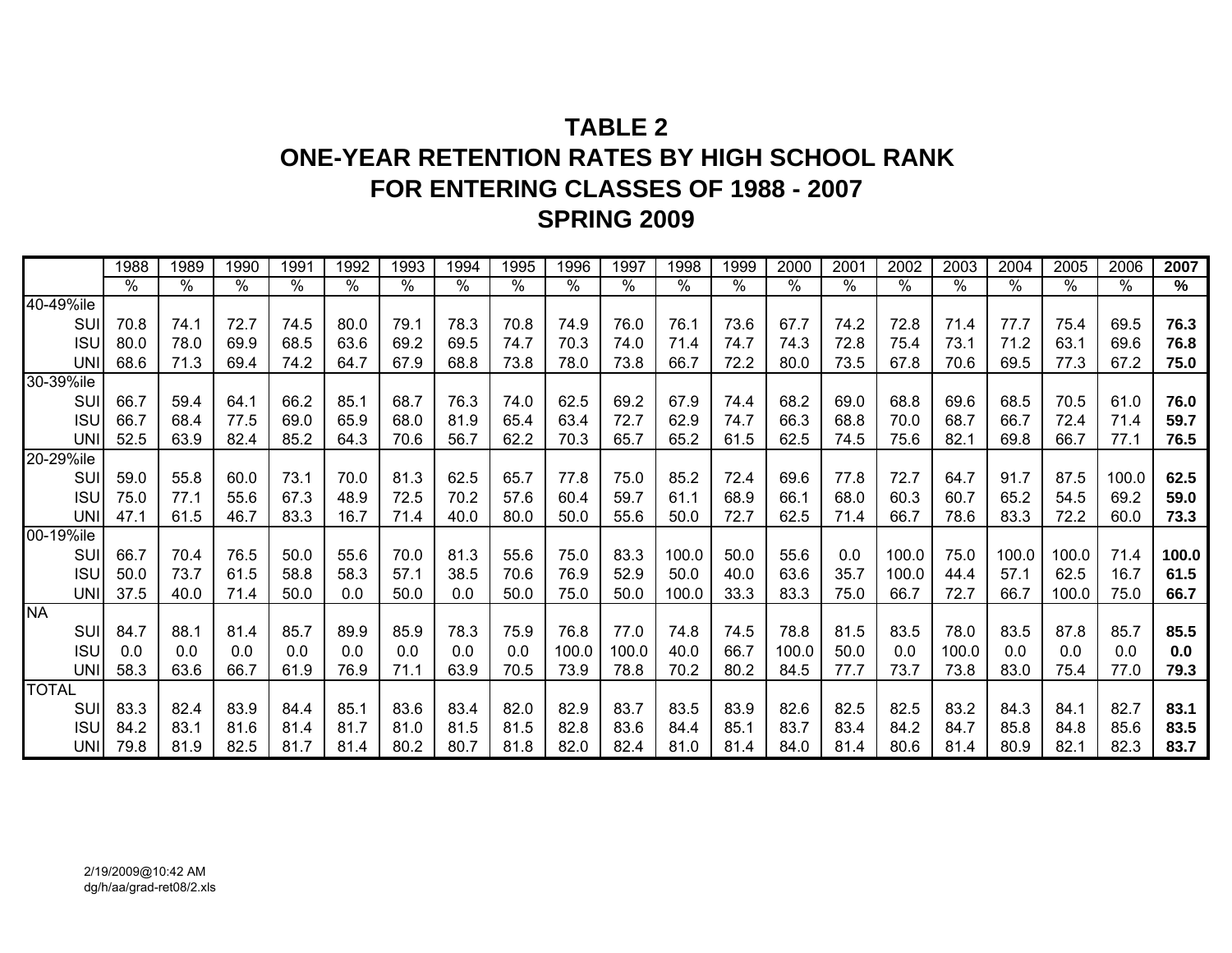# **TABLE 3ONE-YEAR RETENTION RATES BY ACT SCORE FOR ENTERING CLASSES OF 1988 - 2007 SPRING 2009**

|                      |            | 1988          | 1989          | 1990          | 1991          | 1992  | 1993          | 1994          | 1995 | 1996            | 1997  | 1998 | 1999 | 2000 | 2001 | 2002          | 2003          | 2004  | 2005 | 2006          | 2007 |
|----------------------|------------|---------------|---------------|---------------|---------------|-------|---------------|---------------|------|-----------------|-------|------|------|------|------|---------------|---------------|-------|------|---------------|------|
|                      |            | $\frac{0}{0}$ | $\frac{0}{0}$ | $\frac{0}{0}$ | $\frac{0}{0}$ | $\%$  | $\frac{0}{0}$ | $\frac{0}{0}$ | $\%$ | $\overline{\%}$ | $\%$  | $\%$ | $\%$ | $\%$ | $\%$ | $\frac{0}{0}$ | $\frac{0}{0}$ | $\%$  | $\%$ | $\frac{0}{0}$ | $\%$ |
| $32 - 36$            |            |               |               |               |               |       |               |               |      |                 |       |      |      |      |      |               |               |       |      |               |      |
|                      | SUI        | 81.8          | 91.3          | 90.0          | 89.7          | 92.2  | 92.9          | 89.3          | 91.4 | 92.8            | 92.6  | 88.4 | 88.6 | 90.9 | 93.7 | 93.0          | 92.9          | 94.3  | 88.0 | 88.7          | 92.7 |
|                      | <b>ISU</b> | 97.3          | 93.3          | 96.8          | 92.1          | 94.2  | 82.9          | 91.4          | 95.7 | 94.1            | 95.8  | 92.9 | 92.7 | 90.3 | 91.5 | 94.9          | 95.0          | 95.6  | 88.9 | 90.6          | 91.9 |
|                      | <b>UNI</b> | 100.0         | 100.0         | 100.0         | 92.9          | 100.0 | 100.0         | 88.2          | 91.7 | 100.0           | 100.0 | 95.2 | 83.3 | 93.3 | 92.9 | 93.3          | 87.5          | 100.0 | 92.9 | 90.5          | 95.0 |
| $27 - 31$            |            |               |               |               |               |       |               |               |      |                 |       |      |      |      |      |               |               |       |      |               |      |
|                      | SUI        | 85.7          | 87.5          | 85.4          | 88.3          | 90.2  | 84.2          | 86.9          | 86.5 | 87.0            | 87.6  | 85.7 | 88.0 | 86.1 | 86.4 | 83.6          | 87.6          | 88.7  | 87.1 | 86.8          | 86.7 |
|                      | <b>ISU</b> | 88.2          | 87.3          | 87.1          | 88.2          | 86.5  | 86.1          | 92.6          | 87.1 | 88.9            | 89.4  | 90.1 | 88.3 | 87.2 | 88.4 | 89.6          | 86.4          | 87.7  | 88.7 | 88.6          | 87.1 |
|                      | <b>UNI</b> | 88.4          | 89.1          | 88.5          | 88.8          | 88.9  | 85.2          | 88.7          | 89.7 | 84.8            | 89.3  | 87.3 | 87.0 | 92.4 | 87.7 | 88.0          | 87.2          | 88.8  | 85.7 | 90.0          | 89.8 |
| $22 - 26$            |            |               |               |               |               |       |               |               |      |                 |       |      |      |      |      |               |               |       |      |               |      |
|                      | SUI        | 83.9          | 82.8          | 84.8          | 85.2          | 85.1  | 83.4          | 83.4          | 82.1 | 82.3            | 83.6  | 83.9 | 84.1 | 82.7 | 83.3 | 84.2          | 83.3          | 84.2  | 85.5 | 83.0          | 81.6 |
|                      | <b>ISU</b> | 84.8          | 83.4          | 81.2          | 80.8          | 82.4  | 81.6          | 82.4          | 80.5 | 81.7            | 82.6  | 83.5 | 85.0 | 82.9 | 83.5 | 83.0          | 85.0          | 86.1  | 82.2 | 84.5          | 83.5 |
|                      | <b>UN</b>  | 80.2          | 85.2          | 84.3          | 83.7          | 83.3  | 82.4          | 82.9          | 82.8 | 84.6            | 83.4  | 80.2 | 81.4 | 84.4 | 83.9 | 81.1          | 82.6          | 83.8  | 84.2 | 83.2          | 84.8 |
| $\overline{19} - 21$ |            |               |               |               |               |       |               |               |      |                 |       |      |      |      |      |               |               |       |      |               |      |
|                      | SUI        | 83.0          | 79.1          | 83.3          | 81.6          | 81.1  | 84.3          | 82.3          | 77.9 | 80.1            | 80.0  | 80.7 | 81.4 | 80.4 | 77.0 | 77.2          | 77.2          | 78.8  | 78.7 | 76.5          | 80.5 |
|                      | <b>ISU</b> | 80.7          | 80.6          | 77.7          | 78.5          | 77.6  | 77.1          | 78.9          | 77.9 | 77.7            | 79.7  | 79.7 | 81.7 | 81.3 | 78.8 | 79.0          | 79.1          | 82.5  | 78.6 | 81.8          | 79.4 |
|                      | <b>UNI</b> | 76.4          | 76.5          | 78.1          | 78.1          | 77.3  | 77.5          | 76.0          | 80.2 | 78.2            | 79.8  | 79.7 | 80.9 | 81.8 | 77.9 | 81.0          | 78.9          | 75.1  | 80.8 | 80.8          | 81.0 |
| $≤18$                |            |               |               |               |               |       |               |               |      |                 |       |      |      |      |      |               |               |       |      |               |      |
|                      | SUI        | 77.2          | 76.0          | 77.7          | 72.2          | 76.9  | 76.2          | 73.3          | 71.3 | 71.4            | 75.7  | 74.8 | 74.7 | 73.4 | 72.6 | 68.2          | 67.6          | 68.7  | 64.3 | 72.4          | 67.3 |
|                      | <b>ISU</b> | 74.6          | 73.9          | 69.1          | 72.3          | 72.8  | 75.6          | 70.8          | 75.6 | 72.4            | 75.9  | 75.8 | 76.9 | 79.1 | 72.4 | 78.3          | 81.1          | 75.7  | 80.3 | 76.9          | 71.3 |
|                      | <b>UNI</b> | 71.1          | 68.3          | 74.4          | 72.2          | 72.9  | 68.6          | 66.2          | 68.8 | 69.3            | 69.5  | 73.8 | 74.2 | 72.4 | 70.2 | 67.7          | 73.9          | 69.7  | 70.3 | 69.9          | 75.1 |
| <b>NA</b>            |            |               |               |               |               |       |               |               |      |                 |       |      |      |      |      |               |               |       |      |               |      |
|                      | SUI        | 80.8          | 80.7          | 80.4          | 79.7          | 83.2  | 83.2          | 76.5          | 80.6 | 81.8            | 77.9  | 81.8 | 74.5 | 73.9 | 75.1 | 81.8          | 78.5          | 82.7  | 79.1 | 75.8          | 84.3 |
|                      | <b>ISU</b> | 72.3          | 71.7          | 73.2          | 71.2          | 77.7  | 71.8          | 70.5          | 73.3 | 77.4            | 71.3  | 72.9 | 84.0 | 78.4 | 75.6 | 77.6          | 88.6          | 78.9  | 85.7 | 82.4          | 84.3 |
|                      | <b>UNI</b> | 62.5          | 73.7          | 70.6          | 66.7          | 50.0  | 46.7          | 75.0          | 33.3 | 78.6            | 70.0  | 85.7 | 78.6 | 89.7 | 66.7 | 66.7          | 69.2          | 72.2  | 70.6 | 61.1          | 57.1 |
| <b>TOTAL</b>         |            |               |               |               |               |       |               |               |      |                 |       |      |      |      |      |               |               |       |      |               |      |
|                      | SUI        | 83.3          | 82.4          | 83.9          | 84.4          | 85.1  | 83.6          | 83.4          | 82.0 | 82.9            | 83.7  | 83.5 | 83.9 | 82.6 | 82.5 | 82.5          | 83.2          | 84.3  | 84.1 | 82.7          | 83.1 |
|                      | <b>ISU</b> | 84.2          | 83.1          | 81.6          | 81.3          | 81.8  | 81.1          | 83.0          | 81.5 | 82.7            | 83.6  | 84.4 | 85.1 | 83.7 | 83.4 | 84.2          | 84.7          | 85.8  | 83.4 | 84.9          | 83.5 |
|                      | <b>UNI</b> | 79.8          | 81.9          | 82.5          | 81.7          | 81.4  | 80.2          | 80.7          | 81.8 | 82.0            | 82.4  | 81.0 | 81.4 | 84.0 | 81.4 | 80.6          | 81.4          | 80.9  | 82.1 | 82.3          | 83.7 |

2/19/2009@10:42 AM dg/h/aa/grad-ret08/3.xls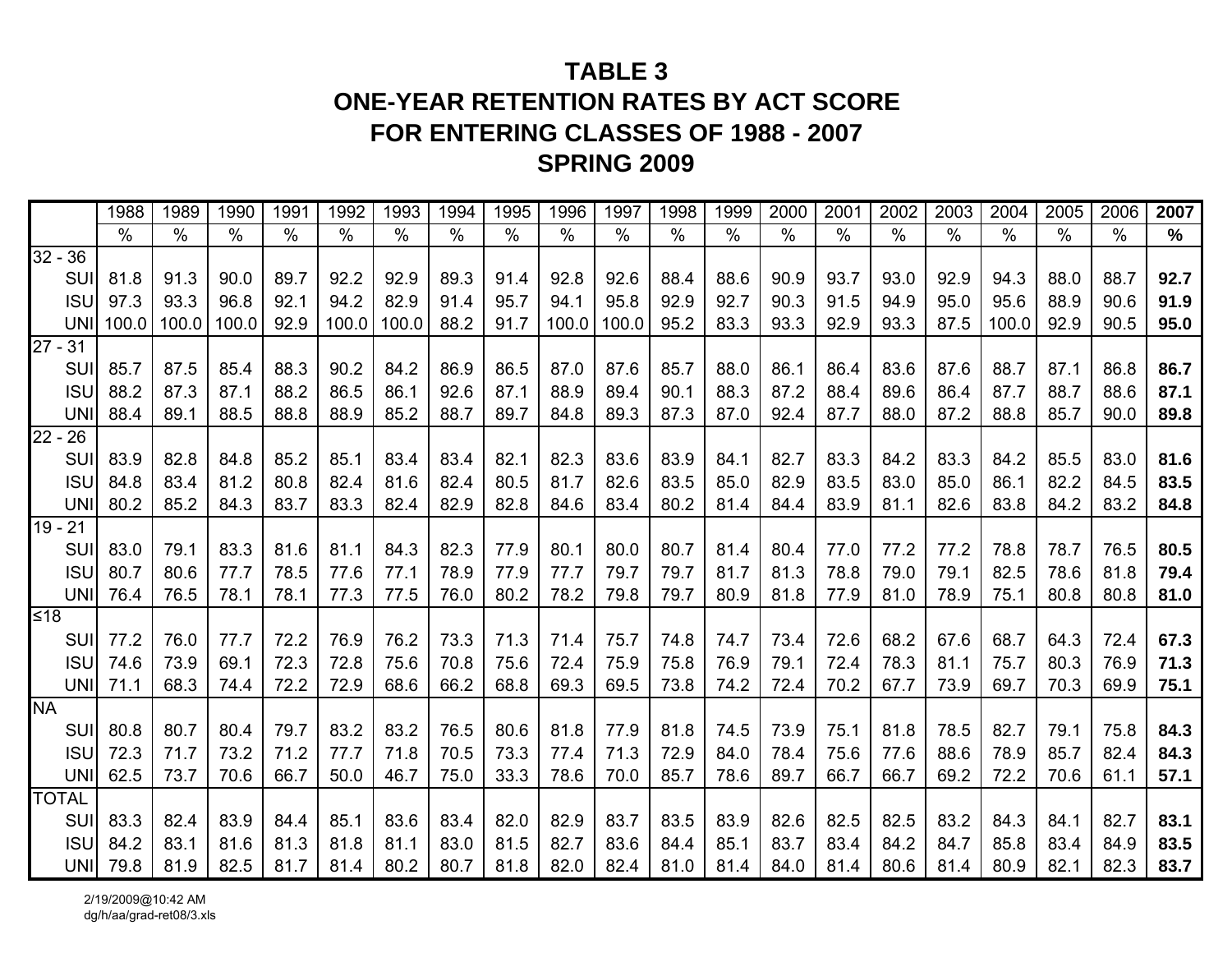# **TABLE 4ONE-YEAR RETENTION RATES BY FIRST-TERM GPAFOR ENTERING CLASSES OF 1988 - 2007 SPRING 2009**

|               |            | 1988 | 1989 | 1990 | 1991       | 1992 | 1993 | 1994 | 1995 | 1996 | 1997 | 1998       | 1999          | 2000 | 2001 | 2002 | 2003 | 2004 | 2005          | 2006 | 2007 |
|---------------|------------|------|------|------|------------|------|------|------|------|------|------|------------|---------------|------|------|------|------|------|---------------|------|------|
|               |            | ℅    | %    | %    | $\sqrt{6}$ | $\%$ | $\%$ | %    | %    | %    | $\%$ | $\sqrt{6}$ | $\frac{9}{6}$ | %    | %    | ℅    | $\%$ | $\%$ | $\frac{9}{6}$ | %    | %    |
| $3.50 - 4.00$ |            |      |      |      |            |      |      |      |      |      |      |            |               |      |      |      |      |      |               |      |      |
|               | SUI        | 93.8 | 90.8 | 93.5 | 92.7       | 94.0 | 94.8 | 90.9 | 94.4 | 96.5 | 94.7 | 93.4       | 94.4          | 94.6 | 92.1 | 92.4 | 92.4 | 94.0 | 91.2          | 92.1 | 92.6 |
|               | <b>ISU</b> | 93.6 | 94.3 | 91.0 | 91.8       | 93.7 | 90.8 | 93.3 | 94.6 | 96.2 | 92.9 | 94.8       | 93.9          | 95.3 | 94.4 | 92.7 | 92.7 | 93.9 | 93.1          | 94.5 | 93.6 |
|               | <b>UNI</b> | 88.6 | 93.0 | 92.7 | 94.3       | 94.8 | 91.4 | 94.5 | 95.0 | 92.5 | 93.8 | 93.3       | 92.8          | 93.7 | 93.8 | 92.9 | 93.3 | 94.4 | 90.9          | 93.3 | 94.0 |
| $3.25 - 3.49$ |            |      |      |      |            |      |      |      |      |      |      |            |               |      |      |      |      |      |               |      |      |
|               | SUI        | 90.9 | 92.4 | 89.6 | 91.1       | 92.1 | 92.1 | 94.0 | 91.1 | 92.1 | 92.2 | 93.2       | 93.6          | 93.9 | 91.5 | 91.6 | 91.5 | 93.4 | 92.3          | 91.2 | 91.9 |
|               | <b>ISU</b> | 93.2 | 91.8 | 89.5 | 91.4       | 94.8 | 91.2 | 93.4 | 92.0 | 92.8 | 93.3 | 92.5       | 93.2          | 90.6 | 91.8 | 92.3 | 91.1 | 92.6 | 93.2          | 92.2 | 91.9 |
|               | <b>UNI</b> | 92.9 | 91.1 | 90.6 | 87.7       | 92.2 | 93.6 | 90.7 | 88.0 | 93.4 | 91.9 | 90.1       | 88.6          | 91.9 | 89.7 | 90.3 | 90.4 | 89.4 | 92.7          | 90.8 | 90.4 |
| $3.00 - 3.24$ |            |      |      |      |            |      |      |      |      |      |      |            |               |      |      |      |      |      |               |      |      |
|               | SUI        | 91.0 | 91.4 | 91.2 | 89.5       | 92.4 | 92.5 | 92.0 | 89.7 | 90.5 | 91.8 | 91.2       | 91.4          | 93.3 | 90.1 | 89.8 | 90.6 | 89.8 | 92.2          | 89.1 | 90.9 |
|               | <b>ISU</b> | 92.7 | 91.7 | 92.8 | 91.7       | 90.6 | 89.9 | 92.0 | 92.0 | 90.8 | 91.8 | 91.9       | 92.5          | 88.6 | 88.9 | 90.9 | 92.2 | 94.8 | 92.7          | 92.2 | 91.4 |
|               | UNI        | 89.2 | 91.2 | 92.3 | 89.1       | 88.5 | 88.2 | 89.8 | 88.6 | 89.7 | 89.5 | 90.4       | 89.7          | 93.4 | 87.6 | 89.4 | 89.8 | 88.7 | 90.4          | 88.1 | 87.1 |
| $2.75 - 2.99$ |            |      |      |      |            |      |      |      |      |      |      |            |               |      |      |      |      |      |               |      |      |
|               | SUI        | 92.4 | 87.7 | 89.5 | 91.1       | 91.3 | 88.8 | 91.6 | 91.4 | 91.7 | 90.9 | 91.8       | 90.0          | 90.7 | 87.7 | 88.7 | 89.6 | 89.4 | 91.2          | 89.6 | 88.9 |
|               | <b>ISU</b> | 92.4 | 90.4 | 89.2 | 88.5       | 89.1 | 90.8 | 89.5 | 89.3 | 90.2 | 91.7 | 90.9       | 92.9          | 91.6 | 89.6 | 91.6 | 89.6 | 92.4 | 89.6          | 90.5 | 91.2 |
|               | UNII       | 92.7 | 91.1 | 89.6 | 87.5       | 91.7 | 85.1 | 90.2 | 90.9 | 88.5 | 87.4 | 83.1       | 90.8          | 91.3 | 91.6 | 88.2 | 88.1 | 89.4 | 83.0          | 90.3 | 83.1 |
| $2.50 -$      | 2.74       |      |      |      |            |      |      |      |      |      |      |            |               |      |      |      |      |      |               |      |      |
|               | <b>SUI</b> | 91.0 | 88.5 | 91.5 | 91.3       | 90.6 | 89.6 | 88.9 | 87.9 | 89.2 | 89.0 | 89.8       | 90.4          | 88.0 | 87.0 | 87.8 | 85.8 | 87.9 | 88.2          | 85.4 | 85.2 |
|               | <b>ISU</b> | 89.3 | 88.8 | 85.5 | 86.9       | 89.5 | 87.6 | 88.3 | 86.8 | 88.8 | 86.6 | 90.8       | 88.4          | 90.6 | 90.2 | 89.8 | 84.8 | 91.2 | 88.2          | 90.3 | 88.4 |
|               | <b>UNI</b> | 88.0 | 89.4 | 87.3 | 88.0       | 88.8 | 88.0 | 89.5 | 87.5 | 88.9 | 88.6 | 87.9       | 90.0          | 90.1 | 89.2 | 85.8 | 86.2 | 88.8 | 88.7          | 86.8 | 85.6 |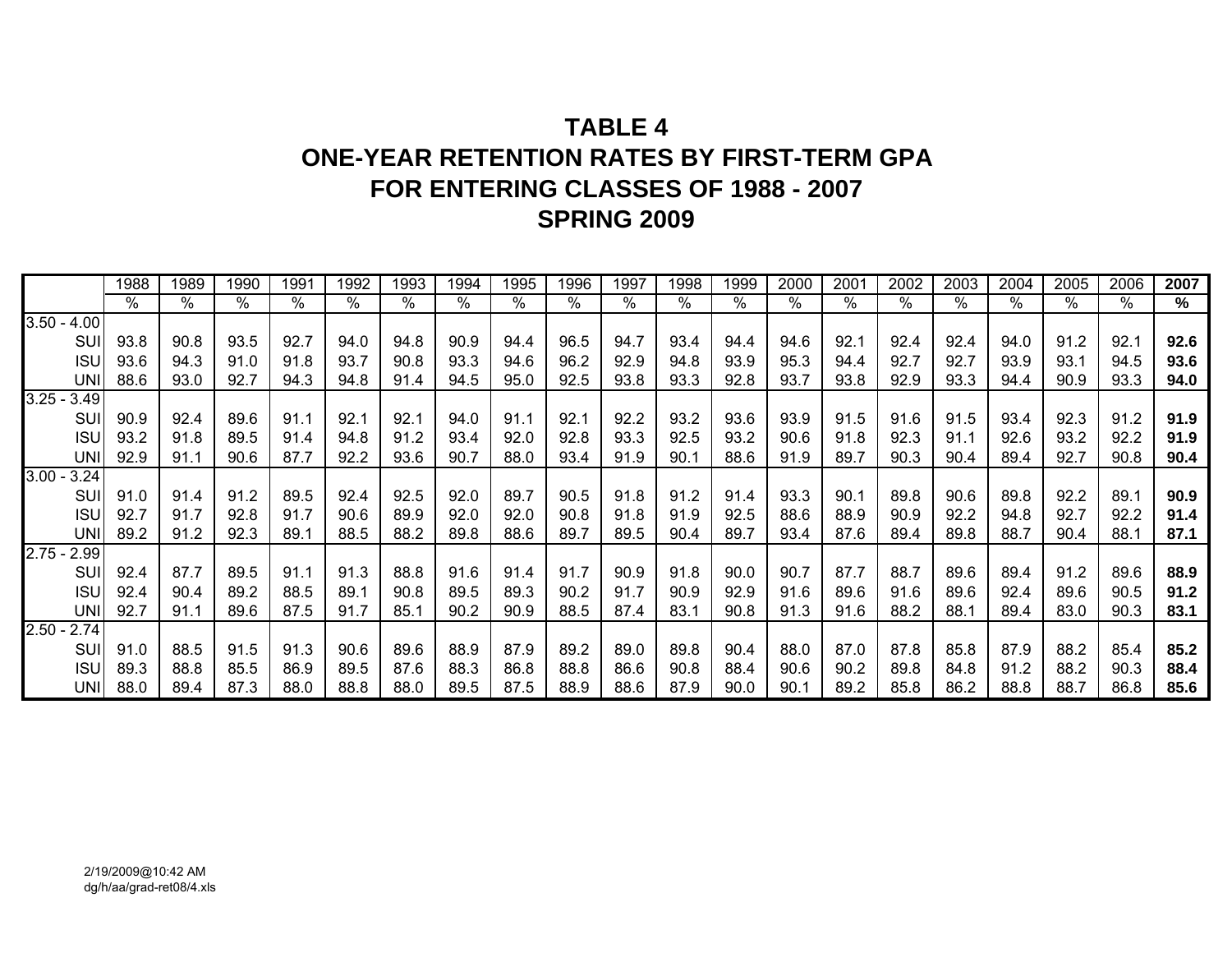# **TABLE 4ONE-YEAR RETENTION RATES BY FIRST-TERM GPAFOR ENTERING CLASSES OF 1988 - 2007 SPRING 2009**

|               | 1988 | 1989          | 1990          | 1991                 | 1992                    | 1993 | 1994 | 1995                 | 1996          | 1997          | 1998                | 1999       | 2000 | $200^{\circ}$ | 2002          | 2003      | 2004 | 2005          | 2006       | 2007 |
|---------------|------|---------------|---------------|----------------------|-------------------------|------|------|----------------------|---------------|---------------|---------------------|------------|------|---------------|---------------|-----------|------|---------------|------------|------|
|               | %    | $\frac{1}{2}$ | $\frac{8}{6}$ | $\frac{1}{\sqrt{2}}$ | $\sqrt[6]{\phantom{.}}$ | %    | %    | $\frac{1}{\sqrt{2}}$ | $\frac{1}{6}$ | $\frac{8}{6}$ | $\sqrt{\frac{6}{}}$ | $\sqrt{0}$ | $\%$ | %             | $\frac{8}{6}$ | %         | %    | $\frac{1}{6}$ | $\sqrt{6}$ | %    |
| $2.25 - 2.49$ |      |               |               |                      |                         |      |      |                      |               |               |                     |            |      |               |               |           |      |               |            |      |
| SUI           | 87.8 | 85.1          | 88.8          | 88.5                 | 85.3                    | 85.3 | 87.2 | 88.7                 | 86.8          | 87.6          | 87.2                | 85.2       | 86.7 | 84.5          | 82.4          | 81.5      | 84.7 | 84.6          | 81.8       | 78.0 |
| <b>ISU</b>    | 87.1 | 90.8          | 87.9          | 87.3                 | 87.9                    | 88.0 | 84.4 | 86.7                 | 85.8          | 87.4          | 88.1                | 87.8       | 89.7 | 88.4          | 84.0          | 88.7      | 88.6 | 88.9          | 86.8       | 89.5 |
| <b>UNI</b>    | 87.0 | 85.5          | 89.1          | 89.3                 | 87.0                    | 83.5 | 88.3 | 87.8                 | 83.7          | 89.6          | 85.4                | 81.6       | 84.3 | 84.6          | 75.4          | 82.5      | 82.2 | 78.6          | 80.6       | 85.2 |
| $2.00 - 2.24$ |      |               |               |                      |                         |      |      |                      |               |               |                     |            |      |               |               |           |      |               |            |      |
| SUI           | 85.3 | 86.0          | 86.3          | 83.1                 | 86.0                    | 85.9 | 84.4 | 83.3                 | 80.6          | 84.0          | 81.3                | 85.3       | 80.4 | 81.1          | 78.2          | 79.3      | 81.3 | 77.7          | 82.0       | 76.4 |
| <b>ISU</b>    | 84.3 | 84.4          | 82.0          | 83.8                 | 83.8                    | 83.0 | 83.2 | 82.9                 | 83.1          | 83.7          | 86.7                | 85.9       | 84.4 | 81.9          | 86.2          | 85.1      | 87.6 | 81.8          | 86.4       | 86.9 |
| <b>UNI</b>    | 79.1 | 78.7          | 83.0          | 87.0                 | 82.6                    | 79.8 | 81.0 | 85.0                 | 87.9          | 84.3          | 79.4                | 80.1       | 85.7 | 78.6          | 71.4          | 82.5      | 79.4 | 87.2          | 84.5       | 83.1 |
| $1.00 - 1.99$ |      |               |               |                      |                         |      |      |                      |               |               |                     |            |      |               |               |           |      |               |            |      |
| SUI           | 63.0 | 54.3          | 55.7          | 61.8                 | 64.4                    | 56.1 | 56.2 | 51.2                 | 58.2          | 55.5          | 56.3                | 51.4       | 53.0 | 50.9          | 51.3          | 52.6      | 52.9 | 51.7          | 49.4       | 51.6 |
| <b>ISU</b>    | 76.1 | 75.4          | 75.5          | 72.5                 | 69.2                    | 72.3 | 71.9 | 73.3                 | 70.4          | 74.9          | 71.0                | 73.0       | 70.3 | 70.0          | 69.7          | 73.7      | 75.4 | 73.9          | 79.8       | 75.4 |
| <b>UNI</b>    | 66.6 | 65.4          | 70.3          | 52.2                 | 58.9                    | 63.7 | 58.0 | 65.3                 | 64.7          | 63.8          | 66.0                | 62.5       | 67.7 | 56.8          | 64.1          | 63.2      | 61.2 | 55.8          | 52.0       | 63.7 |
| $0.00 - 0.99$ |      |               |               |                      |                         |      |      |                      |               |               |                     |            |      |               |               |           |      |               |            |      |
| SUI           | 6.7  | 12.1          | 15.1          | 14.6                 | 19.0                    | 6.8  | 8.9  | 9.8                  | 10.6          | 12.3          | 10.0                | 11.1       | 20.8 | 14.8          | 6.5           | 5.6       | 54.5 | 15.3          | 19.0       | 18.5 |
| <b>ISU</b>    | 34.1 | 21.4          | 27.7          | 29.5                 | 28.3                    | 23.9 | 26.0 | 19.6                 | 20.6          | 29.5          | 25.0                | 27.1       | 21.1 | 28.3          | 27.8          | 31.7      | 21.5 | 26.9          | 20.1       | 20.3 |
| UNI           | 15.4 | 17.5          | 11.0          | 4.3                  | 11.1                    | 5.8  | 2.4  | 8.4                  | 9.8           | 5.1           | 4.2                 | 11.9       | 9.8  | 12.0          | 16.4          | 11.6      | 9.4  | 11.1          | 11.7       | 9.6  |
| <b>NA</b>     |      |               |               |                      |                         |      |      |                      |               |               |                     |            |      |               |               |           |      |               |            |      |
| SUI           | 4.1  | 13.0          | 13.0          | 5.6                  | 26.0                    | 28.1 | 23.8 | 18.4                 | 17.7          | 18.2          | 16.2                | 15.9       | 13.8 | 66.7          | 62.0          | 26.0      | 19.1 | 74.2          | 60.0       | 66.9 |
| <b>ISU</b>    | 67.9 | 61.9          | 14.0          | 17.0                 | 12.8                    | 13.5 | 11.5 | 18.0                 | 15.8          | 10.6          | 22.4                | 17.9       | 26.1 | 57.8          | 59.2          | 25.0      | 73.1 | 37.5          | 43.8       | 35.3 |
| <b>UNI</b>    | 0.0  | 0.0           | 0.0           | 0.0                  | 0.0                     | 0.0  | 0.0  | 0.0                  | 0.0           | 0.0           | 0.0                 | 0.0        | 0.0  | 0.0           | 0.0           | <b>NA</b> | 0.0  | 0.0           | 0.0        | 0.0  |
| <b>TOTAL</b>  |      |               |               |                      |                         |      |      |                      |               |               |                     |            |      |               |               |           |      |               |            |      |
| SUI           | 83.3 | 82.4          | 83.9          | 84.4                 | 85.1                    | 83.6 | 83.4 | 82.0                 | 82.9          | 83.7          | 83.5                | 83.9       | 82.6 | 82.5          | 82.5          | 83.2      | 84.3 | 84.1          | 82.7       | 83.1 |
| <b>ISU</b>    | 84.2 | 83.1          | 81.6          | 81.3                 | 81.8                    | 81.1 | 81.5 | 81.5                 | 82.7          | 83.6          | 84.4                | 85.1       | 83.7 | 83.4          | 84.2          | 84.7      | 85.8 | 83.4          | 84.9       | 83.5 |
| UNII          | 79.8 | 81.9          | 82.5          | 81.7                 | 81.4                    | 80.2 | 80.7 | 81.8                 | 82.0          | 82.4          | 81.0                | 81.4       | 84.0 | 81.4          | 80.6          | 81.4      | 80.9 | 82.1          | 82.3       | 83.7 |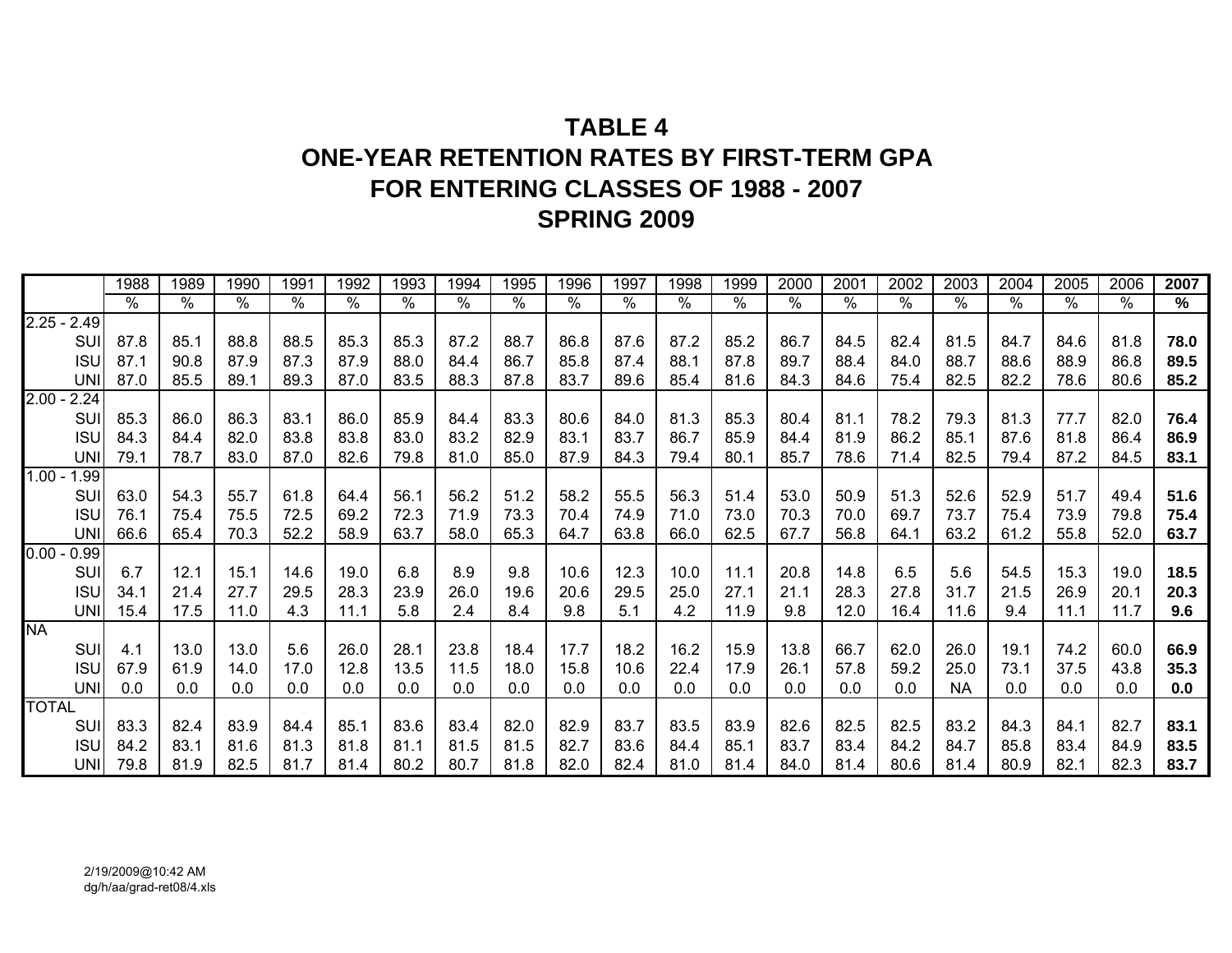# **TABLE 5ONE-YEAR RETENTION RATES BY GENDER FOR ENTERING CLASSES OF 1988 - 2007 SPRING 2009**

|              | 1988            | 1989 | 1990 | 1991 | 1992 | 1993 | 1994 | 1995 | 1996 | 1997 | 1998 | 1999 | 2000 | 2001 | 2002 | 2003 | 2004 | 2005 | 2006 | 2007 |
|--------------|-----------------|------|------|------|------|------|------|------|------|------|------|------|------|------|------|------|------|------|------|------|
|              | %               | $\%$ | $\%$ | %    | %    | %    | %    | $\%$ | $\%$ | $\%$ | $\%$ | %    | %    | $\%$ | %    | $\%$ | %    | %    | %    | %    |
| <b>WOMEN</b> |                 |      |      |      |      |      |      |      |      |      |      |      |      |      |      |      |      |      |      |      |
| SUI          | 83.6            | 83.6 | 84.6 | 84.4 | 85.4 | 83.8 | 83.4 | 81.8 | 81.8 | 83.7 | 84.2 | 85.4 | 82.8 | 83.6 | 82.9 | 82.3 | 83.1 | 83.2 | 82.8 | 82.3 |
| <b>ISUI</b>  | 84.9            | 82.4 | 83.1 | 83.6 | 82.5 | 82.0 | 82.5 | 82.1 | 83.4 | 83.9 | 85.5 | 85.5 | 84.6 | 84.7 | 83.9 | 86.2 | 87.8 | 84.6 | 86.1 | 84.2 |
| UNII         | 79.3            | 81.3 | 81.5 | 81.5 | 81.5 | 80.3 | 81.8 | 81.3 | 81.0 | 82.0 | 81.8 | 80.8 | 83.5 | 83.2 | 81.2 | 82.7 | 82.4 | 83.1 | 84.5 | 84.0 |
|              |                 |      |      |      |      |      |      |      |      |      |      |      |      |      |      |      |      |      |      |      |
| <b>MEN</b>   |                 |      |      |      |      |      |      |      |      |      |      |      |      |      |      |      |      |      |      |      |
| SUI          | 83.0            | 81.1 | 83.0 | 84.5 | 84.8 | 83.4 | 83.5 | 82.2 | 84.4 | 83.7 | 82.7 | 81.9 | 82.4 | 81.1 | 82.1 | 84.3 | 85.8 | 85.2 | 82.6 | 84.2 |
|              | <b>ISU</b> 83.7 | 83.7 | 80.4 | 79.8 | 81.2 | 80.4 | 80.8 | 81.0 | 82.3 | 83.4 | 83.5 | 84.7 | 83.0 | 82.4 | 84.5 | 83.5 | 84.1 | 82.6 | 83.9 | 83.0 |
| UNII         | 80.5            | 82.9 | 83.9 | 82.1 | 81.2 | 80.0 | 78.9 | 82.6 | 83.5 | 83.1 | 79.6 | 82.3 | 84.8 | 78.5 | 79.5 | 79.3 | 78.7 | 80.2 | 79.1 | 83.1 |
|              |                 |      |      |      |      |      |      |      |      |      |      |      |      |      |      |      |      |      |      |      |
| <b>TOTAL</b> |                 |      |      |      |      |      |      |      |      |      |      |      |      |      |      |      |      |      |      |      |
| SUI          | 83.3            | 82.4 | 83.9 | 84.4 | 85.1 | 83.6 | 83.4 | 82.0 | 82.9 | 83.7 | 83.5 | 83.9 | 82.6 | 82.5 | 82.5 | 83.2 | 84.3 | 84.1 | 82.7 | 83.1 |
| <b>ISUI</b>  | 84.2            | 83.2 | 81.6 | 81.4 | 81.8 | 81.1 | 81.5 | 81.5 | 82.8 | 83.6 | 84.4 | 85.1 | 83.7 | 83.4 | 84.2 | 84.6 | 85.8 | 83.4 | 84.9 | 83.5 |
| UNII         | 79.8            | 81.9 | 82.5 | 81.7 | 81.4 | 80.2 | 80.7 | 81.8 | 82.0 | 82.4 | 81.0 | 81.4 | 84.0 | 81.4 | 80.6 | 81.4 | 80.9 | 82.1 | 82.3 | 83.7 |
|              |                 |      |      |      |      |      |      |      |      |      |      |      |      |      |      |      |      |      |      |      |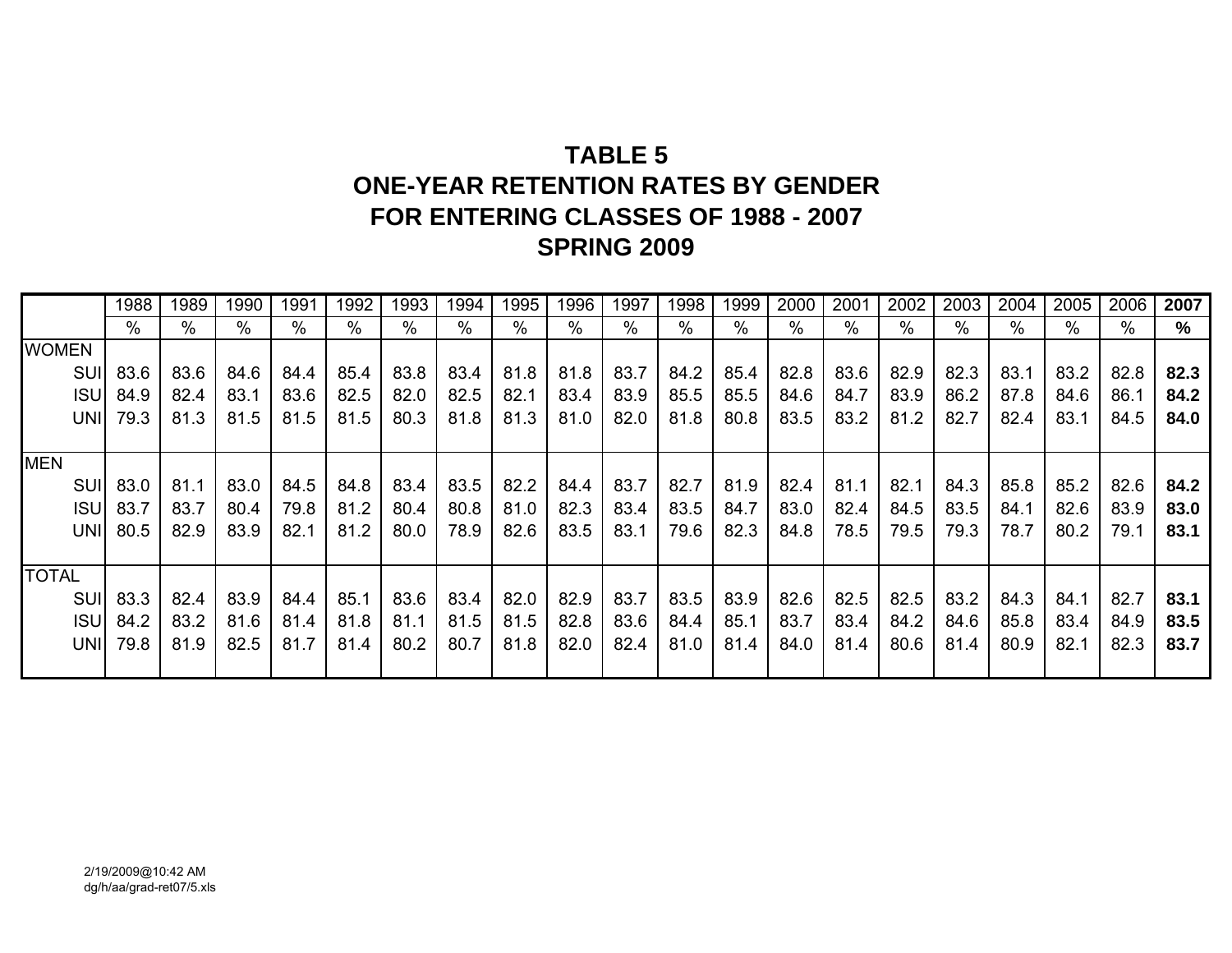# **TABLE 6ONE-YEAR RETENTION RATES BY RACE/ETHNICITYAND RESIDENCEFOR ENTERING CLASSES OF 2000 - 2007 SPRING 2009**

|                     |            | 2000          |            | 2001          |            | 2002          |            | 2003          |            | 2004          |            | 2005          |            | 2006          |            | 2007          |
|---------------------|------------|---------------|------------|---------------|------------|---------------|------------|---------------|------------|---------------|------------|---------------|------------|---------------|------------|---------------|
|                     |            | $\frac{0}{0}$ |            | $\frac{9}{6}$ |            | $\frac{0}{0}$ |            | $\frac{0}{0}$ |            | $\frac{0}{0}$ |            | $\frac{9}{6}$ |            | $\frac{0}{0}$ |            | $\frac{9}{6}$ |
|                     | <b>Res</b> | <b>NonRes</b> | <b>Res</b> | <b>NonRes</b> | <b>Res</b> | <b>NonRes</b> | <b>Res</b> | NonRes        | <b>Res</b> | <b>NonRes</b> | <b>Res</b> | <b>NonRes</b> | <b>Res</b> | <b>NonRes</b> | <b>Res</b> | <b>NonRes</b> |
| Native Am.          |            |               |            |               |            |               |            |               |            |               |            |               |            |               |            |               |
| SUI                 | 80.0       | 50.0          | 57.1       | 66.7          | 100.0      | 60.0          | 77.8       | 80.0          | 85.7       | 88.9          | 71.4       | 66.7          | 71.4       | 54.5          | 100.0      | 80.0          |
| <b>ISU</b>          | 50.0       | 0.0           | 85.7       | 80.0          | 66.7       | 100.0         | 50.0       | 33.3          | 80.0       | 66.7          | 100.0      | 100           | 83.3       | 100.0         | 54.5       | 100.0         |
| UNI                 | 100.0      | <b>NA</b>     | 50.0       | <b>NA</b>     | 100.0      | <b>NA</b>     | 75.0       | <b>NA</b>     | 33.3       | 0.0           | 75.0       | <b>NA</b>     | 25.0       | 0.0           | 50.0       | 100.0         |
| African-Am.         |            |               |            |               |            |               |            |               |            |               |            |               |            |               |            |               |
| SUI                 | 74.0       | 73.5          | 82.9       | 78.7          | 88.0       | 56.9          | 82.8       | 63.2          | 86.1       | 82.0          | 89.5       | 73.3          | 86.4       | 75.7          | 88.9       | 77.4          |
| <b>ISU</b>          | 84.8       | 85.9          | 83.8       | 85.3          | 86.7       | 74.2          | 81.0       | 89.8          | 78.7       | 79.3          | 85.1       | 68.3          | 81.4       | 68.8          | 69.0       | 70.7          |
| <b>UNI</b>          | 77.8       | 80.6          | 80.0       | 61.5          | 91.7       | 70.0          | 79.3       | 70.0          | 78.3       | 85.7          | 52.0       | 66.7          | 87.0       | 76.9          | 83.9       | 84.2          |
| Asian-Am.           |            |               |            |               |            |               |            |               |            |               |            |               |            |               |            |               |
| SUI                 | 84.5       | 83.7          | 82.8       | 75.9          | 84.8       | 75.9          | 84.7       | 87.5          | 88.0       | 84.3          | 76.5       | 76.9          | 81.0       | 88.9          | 89.3       | 81.1          |
| <b>ISU</b>          | 89.2       | 97.4          | 86.8       | 72.5          | 78.6       | 82.8          | 84.7       | 85.4          | 92.6       | 88.6          | 86.0       | 88.6          | 89.2       | 90.5          | 86.0       | 83.9          |
| <b>UNI</b>          | 76.0       | 100.0         | 77.8       | 66.7          | 83.3       | <b>NA</b>     | 84.2       | 100.0         | 78.6       | <b>NA</b>     | 72.0       | <b>NA</b>     | 78.6       | 66.7          | 66.7       | <b>NA</b>     |
| Hispanic-Am.        |            |               |            |               |            |               |            |               |            |               |            |               |            |               |            |               |
| SUI                 | 87.8       | 71.4          | 81.8       | 86.4          | 79.2       | 84.3          | 74.5       | 83.7          | 74.5       | 76.3          | 88.5       | 84.6          | 70.2       | 85.7          | 83.1       | 83.9          |
| <b>ISU</b>          | 91.3       | 84.0          | 78.6       | 81.4          | 89.1       | 84.2          | 87.2       | 89.1          | 64.6       | 88.6          | 90.6       | 79.5          | 84.2       | 82.5          | 84.1       | 92.5          |
| <b>UNI</b>          | 66.7       | 75.0          | 73.3       | 72.7          | 62.5       | 37.5          | 86.7       | 83.3          | 64.7       | 50.0          | 78.9       | 66.7          | 71.4       | 50.0          | 83.3       | 100.0         |
| Subtotal            |            |               |            |               |            |               |            |               |            |               |            |               |            |               |            |               |
| SUI                 | 82.2       | 74.6          | 81.6       | 80.4          | 84.3       | 72.0          | 81.3       | 77.1          | 84.3       | 81.8          | 82.6       | 78.1          | 79.4       | 82.8          | 87.8       | 80.7          |
| <b>ISU</b>          | 87.0       | 80.3          | 84.0       | 81.7          | 82.5       | 79.0          | 83.1       | 87.2          | 81.9       | 83.9          | 87.4       | 78.4          | 86.1       | 79.1          | 79.9       | 80.5          |
| <b>UNI</b>          | 76.8       | 80.0          | 76.6       | 64.2          | 85.1       | 64.6          | 82.1       | 74.1          | 70.0       | 78.8          | 67.1       | 66.7          | 76.3       | 64.0          | 77.0       | 87.0          |
| White               |            |               |            |               |            |               |            |               |            |               |            |               |            |               |            |               |
| SUI                 | 82.0       | 84.2          | 82.9       | 82.0          | 83.2       | 81.7          | 83.5       | 83.3          | 83.9       | 85.2          | 83.6       | 85.5          | 81.5       | 84.7          | 82.3       | 83.8          |
| <b>ISU</b>          | 84.4       | 94.2          | 84.1       | 82.4          | 85.0       | 83.0          | 85.5       | 82.7          | 86.7       | 82.9          | 85.3       | 78.7          | 86.4       | 81.7          | 84.3       | 81.9          |
| UNI                 | 84.5       | 75.8          | 82.6       | 64.8          | 81.7       | 65.5          | 81.7       | 80.0          | 81.7       | 80.6          | 93.4       | 73.2          | 83.2       | 79.6          | 84.9       | 70.4          |
| <b>Regent Total</b> |            |               |            |               |            |               |            |               |            |               |            |               |            |               |            |               |
| SUI                 | 82.0       | 83.2          | 82.8       | 81.7          | 83.3       | 80.8          | 83.3       | 82.7          | 83.9       | 54.0          | 83.5       | 85            | 81.3       | 84.5          | 82.8       | 83.5          |
| <b>ISU</b>          | 84.3       | 92.0          | 83.9       | 82.0          | 84.9       | 82.6          | 85.2       | 83.3          | 86.4       | 83.4          | 85.2       | 78.6          | 86.1       | 81.8          | 84.0       | 82.3          |
| <b>UNI</b>          | 84.3       | 78.5          | 82.4       | 65.5          | 81.7       | 64.4          | 81.5       | 79.6          | 80.9       | 81.0          | 82.8       | 72.9          | 82.8       | 76.6          | 84.2       | 73.7          |

NA = 0 students in the cohort.

2/19/2009@10:42 AM dg/h/aa/grad-ret08/7.xls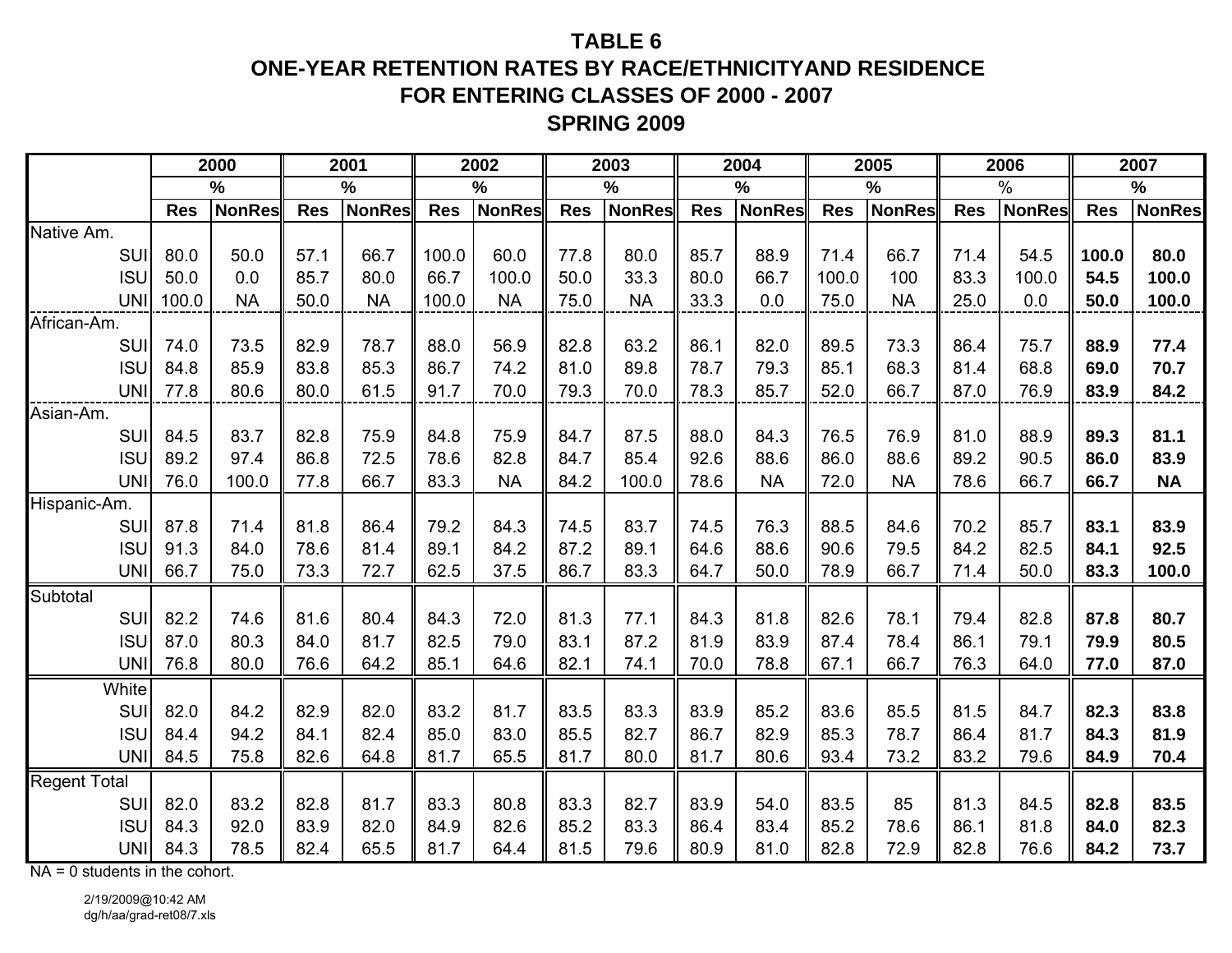# **TABLE 7TWO-YEAR RETENTION RATES BY RACE/ETHNICITYFOR ENTERING CLASSES OF 1988 - 2006 SPRING 2009**

|                     | 1988 | 1989 | 1990 | 1991 | 1992 | 1993 | 1994 | 1995 | 1996          | 1997          | 1998 | 1999 | 2000 | 200 <sup>1</sup> | 2002          | 2003 | 2004 | 2005          | 2006          |
|---------------------|------|------|------|------|------|------|------|------|---------------|---------------|------|------|------|------------------|---------------|------|------|---------------|---------------|
|                     | $\%$ | $\%$ | $\%$ | $\%$ | $\%$ | $\%$ | $\%$ | $\%$ | $\frac{0}{0}$ | $\frac{0}{0}$ | $\%$ | %    | $\%$ | $\frac{0}{0}$    | $\frac{0}{0}$ | $\%$ | $\%$ | $\frac{0}{0}$ | $\frac{9}{6}$ |
| Native Am.          |      |      |      |      |      |      |      |      |               |               |      |      |      |                  |               |      |      |               |               |
| SUI                 | 75.0 | 66.7 | 60.0 | 83.3 | 90.0 | 76.9 | 41.2 | 80.0 | 91.7          | 82.4          | 76.5 | 58.8 | 50.0 | 60.0             | 72.7          | 85.7 | 69.6 | 61.5          | 79.2          |
| <b>ISU</b>          | 75.0 | 71.4 | 0.0  | 57.1 | 40.0 | 42.9 | 71.4 | 75.0 | 50.0          | 63.6          | 70.0 | 56.3 | 30.0 | 66.7             | 75.0          | 36.4 | 68.8 | 71.4          | 75.0          |
| <b>UNI</b>          | 25.0 | 0.0  | 50.0 | 40.0 | 25.0 | 75.0 | 0.0  | 60.0 | 50.0          | 0.0           | 50.0 | 40.0 | 66.7 | 0.0              | 100.0         | 50.0 | 28.6 | 75.0          | 20.0          |
| African-Am.         |      |      |      |      |      |      |      |      |               |               |      |      |      |                  |               |      |      |               |               |
| SUI                 | 66.7 | 67.9 | 57.5 | 62.5 | 62.6 | 72.9 | 72.1 | 68.0 | 80.6          | 69.0          | 67.7 | 67.0 | 61.6 | 61.5             | 50.6          | 64.0 | 74.4 | 66.3          | 63.0          |
| <b>ISU</b>          | 53.3 | 54.1 | 70.6 | 67.2 | 52.5 | 53.6 | 56.7 | 62.9 | 54.7          | 58.1          | 65.4 | 68.3 | 71.2 | 64.4             | 67.9          | 71.3 | 66.7 | 68.2          | 66.7          |
| <b>UNI</b>          | 50.0 | 62.2 | 59.2 | 58.1 | 48.6 | 54.5 | 50.0 | 55.2 | 53.6          | 44.7          | 59.5 | 60.0 | 61.2 | 54.2             | 62.5          | 57.1 | 62.7 | 46.9          | 66.7          |
| Asian-Am.           |      |      |      |      |      |      |      |      |               |               |      |      |      |                  |               |      |      |               |               |
| <b>SUI</b>          | 82.8 | 67.4 | 82.0 | 78.1 | 78.6 | 79.6 | 74.6 | 76.8 | 69.3          | 78.5          | 84.8 | 70.9 | 74.0 | 69.2             | 77.1          | 80.1 | 75.5 | 71.4          | 77.4          |
| <b>ISU</b>          | 73.2 | 76.4 | 75.9 | 73.0 | 73.4 | 69.9 | 77.3 | 76.6 | 70.7          | 82.8          | 80.2 | 72.1 | 75.2 | 73.3             | 69.7          | 79.9 | 85.3 | 77.4          | 84.7          |
| <b>UNI</b>          | 45.5 | 80.0 | 62.5 | 78.9 | 78.6 | 50.0 | 61.3 | 78.9 | 60.0          | 68.4          | 58.8 | 68.4 | 77.8 | 80.0             | 66.7          | 70.0 | 57.1 | 68.0          | 54.8          |
| Hispanic-Am.        |      |      |      |      |      |      |      |      |               |               |      |      |      |                  |               |      |      |               |               |
| SUI                 | 56.1 | 70.2 | 72.0 | 60.0 | 73.7 | 60.0 | 71.2 | 65.3 | 62.3          | 81.3          | 68.2 | 70.9 | 73.5 | 73.6             | 68.7          | 73.4 | 68.2 | 75.0          | 66.4          |
| <b>ISU</b>          | 62.2 | 61.8 | 60.7 | 51.9 | 59.6 | 66.1 | 63.6 | 55.6 | 61.7          | 74.5          | 73.6 | 73.3 | 71.8 | 72.7             | 72.6          | 79.6 | 70.2 | 75.7          | 75.0          |
| <b>UNI</b>          | 50.0 | 50.0 | 87.5 | 64.3 | 46.7 | 60.0 | 36.4 | 59.1 | 78.6          | 40.0          | 50.0 | 42.9 | 66.7 | 50.0             | 43.8          | 71.4 | 42.9 | 59.1          | 58.6          |
| Subtotal            |      |      |      |      |      |      |      |      |               |               |      |      |      |                  |               |      |      |               |               |
| SUI                 | 71.4 | 68.1 | 68.9 | 70.0 | 72.6 | 72.9 | 71.1 | 71.8 | 70.8          | 77.0          | 74.4 | 69.1 | 68.8 | 68.3             | 68.5          | 74.4 | 73.0 | 70.9          | 71.3          |
| <b>ISU</b>          | 60.0 | 61.0 | 69.0 | 65.5 | 60.3 | 58.5 | 65.4 | 66.5 | 61.4          | 70.1          | 72.2 | 69.9 | 71.5 | 69.7             | 69.9          | 75.9 | 74.9 | 74.0          | 75.9          |
| <b>UNI</b>          | 47.5 | 62.2 | 62.7 | 63.0 | 52.9 | 55.1 | 50.0 | 62.7 | 60.6          | 49.3          | 56.8 | 58.0 | 66.1 | 59.0             | 61.1          | 62.8 | 54.8 | 56.0          | 58.4          |
| <b>White</b>        |      |      |      |      |      |      |      |      |               |               |      |      |      |                  |               |      |      |               |               |
| <b>SUI</b>          | 75.5 | 75.1 | 77.0 | 78.1 | 76.5 | 75.9 | 76.7 | 76.4 | 75.9          | 76.4          | 76.2 | 75.9 | 75.5 | 73.3             | 74.4          | 76.2 | 76.0 | 77.0          | 75.2          |
| <b>ISU</b>          | 75.4 | 74.6 | 72.3 | 72.4 | 73.1 | 72.3 | 72.2 | 73.8 | 75.4          | 75.5          | 77.2 | 77.3 | 75.1 | 74.8             | 76.5          | 78.1 | 78.4 | 76.4          | 77.6          |
| <b>UNI</b>          | 73.4 | 74.4 | 74.4 | 72.6 | 72.7 | 74.4 | 73.3 | 74.0 | 75.1          | 74.6          | 74.5 | 73.8 | 76.7 | 74.2             | 73.7          | 75.2 | 74.9 | 75.8          | 75.3          |
| <b>Regent Total</b> |      |      |      |      |      |      |      |      |               |               |      |      |      |                  |               |      |      |               |               |
| SUI                 | 75.3 | 74.6 | 76.3 | 77.5 | 76.1 | 75.7 | 76.2 | 75.9 | 75.5          | 76.4          | 76.0 | 75.3 | 74.8 | 72.6             | 72.0          | 76.0 | 75.8 | 76.5          | 74.8          |
| <b>ISU</b>          | 74.3 | 73.2 | 71.7 | 71.5 | 72.1 | 70.8 | 71.8 | 73.3 | 74.4          | 75.1          | 76.5 | 76.8 | 74.7 | 74.0             | 75.7          | 77.8 | 78.0 | 76.0          | 77.1          |
| <b>UNI</b>          | 72.3 | 73.8 | 73.9 | 72.0 | 71.9 | 73.2 | 72.1 | 73.4 | 74.6          | 73.8          | 73.8 | 72.9 | 76.0 | 73.4             | 73.0          | 74.5 | 73.7 | 74.6          | 74.0          |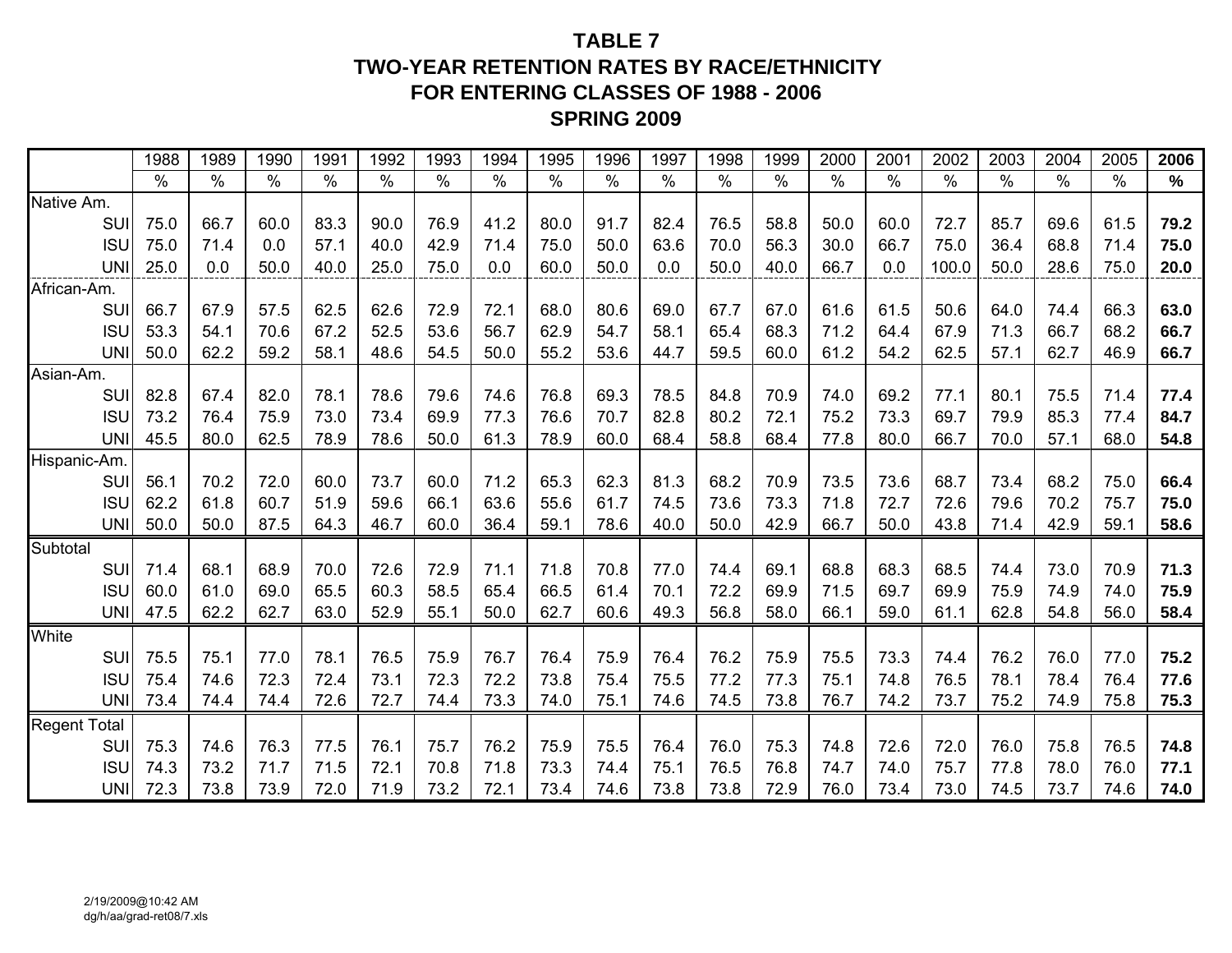# **TABLE 8 FOUR-YEAR GRADUATION RATES BY RACE/ETHNICITY FOR ENTERING CLASSES OF 1988 - 2004 SPRING 2009**

|                          | 1988          | 1989          | 1990          | 1991          | 1992          | 1993          | 1994          | 1995          | 1996          | 1997          | 1998          | 1999          | 2000          | 2001          | 2002          | 2003          | 2004         |
|--------------------------|---------------|---------------|---------------|---------------|---------------|---------------|---------------|---------------|---------------|---------------|---------------|---------------|---------------|---------------|---------------|---------------|--------------|
|                          | $\frac{1}{2}$ | $\frac{1}{2}$ | $\frac{1}{2}$ | $\frac{1}{2}$ | $\frac{1}{2}$ | $\frac{1}{2}$ | $\frac{1}{2}$ | $\frac{1}{2}$ | $\frac{1}{2}$ | $\frac{1}{2}$ | $\frac{0}{0}$ | $\frac{0}{6}$ | $\frac{1}{2}$ | $\frac{1}{2}$ | $\frac{1}{2}$ | $\frac{1}{2}$ | $\%$         |
| Native Am.               |               |               |               |               |               |               |               |               |               |               |               |               |               |               |               |               |              |
| SUI                      | 12.5          | 16.7          | 20.0          | 33.3          | 40.0          | 38.5          | 0.0           | 10.0          | 41.7          | 35.3          | 29.4          | 5.9           | 22.2          | 50.0          | 36.4          | 21.4          | 39.1         |
| <b>ISU</b>               | 25.0          | 42.9          | 0.0           | 0.0           | 0.0           | 14.3          | 14.3          | 25.0          | 21.4          | 27.3          | 0.0           | 18.8          | 20.0          | 25.0          | 25.0          | 0.0           | 25.0         |
| <b>UNI</b>               | 0.0           | 0.0           | 0.0           | 0.0           | 0.0           | 0.0           | 0.0           | 0.0           | 25.0          | 0.0           | 0.0           | 20.0          | 33.3          | 0.0           | 33.3          | 25.0          | 14.3         |
| African-Am.              |               |               |               |               |               |               |               |               |               |               |               |               |               |               |               |               |              |
| SUI                      | 11.9          | 16.5          | 8.8           | 12.5          | 14.3          | 15.7          | 22.1          | 16.0          | 27.4          | 9.9           | 14.1          | 18.7          | 13.1          | 19.8          | 23.7          | 18.6          | 29.1         |
| <b>ISU</b>               | 5.2           | 6.6           | 9.2           | 5.7           | 8.6           | 9.4           | 7.2           | 9.7           | 15.8          | 13.7          | 15.4          | 16.6          | 22.1          | 11.6          | 26.1          | 20.8          | 20           |
| <b>UNI</b>               | 0.0           | 2.2           | 4.1           | 4.7           | 8.6           | 9.1           | 2.5           | 3.4           | 3.6           | 7.9           | 14.3          | 8.0           | 7.5           | 8.5           | 14.1          | 16.3          | 11.8         |
| Asian-Am.                |               |               |               |               |               |               |               |               |               |               |               |               |               |               |               |               |              |
| SUI                      | 23.0          | 21.3          | 24.7          | 25.7          | 25.9          | 25.0          | 27.9          | 21.9          | 22.1          | 34.6          | 27.7          | 29.1          | 36.5          | 32.7          | 31.4          | 37.7          | 34.4         |
| <b>ISU</b>               | 10.7          | 15.3          | 8.6           | 13.5          | 12.8          | 15.1          | 17.3          | 23.4          | 18.3          | 22.2          | 18.5          | 20.9          | 28.3          | 29.5          | 33.3          | 35.3          | 31.8         |
| <b>UN</b>                | 9.1           | 13.3          | 12.5          | 21.1          | 21.4          | 3.8           | 29.0          | 31.6          | 24.0          | 15.8          | 23.5          | 26.3          | 22.2          | 30.0          | 16.7          | 30.0          | 21.4         |
| Hispanic-Am.             |               |               |               |               |               |               |               |               |               |               |               |               |               |               |               |               |              |
| SUI                      | 9.8           | 23.4          | 22.0          | 27.5          | 29.8          | 30.0          | 24.7          | 22.2          | 19.5          | 40.0          | 31.8          | 24.4          | 33.7          | 31.8          | 25.3          | 36.2          | 38.8         |
| <b>ISU</b>               | 11.1          | 18.2          | 17.9          | 9.6           | 3.8           | 14.3          | 21.8          | 8.9           | 20.0          | 17.6          | 11.3          | 24.0          | 27.2          | 25.3          | 29.8          | 34.4          | 17.9         |
| <b>UNI</b>               | 0.0           | 8.3           | 37.5          | 0.0           | 13.3          | 6.7           | 0.0           | 9.1           | 14.3          | 0.0           | 18.8          | 0.0           | 11.1          | 15.4          | 18.8          | 14.3          | 23.8         |
| Subtotal                 |               |               |               |               |               |               |               |               |               |               |               |               |               |               |               |               |              |
| SUI                      | 15.9          | 19.5          | 17.1          | 22.0          | 23.3          | 24.3          | 23.8          | 19.8          | 23.4          | 29.6          | 24.6          | 23.5          | 27.9          | 29.5          | 28.0          | 31.8          | 34.5         |
| <b>ISU</b>               | 7.9           | 11.4          | 10.0          | 8.6           | 9.0           | 11.4          | 14.1          | 15.1          | 17.9          | 18.0          | 14.9          | 19.6          | 25.8          | 21.8          | 29.6          | 29.7          | 24.3         |
| <b>UNI</b>               | 1.6           | 5.4           | 9.3           | 7.4           | 11.8          | 6.4           | 11.6          | 12.0          | 14.1          | 8.7           | 16.0          | 11.4          | 12.6          | 15.4          | 15.8          | 19.1          | 16.1         |
| White                    |               |               |               |               |               |               |               |               |               |               |               |               |               |               |               |               |              |
| SUI                      | 31.0          | 31.5          | 34.5          | 33.0          | 33.2          | 35.4          | 35.3          | 36.9          | 39.1          | 38.4          | 36.8          | 39.2          | 40.8          | 40.7          | 41.6          | 42.7          | 44.0         |
| <b>ISU</b>               | 22.4          | 21.3          | 19.6          | 20.7          | 21.6          | 22.8          | 24.3          | 25.5          | 28.5          | 27.5          | 30.3          | 32.2          | 32.0          | 33.0          | 34.0          | 36.1          | 34.2         |
| <b>UNI</b>               | 29.1          | 25.8          | 24.9          | 24.9          | 26.8          | 28.1          | 29.8          | 31.0          | 34.2          | 29.6          | 29.9          | 34.4          | 35.1          | 33.1          | 34.5          | 36.4          | 36.1         |
|                          |               |               |               |               |               |               |               |               |               |               |               |               |               |               |               |               |              |
| <b>Regent Total</b>      |               |               |               |               |               |               |               |               |               |               |               |               |               |               |               |               |              |
| SUI                      | 30.4          | 30.7          | 32.9          | 32.3          | 32.3          | 34.6          | 34.3          | 35.3          | 37.8          | 37.6          | 35.8          | 37.7          | 39.5          | 39.6          | 40.5          | 41.7          | 43.1         |
| <b>ISU</b><br><b>UNI</b> | 21.5<br>27.8  | 20.3<br>24.9  | 19.0<br>24.3  | 20.6<br>24.1  | 21.7<br>26.2  | 22.3<br>27.1  | 24.0<br>29.0  | 25.1<br>30.1  | 28.4<br>33.4  | 27.0<br>28.8  | 29.2<br>29.5  | 31.4<br>33.5  | 31.2<br>33.9  | 31.8<br>32.3  | 33.6<br>33.5  | 35.3<br>35.2  | 33.2<br>35.2 |
|                          |               |               |               |               |               |               |               |               |               |               |               |               |               |               |               |               |              |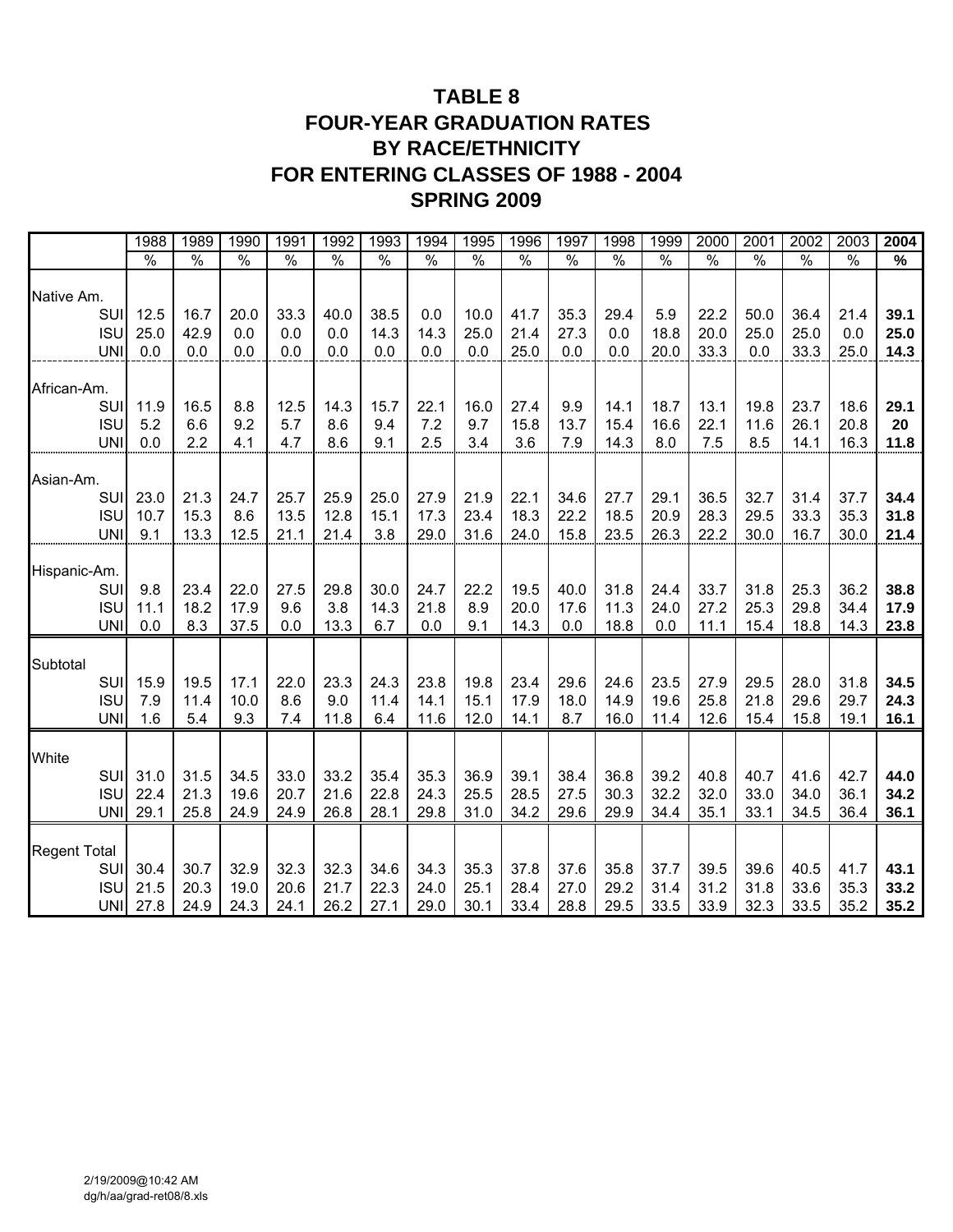# **TABLE 9 FIVE-YEAR GRADUATION RATES BY RACE/ETHNICITY FOR ENTERING CLASSES OF 1988 - 2003 SPRING 2009**

|                          | 1988          | 1989          | 1990          | 1991          | 1992          | 1993          | 1994          | 1995          | 1996          | 1997          | 1998          | 1999          | 2000          | 2001          | 2002          | 2003          |
|--------------------------|---------------|---------------|---------------|---------------|---------------|---------------|---------------|---------------|---------------|---------------|---------------|---------------|---------------|---------------|---------------|---------------|
|                          | $\frac{1}{6}$ | $\frac{0}{6}$ | $\frac{1}{2}$ | $\frac{0}{6}$ | $\frac{1}{2}$ | $\frac{0}{6}$ | $\frac{0}{6}$ | $\frac{0}{0}$ | $\frac{1}{2}$ | $\frac{1}{2}$ | $\frac{1}{2}$ | $\frac{1}{2}$ | $\frac{0}{0}$ | $\frac{1}{2}$ | $\frac{1}{2}$ | $\frac{1}{2}$ |
| Native Am.               |               |               |               |               |               |               |               |               |               |               |               |               |               |               |               |               |
| SUI                      | 37.5          | 50.0          | 40.0          | 83.3          | 70.0          | 46.2          | 5.9           | 50.0          | 58.3          | 58.8          | 52.9          | 29.4          | 27.8          | 50.0          | 63.6          | 50.0          |
| <b>ISU</b><br><b>UNI</b> | 50.0<br>0.0   | 57.1<br>0.0   | 0.0<br>50.0   | 0.0<br>40.0   | 20.0<br>0.0   | 14.3<br>50.0  | 71.4<br>0.0   | 37.5<br>20.0  | 35.7<br>50.0  | 54.5<br>0.0   | 50.0<br>50.0  | 43.8<br>40.0  | 30.0<br>33.3  | 33.3<br>0.0   | 50.0<br>66.7  | 27.3<br>50.0  |
|                          |               |               |               |               |               |               |               |               |               |               |               |               |               |               |               |               |
| African-Am.              |               |               |               |               |               |               |               |               |               |               |               |               |               |               |               |               |
| SUI                      | 28.6          | 31.2          | 30.9          | 30.6          | 37.4          | 40.0          | 46.5          | 39.0          | 53.2          | 33.8          | 36.4          | 42.9          | 42.4          | 40.6          | 39.5          | 47.7          |
| <b>ISU</b>               | 31.9          | 24.3          | 32.1          | 29.5          | 20.9          | 28.8          | 26.8          | 37.1          | 34.7          | 40.2          | 31.7          | 48.3          | 43.3          | 41.1          | 49.3          | 43.1          |
| <b>UNI</b>               | 8.3           | 22.2          | 26.5          | 30.2          | 37.1          | 33.3          | 35.0          | 37.9          | 25.0          | 28.9          | 38.1          | 34.0          | 32.8          | 22.0          | 34.4          | 30.6          |
| Asian-Am.                |               |               |               |               |               |               |               |               |               |               |               |               |               |               |               |               |
| SUI                      | 51.7          | 36.0          | 50.6          | 51.4          | 54.5          | 55.8          | 54.1          | 53.0          | 49.3          | 55.1          | 59.8          | 49.6          | 57.9          | 56.2          | 64.1          | 65.1          |
| <b>ISU</b>               | 44.6          | 48.6          | 41.4          | 40.5          | 46.8          | 43.8          | 61.3          | 53.1          | 50.0          | 61.6          | 46.9          | 51.2          | 52.2          | 56.2          | 55.3          | 63.3          |
| <b>UNI</b>               | 36.4          | 33.3          | 37.5          | 57.9          | 57.1          | 30.8          | 38.7          | 68.4          | 36.0          | 52.6          | 41.2          | 52.6          | 59.3          | 63.3          | 58.3          | 60.0          |
|                          |               |               |               |               |               |               |               |               |               |               |               |               |               |               |               |               |
| Hispanic-Am.<br>SUI      | 39.0          | 44.7          | 46.0          | 50.0          | 50.9          | 43.3          | 49.3          | 48.6          | 44.2          | 61.3          | 50.6          | 50.0          | 55.4          | 55.5          | 44.4          | 53.2          |
| <b>ISU</b>               | 40.0          | 49.1          | 28.6          | 36.5          | 28.8          | 41.1          | 38.2          | 26.7          | 38.3          | 49.0          | 47.2          | 61.3          | 47.6          | 48.5          | 52.4          | 64.5          |
| <b>UNI</b>               | 20.0          | 41.7          | 75.0          | 35.7          | 40.0          | 26.7          | 36.4          | 27.3          | 50.0          | 10.0          | 37.5          | 21.4          | 44.4          | 34.6          | 37.5          | 52.4          |
|                          |               |               |               |               |               |               |               |               |               |               |               |               |               |               |               |               |
| Subtotal<br>SUI          | 40.0          | 35.9          | 40.9          | 45.3          | 48.5          | 47.8          | 48.0          | 47.7          | 49.1          | 51.5          | 49.5          | 46.6          | 50.9          | 51.8          |               | 56.8          |
| <b>ISU</b>               | 36.7          | 34.9          | 33.5          | 33.3          | 30.7          | 33.3          | 41.9          | 40.2          | 40.6          | 50.0          | 40.7          | 51.9          | 47.3          | 48.1          | 52.8<br>52.2  | 56.7          |
| <b>UNI</b>               | 14.8          | 27.0          | 34.7          | 38.3          | 39.7          | 32.1          | 34.9          | 41.3          | 35.2          | 31.9          | 39.5          | 36.4          | 40.9          | 35.0          | 38.9          | 42.6          |
|                          |               |               |               |               |               |               |               |               |               |               |               |               |               |               |               |               |
| White                    |               |               |               |               |               |               |               |               |               |               |               |               |               |               |               |               |
| SUI                      | 56.8<br>57.5  | 57.4          | 59.5          | 59.2          | 60.1<br>55.5  | 58.8          | 60.8<br>56.3  | 62.6<br>57.8  | 62.4<br>60.3  | 61.9<br>60.3  | 62.0<br>62.1  | 63.2<br>63.5  | 63.7          | 63.1          | 63.7<br>63.9  | 65.2<br>64.1  |
| <b>ISU</b><br><b>UNI</b> | 56.8          | 55.7<br>57.6  | 52.7<br>55.2  | 53.2<br>55.2  | 58.5          | 55.1<br>59.1  | 58.4          | 59.7          | 62.6          | 62.1          | 61.3          | 62.0          | 61.6<br>63.3  | 62.8<br>61.5  | 60.3          | 63.9          |
|                          |               |               |               |               |               |               |               |               |               |               |               |               |               |               |               |               |
| <b>Regent Total</b>      |               |               |               |               |               |               |               |               |               |               |               |               |               |               |               |               |
| SUI                      | 55.9          | 55.9          | 57.8          | 58.2          | 58.9          | 58.0          | 59.7          | 61.1          | 61.3          | 61.2          | 60.9          | 61.8          | 62.4          | 62.0          | 62.8          | 64.5          |
| <b>ISU</b>               | 55.9          | 53.6          | 51.0          | 51.9          | 53.7          | 52.9          | 55.4          | 56.7          | 59.0          | 59.2          | 60.2          | 62.7          | 60.2          | 60.9          | 62.5          | 63.1          |
| <b>UNI</b>               | 54.9          | 56.1          | 54.4          | 54.4          | 57.5          | 57.5          | 57.5          | 58.8          | 61.7          | 60.9          | 60.3          | 60.8          | 62.1          | 60.0          | 58.9          | 62.5          |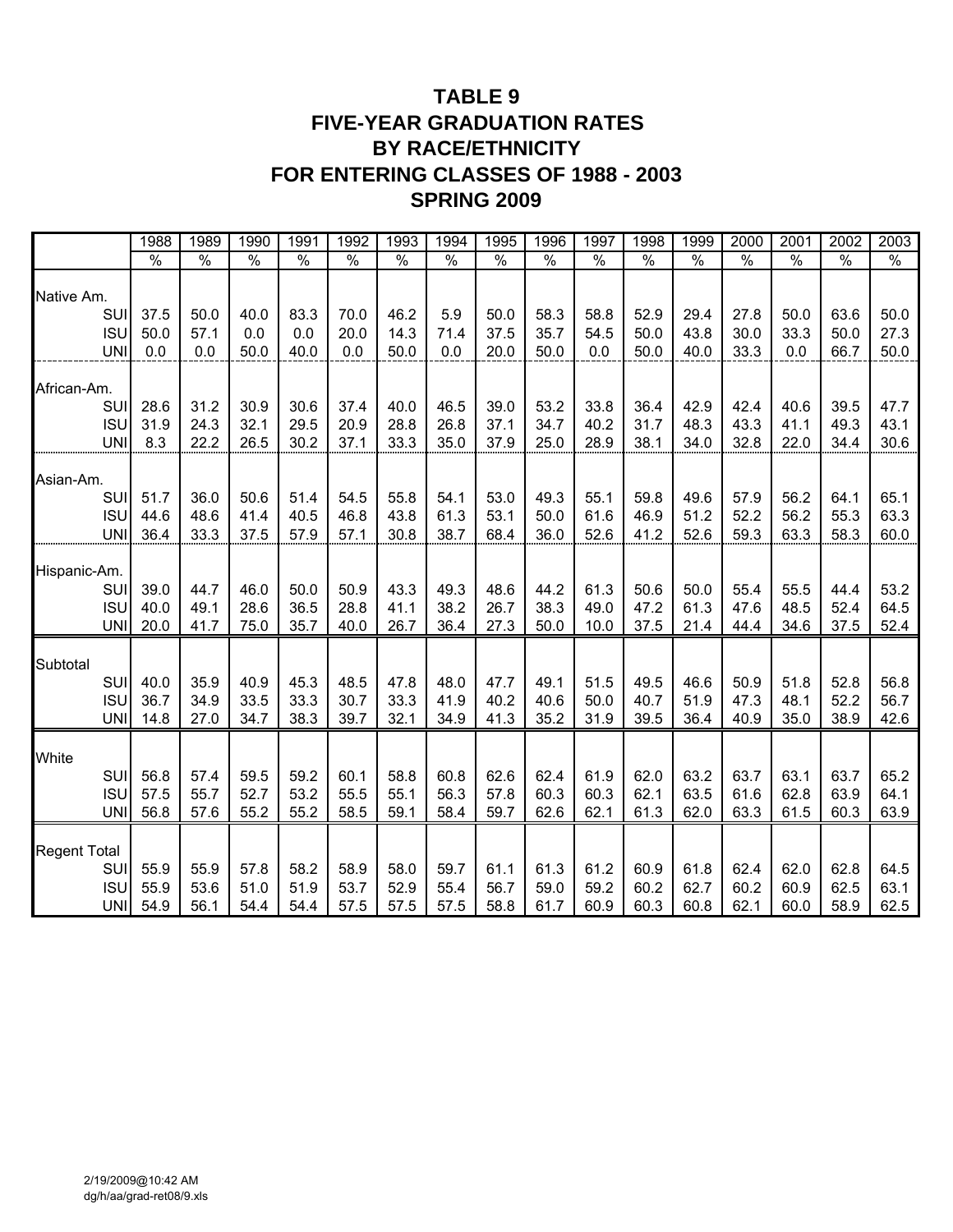# **TABLE 10 SIX-YEAR GRADUATION RATES BY RACE/ETHNICITY FOR ENTERING CLASSES OF 1988 - 2002 SPRING 2009**

|                     | 1988          | 1989          | 1990          | 1991          | 1992          | 1993          | 1994          | 1995          | 1996          | 1997          | 1998          | 1999          | 2000 | 2001          | 2002 |
|---------------------|---------------|---------------|---------------|---------------|---------------|---------------|---------------|---------------|---------------|---------------|---------------|---------------|------|---------------|------|
|                     | $\frac{1}{2}$ | $\frac{1}{2}$ | $\frac{1}{2}$ | $\frac{1}{2}$ | $\frac{1}{2}$ | $\frac{1}{2}$ | $\frac{9}{6}$ | $\frac{1}{2}$ | $\frac{1}{2}$ | $\frac{1}{2}$ | $\frac{1}{2}$ | $\frac{1}{2}$ | $\%$ | $\frac{1}{2}$ | $\%$ |
| Native Am.          |               |               |               |               |               |               |               |               |               |               |               |               |      |               |      |
| SUI                 | 50.0          | 50.0          | 40.0          | 83.3          | 70.0          | 76.9          | 11.8          | 60.0          | 58.3          | 58.8          | 70.6          | 41.2          | 33.3 | 50.0          | 63.6 |
| <b>ISU</b>          | 50.0          | 57.1          | 0.0           | 14.3          | 40.0          | 28.6          | 71.4          | 50.0          | 42.9          | 54.5          | 60.0          | 43.8          | 30.0 | 41.7          | 50.0 |
| <b>UNI</b>          | 0.0           | 0.0           | 50.0          | 40.0          | 25.0          | 50.0          | 0.0           | 40.0          | 50.0          | 0.0           | 50.0          | 40.0          | 33.3 | 0.0           | 66.7 |
| African-Am.         |               |               |               |               |               |               |               |               |               |               |               |               |      |               |      |
| SUI                 | 34.5          | 42.2          | 39.8          | 34.7          | 40.7          | 48.6          | 53.5          | 40.0          | 59.7          | 38.0          | 43.4          | 50.5          | 45.5 | 43.8          | 43.4 |
| <b>ISU</b>          | 37.8          | 37.0          | 37.6          | 36.1          | 27.3          | 33.5          | 34.0          | 43.5          | 40.0          | 43.6          | 36.5          | 51.0          | 51.0 | 47.3          | 53.7 |
| <b>UNI</b>          | 16.7          | 31.1          | 38.8          | 34.9          | 40.0          | 42.4          | 42.5          | 44.8          | 32.1          | 31.6          | 40.5          | 42.0          | 46.3 | 27.1          | 43.8 |
| Asian-Am.           |               |               |               |               |               |               |               |               |               |               |               |               |      |               |      |
| SUI                 | 60.9          | 44.9          | 58.4          | 56.2          | 62.5          | 67.6          | 59.8          | 59.6          | 54.3          | 65.4          | 67.0          | 54.3          | 61.9 | 63.4          | 66.7 |
| <b>ISU</b>          | 58.9          | 59.7          | 50.0          | 50.0          | 56.4          | 53.4          | 72.0          | 64.1          | 61.0          | 67.7          | 56.8          | 59.3          | 61.1 | 63.7          | 58.3 |
| <b>UNI</b>          | 36.4          | 53.3          | 43.8          | 73.7          | 64.3          | 42.3          | 41.9          | 78.9          | 40.0          | 52.6          | 41.2          | 57.9          | 63.0 | 66.7          | 58.3 |
| Hispanic-Am.        |               |               |               |               |               |               |               |               |               |               |               |               |      |               |      |
| SUI                 | 43.9          | 53.2          | 54.0          | 52.5          | 54.4          | 46.7          | 53.4          | 51.4          | 46.8          | 65.3          | 58.8          | 53.5          | 60.2 | 60.0          | 54.5 |
| <b>ISU</b>          | 46.7          | 54.5          | 35.7          | 40.4          | 36.5          | 55.4          | 50.9          | 35.6          | 45.0          | 58.8          | 54.7          | 66.7          | 55.3 | 57.6          | 61.9 |
| <b>UNI</b>          | 40.0          | 41.7          | 75.0          | 35.7          | 40.0          | 33.3          | 36.4          | 45.5          | 50.0          | 10.0          | 37.5          | 35.7          | 55.6 | 38.5          | 43.8 |
| Subtotal            |               |               |               |               |               |               |               |               |               |               |               |               |      |               |      |
| SUI                 | 47.3          | 45.4          | 49.0          | 49.3          | 53.7          | 57.8          | 53.7          | 52.0          | 53.6          | 57.8          | 57.5          | 52.3          | 54.9 | 56.9          | 57.8 |
| <b>ISU</b>          | 44.6          | 45.7          | 40.0          | 40.4          | 38.6          | 40.7          | 51.3          | 49.2          | 48.2          | 55.4          | 48.0          | 56.5          | 55.2 | 55.6          | 57.2 |
| <b>UNI</b>          | 23.0          | 36.5          | 44.0          | 44.4          | 44.1          | 41.0          | 39.5          | 53.3          | 39.4          | 33.3          | 40.7          | 44.3          | 51.2 | 39.3          | 46.3 |
| White               |               |               |               |               |               |               |               |               |               |               |               |               |      |               |      |
| SUI                 | 62.0          | 62.1          | 63.9          | 64.2          | 64.8          | 63.1          | 65.1          | 66.4          | 65.4          | 65.1          | 67.1          | 67.4          | 66.7 | 66.9          | 66.8 |
| <b>ISU</b>          | 65.2          | 63.6          | 62.0          | 61.7          | 62.7          | 62.7          | 63.1          | 64.7          | 66.5          | 66.9          | 68.0          | 68.9          | 67.1 | 67.3          | 68.8 |
| <b>UNI</b>          | 62.2          | 63.2          | 60.1          | 61.2          | 63.2          | 64.3          | 63.3          | 64.9          | 67.4          | 66.6          | 65.3          | 66.0          | 67.9 | 66.5          | 64.0 |
|                     |               |               |               |               |               |               |               |               |               |               |               |               |      |               |      |
| <b>Regent Total</b> |               |               |               |               |               |               |               |               |               |               |               |               |      |               |      |
| SUI                 | 61.2          | 60.9          | 62.6          | 63.1          | 63.7          | 62.8          | 64.0          | 64.9          | 64.4          | 64.6          | 66.2          | 66.1          | 65.5 | 65.9          | 66.0 |
| <b>ISU</b>          | 63.6          | 61.6          | 60.0          | 60.1          | 61.1          | 60.4          | 62.4          | 63.7          | 65.3          | 65.7          | 66.5          | 68.0          | 65.8 | 65.6          | 67.4 |
| <b>UNI</b>          | 60.4          | 61.9          | 59.4          | 60.4          | 62.2          | 62.9          | 62.2          | 64.2          | 66.5          | 65.2          | 64.3          | 65.0          | 67.1 | 65.0          | 63.0 |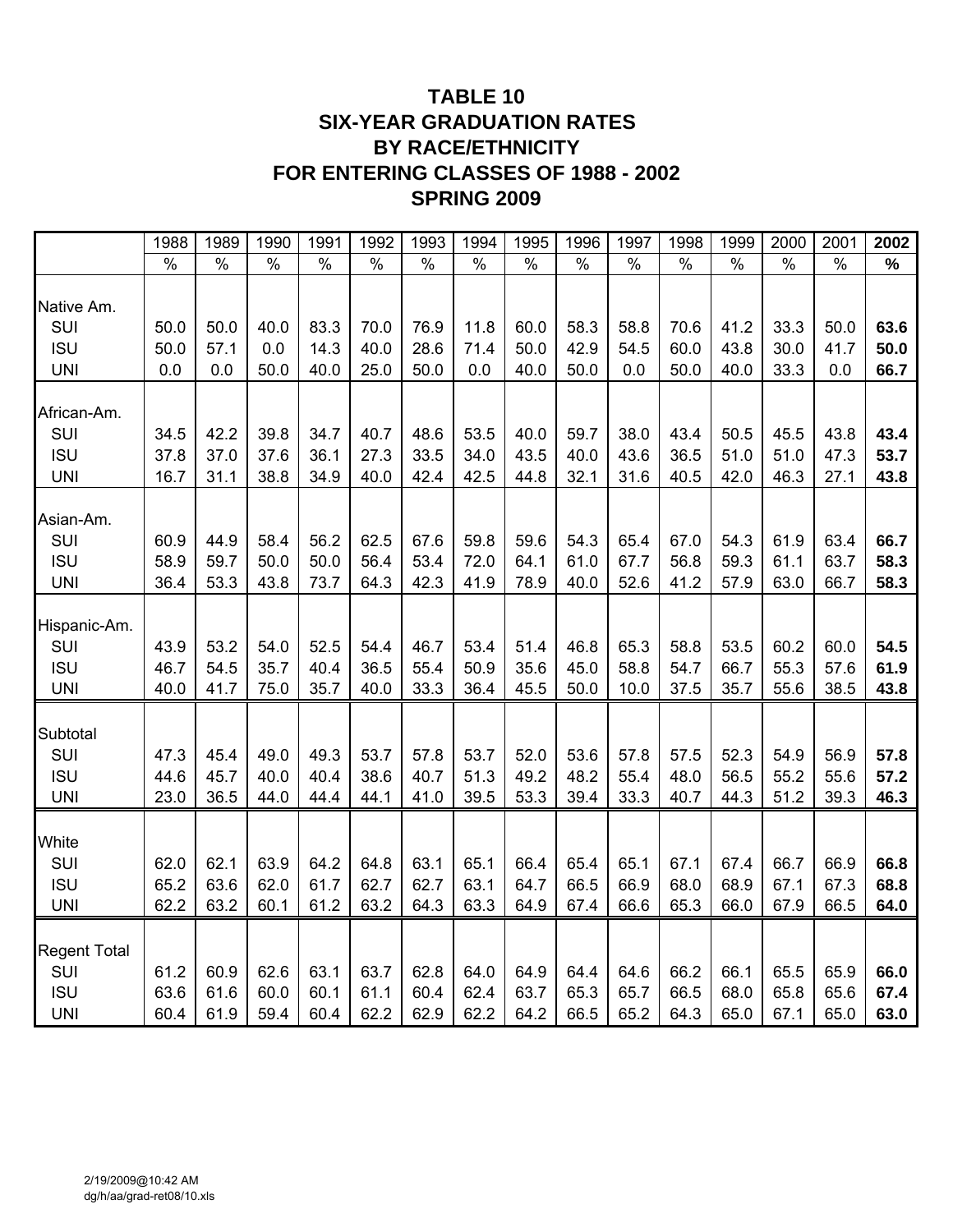# **AVERAGE NUMBER OF YEARS TO COMLETE UNDERGRADUATE DEGREEFOR ENTERING CLASSES OF 1988 - 2002WHO GRADUATED WITHIN 6 YEARSSPRING 2009**

|                              | 1988 | 1989 | 1990 | 1991 | 1992 | 1993 | 1994 | 1995 | 1996 | 1997 | 19981 | 1999 | 2000 | 2001 | 2002 |
|------------------------------|------|------|------|------|------|------|------|------|------|------|-------|------|------|------|------|
| University of Iowa           | 4.58 | 4.56 | 4.53 | 4.56 | 4.55 | 4.52 | 4.51 | 4.49 | 4.45 | 4.44 | 4.52  | 4.47 | 4.44 | 4.44 | 4.33 |
| <b>Iowa State University</b> | 4.78 | 4.80 | 4.83 | 4.79 | 4.77 | 4.75 | 4.73 | 4.72 | 4.66 | 4.69 | 4.65  | 4.62 | 4.61 | 4.59 | 4.57 |
| University of Northern Iowa  | 4.63 | 4.69 | 4.69 | 4.70 | 4.66 | 4.65 | 4.61 | 4.62 | 4.57 | 4.63 | 4.60  | 4.55 | 4.57 | 4.58 | 4.53 |
| Regent Total                 | 4.66 | 4.68 | 4.68 | 4.68 | 4.66 | 4.64 | 4.62 | 4.61 | 4.56 | 4.59 | 4.59  | 4.55 | 4.54 | 4.54 | 4.48 |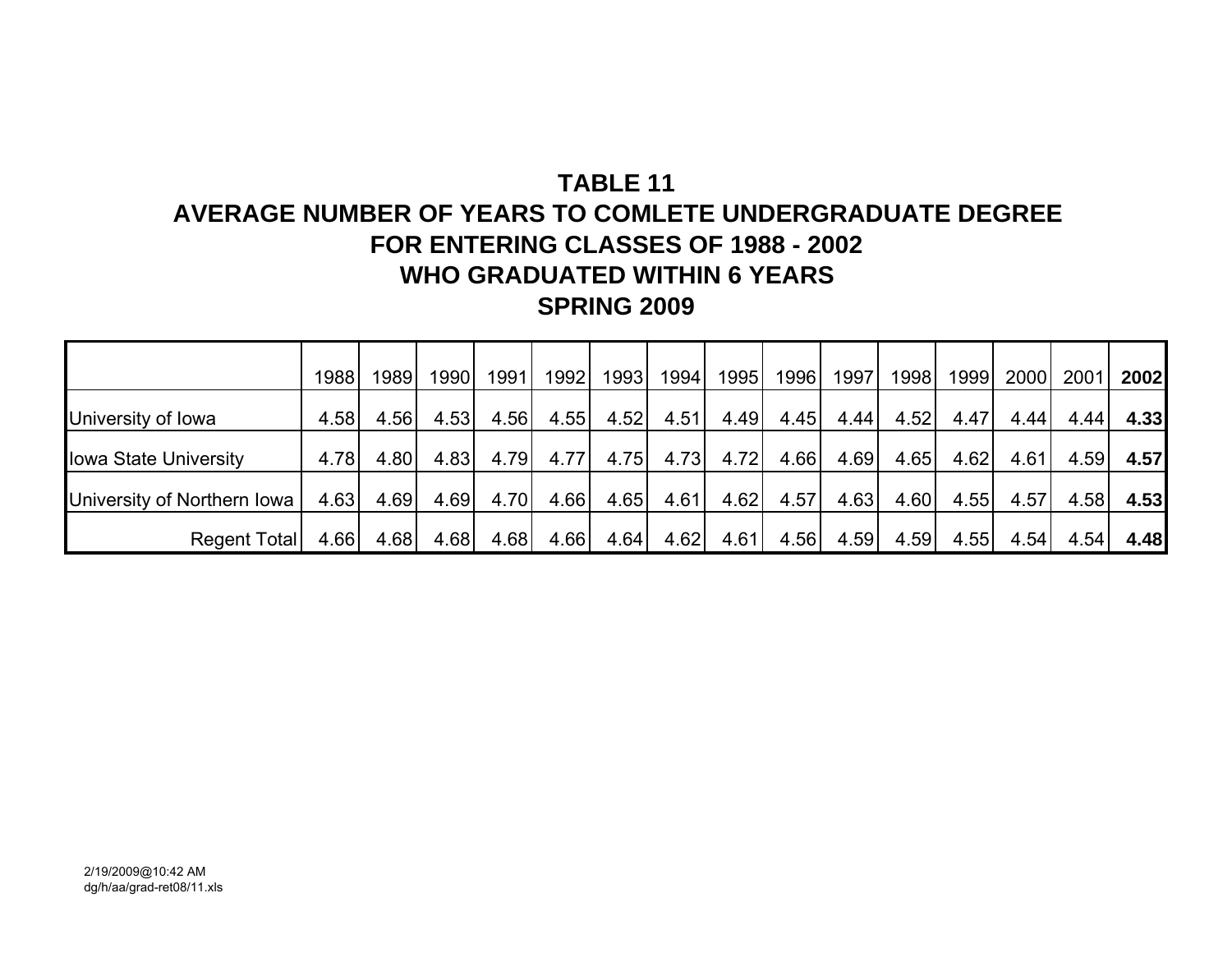# **TABLE 12PERCENT OF STUDENTS WHO GRADUATED WITHIN SIX YEARS BY YEARFOR ENTERING CLASSES OF 1988 - 2002 SPRING 2008**

|                             |       |       |       |       |       |       |       |       | <b>Entering Class of Fall</b> |       |       |       |       |       |       |
|-----------------------------|-------|-------|-------|-------|-------|-------|-------|-------|-------------------------------|-------|-------|-------|-------|-------|-------|
| <b>UNIVERSITY OF IOWA</b>   | 1988  | 1989  | 1990  | 1991  | 1992  | 1993  | 1994  | 1995  | 1996                          | 1997  | 1998  | 1999  | 2000  | 2001  | 2002  |
|                             |       |       |       |       |       |       |       |       |                               |       |       |       |       |       |       |
| <b>Males</b>                |       |       |       |       |       |       |       |       |                               |       |       |       |       |       |       |
| # graduated within 6 years  | 997   | 936   | 767   | 781   | 870   | 814   | 901   | 916   | 921                           | 968   | ,073  | 1,017 | ,008  | ,085  | 1,120 |
| % graduated within 4 years  | 45.6% | 45.4% | 48.0% | 43.7% | 43.9% | 48.5% | 47.4% | 46.9% | 47.9%                         | 48.7% | 45.3% | 50.2% | 54.1% | 51.3% | 55.5% |
| % graduated during 5th year | 44.0% | 45.7% | 43.3% | 46.4% | 47.0% | 43.1% | 43.0% | 44.7% | 45.8%                         | 45.2% | 44.5% | 42.4% | 41.0% | 40.7% | 39.0% |
| % graduated during 6th year | 10.4% | 8.9%  | 8.7%  | 9.9%  | 9.1%  | 8.4%  | 9.6%  | 8.4%  | 6.3%                          | 6.1%  | 10.2% | 7.5%  | 5.0%  | 8.0%  | 5.5%  |
|                             |       |       |       |       |       |       |       |       |                               |       |       |       |       |       |       |
| Females                     |       |       |       |       |       |       |       |       |                               |       |       |       |       |       |       |
| # graduated within 6 years  | 1,210 | 1,103 | 922   | 946   | 1,113 | ,151  | ,167  | 1,331 | 1,281                         | ,339  | ,508  | ,458  | ,381  | ,504  | ,586  |
| % graduated within 4 years  | 53.3% | 54.6% | 56.3% | 57.4% | 56.1% | 59.7% | 58.3% | 59.4% | 66.5%                         | 65.3% | 60.2% | 62.6% | 65.0% | 66.4% | 65.4% |
| % graduated during 5th year | 39.5% | 37.6% | 37.1% | 36.8% | 37.6% | 33.2% | 37.0% | 36.4% | 29.6%                         | 30.0% | 33.3% | 32.5% | 30.5% | 29.2% | 30.1% |
| % graduated during 6th year | 7.2%  | 7.8%  | 6.6%  | 5.8%  | 6.3%  | 7.1%  | 4.7%  | 4.2%  | 3.9%                          | 4.7%  | 65.0% | 4.9%  | 4.6%  | 4.4%  | 4.5%  |
|                             |       |       |       |       |       |       |       |       |                               |       |       |       |       |       |       |
| Total                       |       |       |       |       |       |       |       |       |                               |       |       |       |       |       |       |
| # graduated within 6 years  | 2,207 | 2,039 | ,689  | 1,727 | 1,983 | 1,965 | 2,068 | 2,247 | 2,202                         | 2,307 | 2,581 | 2,475 | 2,389 | 2,589 | 2,706 |
| % graduated within 4 years  | 49.8% | 50.4% | 52.5% | 51.2% | 50.7% | 55.1% | 53.5% | 54.3% | 58.7%                         | 58.3% | 54.0% | 57.5% | 60.4% | 60.1% | 61.3% |
| % graduated during 5th year | 41.5% | 41.3% | 39.9% | 41.1% | 41.8% | 37.3% | 39.6% | 39.8% | 36.4%                         | 36.4% | 37.9% | 36.6% | 34.9% | 34.0% | 33.8% |
| % graduated during 6th year | 8.7%  | 8.3%  | 7.6%  | 7.7%  | 7.5%  | 7.6%  | 6.9%  | 5.9%  | 4.9%                          | 5.3%  | 8.1%  | 6.0%  | 4.7%  | 5.9%  | 5.0%  |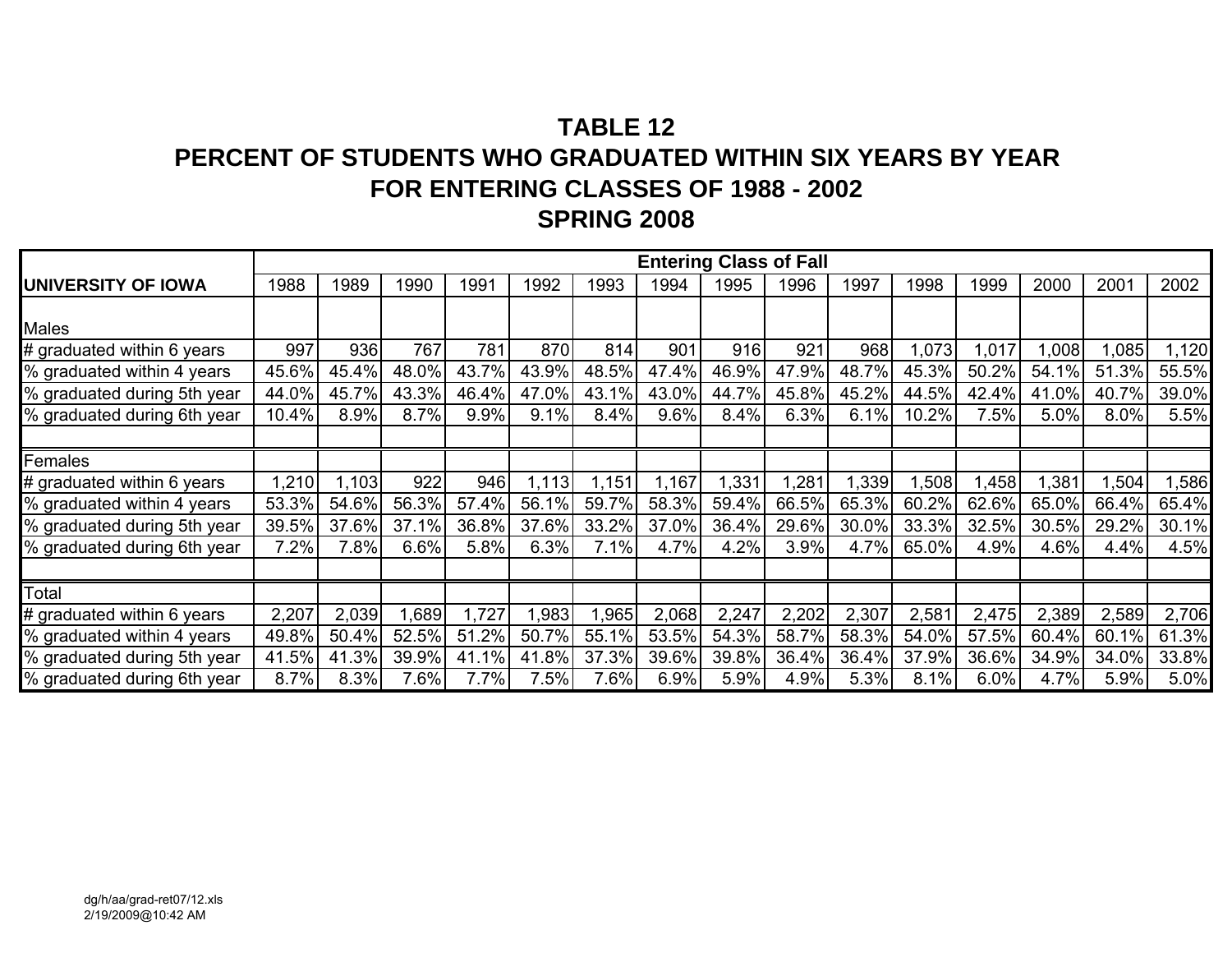# **TABLE 12PERCENT OF STUDENTS WHO GRADUATED WITHIN SIX YEARS BY YEARFOR ENTERING CLASSES OF 1988 - 2002 SPRING 2008**

|                              |       |       |       |       |       |       |       | <b>Entering Class of Fall</b> |       |       |       |       |       |       |       |
|------------------------------|-------|-------|-------|-------|-------|-------|-------|-------------------------------|-------|-------|-------|-------|-------|-------|-------|
| <b>IOWA STATE UNIVERSITY</b> | 1988  | 1989  | 1990  | 1991  | 1992  | 1993  | 1994  | 1995                          | 1996  | 1997  | 1998  | 1999  | 2000  | 2001  | 2002  |
|                              |       |       |       |       |       |       |       |                               |       |       |       |       |       |       |       |
| Males                        |       |       |       |       |       |       |       |                               |       |       |       |       |       |       |       |
| # graduated within 6 years   | ,298  | ,285  | 1,088 | 1,050 | 1,107 | .143  | 0.096 | 1,103                         | ,265  | 1,410 | 1,309 | .442  | .479  | ,573  | ,460  |
| % graduated within 4 years   | 23.7% | 24.6% | 23.0% | 26.7% | 27.9% | 28.6% | 27.8% | 30.9%                         | 36.0% | 31.0% | 33.5% | 36.1% | 34.8% | 37.6% | 38.8% |
| % graduated during 5th year  | 60.2% | 57.7% | 58.0% | 55.3% | 56.8% | 54.2% | 56.4% | 54.6%                         | 52.0% | 56.0% | 54.1% | 53.8% | 52.8% | 53.0% | 51.4% |
| % graduated during 6th year  | 16.1% | 17.7% | 19.0% | 18.0% | 15.3% | 17.1% | 15.8% | 14.5%                         | 12.0% | 13.0% | 12.4% | 10.1% | 12.4% | 9.5%  | 9.9%  |
|                              |       |       |       |       |       |       |       |                               |       |       |       |       |       |       |       |
| Females                      |       |       |       |       |       |       |       |                               |       |       |       |       |       |       |       |
| # graduated within 6 years   | ,083  | ,027  | 897   | 889   | 928   | 919   | 979   | 983                           | 1,084 | 1,224 | 1,217 | ,292  | .344  | ,445  | ,347  |
| % graduated within 4 years   | 46.0% | 43.5% | 42.3% | 43.2% | 44.6% | 47.4% | 50.5% | 48.9%                         | 52.3% | 52.6% | 55.3% | 57.4% | 61.4% | 60.3% | 61.8% |
| % graduated during 5th year  | 46.6% | 49.2% | 47.7% | 48.3% | 47.2% | 46.1% | 43.3% | 44.0%                         | 40.9% | 41.2% | 38.5% | 37.5% | 34.6% | 34.9% | 33.9% |
| % graduated during 6th year  | 7.4%  | 7.3%  | 10.0% | 8.5%  | 8.2%  | 6.4%  | 6.2%  | 7.0%                          | 6.8%  | 6.2%  | 6.2%  | 5.2%  | 4.0%  | 4.7%  | 4.3%  |
|                              |       |       |       |       |       |       |       |                               |       |       |       |       |       |       |       |
| Total                        |       |       |       |       |       |       |       |                               |       |       |       |       |       |       |       |
| # graduated within 6 years   | 2,381 | 2,312 | 1,985 | 1,939 | 2,035 | 2,062 | 2,075 | 2,086                         | 2,349 | 2,634 | 2,526 | 2,734 | 2,823 | 3,018 | 2,807 |
| % graduated within 4 years   | 33.9% | 33.0% | 31.7% | 34.2% | 35.5% | 37.0% | 38.5% | 39.4%                         | 43.5% | 41.0% | 44.0% | 46.1% | 47.4% | 48.5% | 49.8% |
| % graduated during 5th year  | 54.0% | 53.9% | 53.4% | 52.1% | 52.4% | 50.6% | 50.2% | 49.6%                         | 46.9% | 49.1% | 46.6% | 46.1% | 44.1% | 44.3% | 43.0% |
| % graduated during 6th year  | 12.1% | 13.1% | 15.0% | 13.7% | 12.0% | 12.4% | 11.3% | 11.0%                         | 9.6%  | 9.9%  | 9.4%  | 7.8%  | 8.4%  | 7.2%  | 7.2%  |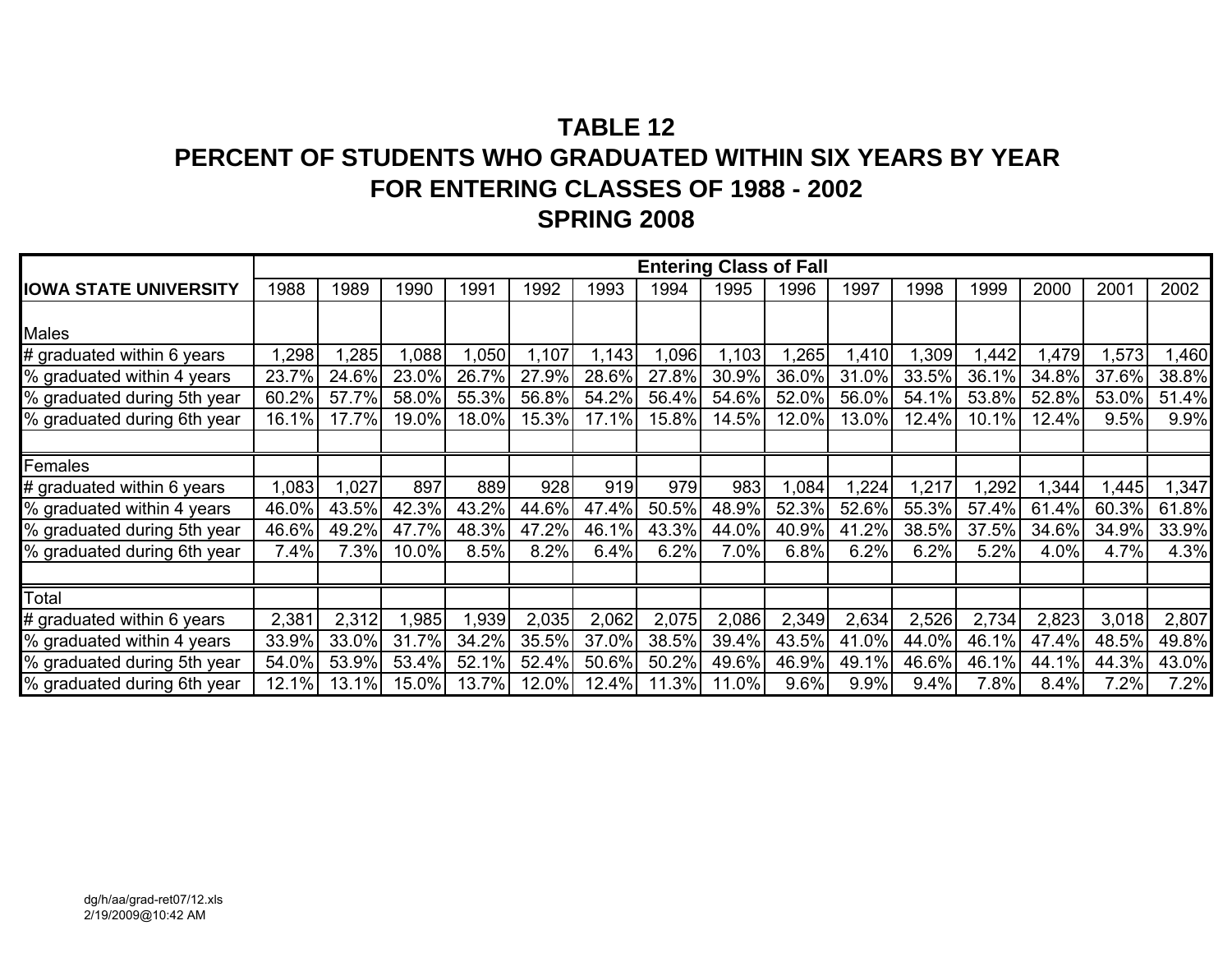# **TABLE 12PERCENT OF STUDENTS WHO GRADUATED WITHIN SIX YEARS BY YEARFOR ENTERING CLASSES OF 1988 - 2002 SPRING 2008**

|                             |       |       |       |       |       |       |       |       | <b>Entering Class of Fall</b> |       |       |       |       |         |       |
|-----------------------------|-------|-------|-------|-------|-------|-------|-------|-------|-------------------------------|-------|-------|-------|-------|---------|-------|
| UNIV. OF NORTHERN IOWA      | 1988  | 1989  | 1990  | 1991  | 1992  | 1993  | 1994  | 1995  | 1996                          | 1997  | 1998  | 1999  | 2000  | 2001    | 2002  |
|                             |       |       |       |       |       |       |       |       |                               |       |       |       |       |         |       |
| Males                       |       |       |       |       |       |       |       |       |                               |       |       |       |       |         |       |
| # graduated within 6 years  | 463   | 479   | 489   | 466   | 412   | 426   | 416   | 476   | 514                           | 461   | 430   | 511   | 572   | 453     | 412   |
| % graduated within 4 years  | 37.2% | 32.4% | 31.7% | 32.4% | 34.7% | 35.4% | 41.4% | 35.7% | 43.2%                         | 36.4% | 34.0% | 41.1% | 42.5% | 41.7%   | 47.1% |
| % graduated during 5th year | 50.3% | 53.4% | 57.1% | 54.3% | 57.0% | 53.1% | 47.8% | 52.1% | 47.1%                         | 53.6% | 58.1% | 48.5% | 46.8% | 47.7%   | 45.6% |
| % graduated during 6th year | 12.5% | 14.2% | 11.2% | 13.3% | 8.3%  | 11.5% | 10.8% | 12.2% | 9.7%                          | 10.0% | 7.9%  | 10.4% | 10.7% | 10.6%   | 7.3%  |
|                             |       |       |       |       |       |       |       |       |                               |       |       |       |       |         |       |
| Females                     |       |       |       |       |       |       |       |       |                               |       |       |       |       |         |       |
| # graduated within 6 years  | 683   | 738   | 744   | 712   | 620   | 707   | 739   | 813   | 824                           | 791   | 844   | 869   | 916   | 889     | 735   |
| % graduated within 4 years  | 52.0% | 45.3% | 47.1% | 44.8% | 47.1% | 47.8% | 49.6% | 53.4% | 54.1%                         | 48.5% | 52.0% | 57.8% | 55.5% | 53.7%   | 56.6% |
| % graduated during 5th year | 41.3% | 48.6% | 46.2% | 47.5% | 45.8% | 45.8% | 44.0% | 40.5% | 40.2%                         | 46.7% | 42.8% | 38.2% | 39.1% | 40.2%   | 37.6% |
| % graduated during 6th year | 6.7%  | 6.1%  | 6.7%  | 7.7%  | 7.1%  | 6.4%  | 6.4%  | 6.1%  | 5.7%                          | 4.8%  | 5.2%  | 4.0%  | 5.4%  | 6.1%    | 5.8%  |
|                             |       |       |       |       |       |       |       |       |                               |       |       |       |       |         |       |
| Total                       |       |       |       |       |       |       |       |       |                               |       |       |       |       |         |       |
| # graduated within 6 years  | , 146 | ,217  | ,233  | 1,178 | ,032  | .133  | .155  | ,289  | ,338                          | 1,252 | 1,274 | ,380  | ,488  | ,342    | ,147  |
| % graduated within 4 years  | 46.0% | 40.2% | 41.0% | 39.9% | 42.1% | 43.2% | 46.7% | 46.8% | 49.9%                         | 44.1% | 45.9% | 51.6% | 50.5% | 49.6%   | 53.2% |
| % graduated during 5th year | 44.9% | 50.5% | 50.5% | 50.2% | 50.3% | 48.5% | 45.4% | 44.8% | 42.8%                         | 49.2% | 48.0% | 42.0% | 42.1% | 42.7%   | 40.4% |
| % graduated during 6th year | 9.1%  | 9.3%  | 8.5%  | 9.9%  | 7.6%  | 8.3%  | 7.9%  | 8.4%  | 7.3%                          | 6.7%  | 6.1%  | 6.4%  | 7.4%  | $7.7\%$ | 6.4%  |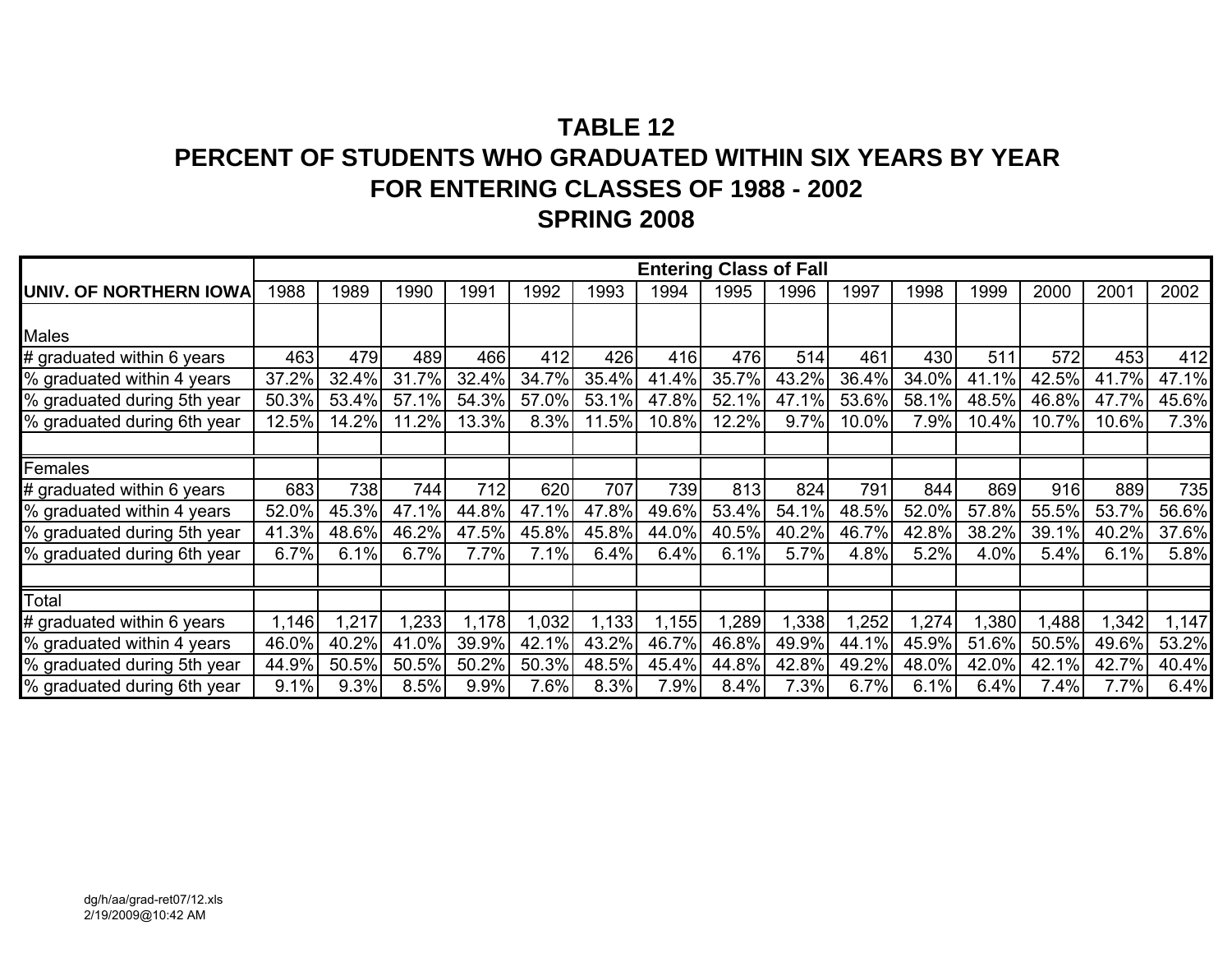# **TABLE 13 SIX-YEAR GRADUATION RATES BY HIGH SCHOOL RANK FOR ENTERING CLASSES OF 1988 - 2002 SPRING 2009**

|                                                 | 1988                    | 1989                    | 1990                 | 1991                 | 1992                 | 1993                 | 1994                 | 1995                 | 1996                 | 1997                 | 1998                 | 1999                 | 2000                 | 2001                 | 2002                    |
|-------------------------------------------------|-------------------------|-------------------------|----------------------|----------------------|----------------------|----------------------|----------------------|----------------------|----------------------|----------------------|----------------------|----------------------|----------------------|----------------------|-------------------------|
|                                                 | $\frac{1}{\sqrt{2}}$    | $\%$                    | $\frac{1}{2}$        | $\frac{1}{2}$        | $\frac{1}{2}$        | $\frac{1}{2}$        | $\%$                 | $\%$                 | $\frac{1}{2}$        | $\frac{1}{2}$        | $\%$                 | $\%$                 | $\frac{0}{0}$        | $\frac{1}{2}$        | $\%$                    |
| 90-99%ile<br>SUI<br><b>ISU</b><br><b>UNI</b>    | 80.9<br>79.0<br>81.4    | 77.5<br>76.3<br>76.8    | 77.2<br>76.4<br>79.3 | 79.2<br>76.9<br>77.3 | 78.5<br>76.8<br>81.1 | 78.2<br>77.2<br>79.3 | 79.8<br>78.5<br>82.4 | 79.8<br>80.4<br>80.3 | 78.5<br>83.7<br>81.8 | 83.1<br>83.8<br>82.7 | 80.7<br>83.2<br>82.3 | 81.2<br>86.6<br>83.9 | 83.5<br>82.5<br>85.8 | 82.4<br>85.1<br>83.4 | 83.5<br>85.9<br>81.4    |
| 80-89%ile<br>SUI<br><b>ISU</b><br><b>UNI</b>    | 65.2<br>69.1<br>69.6    | 67.6<br>64.7<br>73.3    | 66.7<br>64.1<br>70.6 | 69.0<br>67.0<br>67.0 | 70.6<br>68.1<br>65.3 | 66.3<br>65.8<br>72.9 | 67.3<br>69.8<br>70.0 | 72.8<br>65.7<br>75.7 | 72.5<br>69.1<br>74.9 | 74.5<br>72.6<br>69.4 | 74.5<br>71.4<br>70.6 | 75.5<br>75.9<br>72.2 | 71.2<br>72.2<br>74.6 | 75.7<br>72.6<br>72.4 | 70.9<br>73.8<br>73.5    |
| 70-79%ile<br>SUI<br><b>ISU</b><br><b>UNI</b>    | 59.0<br>62.5<br>60.8    | 61.7<br>61.0<br>63.1    | 63.5<br>57.8<br>58.6 | 63.1<br>57.2<br>60.7 | 59.1<br>62.8<br>67.0 | 63.4<br>60.7<br>62.8 | 62.8<br>59.6<br>65.1 | 63.2<br>64.0<br>67.2 | 66.0<br>63.6<br>67.6 | 63.9<br>62.2<br>68.9 | 68.4<br>67.3<br>69.5 | 64.9<br>63.5<br>65.7 | 66.3<br>65.1<br>70.5 | 66.0<br>65.9<br>67.4 | 63.9<br>67.2<br>62.2    |
| 60-69%ile<br>SUI<br><b>ISU</b><br><b>UNI</b>    | 54.5<br>54.4<br>55.8    | 48.5<br>56.0<br>51.0    | 57.1<br>52.3<br>49.1 | 57.5<br>50.3<br>54.3 | 58.1<br>51.9<br>53.8 | 60.8<br>50.8<br>53.5 | 53.8<br>56.4<br>53.0 | 60.5<br>56.1<br>55.4 | 58.0<br>57.8<br>58.7 | 53.8<br>59.0<br>60.1 | 59.3<br>58.9<br>56.3 | 62.2<br>59.6<br>59.9 | 63.0<br>60.1<br>58.5 | 59.5<br>53.4<br>58.0 | 62.0<br>56.9<br>59.7    |
| 50-59%ile<br>SUI<br><b>ISU</b><br><b>UNI</b>    | 44.4<br>51.0<br>44.9    | 42.1<br>48.6<br>52.9    | 50.6<br>45.8<br>48.7 | 51.4<br>46.4<br>46.9 | 55.5<br>46.9<br>50.9 | 47.3<br>45.5<br>45.3 | 57.1<br>47.3<br>51.1 | 56.0<br>49.3<br>53.1 | 51.7<br>50.8<br>54.0 | 55.8<br>51.5<br>54.7 | 59.4<br>48.0<br>53.8 | 56.0<br>55.0<br>52.0 | 53.7<br>50.3<br>51.3 | 55.0<br>48.7<br>48.8 | 56.3<br>56.3<br>51.6    |
| 40-49%ile<br>SUI<br><b>ISU</b><br><b>UNI</b>    | 39.0<br>47.5<br>42.3    | 45.1<br>43.3<br>42.6    | 37.8<br>39.8<br>33.1 | 44.4<br>36.3<br>36.6 | 46.3<br>32.9<br>43.5 | 44.2<br>38.4<br>48.2 | 56.7<br>36.2<br>46.9 | 48.9<br>44.9<br>44.0 | 51.1<br>42.9<br>57.1 | 47.1<br>42.9<br>47.6 | 51.2<br>46.2<br>44.8 | 49.4<br>42.1<br>45.4 | 44.7<br>43.7<br>53.6 | 47.1<br>46.4<br>50.4 | 48.4<br>40.0<br>39.1    |
| 30-39%ile<br>SUI<br><b>ISU</b><br><b>UNI</b>    | 38.1<br>40.5<br>27.5    | 20.3<br>31.6<br>36.1    | 38.5<br>42.3<br>29.4 | 36.5<br>36.9<br>51.9 | 49.3<br>41.5<br>42.9 | 43.4<br>29.3<br>35.3 | 44.1<br>37.3<br>30.0 | 45.8<br>32.7<br>35.1 | 34.7<br>38.7<br>48.6 | 36.9<br>32.5<br>40.0 | 45.7<br>37.1<br>37.0 | 41.9<br>40.0<br>43.6 | 39.3<br>43.6<br>37.5 | 36.8<br>40.2<br>46.8 | 47.9<br>41.0<br>43.9    |
| 20-29%ile<br>SUI<br><b>ISU</b><br><b>UNI</b>    | 23.1<br>36.4<br>11.8    | 23.3<br>39.6<br>7.7     | 28.6<br>28.9<br>33.3 | 46.2<br>30.9<br>33.3 | 40.0<br>22.2<br>16.7 | 43.8<br>23.5<br>28.6 | 37.5<br>40.4<br>20.0 | 37.1<br>15.2<br>0.0  | 44.4<br>37.5<br>25.0 | 30.0<br>27.4<br>33.3 | 29.6<br>36.1<br>10.0 | 34.5<br>44.4<br>45.5 | 34.8<br>32.1<br>31.3 | 38.9<br>32.0<br>28.6 | 45.5<br>32.8<br>33.3    |
| 00-19%ile<br>SUI<br><b>ISU</b><br><b>UNI</b>    | 20.0<br>12.5<br>0.0     | 14.8<br>21.1<br>20.0    | 35.3<br>15.4<br>14.3 | 20.0<br>17.6<br>16.7 | 11.1<br>8.3<br>0.0   | 60.0<br>19.0<br>25.0 | 37.5<br>7.7<br>0.0   | 11.1<br>29.4<br>25.0 | 0.0<br>23.1<br>50.0  | 33.3<br>17.6<br>0.0  | 20.0<br>0.0<br>100.0 | 25.0<br>30.0<br>11.1 | 0.0<br>45.5<br>50.0  | 0.0<br>14.3<br>50.0  | 100.0<br>75.0<br>50.0   |
| <b>NA</b><br>SUI<br><b>ISU</b><br><b>UNI</b>    | 78.0<br>$0.0\,$<br>45.8 | 72.3<br>$0.0\,$<br>36.4 | 63.9<br>0.0<br>41.7  | 67.5<br>0.0<br>33.3  | 64.3<br>0.0<br>53.8  | 61.2<br>0.0<br>57.9  | 65.1<br>0.0<br>42.6  | 59.0<br>0.0<br>50.0  | 57.7<br>66.7<br>55.9 | 51.3<br>70.0<br>54.1 | 49.5<br>0.0<br>47.6  | 56.1<br>0.0<br>52.9  | 58.6<br>50.0<br>62.0 | 61.5<br>0.0<br>64.3  | 64.4<br>$0.0\,$<br>54.4 |
| <b>TOTAL</b><br>SUI<br><b>ISU</b><br><b>UNI</b> | 61.1<br>63.6<br>60.4    | 60.9<br>61.6<br>61.9    | 62.6<br>60.0<br>59.4 | 63.1<br>60.0<br>60.4 | 63.7<br>60.9<br>62.2 | 62.8<br>60.3<br>62.9 | 64.0<br>62.4<br>62.2 | 64.9<br>63.7<br>64.2 | 64.4<br>65.3<br>66.5 | 64.6<br>65.7<br>65.2 | 66.2<br>66.5<br>64.3 | 66.1<br>68.0<br>65.0 | 65.5<br>65.8<br>67.1 | 65.9<br>65.6<br>65.0 | 66.0<br>67.4<br>63.0    |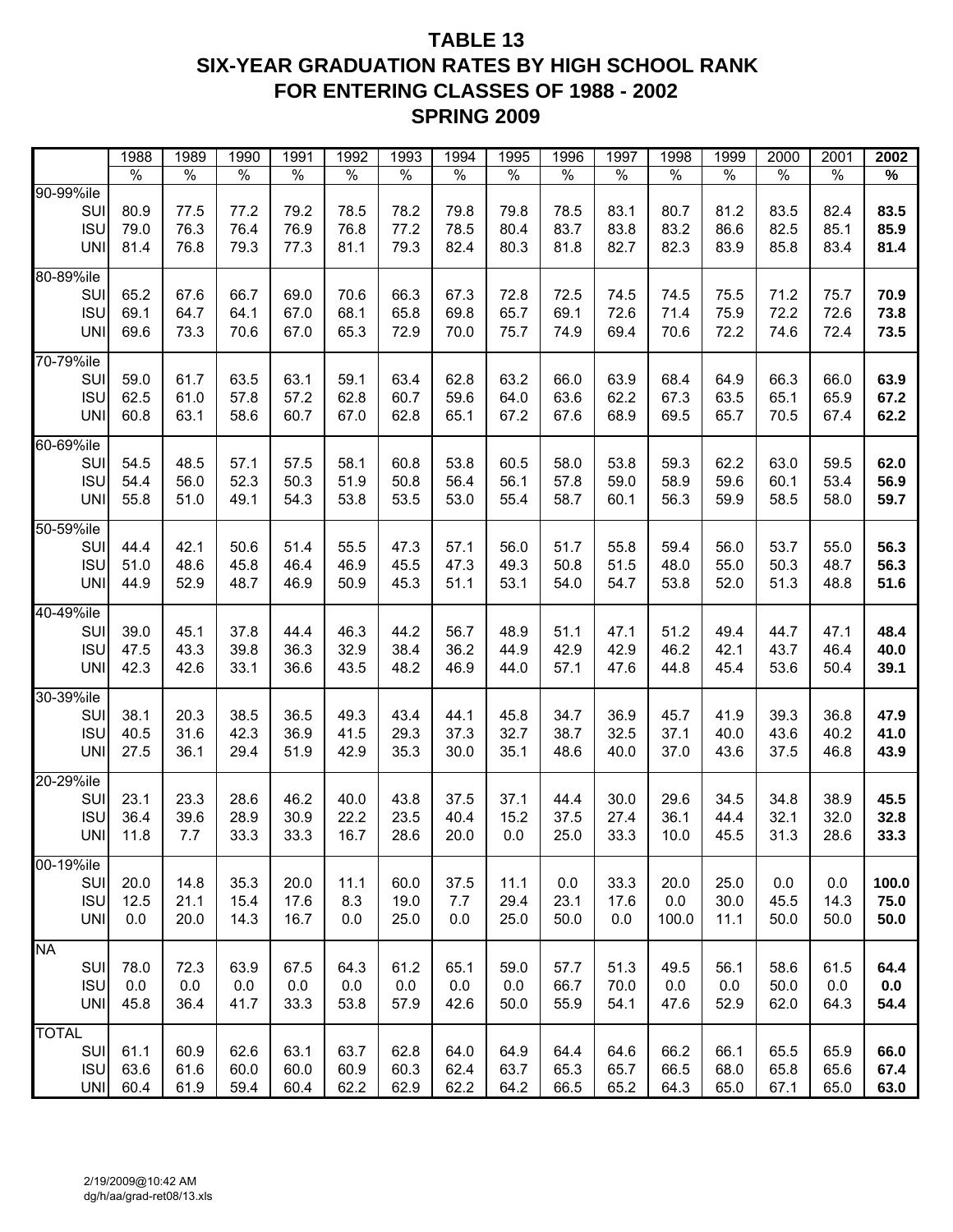# **TABLE 14 SIX-YEAR GRADUATION RATES BY ACT SCORE FOR ENTERING CLASSES OF 1988 - 2002 SPRING 2009**

|           |              | 1988 | 1989  | 1990 | 1991 | 1992 | 1993  | 1994 | 1995 | 1996          | 1997 | 1998 | 1999 | 2000 | 2001 | 2002 |
|-----------|--------------|------|-------|------|------|------|-------|------|------|---------------|------|------|------|------|------|------|
|           |              | %    | $\%$  | %    | $\%$ | %    | $\%$  | $\%$ | $\%$ | $\frac{0}{0}$ | $\%$ | %    | $\%$ | $\%$ | $\%$ | $\%$ |
|           | $32 - 36$    |      |       |      |      |      |       |      |      |               |      |      |      |      |      |      |
|           | SUI          | 81.8 | 87.0  | 77.5 | 77.6 | 79.7 | 77.1  | 75.0 | 80.2 | 71.1          | 81.9 | 80.2 | 85.4 | 81.4 | 82.0 | 78.1 |
|           | <b>ISU</b>   | 83.6 | 80.0  | 82.8 | 82.0 | 84.9 | 76.6  | 75.0 | 85.1 | 82.4          | 84.3 | 80.3 | 83.4 | 84.3 | 76.9 | 80.7 |
|           | <b>UNI</b>   | 94.7 | 100.0 | 91.3 | 78.6 | 90.9 | 100.0 | 82.4 | 91.7 | 85.7          | 89.5 | 76.2 | 75.0 | 93.3 | 85.7 | 66.7 |
|           | $27 - 31$    |      |       |      |      |      |       |      |      |               |      |      |      |      |      |      |
|           | SUI          | 68.9 | 71.3  | 70.9 | 70.3 | 72.3 | 68.4  | 72.1 | 73.3 | 69.7          | 71.4 | 71.7 | 73.4 | 73.0 | 73.1 | 70.6 |
|           | <b>ISU</b>   | 69.8 | 67.0  | 67.8 | 69.2 | 68.0 | 65.4  | 75.6 | 71.0 | 74.3          | 73.1 | 72.7 | 74.2 | 70.8 | 72.7 | 75.4 |
|           | <b>UNI</b>   | 73.2 | 70.9  | 72.3 | 69.9 | 74.7 | 69.3  | 73.7 | 73.2 | 72.8          | 73.1 | 72.0 | 76.9 | 78.9 | 73.8 | 75.3 |
|           | $22 - 26$    |      |       |      |      |      |       |      |      |               |      |      |      |      |      |      |
|           | SUI          | 62.1 | 60.7  | 64.2 | 65.7 | 64.0 | 62.5  | 63.4 | 65.3 | 64.1          | 64.5 | 67.0 | 65.8 | 64.8 | 66.8 | 68.2 |
|           | <b>ISU</b>   | 64.5 | 62.8  | 59.6 | 58.7 | 60.5 | 60.6  | 61.9 | 62.0 | 63.8          | 63.3 | 65.9 | 67.9 | 64.5 | 66.0 | 65.6 |
|           | <b>UNI</b>   | 59.8 | 64.9  | 60.7 | 62.8 | 64.0 | 64.3  | 64.2 | 65.7 | 68.7          | 66.9 | 63.3 | 64.0 | 68.5 | 67.1 | 64.4 |
|           | $19 - 21$    |      |       |      |      |      |       |      |      |               |      |      |      |      |      |      |
|           | SUI          | 55.7 | 54.5  | 55.3 | 53.3 | 59.4 | 58.2  | 58.7 | 57.4 | 61.2          | 56.8 | 60.9 | 58.8 | 59.3 | 57.8 | 56.3 |
|           | <b>ISU</b>   | 59.6 | 57.8  | 55.3 | 54.5 | 55.9 | 56.2  | 59.3 | 60.0 | 57.7          | 62.2 | 61.5 | 61.7 | 62.5 | 59.7 | 61.8 |
|           | <b>UNI</b>   | 56.9 | 56.8  | 52.5 | 55.8 | 55.3 | 60.7  | 57.3 | 61.9 | 59.3          | 61.6 | 63.8 | 64.1 | 62.0 | 62.8 | 60.1 |
| ≤18       |              |      |       |      |      |      |       |      |      |               |      |      |      |      |      |      |
|           | SUI          | 49.2 | 50.7  | 51.2 | 48.7 | 42.5 | 43.8  | 42.2 | 46.2 | 46.9          | 44.9 | 41.9 | 53.4 | 50.6 | 45.2 | 41.6 |
|           | <b>ISU</b>   | 44.4 | 49.8  | 37.7 | 49.6 | 48.0 | 48.4  | 51.0 | 54.5 | 49.8          | 56.1 | 52.6 | 53.0 | 54.9 | 49.3 | 55.8 |
|           | <b>UNI</b>   | 47.7 | 43.7  | 46.2 | 48.9 | 54.3 | 48.1  | 42.6 | 48.1 | 59.0          | 50.0 | 53.1 | 55.0 | 54.2 | 48.4 | 48.2 |
| <b>NA</b> |              |      |       |      |      |      |       |      |      |               |      |      |      |      |      |      |
|           | SU           | 55.7 | 58.0  | 53.0 | 51.4 | 54.3 | 63.0  | 62.6 | 61.7 | 62.6          | 58.7 | 57.4 | 54.0 | 57.7 | 55.8 | 64.4 |
|           | <b>ISU</b>   | 45.5 | 37.2  | 47.7 | 54.1 | 60.1 | 53.6  | 47.4 | 54.4 | 57.0          | 54.5 | 42.9 | 61.0 | 48.5 | 41.9 | 42.9 |
|           | <b>UNI</b>   | 40.0 | 47.4  | 47.1 | 33.3 | 33.3 | 46.7  | 41.7 | 16.7 | 64.3          | 30.0 | 57.1 | 21.4 | 51.7 | 38.9 | 50.0 |
|           | <b>TOTAL</b> |      |       |      |      |      |       |      |      |               |      |      |      |      |      |      |
|           | SUI          | 61.1 | 60.9  | 62.6 | 63.1 | 63.7 | 62.8  | 64.0 | 64.9 | 64.4          | 64.6 | 66.2 | 66.1 | 65.5 | 65.9 | 66.0 |
|           | <b>ISU</b>   | 63.5 | 61.6  | 60.0 | 59.9 | 61.0 | 60.4  | 63.6 | 63.7 | 65.3          | 65.7 | 66.5 | 68.0 | 65.8 | 65.6 | 67.4 |
|           | <b>UNI</b>   | 60.4 | 61.9  | 59.4 | 60.4 | 62.2 | 62.9  | 62.2 | 64.2 | 66.5          | 65.2 | 64.3 | 65.0 | 67.1 | 65.0 | 63.0 |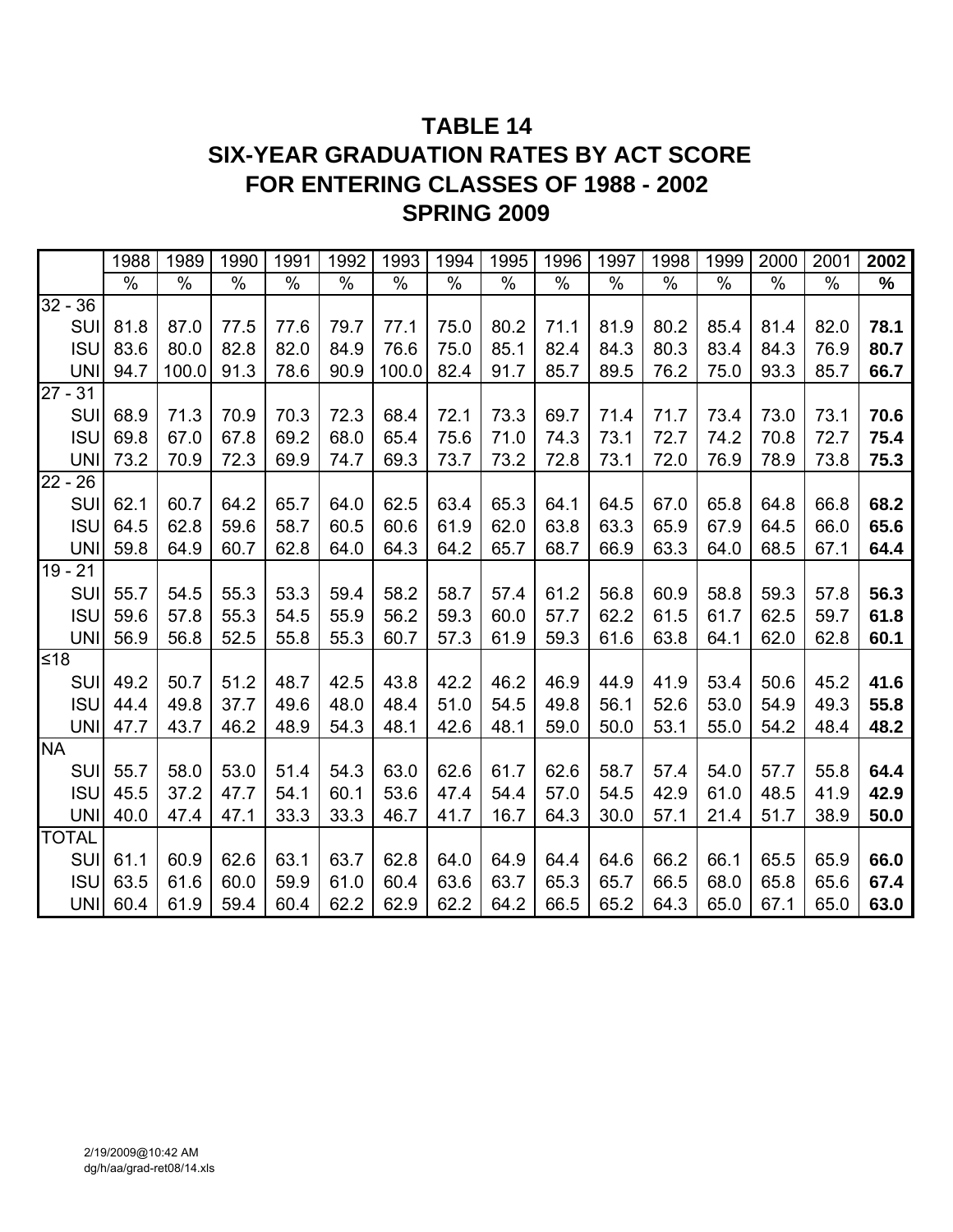# **TABLE 15 SIX-YEAR GRADUATION RATES BY FIRST-TERM GPA FOR ENTERING CLASSES OF 1988 - 2002 SPRING 2009**

|                             | 1988          | 1989          | 1990          | 1991          | 1992          | 1993          | 1994          | 1995          | 1996          | 1997          | 1998          | 1999          | 2000          | 2001          | 2002                     |
|-----------------------------|---------------|---------------|---------------|---------------|---------------|---------------|---------------|---------------|---------------|---------------|---------------|---------------|---------------|---------------|--------------------------|
|                             | $\frac{1}{2}$ | $\frac{1}{2}$ | $\frac{0}{0}$ | $\frac{1}{6}$ | $\frac{1}{2}$ | $\frac{0}{0}$ | $\frac{0}{6}$ | $\frac{1}{6}$ | $\frac{1}{6}$ | $\frac{1}{2}$ | $\frac{1}{2}$ | $\frac{8}{6}$ | $\frac{0}{0}$ | $\frac{0}{0}$ | $\overline{\frac{9}{6}}$ |
| 3.50-4.00                   |               |               |               |               |               |               |               |               |               |               |               |               |               |               |                          |
| SU                          | 88.1          | 83.0          | 86.7          | 83.7          | 84.3          | 85.9          | 83.4          | 89.7          | 87.7          | 87.4          | 86.7          | 85.6          | 87.1          | 86.1          | 84.2                     |
| <b>ISU</b>                  | 82.6          | 84.2          | 83.9          | 81.9          | 83.9          | 82.8          | 84.8          | 87.9          | 88.3          | 86.4          | 88.5          | 88.3          | 89.1          | 87.0          | 85.0                     |
| <b>UNI</b>                  | 84.6          | 83.4          | 84.2          | 82.1          | 85.4          | 82.0          | 84.9          | 87.1          | 83.1          | 85.5          | 85.5          | 84.0          | 86.6          | 86.4          | 85.0                     |
| 3.25-3.49                   |               |               |               |               |               |               |               |               |               |               |               |               |               |               |                          |
| SUI                         | 81.4          | 77.5          | 79.3          | 80.6          | 79.9          | 81.1          | 85.4          | 82.8          | 79.6          | 80.3          | 81.5          | 83.9          | 84.6          | 82.2          | 82.2                     |
| <b>ISU</b>                  | 82.5          | 79.6          | 76.4          | 78.6          | 75.9          | 78.2          | 84.6          | 84.4          | 84.3          | 86.3          | 80.9          | 81.3          | 79.5          | 84.1          | 83.7                     |
| <b>UNI</b>                  | 81.4          | 82.7          | 76.2          | 75.4          | 82.5          | 77.2          | 78.9          | 75.4          | 87.8          | 80.0          | 78.3          | 78.4          | 79.4          | 77.9          | 78.4                     |
| 3.00-3.24                   |               |               |               |               |               |               |               |               |               |               |               |               |               |               |                          |
| SUI                         | 76.4          | 80.9          | 77.1          | 75.1          | 77.0          | 79.9          | 78.7          | 76.5          | 79.0          | 79.8          | 81.2          | 78.1          | 81.8          | 77.8          | 79.2                     |
| <b>ISU</b>                  | 80.3          | 73.2          | 75.7          | 81.4          | 77.2          | 76.0          | 81.0          | 81.7          | 78.3          | 79.4          | 80.9          | 81.3          | 76.8          | 73.8          | 79.7                     |
| <b>UNI</b>                  | 76.9          | 69.4          | 70.6          | 71.2          | 76.4          | 75.0          | 72.0          | 72.9          | 77.7          | 76.8          | 76.2          | 76.2          | 83.0          | 75.7          | 73.1                     |
| 2.75-2.99                   |               |               |               |               |               |               |               |               |               |               |               |               |               |               |                          |
| SUI                         | 73.1          | 69.1          | 72.2          | 73.8          | 72.0          | 71.1          | 70.7          | 74.7          | 78.1          | 76.1          | 75.3          | 72.8          | 74.1          | 71.6          | 70.3                     |
| <b>ISU</b>                  | 76.0          | 71.8          | 72.4          | 73.5          | 71.9          | 71.9          | 73.7          | 74.0          | 77.0          | 78.2          | 76.0          | 80.5          | 77.5          | 74.3          | 80.4                     |
| <b>UNI</b>                  | 73.2          | 74.7          | 69.5          | 65.1          | 69.3          | 68.4          | 73.5          | 74.8          | 72.2          | 68.4          | 64.7          | 71.0          | 75.6          | 74.5          | 70.8                     |
| $2.50 - 2.74$               |               |               |               |               |               |               |               |               |               |               |               |               |               |               |                          |
| SUI                         | 67.4          | 63.1          | 66.2          | 68.7          | 68.1          | 68.3          | 64.7          | 67.7          | 71.2          | 64.6          | 68.0          | 70.4          | 65.8          | 64.0          | 65.0                     |
| <b>ISU</b>                  | 72.3          | 67.5          | 66.6          | 67.3          | 71.5          | 66.8          | 70.2          | 71.6          | 71.9          | 67.9          | 70.6          | 70.4          | 73.4          | 71.7          | 73.3                     |
| <b>UNI</b>                  | 66.9          | 65.5          | 63.0          | 72.1          | 68.0          | 71.4          | 69.4          | 68.8          | 74.6          | 67.9          | 68.8          | 76.8          | 73.9          | 64.4          | 65.0                     |
| 2.25-2.49                   |               |               |               |               |               |               |               |               |               |               |               |               |               |               |                          |
| SUI                         | 59.8          | 58.1          | 63.0          | 52.3          | 56.9          | 53.1          | 59.4          | 63.7          | 59.1          | 59.7          | 59.1          | 59.0          | 60.5          | 59.7          | 57.3                     |
| <b>ISU</b>                  | 64.3          | 68.1<br>63.7  | 62.7<br>63.0  | 62.0<br>55.1  | 64.6          | 61.5<br>60.4  | 60.9          | 65.5          | 68.5<br>63.2  | 65.8<br>64.2  | 62.2          | 67.2          | 64.5<br>66.5  | 62.2          | 62.3                     |
| <b>UNI</b><br>$2.00 - 2.24$ | 66.8          |               |               |               | 65.2          |               | 59.9          | 67.1          |               |               | 61.1          | 59.0          |               | 64.4          | 54.9                     |
| SUI                         | 50.1          | 48.4          | 47.2          | 54.9          | 52.3          | 51.8          | 53.6          | 51.2          | 49.1          | 48.8          | 49.7          | 48.8          | 49.3          | 49.0          | 46.1                     |
| <b>ISU</b>                  | 57.5          | 60.2          | 54.6          | 56.4          | 56.0          | 55.2          | 55.2          | 61.2          | 55.4          | 57.0          | 56.0          | 55.9          | 56.8          | 51.8          | 48.9                     |
| <b>UNI</b>                  | 52.0          | 50.7          | 51.1          | 54.3          | 48.8          | 60.7          | 54.8          | 63.5          | 63.6          | 57.0          | 51.0          | 54.1          | 54.5          | 51.4          | 49.7                     |
| $1.00 - 1.99$               |               |               |               |               |               |               |               |               |               |               |               |               |               |               |                          |
| SUI                         | 27.0          | 23.0          | 23.5          | 29.3          | 29.3          | 23.7          | 30.4          | 27.3          | 28.3          | 25.5          | 9.1           | 24.6          | 29.9          | 24.7          | 28.8                     |
| <b>ISU</b>                  | 42.6          | 41.9          | 40.3          | 35.0          | 39.5          | 38.7          | 39.0          | 38.1          | 36.6          | 39.4          | 38.1          | 35.6          | 33.1          | 35.9          | 32.3                     |
| <b>UNI</b>                  | 38.1          | 37.5          | 34.7          | 22.6          | 34.5          | 38.3          | 35.3          | 37.2          | 41.5          | 40.8          | 42.5          | 34.5          | 34.9          | 35.1          | 30.5                     |
| 0.00-0.99                   |               |               |               |               |               |               |               |               |               |               |               |               |               |               |                          |
| SUI                         | 0.0           | 0.0           | 3.8           | 2.1           | 7.1           | 4.5           | 2.2           | 0.0           | 4.3           | 0.0           | 0.0           | 3.2           | 7.8           | 4.0           | 2.2                      |
| <b>ISU</b>                  | 12.3          | 7.0           | 8.7           | 5.2           | 6.2           | 7.6           | 9.8           | 6.7           | 3.8           | 11.6          | 9.1           | 12.0          | 7.9           | 8.9           | 11.4                     |
| <b>UNI</b>                  | 7.7           | 8.8           | 4.4           | 2.9           | 3.2           | 1.4           | 1.2           | 3.6           | 4.9           | 3.8           | 1.0           | 4.0           | 9.8           | 8.4           | 5.5                      |
| INA.                        |               |               |               |               |               |               |               |               |               |               |               |               |               |               |                          |
| SUI                         | 0.0           | 0.0           | 4.3           | 0.0           | 8.2           | 7.0           | 8.3           | 9.2           | 5.3           | 11.4          | 8.1           | 6.9           | 3.7           | 50.0          | 1.6                      |
| <b>ISU</b>                  | 28.6          | 33.3          | 2.3           | 7.5           | 0.0           | 3.8           | 7.7           | 2.0           | 8.8           | 7.6           | 16.4          | 16.1          | 11.6          | 45.6          | 47.7                     |
| <b>UNI</b>                  | 0.0           | 0.0           | 0.0           | 0.0           | 0.0           | 0.0           | 0.0           | 0.0           | 0.0           | 0.0           | <b>NA</b>     | <b>NA</b>     | <b>NA</b>     | 0.0           | <b>NA</b>                |
| <b>TOTAL</b>                |               |               |               |               |               |               |               |               |               |               |               |               |               |               |                          |
| <b>SUI</b>                  | 61.1          | 60.9          | 62.6          | 63.1          | 63.7          | 62.8          | 64.0          | 64.9          | 64.4          | 64.6          | 63.7          | 66.1          | 65.5          | 65.9          | 66.0                     |
| <b>ISU</b>                  | 63.5          | 61.6          | 60.0          | 59.9          | 61.0          | 60.4          | 62.4          | 63.7          | 65.3          | 65.7          | 66.5          | 68.0          | 65.8          | 65.6          | 67.4                     |
| <b>UNI</b>                  | 60.4          | 61.9          | 59.4          | 60.4          | 62.2          | 62.9          | 62.2          | 64.2          | 66.5          | 65.2          | 64.3          | 65.0          | 67.1          | 65.0          | 63.0                     |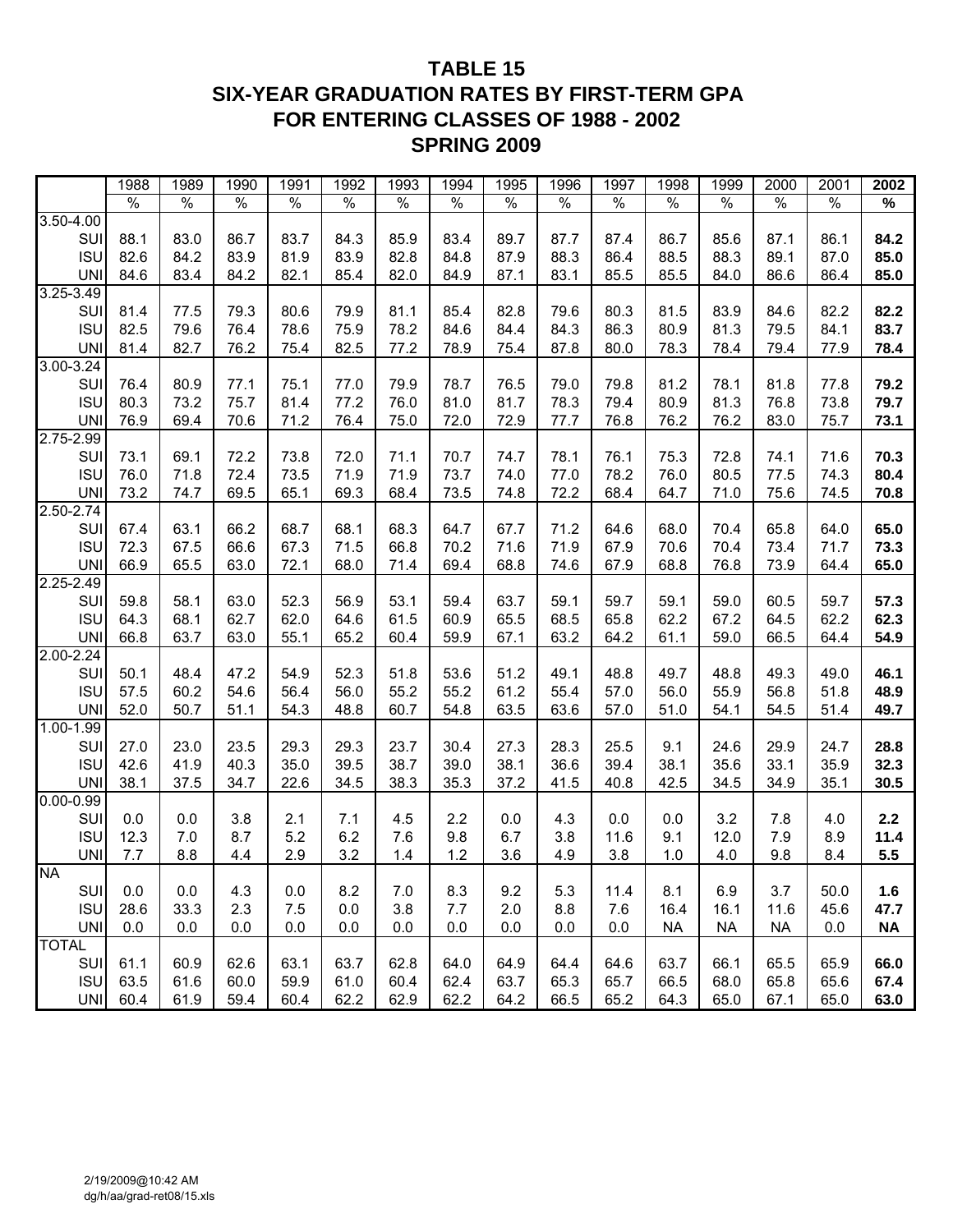# **TABLE 16SIX-YEAR GRADUATION RATES BY GENDER FOR ENTERING CLASSES OF 1988 - 2002 SPRING 2009**

|              | 1988 | 1989          | 1990          | 1991 | 1992 | 1993 | 1994          | 1995 | 1996 | 1997 | 1998 | 1999          | 2000 | 2001 | 2002          |
|--------------|------|---------------|---------------|------|------|------|---------------|------|------|------|------|---------------|------|------|---------------|
|              | %    | $\frac{0}{0}$ | $\frac{0}{0}$ | %    | %    | $\%$ | $\frac{0}{0}$ | $\%$ | %    | $\%$ | %    | $\frac{0}{0}$ | $\%$ | %    | $\frac{0}{0}$ |
| <b>WOMEN</b> |      |               |               |      |      |      |               |      |      |      |      |               |      |      |               |
| <b>SUI</b>   | 62.3 | 64.3          | 63.9          | 63.9 | 66.0 | 65.8 | 65.4          | 66.3 | 65.4 | 66.3 | 68.2 | 69.1          | 66.5 | 67.6 | 68.1          |
| <b>ISU</b>   | 67.3 | 64.6          | 63.0          | 65.0 | 64.8 | 64.0 | 66.2          | 66.0 | 68.1 | 68.4 | 68.6 | 70.6          | 69.6 | 69.2 | 70.3          |
| <b>UNI</b>   | 61.0 | 61.7          | 58.5          | 60.2 | 63.0 | 63.6 | 64.8          | 65.4 | 66.8 | 66.4 | 67.1 | 66.6          | 68.5 | 67.8 | 64.5          |
|              |      |               |               |      |      |      |               |      |      |      |      |               |      |      |               |
| <b>MEN</b>   |      |               |               |      |      |      |               |      |      |      |      |               |      |      |               |
| <b>SUI</b>   | 59.8 | 57.3          | 61.0          | 62.1 | 61.1 | 58.9 | 62.4          | 63.0 | 63.2 | 62.3 | 63.7 | 62.2          | 64.2 | 63.6 | 63.4          |
| <b>ISU</b>   | 60.8 | 59.5          | 57.7          | 56.5 | 58.2 | 57.7 | 59.3          | 61.8 | 63.0 | 63.6 | 64.6 | 65.8          | 62.7 | 62.6 | 64.8          |
| <b>UNI</b>   | 59.5 | 62.2          | 60.9          | 60.6 | 61.0 | 61.3 | 58.1          | 62.4 | 66.1 | 63.4 | 59.3 | 62.3          | 64.9 | 60.2 | 60.4          |
|              |      |               |               |      |      |      |               |      |      |      |      |               |      |      |               |
| <b>TOTAL</b> |      |               |               |      |      |      |               |      |      |      |      |               |      |      |               |
| SUI          | 61.1 | 60.9          | 62.6          | 63.1 | 63.7 | 62.8 | 64.0          | 64.9 | 64.4 | 64.6 | 66.2 | 66.1          | 65.5 | 65.9 | 66.0          |
| <b>ISU</b>   | 63.6 | 61.6          | 60.0          | 60.1 | 61.1 | 60.4 | 62.4          | 63.7 | 65.3 | 65.7 | 66.5 | 68.0          | 65.8 | 65.6 | 67.4          |
| <b>UNI</b>   | 60.4 | 61.9          | 59.4          | 60.4 | 62.2 | 62.7 | 62.2          | 64.2 | 66.5 | 65.2 | 64.3 | 65.0          | 67.1 | 65.0 | 63.0          |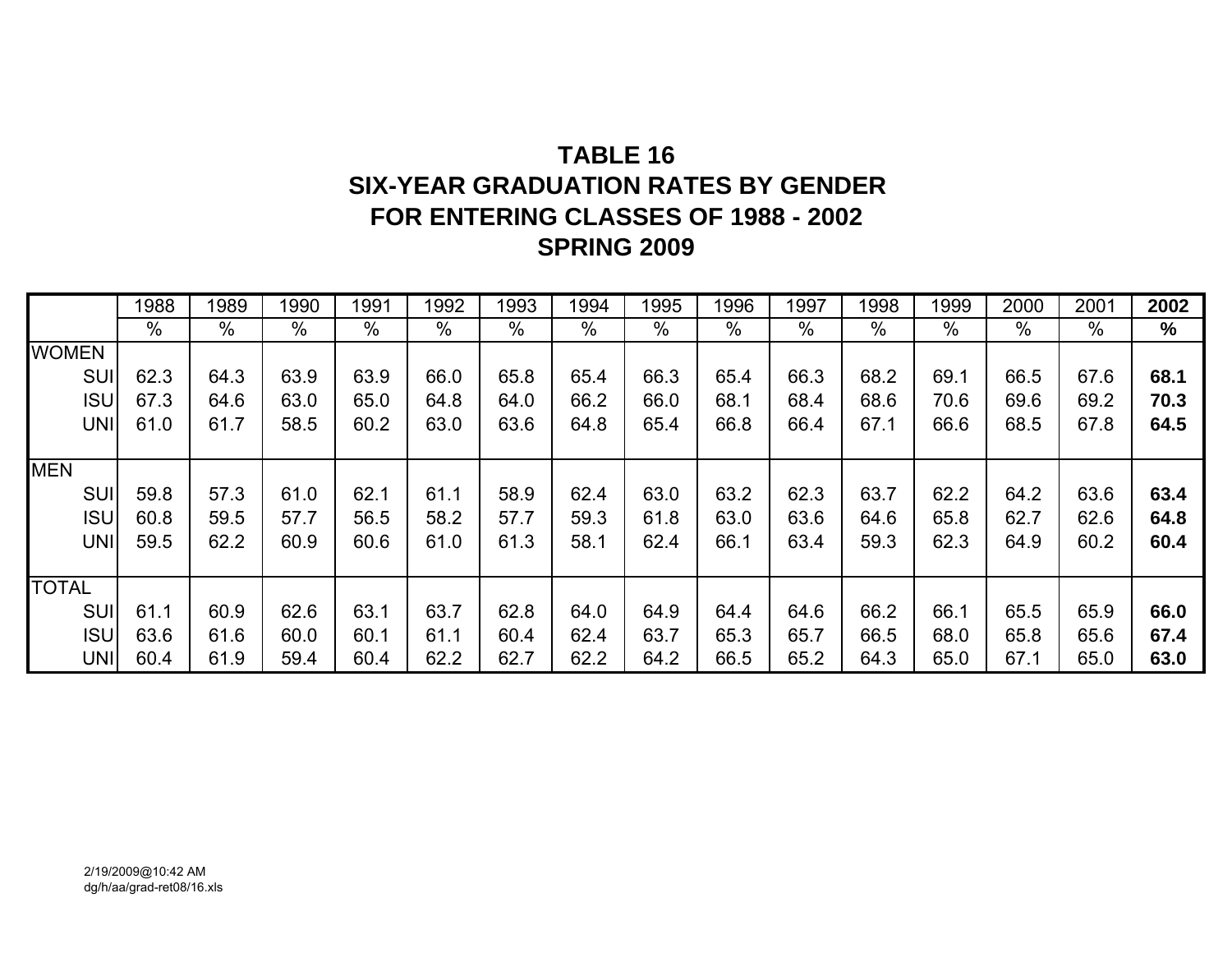# **TABLE 17 SIX-YEAR GRADUATION RATES BY RACE/ETHNICITY AND RESIDENCE FOR ENTERING CLASSES OF 2000 - 2002 SPRING 2009**

|                        |      | 2000          | 2001       |           |            | 2002      |
|------------------------|------|---------------|------------|-----------|------------|-----------|
|                        |      | $\frac{0}{0}$ |            | $\%$      |            | %         |
|                        | Res  | NonRes        | <b>Res</b> | NonRes    | <b>Res</b> | NonRes    |
| <b>Native American</b> |      |               |            |           |            |           |
| SUI                    | 40.0 | 25.0          | 42.9       | 66.7      | 66.7       | 60.0      |
| <b>ISU</b>             | 37.5 | 0.0           | 42.9       | 40.0      | 33.3       | 66.7      |
| <b>UNI</b>             | 33.3 | <b>NA</b>     | 0.0        | <b>NA</b> | 66.7       | <b>NA</b> |
| African-American       |      |               |            |           |            |           |
| SUI                    | 52.0 | 38.8          | 42.9       | 44.3      | 60.0       | 35.3      |
| <b>ISU</b>             | 51.5 | 50.7          | 48.6       | 46.8      | 64.4       | 48.3      |
| <b>UNI</b>             | 52.8 | 38.7          | 40.0       | 20.5      | 66.7       | 30.0      |
| Asian-American         |      |               |            |           |            |           |
| SUI                    | 64.3 | 55.8          | 68.7       | 53.7      | 68.7       | 63.0      |
| <b>ISU</b>             | 60.8 | 61.5          | 67.0       | 55.0      | 56.3       | 65.5      |
| <b>UNI</b>             | 64.0 | 50.0          | 70.4       | 33.3      | 58.3       | <b>NA</b> |
| Hispanic-American      |      |               |            |           |            |           |
| SUI                    | 68.3 | 52.4          | 54.5       | 63.6      | 50.0       | 58.8      |
| <b>ISU</b>             | 63.0 | 49.1          | 62.5       | 51.2      | 60.9       | 63.2      |
| <b>UNI</b>             | 46.7 | 66.7          | 40.0       | 36.4      | 50.0       | 37.5      |
| Subtotal               |      |               |            |           |            |           |
| SUI                    | 60.5 | 47.2          | 59.5       | 54.3      | 62.4       | 52.8      |
| <b>ISU</b>             | 58.4 | 52.1          | 61.7       | 49.2      | 58.5       | 55.6      |
| <b>UNI</b>             | 53.7 | 46.7          | 51.6       | 24.5      | 61.7       | 31.3      |
| White                  |      |               |            |           |            |           |
| SUI                    | 65.0 | 69.3          | 68.2       | 64.8      | 66.3       | 67.4      |
| <b>ISU</b>             | 68.4 | 62.6          | 68.0       | 65.1      | 69.2       | 67.4      |
| <b>UNI</b>             | 68.3 | 57.6          | 67.2       | 42.6      | 64.2       | 58.6      |
| <b>Regent Total</b>    |      |               |            |           |            |           |
| SUI                    | 64.7 | 66.7          | 67.5       | 63.5      | 66.1       | 66.0      |
| <b>ISU</b>             | 67.4 | 61.3          | 67.4       | 61.2      | 68.3       | 64.9      |
| <b>UNI</b>             | 68.0 | 52.6          | 66.7       | 37.0      | 64.1       | 46.6      |

NA = no students in the cohort.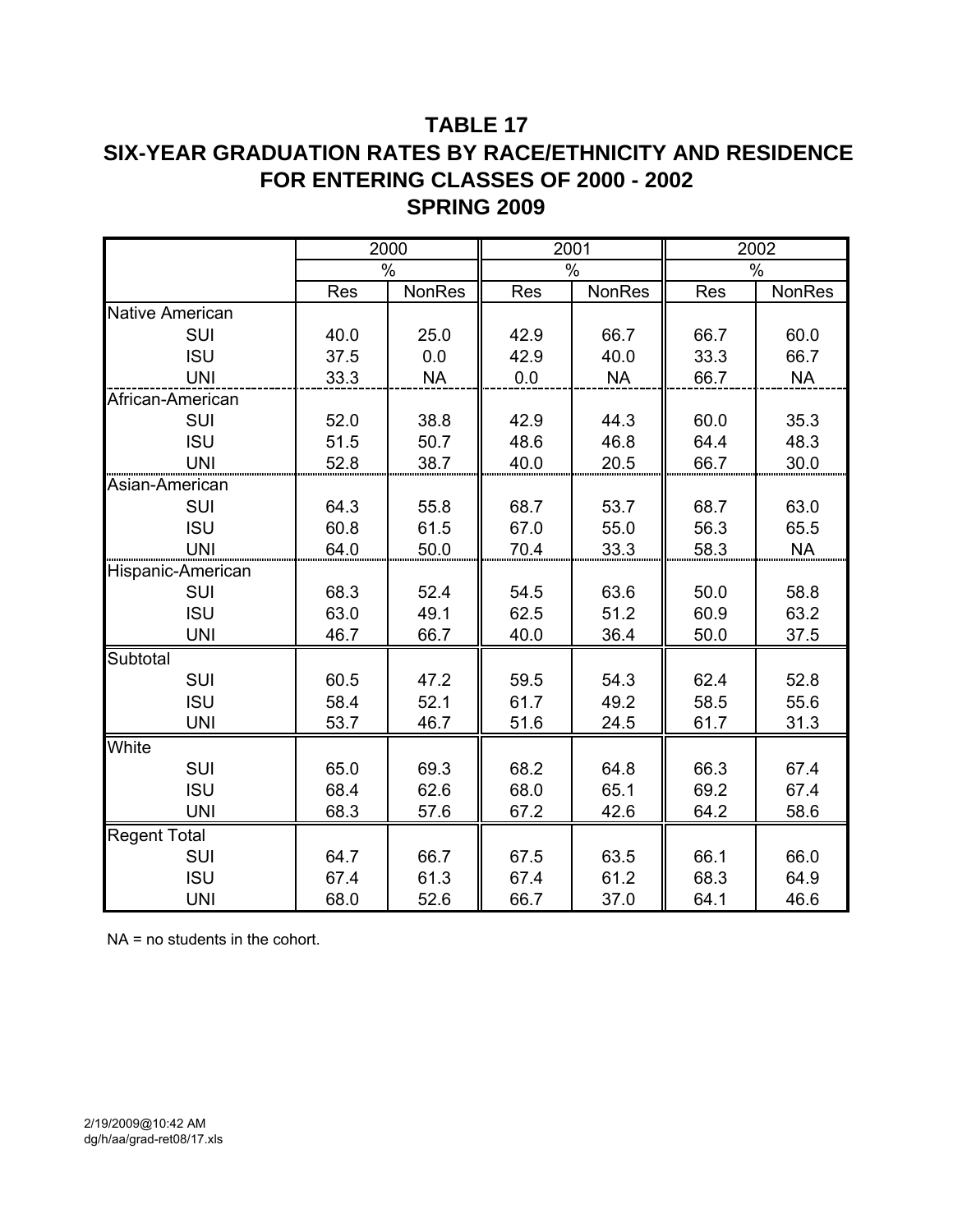# **TABLE 18 - ONE-YEAR RETENTION RATES BY TYPE OF TRANSFER COLLEGE FOR ENTERING CLASSES OF 1991 - 2007 SPRING 2009**

|                                | 1991          | 1992          | 1993          | 1994          | 1995          | 1996          | 1997          | 1998 | 1999          | 2000          | 2001          | 2002                 | 2003          | 2004 | 2005          | 2006          | 2007 |
|--------------------------------|---------------|---------------|---------------|---------------|---------------|---------------|---------------|------|---------------|---------------|---------------|----------------------|---------------|------|---------------|---------------|------|
|                                | $\frac{1}{2}$ | $\frac{9}{6}$ | $\frac{1}{2}$ | $\frac{1}{2}$ | $\frac{1}{2}$ | $\frac{1}{2}$ | $\frac{1}{2}$ | %    | $\frac{9}{6}$ | $\frac{9}{6}$ | $\frac{8}{6}$ | $\frac{1}{\sqrt{2}}$ | $\frac{0}{0}$ | $\%$ | $\frac{1}{2}$ | $\frac{1}{2}$ | $\%$ |
| Iowa 2-yr Public, AA Degree    |               |               |               |               |               |               |               |      |               |               |               |                      |               |      |               |               |      |
| SUI                            | 79.5          | 79.0          | 77.1          | 75.2          | 72.1          | 78.2          | 79.2          | 78.4 | 79.3          | 73.8          | 80.2          | 80.1                 | 75.6          | 78.4 | 74.3          | 84.7          | 80.4 |
| <b>ISU</b>                     | 83.2          | 82.0          | 80.5          | 79.8          | 83.6          | 82.4          | 81.2          | 82.0 | 84.7          | 84.4          | 81.9          | 80.6                 | 79.8          | 84.7 | 82.9          | 83.6          | 82.0 |
| <b>UNI</b>                     | 86.7          | 86.1          | 84.1          | 84.0          | 83.8          | 81.9          | 82.1          | 83.9 | 87.4          | 88.6          | 88.7          | 85.6                 | 85.0          | 83.2 | 85.9          | 87.7          | 87.1 |
| Iowa 2-yr Pub, Other Assoc Deg |               |               |               |               |               |               |               |      |               |               |               |                      |               |      |               |               |      |
| <b>SUI</b>                     |               |               |               |               |               |               |               |      |               | 66.7          | 52.2          | 58.3                 | 100.0         | 74.4 | 71.0          | 68.4          | 81.8 |
| <b>ISU</b>                     |               |               |               |               |               |               |               |      |               | 81.8          | 83.2          | 82.9                 | 83.0          | 68.8 | 83.2          | 90.4          | 83.9 |
| <b>UNI</b>                     |               |               |               |               |               |               |               |      |               | 83.8          | 72.4          | 77.3                 | 80.0          | 80.4 | 79.1          | 79.5          | 64.9 |
| lowa 2-yr Pub, No Assoc Degree |               |               |               |               |               |               |               |      |               |               |               |                      |               |      |               |               |      |
| SUI                            | 72.6          | 71.4          | 70.2          | 69.2          | 74.4          | 76.8          | 73.5          | 72.4 | 69.6          | 74.5          | 71.5          | 74.8                 | 76.4          | 77.3 | 75.0          | 79.3          | 75.7 |
| <b>ISU</b>                     | 77.2          | 78.0          | 78.5          | 75.8          | 75.0          | 76.9          | 77.2          | 78.2 | 80.6          | 79.0          | 77.7          | 77.1                 | 74.0          | 74.4 | 76.4          | 73.1          | 75.9 |
| <b>UNI</b>                     | 82.0          | 76.8          | 80.0          | 75.1          | 73.0          | 74.8          | 74.4          | 79.2 | 73.7          | 72.9          | 68.8          | 70.0                 | 67.2          | 72.4 | 68.7          | 80.6          | 71.5 |
| All Iowa 2-yr Public           |               |               |               |               |               |               |               |      |               |               |               |                      |               |      |               |               |      |
| SUI                            | 76.3          | 75.5          | 73.8          | 72.2          | 73.0          | 77.5          | 76.4          | 75.1 | 74.2          | 74.0          | 74.7          | 77.1                 | 76.1          | 77.6 | 74.5          | 81.7          | 78.0 |
| <b>ISU</b>                     | 78.3          | 79.0          | 78.9          | 76.6          | 76.9          | 78.5          | 78.2          | 79.4 | 81.8          | 80.9          | 79.4          | 78.7                 | 76.6          | 77.0 | 79.3          | 78.2          | 78.6 |
| <b>UNI</b>                     | 85.2          | 83.4          | 82.7          | 80.4          | 79.8          | 78.9          | 79.4          | 81.8 | 82.0          | 82.9          | 80.9          | 79.8                 | 78.8          | 79.2 | 79.9          | 84.4          | 80.4 |
| Iowa Private 2-yr              |               |               |               |               |               |               |               |      |               |               |               |                      |               |      |               |               |      |
| SUI                            | 62.5          | 100.0         | 83.3          | 40.0          | 88.9          | 50.0          | 25.0          | 41.2 | 66.7          | 71.4          | 80.0          | 42.9                 | 0.0           | 0.0  | 66.7          | 50.0          | 75.0 |
| <b>ISU</b>                     | 70.8          | 69.6          | 71.4          | 74.1          | 66.7          | 73.1          | 68.0          | 60.0 | 91.7          | 87.5          | 76.9          | 50.0                 | 50.0          | 50.0 | 20.0          | 66.7          | 62.5 |
| <b>UNI</b>                     | 86.8          | 80.6          | 72.2          | 78.3          | 65.1          | 73.7          | 83.3          | 69.2 | 78.6          | 70.0          | 66.7          | 75.0                 | 70.6          | 69.2 | 91.7          | 81.8          | 60.0 |
| Iowa Private 4-yr              |               |               |               |               |               |               |               |      |               |               |               |                      |               |      |               |               |      |
| SUI                            | 73.3          | 82.3          | 68.8          | 74.3          | 73.4          | 80.2          | 74.7          | 71.6 | 78.1          | 83.0          | 71.1          | 80.5                 | 75.3          | 82.2 | 72.2          | 79.5          | 86.1 |
| <b>ISU</b>                     | 73.7          | 82.8          | 82.2          | 71.6          | 81.4          | 74.0          | 78.7          | 73.8 | 81.7          | 81.3          | 79.5          | 75.5                 | 74.5          | 78.3 | 78.8          | 80.5          | 82.9 |
| <b>UNI</b>                     | 79.4          | 81.7          | 72.5          | 85.0          | 73.6          | 83.5          | 81.0          | 83.5 | 77.8          | 78.8          | 81.4          | 76.1                 | 73.2          | 77.1 | 78.8          | 83.5          | 80.6 |
| Iowa Public 4-yr               |               |               |               |               |               |               |               |      |               |               |               |                      |               |      |               |               |      |
| SUI                            | 86.6          | 86.1          | 86.1          | 84.4          | 84.8          | 85.5          | 83.6          | 81.5 | 83.9          | 89.5          | 81.3          | 82.8                 | 78.9          | 84.3 | 79.7          | 84.8          | 86.3 |
| <b>ISU</b>                     | 83.5          | 73.1          | 84.0          | 77.9          | 76.5          | 80.4          | 81.4          | 76.4 | 79.5          | 85.6          | 77.0          | 81.9                 | 77.5          | 77.7 | 81.2          | 80.6          | 86.8 |
| <b>UNI</b>                     | 84.9          | 78.3          | 87.5          | 76.9          | 81.4          | 82.1          | 83.3          | 91.4 | 79.3          | 81.7          | 71.6          | 81.4                 | 80.6          | 80.0 | 81.4          | 83.3          | 84.4 |
| Colleges Outside Iowa          |               |               |               |               |               |               |               |      |               |               |               |                      |               |      |               |               |      |
| SUI                            | 80.6          | 79.5          | 74.7          | 74.0          | 78.5          | 82.8          | 81.9          | 80.7 | 77.3          | 78.8          | 79.3          | 74.4                 | 78.5          | 76.5 | 80.8          | 81.4          | 80.5 |
| <b>ISU</b>                     | 73.6          | 74.4          | 77.2          | 76.0          | 75.3          | 75.6          | 76.0          | 75.6 | 78.6          | 78.9          | 72.6          | 77.0                 | 77.4          | 78.5 | 78.1          | 76.3          | 80.9 |
| <b>UNI</b>                     | 76.9          | 78.4          | 75.8          | 75.7          | 78.6          | 80.6          | 79.0          | 74.4 | 78.4          | 75.8          | 80.6          | 85.7                 | 80.0          | 71.9 | 79.3          | 78.0          | 79.8 |
| <b>TOTAL TRANSFER STUDENTS</b> |               |               |               |               |               |               |               |      |               |               |               |                      |               | 78.3 |               |               |      |
| SUI                            | 79.2          | 79.3          | 75.2          | 74.5          | 76.8          | 80.5          | 78.6          | 76.9 | 76.6          | 77.8          | 76.7          | 76.7                 | 76.9          |      | 76.5          | 80.4          | 79.7 |
| <b>ISU</b>                     | 76.6          | 77.5          | 78.9          | 75.9          | 76.5          | 77.2          | 77.6          | 77.3 | 80.9          | 80.8          | 77.4          | 78.1                 | 76.6          | 77.4 | 78.9          | 78.0          | 79.8 |
| <b>UNI</b>                     | 83.7          | 82.1          | 80.5          | 80.2          | 78.5          | 79.8          | 79.9          | 81.4 | 81.0          | 81.3          | 80.2          | 80.1                 | 78.5          | 78.0 | 80.0          | 83.6          | 80.4 |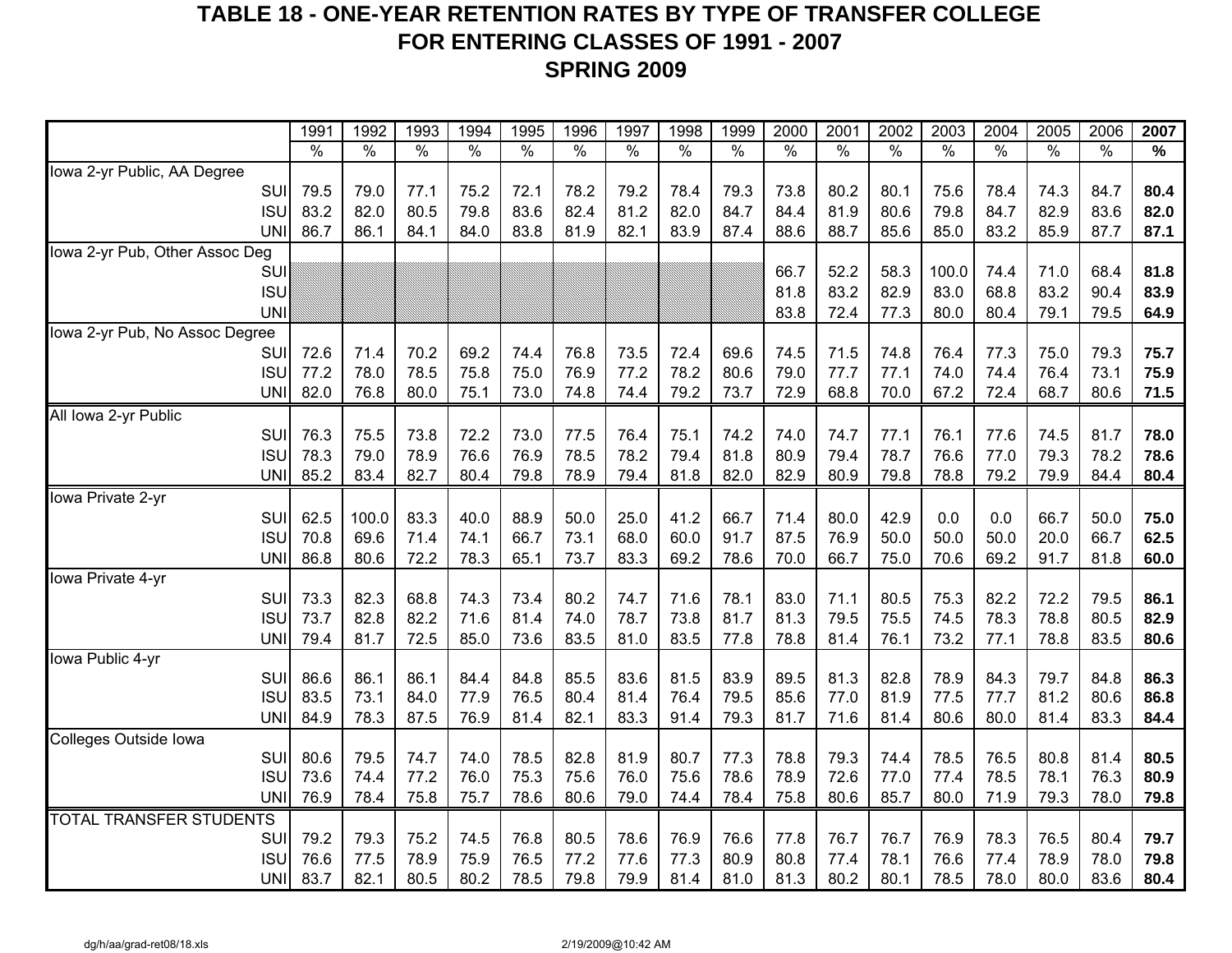# **TABLE 19 TWO-YEAR GRADUATION RATES BY TYPE OF TRANSFER COLLEGE FOR ENTERING CLASSES OF 1991 - 2006 SPRING 2009**

|                                          | 1991          | 1992          | 1993          | 1994          | 1995         | 1996          | 1997         | 1998         | 1999          | 2000          | 2001          | 2002          | 2003          | 2004         | 2005          | 2006          |
|------------------------------------------|---------------|---------------|---------------|---------------|--------------|---------------|--------------|--------------|---------------|---------------|---------------|---------------|---------------|--------------|---------------|---------------|
|                                          | $\frac{0}{0}$ | $\frac{0}{0}$ | $\frac{0}{0}$ | $\frac{0}{0}$ | $\%$         | $\frac{0}{0}$ | $\%$         | $\%$         | $\frac{0}{0}$ | $\frac{0}{0}$ | $\frac{0}{0}$ | $\frac{0}{0}$ | $\frac{0}{0}$ | $\%$         | $\frac{0}{0}$ | $\frac{0}{0}$ |
| lowa 2-yr Public,<br>AA Degree           |               |               |               |               |              |               |              |              |               |               |               |               |               |              |               |               |
| SUI                                      | 20.0          | 24.1          | 23.8          | 15.9          | 22.3         | 21.8          | 22.7         | 22.7         | 19.5          | 21.9          | 25.9          | 25.2          | 25.6          | 24.5         | 23.4          | 25.9          |
| <b>ISU</b>                               | 13.6          | 22.5          | 16.1          | 14.1          | 22.9         | 15.1          | 23.7         | 23.3         | 23.3          | 22.1          | 24.6          | 23.3          | 21.0          | 20.6         | 20.7          | 18.9          |
| <b>UNI</b>                               | 20.0          | 19.6          | 19.0          | 20.5          | 18.5         | 19.2          | 22.5         | 26.0         | 21.4          | 21.9          | 23.1          | 24.5          | 24.4          | 22.4         | 24.8          | 34.2          |
| lowa 2-yr Public,                        |               |               |               |               |              |               |              |              |               |               |               |               |               |              |               |               |
| Other Assoc Deg<br><b>SUI</b>            |               |               |               |               |              |               |              |              |               | 26.7          | 34.8          | 8.3           | 0.0           | 25.6         | 16.1          | 15.8          |
| <b>ISU</b>                               |               |               |               |               |              |               |              |              |               | 20.5          | 20.0          | 20.7          | 28.7          | 20.0         | 19.6          | 28.8          |
| <b>UNI</b>                               |               |               |               |               |              |               |              |              |               | 21.6          | 13.8          | 20.5          | 20.0          | 23.5         | 22.4          | 20.5          |
| Iowa 2-yr Public,<br>No Assoc Degree     |               |               |               |               |              |               |              |              |               |               |               |               |               |              |               |               |
| <b>SUI</b>                               | 4.3           | 3.4           | 4.7           | 5.7           | 5.7          | 5.4           | 8.6          | 6.4          | 9.8           | 7.7           | 8.8           | 7.9           | 9.4           | 9.1          | 8.9           | 12.6          |
| <b>ISU</b>                               | 5.2           | 7.7           | 5.6           | 6.5           | 5.8          | 8.1           | 9.8          | 8.2          | 9.0           | 5.2           | 4.6           | 6.6           | 8.3           | 8.5          | 8.1           | 5.9           |
| <b>UNI</b>                               | 1.9           | 1.8           | 2.2           | 3.2           | 2.3          | 5.6           | 3.2          | 4.4          | 6.4           | 1.1           | 3.9           | 5.8           | 6.7           | 6.6          | 5.2           | 6.7           |
| All Iowa 2-yr Public                     |               |               |               |               |              |               |              |              |               |               |               |               |               |              |               |               |
| <b>SUI</b>                               | 12.6          | 15.0          | 14.2          | 10.6          | 13.5         | 13.3          | 15.5         | 14.4         | 14.4          | 14.4          | 17.9          | 16.6          | 16.6          | 17.6         | 14.9          | 19.6          |
| <b>ISU</b>                               | 6.7           | 11.4          | 8.1           | 8.2           | 9.5          | 10.1          | 13.4         | 12.7         | 13.3          | 11.9          | 11.6          | 13.0          | 14.1          | 13.3         | 13.6          | 12.3          |
| <b>UNI</b>                               | 14.2          | 14.4          | 13.2          | 13.5          | 12.4         | 13.5          | 15.6         | 16.3         | 15.6          | 14.6          | 15.8          | 18.0          | 18.3          | 16.9         | 18.4          | 22.4          |
| Iowa Private 2-yr                        |               |               |               |               |              |               |              |              |               |               |               |               |               |              |               |               |
| <b>SUI</b>                               | 12.5          | 50.0          | 33.3          | 0.0           | 0.0          | 0.0           | 25.0         | 5.9          | 0.0           | 28.6          | 20.0          | 14.3          | 0.0           | <b>NA</b>    | 0.0           | 50.0          |
| <b>ISU</b><br><b>UNI</b>                 | 8.3<br>18.4   | 17.4<br>9.7   | 4.8<br>16.7   | 0.0<br>13.0   | 14.3<br>9.3  | 3.8<br>21.1   | 12.0<br>46.7 | 13.3<br>15.4 | 4.2<br>7.1    | 4.2<br>0.0    | 0.0<br>8.3    | 33.3<br>12.5  | 0.0           | 0.0<br>23.1  | 0.0<br>8.3    | 0.0           |
|                                          |               |               |               |               |              |               |              |              |               |               |               |               | 17.6          |              |               | 0.0           |
| Iowa Private 4-yr                        |               |               |               |               |              |               |              |              |               |               |               |               |               |              |               |               |
| <b>SUI</b>                               | 15.3          | 8.8           | 8.0           | 11.0          | 15.3         | 13.5          | 15.2         | 8.4          | 18.1          | 11.4          | 19.3          | 19.5          | 14.3          | 11.0         | 11.3          | 12.3          |
| <b>ISU</b>                               | 9.5           | 9.9           | 11.1          | 10.5          | 12.7         | 8.1           | 9.6          | 9.8          | 11.9          | 14.0          | 12.1          | 10.4          | 13.7          | 16.0         | 8.7           | 12.7          |
| <b>UNI</b>                               | 6.1           | 8.6           | 9.2           | 9.3           | 3.6          | 13.4          | 5.1          | 8.7          | 8.9           | 13.5          | 12.4          | 8.7           | 14.1          | 7.1          | 10.6          | 13.4          |
| Iowa Public 4-yr                         |               |               |               |               |              |               |              |              |               |               |               |               |               |              |               |               |
| <b>SUI</b><br><b>ISU</b>                 | 16.0          | 13.9          | 26.5          | 18.1          | 18.3         | 21.1          | 22.4<br>17.4 | 27.4<br>14.5 | 13.4          | 16.2          | 22.3          | 17.2          | 12.2          | 14.7         | 17.7          | 16.5          |
| <b>UNI</b>                               | 15.7<br>15.1  | 14.8<br>10.1  | 13.2<br>17.9  | 16.3<br>12.3  | 12.9<br>18.6 | 19.6<br>15.4  | 21.2         | 18.6         | 19.6<br>15.9  | 20.2<br>16.9  | 17.0<br>17.9  | 25.3<br>16.9  | 15.0<br>25.4  | 12.8<br>22.9 | 10.6<br>21.4  | 17.2<br>13.9  |
| Colleges<br>Outside Iowa                 |               |               |               |               |              |               |              |              |               |               |               |               |               |              |               |               |
| <b>SUI</b>                               | 14.9          | 18.0          | 14.6          | 16.6          | 16.6         | 16.5          | 15.5         | 18.8         | 15.0          | 13.6          | 13.3          | 13.5          | 11.1          | 13.6         | 18.0          | 20.8          |
| <b>ISU</b>                               | 10.2          | 8.4           | 11.8          | 14.4          | 14.3         | 11.7          | 12.7         | 14.3         | 12.9          | 13.1          | 12.4          | 13.9          | 16.0          | 14.6         | 12.2          | 12.0          |
| <b>UNI</b>                               | 13.2          | 8.8           | 19.2          | 10.7          | 20.4         | 10.1          | 15.0         | 11.1         | 12.7          | 12.9          | 15.6          | 16.0          | 15.7          | 15.7         | 20.7          | 13.0          |
| <b>TOTAL TRANSFER</b><br><b>STUDENTS</b> |               |               |               |               |              |               |              |              |               |               |               |               |               |              |               |               |
| SUI                                      | 14.3          | 15.4          | 15.5          | 13.8          | 15.3         | 15.4          | 16.2         | 16.6         | 14.8          | 14.2          | 16.8          | 15.9          | 14.5          | 15.7         | 15.7          | 19.3          |
| <b>ISU</b>                               | 8.9           | 10.7          | 9.0           | 10.8          | 11.7         | 11.0          | 13.0         | 13.1         | 13.4          | 12.9          | 12.1          | 13.8          | 14.5          | 13.7         | 12.6          | 12.5          |
|                                          | UNI 13.3      | 12.6          | 13.9          | 12.6          | 12.6         | 13.3          | 16.0         | 15.0         | 14.6          | 14.2          | 15.5          | 16.7          | 18.2          | 16.5         | 18.0          | 19.8          |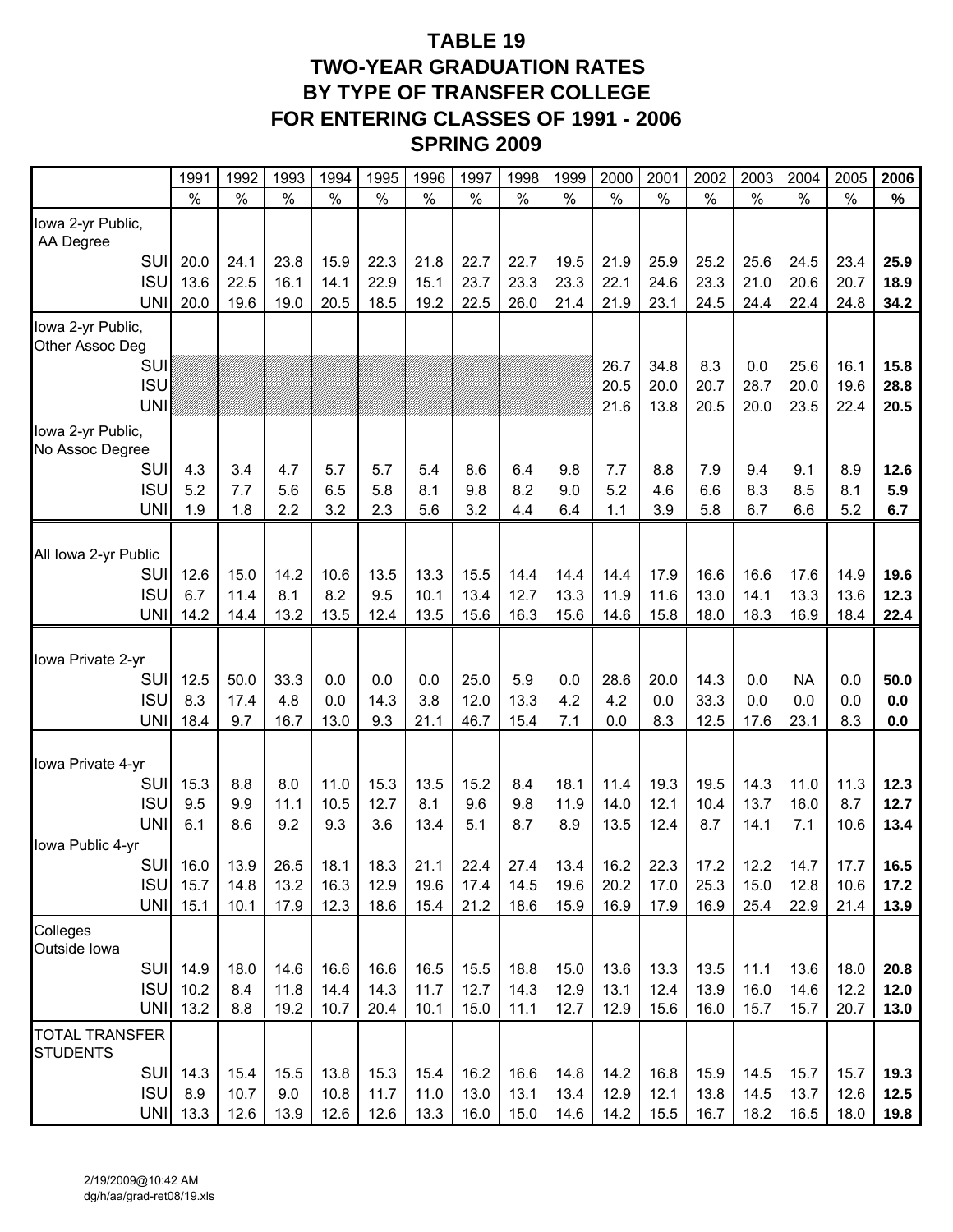# **TABLE 20 THREE-YEAR GRADUATION RATES BY TYPE OF TRANSFER COLLEGE FOR ENTERING CLASSES OF 1991 - 2005 SPRING 2009**

|                                          | 1991 | 1992          | 1993 | 1994 | 1995          | 1996          | 1997          | 1998 | 1999          | 2000          | 2001 | 2002 | 2003  | 2004      | 2005 |
|------------------------------------------|------|---------------|------|------|---------------|---------------|---------------|------|---------------|---------------|------|------|-------|-----------|------|
|                                          | $\%$ | $\frac{0}{0}$ | $\%$ | $\%$ | $\frac{0}{0}$ | $\frac{0}{0}$ | $\frac{0}{0}$ | $\%$ | $\frac{0}{0}$ | $\frac{0}{0}$ | $\%$ | $\%$ | $\%$  | $\%$      | $\%$ |
| lowa 2-yr Public,<br>AA Degree           |      |               |      |      |               |               |               |      |               |               |      |      |       |           |      |
| SUI                                      | 47.6 | 50.2          | 50.6 | 47.3 | 50.6          | 53.6          | 52.3          | 56.5 | 52.5          | 47.6          | 57.5 | 61.0 | 55.4  | 54.6      | 51.7 |
| <b>ISU</b>                               | 63.2 | 66.3          | 55.7 | 47.2 | 59.3          | 48.7          | 59.1          | 65.7 | 60.6          | 61.5          | 60.8 | 60.9 | 55.4  | 60.1      | 51.6 |
| <b>UNI</b>                               | 64.5 | 65.3          | 63.7 | 66.5 | 62.1          | 62.7          | 63.6          | 63.9 | 66.4          | 66.1          | 66.0 | 63.1 | 65.0  | 54.7      | 63.9 |
| lowa 2-yr Public,<br>Other Assoc Deg     |      |               |      |      |               |               |               |      |               |               |      |      |       |           |      |
| <b>SUI</b>                               |      |               |      |      |               |               |               |      |               | 53.3          | 52.2 | 25.0 | 100.0 | 53.5      | 45.2 |
| <b>ISU</b>                               |      |               |      |      |               |               |               |      |               | 59.1          | 49.5 | 47.6 | 63.8  | 47.5      | 51.4 |
| <b>UNI</b>                               |      |               |      |      |               |               |               |      |               | 54.1          | 41.4 | 63.6 | 56.7  | 39.2      | 49.3 |
| lowa 2-yr Public,<br>No Assoc Degree     |      |               |      |      |               |               |               |      |               |               |      |      |       |           |      |
| SUI                                      | 24.7 | 23.2          | 23.0 | 24.7 | 28.2          | 27.5          | 28.0          | 30.4 | 28.7          | 30.4          | 32.7 | 35.7 | 36.2  | 32.6      | 37.9 |
| <b>ISU</b>                               | 31.6 | 32.1          | 29.1 | 29.0 | 31.0          | 36.9          | 37.1          | 35.1 | 37.6          | 33.1          | 30.3 | 34.8 | 34.7  | 33.8      | 28.6 |
| <b>UNI</b>                               | 24.2 | 26.2          | 30.8 | 23.3 | 25.5          | 28.2          | 25.6          | 28.2 | 29.2          | 24.4          | 24.9 | 28.0 | 30.3  | 36.2      | 31.3 |
| All Iowa 2-yr Public                     |      |               |      |      |               |               |               |      |               |               |      |      |       |           |      |
| SUI                                      | 36.9 | 38.2          | 36.8 | 35.6 | 38.6          | 40.0          | 39.9          | 43.2 | 40.0          | 38.6          | 45.1 | 48.2 | 45.0  | 44.5      | 43.7 |
| <b>ISU</b>                               | 37.4 | 40.6          | 35.3 | 33.1 | 37.2          | 40.3          | 42.8          | 44.4 | 44.4          | 44.5          | 40.5 | 43.8 | 43.8  | 43.2      | 38.8 |
| <b>UNI</b>                               | 51.7 | 53.8          | 52.3 | 49.1 | 48.4          | 48.2          | 50.0          | 47.9 | 51.9          | 50.9          | 50.3 | 51.3 | 53.0  | 47.0      | 52.4 |
| Iowa Private 2-yr                        |      |               |      |      |               |               |               |      |               |               |      |      |       |           |      |
| SUI                                      | 25.0 | 100.0         | 50.0 | 20.0 | 55.6          | 0.0           | 50.0          | 17.6 | 0.0           | 57.1          | 40.0 | 28.6 | 0.0   | <b>NA</b> | 33.3 |
| <b>ISU</b>                               | 33.3 | 39.1          | 19.0 | 40.7 | 38.1          | 30.8          | 44.0          | 33.3 | 50.0          | 58.3          | 30.8 | 50.0 | 16.7  | 25.0      | 0.0  |
| <b>UNI</b>                               | 55.3 | 54.8          | 44.4 | 56.5 | 46.5          | 47.4          | 73.3          | 46.2 | 57.1          | 40.0          | 58.3 | 41.7 | 41.2  | 46.2      | 33.3 |
| Iowa Private 4-yr                        |      |               |      |      |               |               |               |      |               |               |      |      |       |           |      |
| <b>SUI</b>                               | 40.5 | 33.6          | 33.9 | 43.1 | 42.7          | 41.7          | 34.3          | 37.9 | 41.0          | 46.6          | 37.3 | 32.5 | 37.7  | 42.5      | 43.3 |
| <b>ISU</b>                               | 31.6 | 36.4          | 35.6 | 33.3 | 41.5          | 35.0          | 37.5          | 38.5 | 40.5          | 41.3          | 44.7 | 36.8 | 35.3  | 49.1      | 36.5 |
| <b>UNI</b><br>Iowa Public 4-yr           | 29.8 | 36.6          | 29.4 | 31.8 | 32.7          | 43.3          | 31.6          | 33.0 | 33.3          | 46.2          | 38.1 | 45.7 | 36.6  | 32.9      | 42.3 |
| SUI                                      | 49.2 | 52.6          | 54.3 | 48.1 | 52.4          | 55.4          | 54.3          | 55.6 | 49.1          | 45.7          | 52.7 | 44.8 | 41.1  | 50.0      | 49.4 |
| <b>ISU</b>                               | 46.3 | 31.5          | 39.6 | 46.5 | 42.4          | 47.4          | 45.3          | 42.7 | 47.3          | 51.0          | 49.0 | 57.8 | 46.3  | 45.7      | 47.1 |
| UNI                                      | 47.9 | 49.3          | 51.8 | 44.6 | 45.7          | 47.4          | 51.5          | 57.1 | 54.9          | 52.1          | 46.3 | 52.5 | 61.2  | 51.4      | 50.0 |
| Colleges<br>Outside lowa                 |      |               |      |      |               |               |               |      |               |               |      |      |       |           |      |
| <b>SUI</b>                               | 43.4 | 41.5          | 39.6 | 40.4 | 46.0          | 46.6          | 46.1          | 47.6 | 42.9          | 42.9          | 49.0 | 44.7 | 45.5  | 46.6      | 49.7 |
| <b>ISU</b>                               | 34.1 | 30.7          | 37.4 | 39.2 | 41.4          | 40.7          | 44.1          | 42.5 | 43.0          | 40.2          | 43.9 | 42.7 | 46.4  | 40.7      | 41.1 |
| <b>UNI</b>                               | 28.6 | 32.4          | 42.5 | 38.8 | 48.5          | 40.3          | 45.0          | 40.2 | 40.2          | 36.3          | 45.6 | 45.4 | 47.0  | 37.2      | 50.4 |
| <b>TOTAL TRANSFER</b><br><b>STUDENTS</b> |      |               |      |      |               |               |               |      |               |               |      |      |       |           |      |
| SUI                                      | 41.7 | 41.3          | 39.9 | 39.6 | 43.6          | 44.4          | 42.9          | 45.2 | 41.9          | 41.5          | 46.6 | 45.5 | 44.2  | 45.5      | 45.7 |
| <b>ISU</b>                               | 36.3 | 36.6          | 36.1 | 36.0 | 39.4          | 40.3          | 42.9          | 43.0 | 44.0          | 43.7          | 42.3 | 43.8 | 43.8  | 43.1      | 39.5 |
| <b>UNI</b>                               | 46.5 | 49.1          | 47.7 | 45.8 | 46.5          | 46.5          | 48.8          | 46.0 | 49.4          | 48.6          | 48.4 | 50.0 | 51.5  | 45.1      | 50.9 |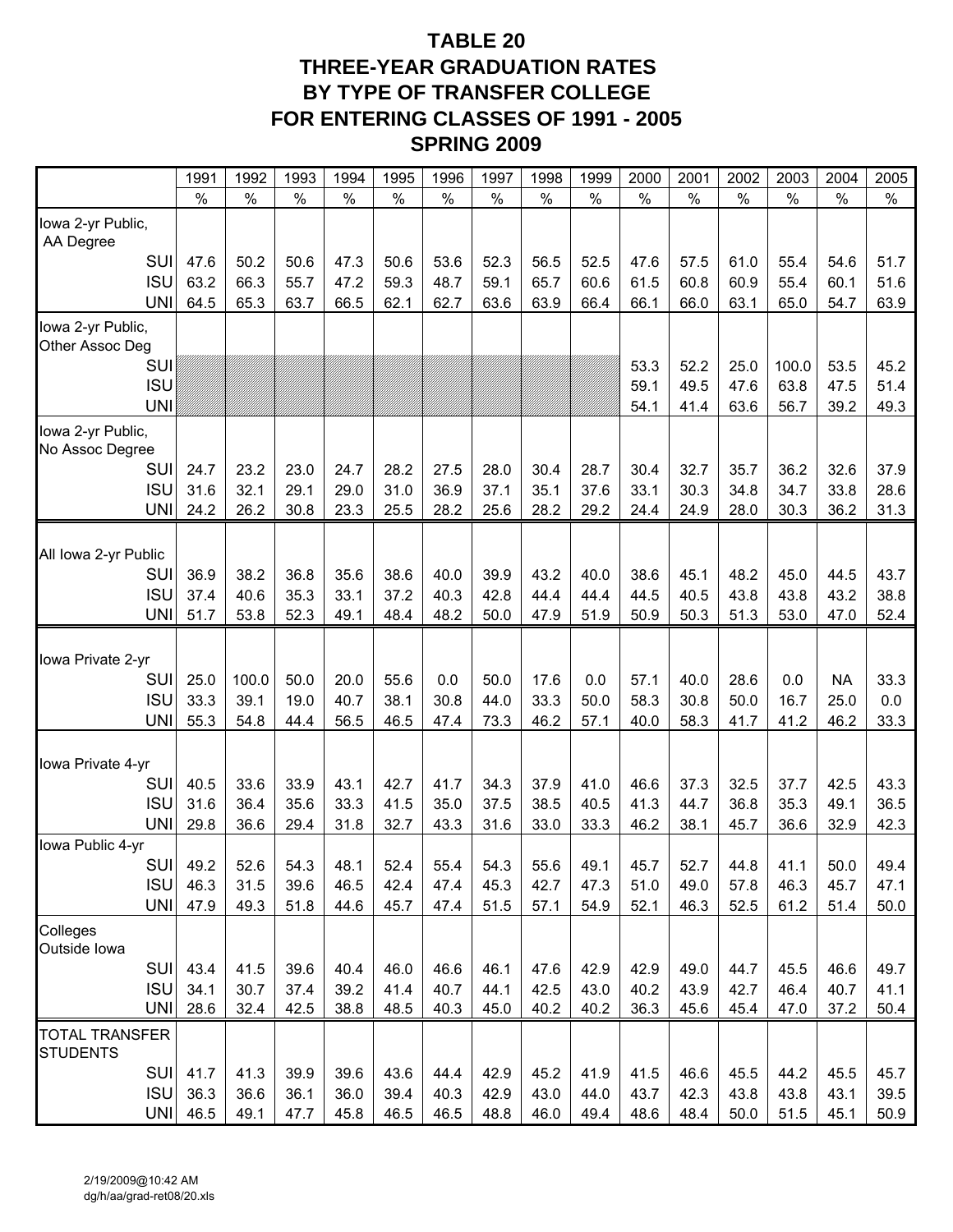# **TABLE 21 FOUR-YEAR GRADUATION RATES BY TYPE OF TRANSFER COLLEGE FOR ENTERING CLASSES OF 1991 - 2004 SPRING 2009**

|                                 | 1991     | 1992  | 1993 | 1994 | 1995 | 1996 | 1997          | 1998 | 1999          | 2000          | 2001 | 2002 | 2003  | 2004      |
|---------------------------------|----------|-------|------|------|------|------|---------------|------|---------------|---------------|------|------|-------|-----------|
|                                 | $\%$     | $\%$  | $\%$ | $\%$ | $\%$ | $\%$ | $\frac{0}{0}$ | $\%$ | $\frac{0}{0}$ | $\frac{0}{0}$ | $\%$ | $\%$ | $\%$  | $\%$      |
| Iowa 2-yr Public,               |          |       |      |      |      |      |               |      |               |               |      |      |       |           |
| AA Degree                       |          |       |      |      |      |      |               |      |               |               |      |      |       |           |
| <b>SUI</b>                      | 58.6     | 56.8  | 55.8 | 56.6 | 54.9 | 60.7 | 59.5          | 61.2 | 62.1          | 57.5          | 64.4 | 67.0 | 63.2  | 62.3      |
| <b>ISU</b>                      | 76.8     | 75.3  | 66.7 | 60.1 | 72.1 | 63.3 | 68.8          | 72.2 | 70.3          | 77.5          | 69.0 | 70.4 | 65.0  | 69.8      |
| <b>UNI</b>                      | 71.6     | 73.0  | 72.9 | 72.3 | 72.5 | 69.9 | 71.7          | 73.5 | 75.8          | 77.2          | 76.9 | 72.7 | 70.0  | 66.4      |
| Iowa 2-yr Public,               |          |       |      |      |      |      |               |      |               |               |      |      |       |           |
| Other Assoc Deg<br><b>SUI</b>   |          |       |      |      |      |      |               |      |               | 66.7          | 65.2 | 33.3 | 100.0 | 67.4      |
| <b>ISU</b>                      |          |       |      |      |      |      |               |      |               | 69.3          | 62.1 | 68.2 | 77.3  | 56.3      |
| <b>UNI</b>                      |          |       |      |      |      |      |               |      |               | 59.5          | 44.8 | 70.5 | 61.7  | 51.0      |
| Iowa 2-yr Public,               |          |       |      |      |      |      |               |      |               |               |      |      |       |           |
| No Assoc Degree                 |          |       |      |      |      |      |               |      |               |               |      |      |       |           |
| <b>SUI</b>                      | 40.3     | 39.4  | 36.6 | 40.9 | 47.7 | 45.3 | 42.3          | 46.3 | 47.9          | 47.6          | 50.8 | 56.8 | 53.1  | 52.7      |
| <b>ISU</b>                      | 50.8     | 49.7  | 48.2 | 50.6 | 50.4 | 55.8 | 55.7          | 53.0 | 59.0          | 57.9          | 49.7 | 51.3 | 51.7  | 50.9      |
| <b>UNI</b>                      | 44.5     | 48.8  | 53.5 | 44.7 | 51.4 | 52.3 | 50.8          | 54.4 | 55.2          | 44.3          | 44.9 | 51.0 | 56.7  | 55.6      |
|                                 |          |       |      |      |      |      |               |      |               |               |      |      |       |           |
| All Iowa 2-yr Public            |          |       |      |      |      |      |               |      |               |               |      |      |       |           |
| SUI                             | 50.0     | 49.0  | 46.2 | 48.5 | 50.9 | 52.7 | 50.7          | 53.5 | 54.7          | 52.4          | 57.7 | 61.4 | 57.8  | 58.3      |
| <b>ISU</b>                      | 55.6     | 56.1  | 52.5 | 52.7 | 55.2 | 57.9 | 59.0          | 58.8 | 62.4          | 65.1          | 56.2 | 59.0 | 58.5  | 57.2      |
| <b>UNI</b>                      | 63.0     | 65.8  | 66.2 | 61.2 | 64.6 | 62.4 | 64.2          | 64.9 | 67.8          | 64.8          | 64.2 | 65.3 | 65.0  | 61.4      |
|                                 |          |       |      |      |      |      |               |      |               |               |      |      |       |           |
| Iowa Private 2-yr<br><b>SUI</b> | 37.5     | 100.0 | 66.7 | 40.0 | 77.8 | 25.0 | 50.0          | 29.4 | 0.0           | 57.1          | 80.0 | 28.6 | 0.0   | <b>NA</b> |
| <b>ISU</b>                      | 50.0     | 65.2  | 33.3 | 48.1 | 47.6 | 46.2 | 52.0          | 40.0 | 70.8          | 66.7          | 53.8 | 50.0 | 16.7  | 37.5      |
| <b>UNI</b>                      | 68.4     | 67.7  | 50.0 | 60.9 | 53.5 | 47.4 | 73.3          | 50.0 | 64.3          | 50.0          | 58.3 | 54.2 | 52.9  | 53.8      |
|                                 |          |       |      |      |      |      |               |      |               |               |      |      |       |           |
| Iowa Private 4-yr               |          |       |      |      |      |      |               |      |               |               |      |      |       |           |
| <b>SUI</b>                      | 52.7     | 53.1  | 50.9 | 60.6 | 58.1 | 57.3 | 59.6          | 53.7 | 58.1          | 63.6          | 57.8 | 63.6 | 57.1  | 63.0      |
| <b>ISU</b>                      | 56.3     | 58.9  | 63.7 | 46.3 | 63.6 | 56.9 | 58.8          | 62.3 | 66.7          | 65.3          | 62.9 | 57.5 | 59.8  | 65.1      |
| <b>UNI</b>                      | 55.0     | 58.1  | 49.5 | 59.8 | 54.5 | 69.1 | 59.5          | 56.3 | 62.2          | 64.4          | 62.9 | 63.0 | 60.6  | 51.4      |
| Iowa Public 4-yr                |          |       |      |      |      |      |               |      |               |               |      |      |       |           |
| <b>SUI</b>                      | 72.2     | 70.5  | 72.8 | 70.0 | 70.1 | 77.7 | 69.0          | 73.4 | 65.2          | 71.4          | 67.9 | 69.0 | 64.4  | 66.7      |
| <b>ISU</b>                      | 64.5     | 58.3  | 67.9 | 64.0 | 57.6 | 69.1 | 62.8          | 62.7 | 74.1          | 76.9          | 63.0 | 69.9 | 61.3  | 63.8      |
| <b>UNI</b>                      | 75.3     | 69.6  | 75.0 | 60.0 | 72.9 | 64.1 | 72.7          | 80.0 | 65.9          | 73.2          | 59.7 | 69.5 | 74.6  | 71.4      |
| Colleges Outside Iowa           |          |       |      |      |      |      |               |      |               |               |      |      |       |           |
| <b>SUI</b>                      | 57.0     | 56.8  | 53.3 | 59.4 | 60.6 | 65.3 | 64.4          | 63.0 | 61.1          | 61.9          | 63.0 | 63.1 | 64.4  | 66.3      |
| <b>ISU</b>                      | 53.0     | 51.0  | 56.5 | 57.7 | 56.3 | 59.7 | 58.3          | 61.6 | 60.4          | 61.0          | 59.5 | 57.9 | 62.1  | 59.3      |
| <b>UNI</b>                      | 45.1     | 53.9  | 60.0 | 53.4 | 64.1 | 58.1 | 63.0          | 55.6 | 58.8          | 58.1          | 65.6 | 67.2 | 63.5  | 50.4      |
| <b>TOTAL TRANSFER</b>           |          |       |      |      |      |      |               |      |               |               |      |      |       |           |
| <b>STUDENTS</b>                 |          |       |      |      |      |      |               |      |               |               |      |      |       |           |
| SUI                             | 56.5     | 55.6  | 52.8 | 56.4 | 57.9 | 60.7 | 57.9          | 58.4 | 58.1          | 58.4          | 60.7 | 62.5 | 60.2  | 61.7      |
| <b>ISU</b>                      | 55.5     | 55.3  | 55.6 | 54.2 | 56.4 | 59.0 | 58.9          | 59.8 | 63.2          | 64.9          | 58.1 | 59.2 | 59.4  | 58.7      |
|                                 | UNI 61.4 | 64.0  | 63.4 | 60.1 | 63.6 | 62.4 | 64.5          | 63.6 | 66.2          | 64.3          | 63.9 | 65.3 | 65.0  | 59.9      |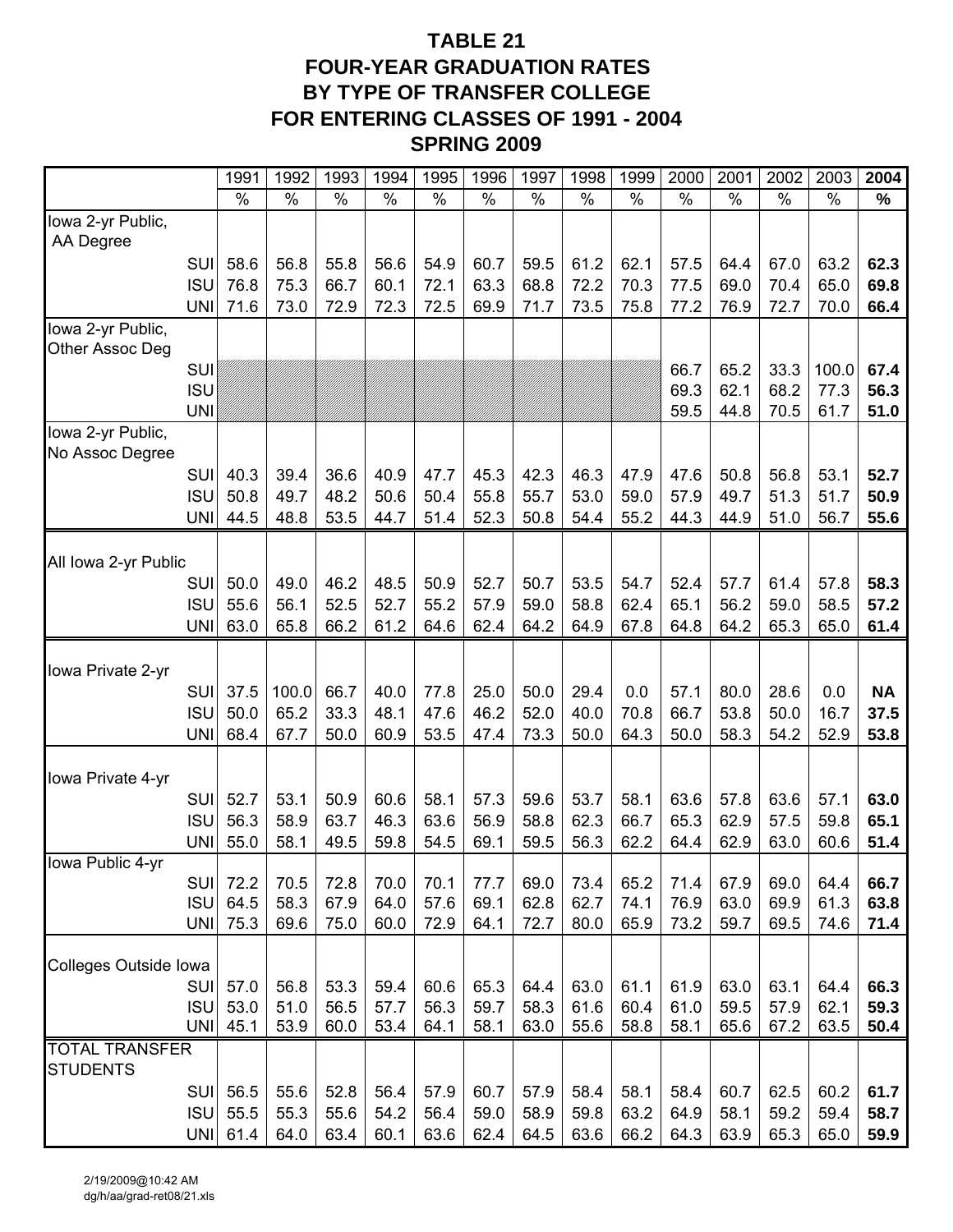# **TABLE 22 ONE-YEAR RETENTION RATES FOR TRANSFER STUDENTS BY TRANSFER GPA FOR ENTERING CLASSES OF 1991 - 2007 SPRING 2009**

|               | 1991          | 1992          | 1993          | 1994          | 1995          | 1996          | 1997          | 1998          | 1999          | 2000          | 2001          | 2002          | 2003          | 2004          | 2005          | 2006          | 2007          |
|---------------|---------------|---------------|---------------|---------------|---------------|---------------|---------------|---------------|---------------|---------------|---------------|---------------|---------------|---------------|---------------|---------------|---------------|
|               | $\frac{0}{0}$ | $\frac{0}{6}$ | $\frac{0}{6}$ | $\frac{1}{6}$ | $\frac{0}{6}$ | $\frac{0}{6}$ | $\frac{1}{2}$ | $\frac{0}{6}$ | $\frac{1}{6}$ | $\frac{0}{0}$ | $\frac{0}{0}$ | $\frac{9}{6}$ | $\frac{1}{6}$ | $\frac{0}{6}$ | $\frac{0}{0}$ | $\frac{0}{6}$ | $\frac{1}{6}$ |
| $3.50 - 4.00$ |               |               |               |               |               |               |               |               |               |               |               |               |               |               |               |               |               |
| SUI           | 87.2          | 89.6          | 82.2          | 80.4          | 83.0          | 86.4          | 86.2          | 84.3          | 79.7          | 89.8          | 82.7          | 85.0          | 89.2          | 85.3          | 81.3          | 83.6          | 85.5          |
| <b>ISU</b>    | 84.1          | 84.6          | 86.7          | 84.2          | 83.9          | 87.7          | 86.0          | 84.9          | 89.4          | 86.5          | 80.9          | 83.3          | 88.1          | 84.5          | 84.4          | 84.8          | 85.0          |
| <b>UNI</b>    | 94.0          | 90.7          | 89.6          | 84.8          | 91.0          | 87.9          | 88.7          | 90.0          | 92.3          | 88.7          | 91.7          | 93.8          | 88.7          | 88.8          | 92.1          | 90.6          | 92.1          |
| 3.25-3.49     |               |               |               |               |               |               |               |               |               |               |               |               |               |               |               |               |               |
| SUI           | 84.7          | 78.8          | 78.3          | 78.6          | 82.7          | 87.3          | 84.9          | 80.8          | 79.9          | 84.1          | 83.4          | 77.6          | 78.6          | 80.1          | 84.8          | 84.5          | 82.7          |
| <b>ISU</b>    | 83.2          | 87.2          | 88.5          | 82.4          | 83.3          | 85.3          | 81.8          | 78.4          | 85.6          | 85.4          | 83.9          | 85.8          | 78.5          | 78.9          | 82.7          | 79.6          | 86.0          |
| <b>UNI</b>    | 86.7          | 84.5          | 91.6          | 84.5          | 79.8          | 85.5          | 82.9          | 88.2          | 87.9          | 89.9          | 86.9          | 83.6          | 88.3          | 87.6          | 86.4          | 92.7          | 84.2          |
| 3.00-3.24     |               |               |               |               |               |               |               |               |               |               |               |               |               |               |               |               |               |
| SUI           | 87.5          | 85.6          | 77.8          | 80.5          | 78.8          | 80.5          | 82.3          | 81.7          | 82.4          | 79.0          | 76.1          | 79.3          | 81.8          | 79.0          | 75.4          | 86.9          | 83.5          |
| <b>ISU</b>    | 86.7          | 83.6          | 84.0          | 76.8          | 83.3          | 80.5          | 83.2          | 76.6          | 82.8          | 82.7          | 78.0          | 81.9          | 74.7          | 79.5          | 77.9          | 82.4          | 85.8          |
| <b>UNI</b>    | 92.4          | 90.2          | 83.2          | 84.7          | 82.4          | 85.6          | 84.9          | 80.0          | 82.4          | 87.2          | 86.7          | 82.5          | 77.2          | 84.0          | 82.4          | 83.6          | 79.6          |
| 2.75-2.99     |               |               |               |               |               |               |               |               |               |               |               |               |               |               |               |               |               |
| SU            | 77.7          | 80.1          | 79.6          | 75.2          | 72.8          | 82.4          | 81.4          | 73.5          | 76.6          | 72.8          | 83.0          | 75.2          | 71.8          | 76.6          | 74.4          | 77.7          | 74.0          |
| <b>ISU</b>    | 75.4          | 69.8          | 75.9          | 81.4          | 78.4          | 77.2          | 80.1          | 81.5          | 84.4          | 87.1          | 86.5          | 80.9          | 77.8          | 85.7          | 76.9          | 84.8          | 79.8          |
| <b>UNI</b>    | 84.4          | 83.6          | 73.3          | 80.9          | 78.3          | 85.0          | 75.3          | 84.7          | 82.8          | 91.3          | 81.4          | 79.6          | 81.4          | 72.5          | 77.8          | 81.9          | 81.8          |
| 2.50-2.74     |               |               |               |               |               |               |               |               |               |               |               |               |               |               |               |               |               |
| SU            | 72.4          | 73.7          | 76.5          | 66.0          | 75.8          | 79.2          | 70.9          | 71.7          | 75.3          | 73.4          | 68.4          | 77.3          | 69.3          | 76.2          | 76.7          | 78.1          | 66.4          |
| <b>ISU</b>    | 75.2          | 77.8          | 81.8          | 76.5          | 76.5          | 78.7          | 76.7          | 77.6          | 79.7          | 74.0          | 72.2          | 74.4          | 72.2          | 68.1          | 78.6          | 73.4          | 75.7          |
| <b>UNI</b>    | 82.1          | 80.6          | 80.8          | 77.9          | 78.8          | 74.1          | 82.5          | 80.7          | 78.7          | 75.6          | 71.1          | 80.4          | 72.1          | 69.5          | 68.1          | 82.6          | 72.1          |
| 2.25-2.49     |               |               |               |               |               |               |               |               |               |               |               |               |               |               |               |               |               |
| SU            | 66.7          | 68.8          | 62.5          | 70.3          | 66.1          | 72.9          | 67.3          | 75.2          | 66.9          | 69.3          | 65.3          | 62.6          | 59.3          | 68.8          | 67.3          | 72.0          | 87.5          |
| <b>ISU</b>    | 72.8          | 79.2          | 75.6          | 72.1          | 72.6          | 68.3          | 66.8          | 74.2          | 75.2          | 74.7          | 66.3          | 71.8          | 73.3          | 69.5          | 73.6          | 66.9          | 68.9          |
| <b>UNI</b>    | 74.8          | 74.1          | 76.2          | 75.0          | 67.7          | 67.7          | 70.7          | 76.0          | 68.5          | 61.6          | 68.7          | 67.7          | 66.7          | 65.1          | 74.2          | 71.8          | 71.2          |
| $2.00 - 2.24$ |               |               |               |               |               |               |               |               |               |               |               |               |               |               |               |               |               |
| SUI           | 82.3          | 74.4          | 63.2          | 59.6          | 68.9          | 66.1          | 70.4          | 54.8          | 57.5          | 61.0          | 62.9          | 67.5          | 73.3          | 66.7          | 50.0          | 75.0          | 66.7          |
| <b>ISU</b>    | 70.4          | 69.3          | 70.5          | 67.3          | 63.4          | 71.5          | 70.6          | 67.1          | 71.8          | 79.6          | 72.2          | 62.3          | 66.0          | 63.9          | 71.4          | 62.4          | 63.6          |
| <b>UNI</b>    | 71.4          | 63.6          | 62.1          | 67.9          | 69.1          | 64.6          | 58.5          | 53.8          | 57.7          | 68.0          | 51.6          | 51.9          | 51.4          | 63.8          | 60.5          | 70.8          | 64.1          |
| $1.00 - 1.99$ |               |               |               |               |               |               |               |               |               |               |               |               |               |               |               |               |               |
| SU            | 78.3          | 75.0          | 57.1          | 50.0          | 88.9          | 66.7          | 66.7          | 57.1          | 57.1          | 41.7          | 66.7          | 72.7          | 33.3          | 25.0          | 100.0         | <b>NA</b>     | <b>NA</b>     |
| <b>ISU</b>    | 62.1          | 71.9          | 72.7          | 70.5          | 53.5          | 58.3          | 71.4          | 63.6          | 81.0          | 45.5          | 52.2          | 63.6          | 43.8          | 50.0          | 80.0          | 38.5          | 57.1          |
| <b>UNI</b>    | 66.7          | 100.0         | 100.0         | 66.7          | 100.0         | 100.0         | 75.0          | 66.7          | 57.1          | 37.5          | 70.0          | 25.0          | 50.0          | 75.0          | 25.0          | 66.7          | 66.7          |
| $0.00 - 0.99$ |               |               |               |               |               |               |               |               |               |               |               |               |               |               |               |               |               |
| SU            | 73.2          | 77.8          | 53.3          | 91.7          | 82.4          | 63.6          | 86.7          | 66.7          | 63.6          | 81.0          | 69.7          | <b>NA</b>     | 100.0         | 0.0           | 0.0           | <b>NA</b>     | <b>NA</b>     |
| <b>ISU</b>    | 93.3          | 62.5          | 88.9          | 54.5          | 71.4          | 100.0         | 50.0          | 50.0          | 35.7          | 87.5          | 75.0          | 71.4          | 66.7          | 100.0         | 62.5          | 80.0          | 80.0          |
|               | UNI 53.8      | 87.5          | 90.9          | 40.0          | 0.0           | 75.0          | 60.0          | 62.5          | 50.0          | 77.8          | 88.2          | 44.4          | 70.0          |               | 100.0 100.0   | 50.0          | 83.3          |
| <b>NA</b>     |               |               |               |               |               |               |               |               |               |               |               |               |               |               |               |               |               |
| <b>SUI</b>    | 75.9          | 100.0         | 100.0         | 100.0         | 100.0         | 100.0         | 100.0         | 80.0          | 100.0         | 50.0          | <b>NA</b>     | 71.4          | 90.9          | 63.2          | 62.5          | 86.5          | 93.3          |
| <b>ISU</b>    | 40.0          | 26.3          | 9.5           | 10.0          | 16.7          | 0.0           | 20.0          | 16.7          | 0.0           | 12.5          | <b>NA</b>     | 100.0         | <b>NA</b>     | 0.0           | 0.0           | 100.0         | <b>NA</b>     |
| <b>UNI</b>    | <b>NA</b>     | <b>NA</b>     | <b>NA</b>     | <b>NA</b>     | <b>NA</b>     | <b>NA</b>     | <b>NA</b>     | <b>NA</b>     | <b>NA</b>     | <b>NA</b>     | NA            | <b>NA</b>     | <b>NA</b>     | 0.0           | <b>NA</b>     | <b>NA</b>     | <b>NA</b>     |
| <b>TOTAL</b>  |               |               |               |               |               |               |               |               |               |               |               |               |               |               |               |               |               |
| <b>SUI</b>    | 79.2          | 79.4          | 75.2          | 74.6          | 76.8          | 80.5          | 78.7          | 76.9          | 76.6          | 77.7          | 76.7          | 76.7          | 76.9          | 78.3          | 76.5          | 81.6          | 79.7          |
| <b>ISU</b>    | 76.6          | 77.5          | 78.9          | 75.9          | 76.5          | 77.2          | 77.6          | 77.3          | 81.5          | 80.8          | 77.4          | 78.1          | 76.6          | 77.4          | 78.9          | 78.0          | 79.8          |
| <b>UNI</b>    | 83.7          | 82.1          | 80.5          | 80.2          | 78.5          | 79.8          | 79.9          | 81.4          | 81.0          | 81.3          | 80.2          | 80.1          | 78.5          | 78.0          | 80.0          | 83.6          | 80.4          |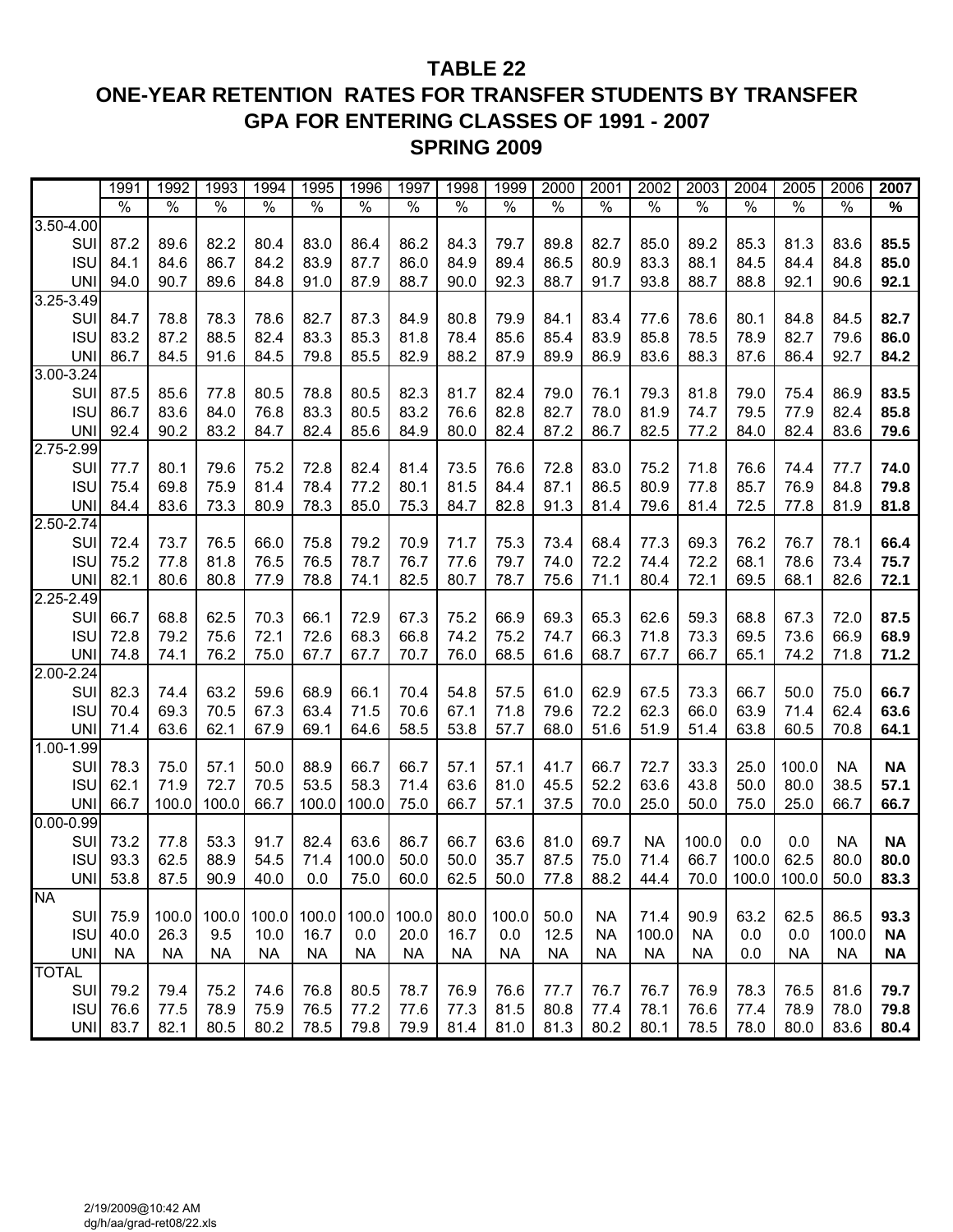# **TABLE 24 THREE-YEAR GRADUATION RATES FOR TRANSFER STUDENTS BY TRANSFER GPA FOR ENTERING CLASSES OF 1991 - 2004 SPRING 2009**

|               | 1991                 | 1992          | 1993      | 1994          | 1995          | 1996          | 1997      | 1998          | 1999          | 2000          | 2001          | 2002          | 2003      | 2004          | 2005      |
|---------------|----------------------|---------------|-----------|---------------|---------------|---------------|-----------|---------------|---------------|---------------|---------------|---------------|-----------|---------------|-----------|
|               | $\frac{1}{\sqrt{2}}$ | $\frac{1}{6}$ | $\%$      | $\frac{1}{2}$ | $\frac{1}{2}$ | $\frac{1}{2}$ | $\%$      | $\frac{1}{2}$ | $\frac{0}{6}$ | $\frac{1}{2}$ | $\frac{1}{2}$ | $\frac{1}{2}$ | $\%$      | $\frac{1}{2}$ | $\%$      |
| 3.50-4.00     |                      |               |           |               |               |               |           |               |               |               |               |               |           |               |           |
| SUI           | 60.1                 | 60.7          | 56.5      | 55.7          | 60.4          | 57.7          | 60.3      | 61.8          | 50.8          | 57.1          | 60.8          | 56.0          | 58.5      | 58.5          | 61.8      |
| <b>ISU</b>    | 50.5                 | 48.9          | 55.0      | 48.4          | 55.0          | 53.6          | 62.9      | 55.6          | 59.6          | 56.4          | 60.3          | 54.1          | 62.8      | 59.6          | 47.9      |
| <b>UNI</b>    | 67.7                 | 72.1          | 66.0      | 61.6          | 71.3          | 70.7          | 66.0      | 72.9          | 64.9          | 65.5          | 67.6          | 70.1          | 69.9      | 62.4          | 70.1      |
| $3.25 - 3.49$ |                      |               |           |               |               |               |           |               |               |               |               |               |           |               |           |
| SUI           | 54.8                 | 51.9          | 49.7      | 46.1          | 52.6          | 51.0          | 44.6      | 54.5          | 51.6          | 49.7          | 55.0          | 52.8          | 44.2      | 52.6          | 55.2      |
| <b>ISU</b>    | 46.4                 | 45.9          | 48.7      | 47.3          | 54.9          | 49.7          | 50.3      | 49.7          | 54.5          | 53.4          | 54.4          | 61.2          | 52.2      | 44.4          | 50.0      |
| <b>UNI</b>    | 60.2                 | 61.2          | 63.2      | 60.2          | 51.9          | 54.5          | 54.7      | 55.1          | 56.5          | 63.0          | 53.8          | 61.0          | 66.9      | 62.0          | 61.0      |
| 3.00-3.24     |                      |               |           |               |               |               |           |               |               |               |               |               |           |               |           |
| SUI           | 55.4                 | 46.4          | 40.7      | 40.0          | 47.0          | 43.8          | 47.0      | 55.0          | 47.3          | 46.6          | 47.3          | 47.8          | 50.5      | 43.6          | 46.3      |
| <b>ISU</b>    | 48.2                 | 46.2          | 39.3      | 40.4          | 48.4          | 47.9          | 50.5      | 45.9          | 47.9          | 43.1          | 46.1          | 48.1          | 44.9      | 47.3          | 42.3      |
| <b>UNI</b>    | 55.6                 | 59.8          | 52.6      | 50.0          | 50.0          | 52.9          | 54.1      | 41.4          | 51.6          | 58.9          | 52.5          | 51.9          | 55.6      | 50.9          | 54.9      |
| $2.75 - 2.99$ |                      |               |           |               |               |               |           |               |               |               |               |               |           |               |           |
| SUI           | 39.9                 | 39.4          | 48.1      | 36.9          | 38.6          | 46.2          | 44.3      | 41.5          | 39.0          | 39.3          | 44.8          | 41.4          | 42.9      | 41.7          | 37.9      |
| <b>ISU</b>    | 36.4                 | 36.3          | 38.8      | 37.3          | 41.2          | 40.5          | 43.9      | 46.1          | 47.3          | 46.1          | 45.0          | 43.1          | 40.9      | 47.1          | 40.3      |
| <b>UNI</b>    | 44.1                 | 43.9          | 41.1      | 48.6          | 43.9          | 44.3          | 45.8      | 49.2          | 50.0          | 51.7          | 46.0          | 47.1          | 51.1      | 38.1          | 48.0      |
| $2.50 - 2.74$ |                      |               |           |               |               |               |           |               |               |               |               |               |           |               |           |
| SUI           | 30.5                 | 27.3          | 27.9      | 35.6          | 38.9          | 41.7          | 34.9      | 32.1          | 36.8          | 28.2          | 37.4          | 41.4          | 35.0      | 36.9          | 34.0      |
| <b>ISU</b>    | 34.8                 | 37.8          | 40.5      | 38.5          | 34.7          | 39.4          | 39.0      | 45.9          | 34.4          | 39.3          | 33.0          | 40.6          | 38.5      | 34.3          | 36.7      |
| <b>UNI</b>    | 38.3                 | 45.9          | 42.3      | 34.4          | 43.5          | 39.2          | 45.2      | 40.6          | 43.1          | 34.6          | 40.3          | 39.3          | 35.4      | 33.1          | 39.9      |
| 2.25-2.49     |                      |               |           |               |               |               |           |               |               |               |               |               |           |               |           |
| SUI           | 21.6                 | 28.8          | 21.9      | 24.8          | 26.3          | 31.3          | 25.8      | 27.7          | 23.7          | 29.9          | 28.2          | 32.1          | 22.0      | 26.0          | 29.0      |
| <b>ISU</b>    | 29.4                 | 31.2          | 24.4      | 33.0          | 27.4          | 26.8          | 31.3      | 32.8          | 35.1          | 33.5          | 30.4          | 30.6          | 30.8      | 31.2          | 23.0      |
| <b>UNI</b>    | 40.1                 | 36.2          | 36.1      | 31.8          | 29.9          | 25.0          | 35.3      | 28.8          | 38.5          | 25.4          | 35.1          | 32.3          | 25.9      | 23.9          | 30.8      |
| $2.00 - 2.24$ |                      |               |           |               |               |               |           |               |               |               |               |               |           |               |           |
| SUI           | 25.8                 | 18.6          | 22.8      | 17.0          | 28.9          | 30.5          | 27.8      | 28.6          | 20.0          | 24.4          | 22.9          | 20.0          | 40.0      | 45.8          | 23.5      |
| <b>ISU</b>    | 23.1                 | 23.3          | 20.5      | 19.3          | 23.7          | 27.6          | 24.7      | 22.4          | 23.1          | 32.7          | 22.5          | 20.3          | 20.8      | 18.5          | 22.4      |
| <b>UNI</b>    | 23.4                 | 24.2          | 34.5      | 32.1          | 38.2          | 36.9          | 28.3      | 17.3          | 25.0          | 36.0          | 18.8          | 29.6          | 35.1      | 23.4          | 18.4      |
| 1.00-1.99     |                      |               |           |               |               |               |           |               |               |               |               |               |           |               |           |
| SUI           | 17.4                 | 12.5          | 7.1       | 20.0          | 11.1          | 11.1          | 44.4      | 0.0           | 14.3          | 25.0          | 0.0           | 40.9          | 16.7      | 0.0           | 25.0      |
| <b>ISU</b>    | 17.2                 | 14.0          | 7.3       | 13.1          | 16.3          | 19.4          | 14.3      | 18.2          | 19.0          | 4.5           | 4.3           | 9.1           | 12.5      | 16.7          | 30.0      |
| <b>UNI</b>    | 0.0                  | 100.0         | 50.0      | 33.3          | 40.0          | 0.0           | 12.5      | 33.3          | 0.0           | 0.0           | 0.0           | 25.0          | 30.0      | 0.0           | 0.0       |
| $0.00 - 0.99$ |                      |               |           |               |               |               |           |               |               |               |               |               |           |               |           |
| SUI           | 39.0                 | 44.4          | 53.3      | 91.7          | 23.5          | 18.2          | 33.3      | 16.7          | 27.3          | 30.0          | 48.5          | <b>NA</b>     | 100.0     | <b>NA</b>     | <b>NA</b> |
| <b>ISU</b>    | 13.3                 | 6.3           | 44.4      | 0.0           | 0.0           | 33.3          | 0.0       | 0.0           | 0.0           | 0.0           | 0.0           | 14.3          | 16.7      | 25.0          | 25.0      |
| <b>UNI</b>    | 7.7                  | 12.5          | 36.4      | 0.0           | 0.0           | 25.0          | 0.0       | 37.5          | 0.0           | 44.4          | 64.7          | 22.2          | 20.0      | 66.7          | 0.0       |
| <b>NA</b>     |                      |               |           |               |               |               |           |               |               |               |               |               |           |               |           |
| <b>SUI</b>    | 27.6                 | 50.0          | 66.7      | 0.0           | 100.0         | 0.0           | 100.0     | 80.0          | 60.0          | 0.0           | <b>NA</b>     | 47.6          | 18.2      | 26.3          | 37.5      |
| <b>ISU</b>    | 16.7                 | 15.8          | 9.5       | 5.0           | 16.7          | 0.0           | 0.0       | 0.0           | 0.0           | 0.0           | <b>NA</b>     | 0.0           | <b>NA</b> | <b>NA</b>     | <b>NA</b> |
| <b>UNI</b>    | <b>NA</b>            | <b>NA</b>     | <b>NA</b> | <b>NA</b>     | <b>NA</b>     | <b>NA</b>     | <b>NA</b> | <b>NA</b>     | <b>NA</b>     | <b>NA</b>     | <b>NA</b>     | <b>NA</b>     | <b>NA</b> | <b>NA</b>     | <b>NA</b> |
| <b>TOTAL</b>  |                      |               |           |               |               |               |           |               |               |               |               |               |           |               |           |
| SUI           | 41.7                 | 41.4          | 39.9      | 39.6          | 43.6          | 44.4          | 42.9      | 45.2          | 41.9          | 41.5          | 46.6          | 45.5          | 44.2      | 45.5          | 45.7      |
| <b>ISU</b>    | 36.3                 | 36.6          | 36.1      | 36.0          | 39.4          | 40.3          | 42.9      | 43.0          | 44.0          | 43.7          | 42.3          | 43.8          | 43.8      | 43.1          | 39.5      |
| <b>UNI</b>    | 46.5                 | 49.1          | 47.7      | 45.8          | 46.5          | 46.5          | 48.8      | 46.0          | 49.4          | 48.6          | 48.2          | 50.0          | 51.5      | 45.1          | 50.9      |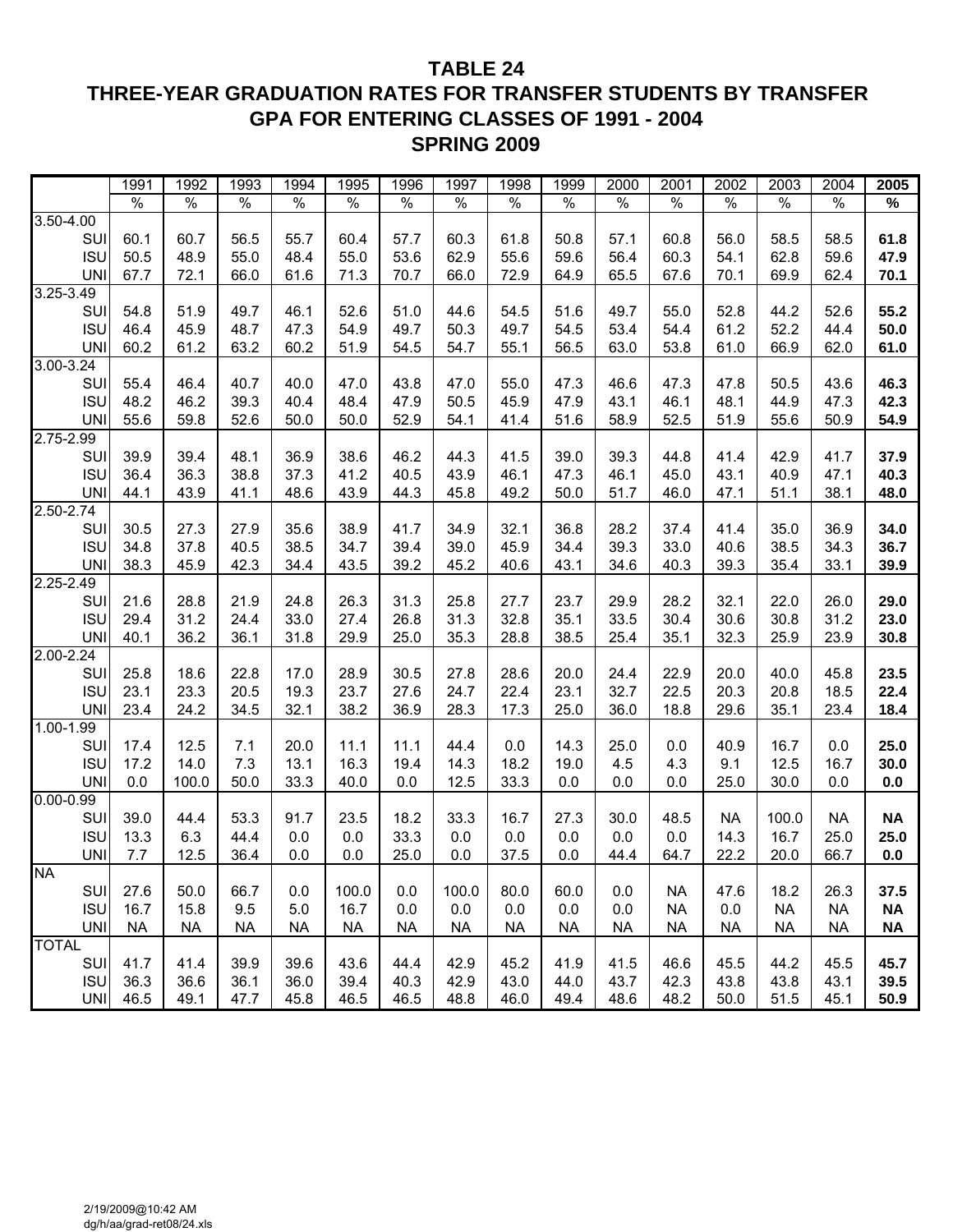# **TABLE 25 FOUR-YEAR GRADUATION RATES FOR TRANSFER STUDENTS BY TRANSFER GPA FOR ENTERING CLASSES OF 1991 - 2004 SPRING 2009**

|               | 1991          | 1992      | 1993      | 1994          | 1995      | 1996          | 1997      | 1998          | 1999      | 2000      | 2001          | 2002      | 2003          | 2004      |
|---------------|---------------|-----------|-----------|---------------|-----------|---------------|-----------|---------------|-----------|-----------|---------------|-----------|---------------|-----------|
|               | $\frac{1}{2}$ | $\%$      | $\%$      | $\frac{8}{6}$ | $\%$      | $\frac{1}{2}$ | $\%$      | $\frac{1}{2}$ | $\%$      | $\%$      | $\frac{1}{2}$ | $\%$      | $\frac{1}{2}$ | $\%$      |
| 3.50-4.00     |               |           |           |               |           |               |           |               |           |           |               |           |               |           |
| SUI           | 77.7          | 71.6      | 69.1      | 72.7          | 74.9      | 74.2          | 72.8      | 76.5          | 70.3      | 78.1      | 73.1          | 78.1      | 77.6          | 76.7      |
| <b>ISU</b>    | 71.4          | 69.7      | 75.0      | 69.5          | 71.1      | 74.1          | 79.2      | 73.8          | 77.3      | 77.5      | 77.8          | 71.5      | 79.4          | 72.5      |
| <b>UNI</b>    | 82.0          | 82.6      | 79.2      | 72.0          | 82.0      | 82.9          | 81.1      | 86.4          | 82.5      | 75.7      | 83.3          | 85.3      | 81.7          | 78.1      |
| $3.25 - 3.49$ |               |           |           |               |           |               |           |               |           |           |               |           |               |           |
| SUI           | 71.3          | 66.3      | 63.1      | 66.2          | 66.0      | 68.8          | 65.5      | 67.7          | 67.9      | 67.7      | 73.5          | 67.7      | 58.4          | 71.8      |
| <b>ISU</b>    | 68.8          | 70.3      | 71.2      | 67.9          | 70.8      | 69.2          | 66.7      | 62.6          | 74.9      | 70.4      | 66.1          | 74.9      | 65.6          | 60.6      |
| <b>UNI</b>    | 75.5          | 75.9      | 78.9      | 70.9          | 70.5      | 72.7          | 72.6      | 75.6          | 79.0      | 76.8      | 74.5          | 73.3      | 76.6          | 80.3      |
| $3.00 - 3.24$ |               |           |           |               |           |               |           |               |           |           |               |           |               |           |
| SUI           | 69.0          | 61.4      | 57.7      | 60.5          | 64.6      | 62.4          | 62.4      | 69.6          | 65.4      | 63.1      | 63.2          | 63.1      | 69.3          | 59.0      |
| <b>ISU</b>    | 69.2          | 65.5      | 59.7      | 58.6          | 68.8      | 66.8          | 67.8      | 65.1          | 68.1      | 72.0      | 62.7          | 64.3      | 60.9          | 63.4      |
| <b>UNI</b>    | 70.8          | 76.5      | 69.3      | 68.2          | 65.3      | 72.5          | 72.7      | 64.1          | 67.3      | 75.0      | 72.4          | 68.1      | 69.0          | 72.8      |
| $2.75 - 2.99$ |               |           |           |               |           |               |           |               |           |           |               |           |               |           |
| SUI           | 53.9          | 56.1      | 56.2      | 54.9          | 52.5      | 61.8          | 57.4      | 54.5          | 55.6      | 53.2      | 59.4          | 53.2      | 55.8          | 57.1      |
| <b>ISU</b>    | 55.5          | 55.9      | 58.0      | 61.8          | 64.3      | 63.4          | 59.3      | 63.8          | 67.9      | 70.7      | 61.5          | 61.8      | 57.6          | 66.8      |
| <b>UNI</b>    | 60.9          | 62.0      | 61.0      | 63.6          | 64.4      | 62.9          | 62.7      | 65.6          | 69.0      | 79.9      | 64.2          | 66.5      | 66.0          | 48.8      |
| $2.50 - 2.74$ |               |           |           |               |           |               |           |               |           |           |               |           |               |           |
| SUI           | 47.7          | 42.3      | 47.5      | 47.4          | 53.1      | 58.9          | 55.6      | 45.5          | 49.4      | 50.0      | 49.7          | 50.0      | 52.1          | 52.5      |
| <b>ISU</b>    | 55.2          | 58.7      | 59.9      | 57.3          | 52.6      | 56.5          | 53.3      | 61.4          | 54.7      | 57.3      | 48.7          | 54.8      | 55.6          | 48.5      |
| <b>UNI</b>    | 54.7          | 61.2      | 59.6      | 50.0          | 63.6      | 54.5          | 61.0      | 56.9          | 59.2      | 51.2      | 50.3          | 56.0      | 53.7          | 49.4      |
| $2.25 - 2.49$ |               |           |           |               |           |               |           |               |           |           |               |           |               |           |
| SUI           | 33.9          | 40.6      | 31.3      | 40.7          | 37.4      | 45.1          | 36.5      | 39.0          | 40.7      | 42.5      | 40.3          | 42.5      | 33.9          | 41.7      |
| <b>ISU</b>    | 48.2          | 49.8      | 45.1      | 44.2          | 41.1      | 43.7          | 48.1      | 52.5          | 51.4      | 53.1      | 43.6          | 44.1      | 44.5          | 42.9      |
| <b>UNI</b>    | 51.0          | 49.1      | 48.4      | 45.5          | 47.6      | 38.7          | 46.6      | 45.6          | 50.8      | 38.4      | 45.0          | 43.0      | 41.7          | 30.3      |
| $2.00 - 2.24$ |               |           |           |               |           |               |           |               |           |           |               |           |               |           |
| SUI           | 40.3          | 37.2      | 26.3      | 31.9          | 42.2      | 44.1          | 38.9      | 35.7          | 22.5      | 31.7      | 37.1          | 31.7      | 43.3          | 50.0      |
| <b>ISU</b>    | 39.1          | 33.7      | 38.6      | 34.5          | 36.6      | 44.7          | 40.0      | 35.0          | 40.2      | 50.4      | 37.7          | 33.3      | 34.9          | 38.0      |
| <b>UNI</b>    | 36.4          | 36.4      | 43.1      | 43.4          | 50.9      | 46.2          | 32.1      | 32.7          | 34.6      | 44.0      | 31.3          | 38.9      | 43.2          | 31.9      |
| 1.00-1.99     |               |           |           |               |           |               |           |               |           |           |               |           |               |           |
| SUI           | 26.1          | 37.5      | 28.6      | 40.0          | 22.2      | 22.2          | 44.4      | 14.3          | 14.3      | 25.0      | 16.7          | 25.0      | 16.7          | $0.0\,$   |
| <b>ISU</b>    | 27.6          | 26.3      | 21.8      | 29.5          | 23.3      | 30.6          | 38.1      | 36.4          | 52.4      | 18.2      | 39.1          | 9.1       | 31.3          | 33.3      |
| <b>UNI</b>    | 33.3          | 100.0     | 50.0      | 50.0          | 40.0      | 0.0           | 50.0      | 66.7          | 14.3      | 0.0       | 10.0          | 25.0      | 30.0          | $0.0\,$   |
| $0.00 - 0.99$ |               |           |           |               |           |               |           |               |           |           |               |           |               |           |
| SUI           | 46.3          | 55.6      | 53.3      | 91.7          | 41.2      | 27.3          | 46.7      | 27.8          | 40.9      | 38.1      | 57.6          | 40.0      | 100.0         | <b>NA</b> |
| <b>ISU</b>    | 26.7          | 18.8      | 66.7      | 18.2          | 14.3      | 33.3          | 0.0       | 16.7          | 21.4      | 50.0      | 25.0          | 14.3      | 33.3          | 50.0      |
| <b>UNI</b>    | 23.1          | 25.0      | 63.6      | 20.0          | 0.0       | 50.0          | 40.0      | 62.5          | 25.0      | 55.6      | 76.5          | 44.4      | 30.0          | 66.7      |
| <b>NA</b>     |               |           |           |               |           |               |           |               |           |           |               |           |               |           |
| <b>SUI</b>    | 41.4          | 100.0     | 66.7      | 0.0           | 100.0     | 0.0           | 100.0     | 80.0          | 80.0      | 0.0       | 0.0           | 0.0       | 54.5          | 31.6      |
| <b>ISU</b>    | 33.3          | 26.3      | 9.5       | 5.0           | 16.7      | 0.0           | 20.0      | 0.0           | 0.0       | 0.0       | 0.0           | 100.0     | <b>NA</b>     | <b>NA</b> |
| <b>UNI</b>    | <b>NA</b>     | <b>NA</b> | <b>NA</b> | <b>NA</b>     | <b>NA</b> | <b>NA</b>     | <b>NA</b> | <b>NA</b>     | <b>NA</b> | <b>NA</b> | 0.0           | <b>NA</b> | <b>NA</b>     | <b>NA</b> |
| <b>TOTAL</b>  |               |           |           |               |           |               |           |               |           |           |               |           |               |           |
| <b>SUI</b>    | 56.5          | 55.7      | 52.8      | 56.6          | 57.9      | 60.7          | 57.9      | 58.4          | 58.1      | 58.4      | 60.7          | 58.4      | 60.2          | 61.7      |
| <b>ISU</b>    | 55.5          | 55.3      | 55.6      | 54.2          | 56.4      | 59.0          | 58.9      | 59.8          | 63.2      | 64.9      | 58.1          | 59.2      | 59.4          | 58.7      |
| <b>UNI</b>    | 61.4          | 64.0      | 63.4      | 60.1          | 63.6      | 62.4          | 64.5      | 63.6          | 66.2      | 64.3      | 63.9          | 65.3      | 65.0          | 59.9      |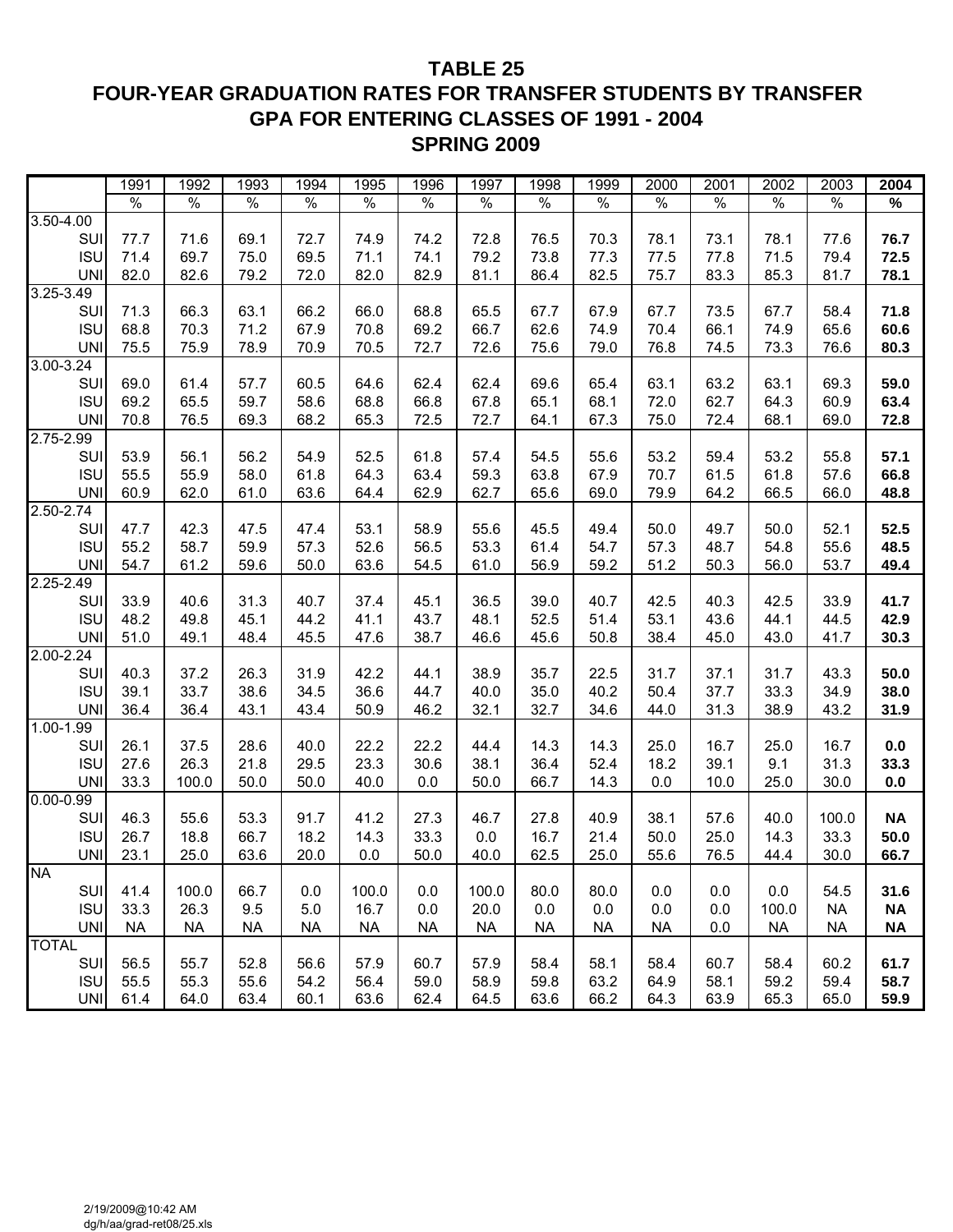# **ONE-YEAR RETENTION RATES FOR TRANSFER STUDENTS BY RACE/ETHNICITY FOR ENTERING CLASSES OF 2000 - 2007SPRING 2009**

|                     | 1991      | 1992          | 1993  | 1994  | 1995          | 1996 | 1997          | 1998  | 1999  | 2000  | 2001  | 2002  | 2003 | 2004  | 2005  | 2006          | 2007 |
|---------------------|-----------|---------------|-------|-------|---------------|------|---------------|-------|-------|-------|-------|-------|------|-------|-------|---------------|------|
|                     | $\%$      | $\frac{0}{0}$ | $\%$  | $\%$  | $\frac{0}{0}$ | $\%$ | $\frac{0}{0}$ | $\%$  | $\%$  | $\%$  | $\%$  | $\%$  | %    | $\%$  | $\%$  | $\frac{0}{0}$ | $\%$ |
| Native Am.          |           |               |       |       |               |      |               |       |       |       |       |       |      |       |       |               |      |
| SUI                 | 33.3      | 85.7          | 0.0   | 66.7  | 100.0         | 90.0 | 100.0         | 50.0  | 20.0  | 40.0  | 0.0   | 80.0  | 72.9 | 66.7  | 77.8  | 60.0          | 80.0 |
| <b>ISU</b>          | 100.0     | 100.0         | 100.0 | 100.0 | 100.0         | 62.5 | 63.6          | 77.8  | 81.3  | 62.5  | 62.5  | 100.0 | 57.1 | 50.0  | 100.0 | 100.0         | 0.0  |
| <b>UNI</b>          | <b>NA</b> | 100.0         | 100.0 | 33.3  | 100.0         | 60.0 | <b>NA</b>     | 100.0 | 100.0 | 100.0 | 66.7  | 100.0 | 75.0 | 100.0 | 0.0   | 100.0         | 66.7 |
| African-Am.         |           |               |       |       |               |      |               |       |       |       |       |       |      |       |       |               |      |
| SUI                 | 75.0      | 93.8          | 68.4  | 82.6  | 82.4          | 82.4 | 76.9          | 82.6  | 68.2  | 60.0  | 80.0  | 80.0  | 66.7 | 70.6  | 68.0  | 84.2          | 83.3 |
| <b>ISU</b>          | 91.7      | 80.0          | 72.7  | 46.7  | 81.5          | 61.3 | 60.0          | 62.5  | 69.0  | 83.3  | 65.7  | 68.6  | 78.1 | 76.5  | 75.0  | 74.2          | 76.5 |
| <b>UNI</b>          | 72.7      | 80.0          | 83.3  | 80.0  | 86.7          | 75.0 | 78.6          | 55.6  | 66.7  | 63.6  | 85.7  | 65.2  | 71.4 | 57.1  | 53.6  | 78.8          | 80.0 |
| Asian-Am.           |           |               |       |       |               |      |               |       |       |       |       |       |      |       |       |               |      |
| SUI                 | 90.3      | 86.2          | 76.7  | 73.2  | 85.7          | 82.5 | 72.7          | 81.5  | 78.6  | 82.6  | 71.0  | 79.3  | 81.8 | 79.2  | 75.0  | 79.3          | 82.9 |
| <b>ISU</b>          | 90.5      | 72.7          | 73.9  | 62.5  | 83.9          | 75.0 | 75.0          | 81.4  | 83.3  | 85.2  | 82.8  | 65.0  | 67.6 | 75.8  | 75.9  | 77.8          | 87.5 |
| <b>UNI</b>          | 90.0      | 75.0          | 100.0 | 71.4  | 88.9          | 54.5 | 100.0         | 80.0  | 66.7  | 66.7  | 100.0 | 85.7  | 72.7 | 88.9  | 63.6  | 87.5          | 85.7 |
| Hispanic-Am.        |           |               |       |       |               |      |               |       |       |       |       |       |      |       |       |               |      |
| SUI                 | 87.5      | 85.0          | 70.8  | 68.2  | 88.2          | 91.7 | 91.7          | 72.0  | 85.7  | 71.4  | 66.7  | 85.7  | 79.2 | 73.1  | 72.7  | 70.4          | 82.6 |
| <b>ISU</b>          | 72.2      | 64.3          | 78.3  | 69.6  | 76.9          | 63.6 | 83.3          | 73.9  | 78.3  | 91.7  | 63.2  | 71.4  | 55.6 | 81.0  | 36.8  | 80.6          | 83.3 |
| <b>UNI</b>          | 75.0      | 100.0         | 62.5  | 86.7  | 66.7          | 87.5 | 66.7          | 66.7  | 57.1  | 84.0  | 82.6  | 87.5  | 87.1 | 61.8  | 91.7  | 76.2          | 82.9 |
| Subtotal            |           |               |       |       |               |      |               |       |       |       |       |       |      |       |       |               |      |
| SUI                 | 82.9      | 87.5          | 69.7  | 74.2  | 85.9          | 85.7 | 80.0          | 77.2  | 72.6  | 69.9  | 70.1  | 81.3  | 74.1 | 73.3  | 72.5  | 76.3          | 82.6 |
| <b>ISU</b>          | 84.6      | 75.4          | 77.6  | 61.5  | 82.2          | 67.0 | 68.3          | 72.4  | 77.9  | 84.3  | 70.3  | 69.0  | 67.0 | 74.5  | 68.2  | 77.8          | 79.8 |
| <b>UNI</b>          | 79.3      | 83.3          | 77.8  | 77.5  | 82.9          | 69.4 | 84.0          | 62.8  | 66.0  | 73.3  | 83.8  | 81.1  | 79.1 | 64.9  | 68.8  | 80.8          | 80.9 |
| White               |           |               |       |       |               |      |               |       |       |       |       |       |      |       |       |               |      |
| SUI                 | 78.7      | 78.5          | 75.2  | 74.1  | 75.6          | 79.7 | 78.2          | 76.5  | 76.4  | 78.3  | 77.0  | 76.3  | 76.8 | 78.9  | 76.7  | 82.1          | 79.2 |
| <b>ISU</b>          | 77.2      | 78.4          | 78.4  | 76.5  | 75.0          | 77.8 | 76.8          | 77.3  | 81.4  | 80.0  | 78.3  | 78.4  | 77.4 | 77.8  | 79.3  | 78.0          | 80.0 |
| <b>UNI</b>          | 84.0      | 82.1          | 81.0  | 80.6  | 78.3          | 80.8 | 79.4          | 82.4  | 81.9  | 82.3  | 79.6  | 80.2  | 79.1 | 79.1  | 80.9  | 84.3          | 80.1 |
| <b>Regent Total</b> |           |               |       |       |               |      |               |       |       |       |       |       |      |       |       |               |      |
| SUI                 | 79.2      | 79.4          | 75.2  | 74.6  | 76.8          | 80.5 | 78.7          | 76.9  | 76.6  | 77.8  | 76.7  | 76.7  | 76.9 | 78.3  | 76.5  | 81.6          | 79.7 |
| <b>ISU</b>          | 76.6      | 77.5          | 78.9  | 75.9  | 76.5          | 77.2 | 77.6          | 77.3  | 81.5  | 80.8  | 77.4  | 78.1  | 76.6 | 77.4  | 78.9  | 78.0          | 79.8 |
| <b>UNI</b>          | 83.7      | 82.1          | 80.5  | 80.2  | 78.5          | 79.8 | 79.9          | 81.4  | 81.0  | 81.3  | 80.2  | 80.1  | 78.5 | 78.0  | 80.0  | 83.6          | 80.4 |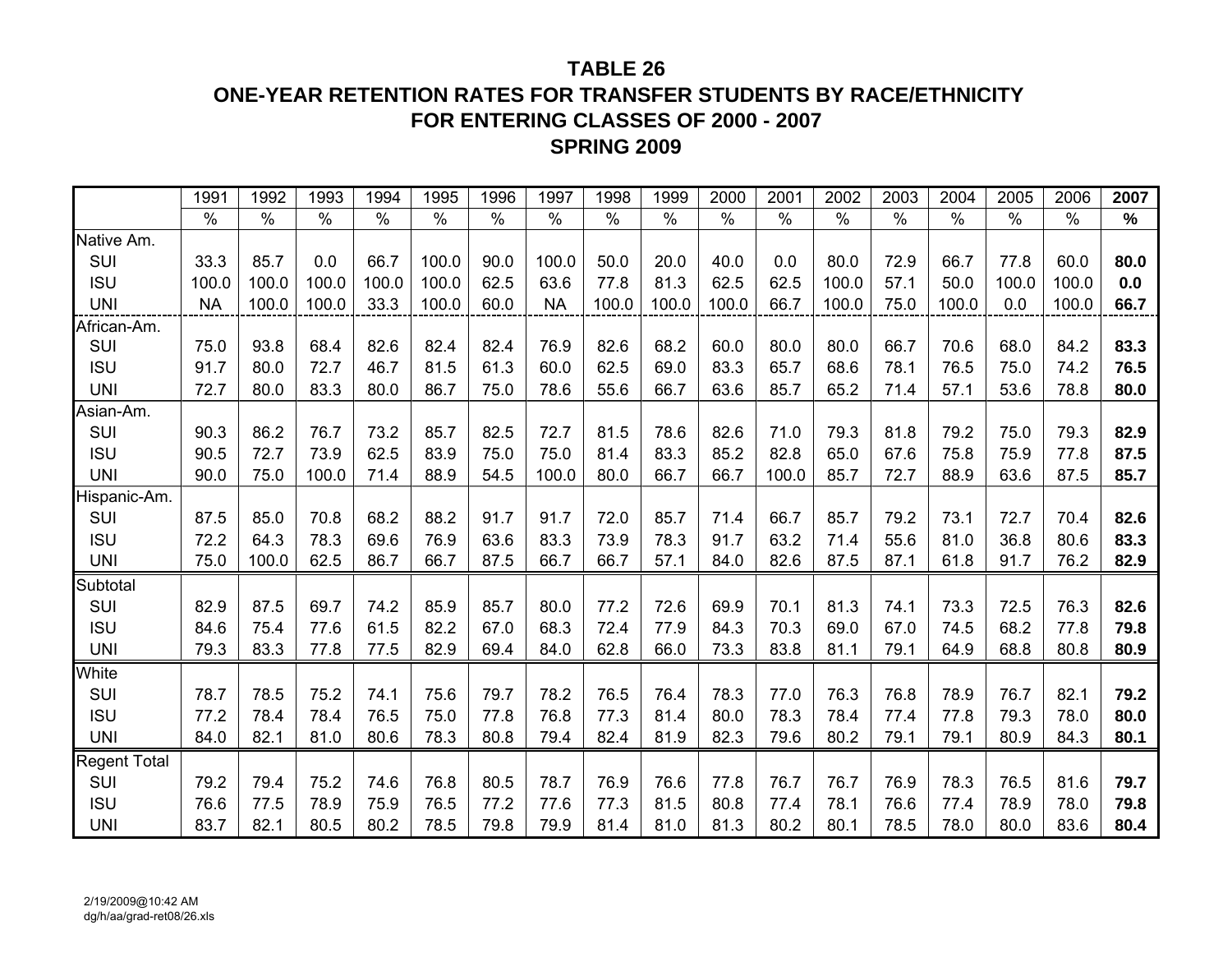# **THREE-YEAR GRADUATION RATES FOR TRANSFER STUDENTS BY RACE/ETHNICITY FOR ENTERING CLASSES OF 2000 - 2005SPRING 2009**

|                     | 1991      | 1992  | 1993 | 1994          | 1995 | 1996 | 1997      | 1998          | 1999          | 2000 | 2001 | 2002          | 2003          | 2004 | 2005 |
|---------------------|-----------|-------|------|---------------|------|------|-----------|---------------|---------------|------|------|---------------|---------------|------|------|
|                     | $\%$      | $\%$  | $\%$ | $\frac{0}{6}$ | $\%$ | $\%$ | $\%$      | $\frac{1}{2}$ | $\frac{9}{6}$ | $\%$ | $\%$ | $\frac{1}{2}$ | $\frac{1}{2}$ | $\%$ | $\%$ |
| Native Am.          |           |       |      |               |      |      |           |               |               |      |      |               |               |      |      |
| SUI                 | 33.3      | 57.1  | 0.0  | 0.0           | 50.0 | 40.0 | 50.0      | 50.0          | 20.0          | 20.0 | 0.0  | 20.0          | 28.6          | 50.0 | 55.6 |
| <b>ISU</b>          | 0.0       | 25.0  | 25.0 | 66.7          | 50.0 | 12.5 | 9.1       | 44.4          | 37.5          | 37.5 | 12.5 | 50.0          | 42.9          | 20.0 | 50.0 |
| <b>UNI</b>          | <b>NA</b> | 100.0 | 50.0 | 0.0           | 0.0  | 20.0 | <b>NA</b> | 50.0          | 66.7          | 0.0  | 33.3 | 50.0          | 50.0          | 0.0  | 0.0  |
| African-Am.         |           |       |      |               |      |      |           |               |               |      |      |               |               |      |      |
| SUI                 | 55.0      | 68.8  | 15.8 | 30.4          | 29.4 | 11.8 | 30.8      | 39.1          | 18.2          | 20.0 | 25.0 | 35.0          | 19.0          | 26.5 | 28.0 |
| <b>ISU</b>          | 33.3      | 32.0  | 36.4 | 10.0          | 29.6 | 19.4 | 31.4      | 14.6          | 27.6          | 30.0 | 31.4 | 28.6          | 28.1          | 41.2 | 27.8 |
| <b>UNI</b>          | 18.2      | 26.7  | 33.3 | 20.0          | 46.7 | 33.3 | 35.7      | 22.2          | 23.8          | 27.3 | 38.1 | 21.7          | 33.3          | 17.9 | 28.6 |
| Asian-Am.           |           |       |      |               |      |      |           |               |               |      |      |               |               |      |      |
| SUI                 | 71.0      | 69.0  | 20.0 | 36.6          | 38.8 | 45.0 | 30.3      | 48.1          | 35.7          | 39.1 | 41.9 | 51.7          | 36.4          | 54.2 | 41.7 |
| <b>ISU</b>          | 23.8      | 18.2  | 26.1 | 18.8          | 22.6 | 30.6 | 41.7      | 25.6          | 33.3          | 40.7 | 27.6 | 10.0          | 38.2          | 42.4 | 31.0 |
| <b>UNI</b>          | 30.0      | 25.0  | 50.0 | 14.3          | 66.7 | 27.3 | 50.0      | 40.0          | 22.2          | 25.0 | 25.0 | 28.6          | 45.5          | 55.6 | 45.5 |
| Hispanic-Am.        |           |       |      |               |      |      |           |               |               |      |      |               |               |      |      |
| SUI                 | 62.5      | 60.0  | 25.0 | 22.7          | 52.9 | 58.3 | 29.2      | 48.0          | 47.6          | 25.7 | 33.3 | 42.9          | 41.7          | 38.5 | 36.4 |
| <b>ISU</b>          | 33.3      | 7.1   | 34.8 | 39.1          | 23.1 | 31.8 | 33.3      | 47.8          | 30.4          | 33.3 | 10.5 | 28.6          | 25.9          | 33.3 | 10.5 |
| <b>UNI</b>          | 62.5      | 50.0  | 25.0 | 40.0          | 44.4 | 12.5 | 0.0       | 44.4          | 7.1           | 44.0 | 58.7 | 55.0          | 41.9          | 29.4 | 70.8 |
| Subtotal            |           |       |      |               |      |      |           |               |               |      |      |               |               |      |      |
| SUI                 | 62.9      | 65.3  | 19.7 | 30.3          | 40.0 | 41.8 | 30.6      | 45.6          | 32.3          | 27.7 | 33.8 | 42.7          | 32.9          | 38.9 | 37.4 |
| <b>ISU</b>          | 28.8      | 21.5  | 31.6 | 24.2          | 26.7 | 25.8 | 31.7      | 26.8          | 31.7          | 34.8 | 24.2 | 22.0          | 32.0          | 37.8 | 26.1 |
| <b>UNI</b>          | 34.5      | 33.3  | 33.3 | 25.0          | 48.6 | 25.0 | 36.0      | 30.2          | 21.3          | 33.3 | 50.0 | 41.9          | 40.3          | 27.0 | 46.9 |
| White               |           |       |      |               |      |      |           |               |               |      |      |               |               |      |      |
| SUI                 | 56.6      | 54.1  | 39.5 | 39.2          | 43.3 | 44.2 | 43.1      | 44.2          | 41.7          | 42.7 | 46.6 | 44.8          | 44.8          | 46.3 | 46.1 |
| <b>ISU</b>          | 37.3      | 37.8  | 34.7 | 35.7          | 37.6 | 40.7 | 41.7      | 43.5          | 44.3          | 43.6 | 43.1 | 45.8          | 44.7          | 43.5 | 39.9 |
| <b>UNI</b>          | 46.9      | 49.9  | 47.8 | 47.2          | 46.5 | 47.9 | 49.2      | 46.7          | 51.1          | 50.2 | 48.3 | 51.1          | 52.7          | 47.3 | 51.9 |
| <b>Regent Total</b> |           |       |      |               |      |      |           |               |               |      |      |               |               |      |      |
| SUI                 | 56.6      | 54.9  | 39.9 | 39.6          | 43.6 | 44.4 | 42.9      | 45.2          | 41.9          | 41.5 | 46.6 | 45.5          | 44.2          | 45.5 | 45.7 |
| <b>ISU</b>          | 36.3      | 36.6  | 36.1 | 36.0          | 39.4 | 40.3 | 42.9      | 43.0          | 44.0          | 43.7 | 42.2 | 43.8          | 43.8          | 43.1 | 39.5 |
| <b>UNI</b>          | 46.5      | 49.1  | 47.7 | 45.8          | 46.5 | 46.5 | 48.8      | 46.0          | 49.4          | 48.6 | 48.2 | 50.0          | 51.5          | 45.1 | 50.9 |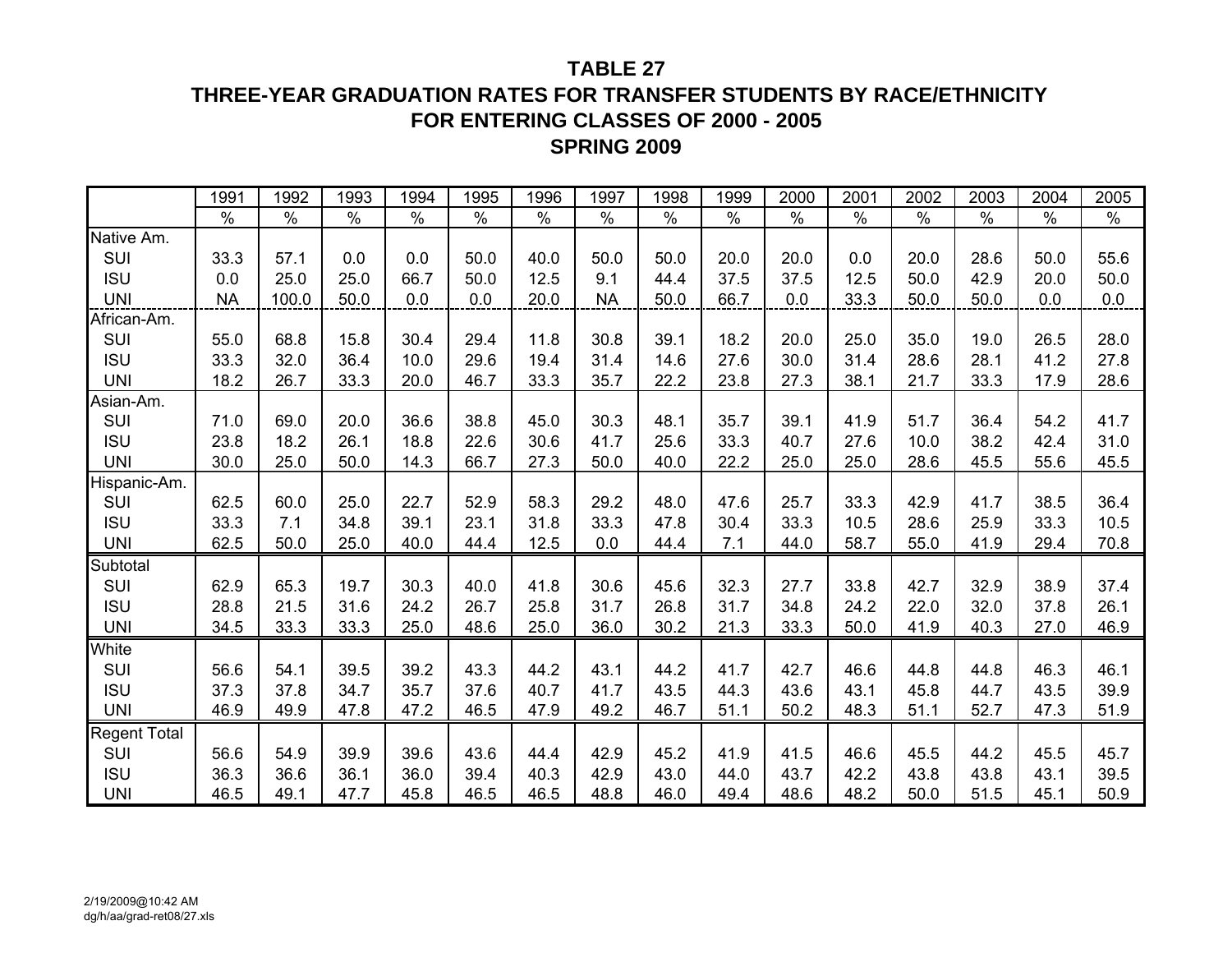# **FOUR-YEAR GRADUATION RATES FOR TRANSFER STUDENTS BY RACE/ETHNICITY FOR ENTERING CLASSES OF 1991 - 2004SPRING 2009**

|                     | 1991      | 1992  | 1993 | 1994 | 1995 | 1996 | 1997      | 1998  | 1999 | 2000 | 2001 | 2002 | 2003 | 2004 |
|---------------------|-----------|-------|------|------|------|------|-----------|-------|------|------|------|------|------|------|
|                     | $\%$      | $\%$  | $\%$ | $\%$ | $\%$ | $\%$ | $\%$      | $\%$  | $\%$ | $\%$ | $\%$ | $\%$ | $\%$ | $\%$ |
| Native Am.          |           |       |      |      |      |      |           |       |      |      |      |      |      |      |
| SUI                 | 0.0       | 57.1  | 33.3 | 0.0  | 50.0 | 60.0 | 50.0      | 50.0  | 20.0 | 40.0 | 0.0  | 40.0 | 57.1 | 66.7 |
| <b>ISU</b>          | 0.0       | 25.0  | 62.5 | 66.7 | 66.7 | 12.5 | 36.4      | 55.6  | 43.8 | 37.5 | 25.0 | 75.0 | 42.9 | 20.0 |
| <b>UNI</b>          | <b>NA</b> | 100.0 | 50.0 | 0.0  | 0.0  | 20.0 | <b>NA</b> | 100.0 | 66.7 | 0.0  | 66.7 | 50.0 | 75.0 | 33.3 |
| African-Am.         |           |       |      |      |      |      |           |       |      |      |      |      |      |      |
| SUI                 | 40.0      | 50.0  | 15.8 | 52.2 | 58.8 | 35.3 | 50.0      | 56.5  | 22.7 | 25.0 | 25.0 | 55.0 | 42.9 | 32.4 |
| <b>ISU</b>          | 33.3      | 52.0  | 40.9 | 20.0 | 48.1 | 32.3 | 37.1      | 27.1  | 37.9 | 36.7 | 48.6 | 37.1 | 43.8 | 47.1 |
| <b>UNI</b>          | 18.2      | 46.7  | 50.0 | 33.3 | 60.0 | 41.7 | 57.1      | 33.3  | 38.1 | 36.4 | 52.4 | 34.8 | 42.9 | 25.0 |
| Asian-Am.           |           |       |      |      |      |      |           |       |      |      |      |      |      |      |
| SUI                 | 67.7      | 48.3  | 33.3 | 53.7 | 57.1 | 67.5 | 45.5      | 51.9  | 57.1 | 60.9 | 51.6 | 65.5 | 57.6 | 75.0 |
| <b>ISU</b>          | 47.6      | 36.4  | 39.1 | 31.3 | 51.6 | 63.9 | 62.5      | 51.2  | 55.6 | 70.4 | 58.6 | 35.0 | 50.0 | 57.6 |
| <b>UNI</b>          | 40.0      | 25.0  | 50.0 | 42.9 | 77.8 | 27.3 | 87.5      | 60.0  | 44.4 | 50.0 | 25.0 | 71.4 | 63.6 | 77.8 |
| Hispanic-Am.        |           |       |      |      |      |      |           |       |      |      |      |      |      |      |
| SUI                 | 56.3      | 60.0  | 50.0 | 45.5 | 76.5 | 75.0 | 58.3      | 56.0  | 61.9 | 45.7 | 41.7 | 66.7 | 62.5 | 61.5 |
| <b>ISU</b>          | 55.6      | 21.4  | 39.1 | 43.5 | 50.0 | 40.9 | 50.0      | 60.9  | 43.5 | 58.3 | 21.1 | 47.6 | 48.1 | 52.4 |
| <b>UNI</b>          | 75.0      | 75.0  | 25.0 | 60.0 | 44.4 | 25.0 | 0.0       | 55.6  | 42.9 | 72.0 | 67.4 | 65.0 | 58.1 | 41.2 |
| Subtotal            |           |       |      |      |      |      |           |       |      |      |      |      |      |      |
| SUI                 | 54.3      | 52.8  | 34.2 | 49.4 | 61.2 | 62.6 | 50.6      | 54.4  | 43.5 | 44.6 | 40.3 | 61.3 | 55.3 | 54.4 |
| <b>ISU</b>          | 46.2      | 38.5  | 42.1 | 33.0 | 51.1 | 44.3 | 46.3      | 43.9  | 46.2 | 52.8 | 44.0 | 40.0 | 47.0 | 49.0 |
| <b>UNI</b>          | 41.4      | 50.0  | 38.9 | 42.5 | 57.1 | 30.6 | 60.0      | 44.2  | 42.6 | 53.3 | 60.8 | 55.4 | 55.2 | 39.2 |
| White               |           |       |      |      |      |      |           |       |      |      |      |      |      |      |
| SUI                 | 55.8      | 55.2  | 52.8 | 56.2 | 56.8 | 60.1 | 57.9      | 57.6  | 58.0 | 59.5 | 61.4 | 61.8 | 60.0 | 62.5 |
| <b>ISU</b>          | 57.1      | 56.6  | 55.1 | 54.3 | 54.7 | 59.5 | 58.1      | 60.8  | 63.9 | 65.1 | 58.3 | 61.1 | 61.0 | 59.8 |
| <b>UNI</b>          | 62.1      | 64.8  | 64.0 | 61   | 64.0 | 64.1 | 64.7      | 64.5  | 67.9 | 65.6 | 64.2 | 66.5 | 65.9 | 62.2 |
| <b>Regent Total</b> |           |       |      |      |      |      |           |       |      |      |      |      |      |      |
| SUI                 | 56.5      | 55.7  | 52.8 | 56.6 | 57.9 | 60.7 | 57.9      | 58.4  | 58.1 | 58.4 | 60.7 | 62.5 | 60.2 | 61.7 |
| <b>ISU</b>          | 55.5      | 55.3  | 55.6 | 54.2 | 56.4 | 59.0 | 58.9      | 59.8  | 63.2 | 64.9 | 58.1 | 59.2 | 59.4 | 58.7 |
| <b>UNI</b>          | 61.4      | 64.0  | 63.4 | 60.1 | 63.6 | 62.4 | 64.5      | 63.6  | 66.2 | 64.3 | 63.9 | 65.3 | 65.0 | 59.9 |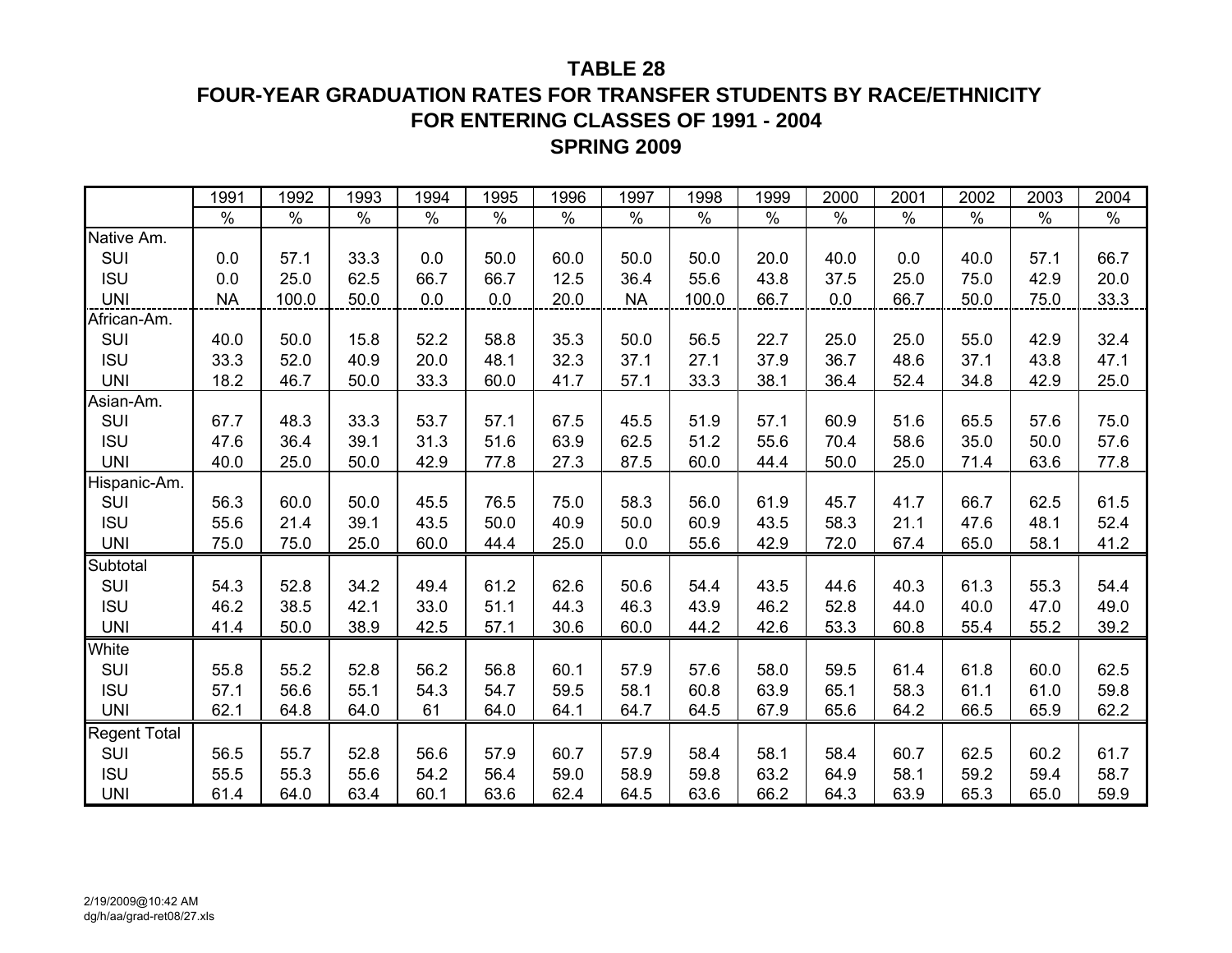### **TABLE 29GRADUATION/PERSISTENCE/TRANSFER RATES FOR ENTERING CLASSES OF 1988 TO 2007SPRING 2009**

#### **UNIVERSITY OF IOWA**

|      |        |          | Non-Persisters |       |        |        | Graduated from SUI |        |       | Cont'd   |                      | Transferred | Total     |
|------|--------|----------|----------------|-------|--------|--------|--------------------|--------|-------|----------|----------------------|-------------|-----------|
| Year | Number | 1st Year | 2nd Year       | Total | 3-Year | 4-Year | 5-Year             | 6-Year | Total | 7th Year | Elsewhere1Graduated1 |             | Graduated |
| 1988 | 3,610  | 16.7%    | 8.0%           | 35.2% | 0.4%   | 30.1%  | 25.4%              | 5.3%   | 61.2% | 3.7%     | 1.6%                 | 0.3%        | 61.5%     |
| 1989 | 3.348  | 17.6%    | 7.8%           | 36.0% | 0.6%   | 30.0%  | 25.2%              | 5.0%   | 60.9% | 3.1%     | 3.0%                 | $0.6\%$     | 61.5%     |
| 1990 | 2,700  | 16.1%    | 7.6%           | 34.4% | 0.7%   | 32.1%  | 25.0%              | 4.7%   | 62.6% | 3.0%     | 5.4%                 | .9%         | 64.5%     |
| 1991 | 2,738  | 15.6%    | 7.0%           | 34.2% | 0.5%   | 31.8%  | 25.9%              | 4.9%   | 63.1% | 2.7%     | 10.6%                | 4.3%        | 67.4%     |
| 1992 | 3,111  | 14.9%    | $9.1\%$        | 34.0% | 0.6%   | 31.8%  | 26.6%              | 4.8%   | 63.7% | 2.2%     | 18.7%                | 8.8%        | 72.5%     |
| 1993 | 3,131  | 16.4%    | 8.0%           | 34.8% | 0.5%   | 34.1%  | 23.4%              | 4.8%   | 62.8% | 2.5%     | 20.3%                | 9.3%        | 72.1%     |
| 1994 | 3,229  | 16.6%    | 7.2%           | 33.3% | 0.8%   | 33.5%  | 25.4%              | 4.4%   | 64.0% | 2.7%     | 21.2%                | 9.4%        | 73.4%     |
| 1995 | 3,462  | 18.0%    | 6.1%           | 32.4% | 0.8%   | 34.5%  | 25.8%              | 3.8%   | 64.9% | 2.7%     | 20.9%                | 9.4%        | 74.3%     |
| 1996 | 3,417  | 17.1%    | 7.4%           | 33.2% | 0.6%   | 37.3%  | 23.4%              | 3.2%   | 64.4% | 2.3%     | 23.9%                | 10.3%       | 74.7%     |
| 1997 | 3,573  | 16.3%    | 7.3%           | 33.4% | 0.8%   | 36.8%  | 23.5%              | 3.4%   | 64.6% | 2.0%     | 22.7%                | 7.3%        | 71.9%     |
| 1998 | 3.896  | 16.5%    | 7.5%           | 31.3% | 0.6%   | 35.2%  | 25.1%              | 5.3%   | 66.2% | 2.4%     | 22.4%                | 6.8%        | 73.0%     |
| 1999 | 3,747  | 16.1%    | 8.7%           | 32.2% | 0.8%   | 37.1%  | 24.2%              | 3.9%   | 66.1% | $.8\%$   | 23.0%                | 7.6%        | 73.7%     |
| 2000 | 3,647  | 17.5%    | 8.0%           | 32.7% | 0.5%   | 39.0%  | 22.9%              | 3.1%   | 65.5% | $.8\%$   | 25.6%                | 6.9%        | 72.4%     |
| 2001 | 3,930  | 17.7%    | 9.1%           | 32.2% | 0.5%   | 39.1%  | 22.4%              | 3.9%   | 65.9% | $.9\%$   | 25.5%                | 10.7%       | 76.6%     |
| 2002 | 4,097  | 17.7%    | 8.5%           | 31.9% | 0.9%   | 39.6%  | 22.3%              | 3.3%   | 66.0% | 2.1%     | 24.8%                | 9.7%        | 75.7%     |
| 2003 | 4,014  | 16.9%    | 7.1%           | 16.8% | 0.8%   | 40.9%  | 22.8%              |        | 64.5% |          | 22.8%                | 7.0%        | 71.5%     |
| 2004 | 3,982  | 15.7%    | $8.5\%$        | 29.9% | 0.9%   | 42.2%  |                    |        | 43.1% |          | 21.6%                | 2.7%        | 45.8%     |
| 2005 | 3,818  | 15.9%    | 7.6%           | 26.5% | 1.0%   |        |                    |        | 1.0%  |          | 21.0%                | 20.0%       | 21.0%     |
| 2006 | 4,256  | 17.3%    | 7.8%           | 25.2% |        |        |                    |        |       |          | 20.1%                | 0.0%        | $0.0\%$   |
| 2007 | 4,253  | 16.9%    |                | 16.9% |        |        |                    |        |       |          | 13.0%                | 0.0%        | $0.0\%$   |

1Transferred to any postsecondary institution.

²Graduated from another post-secondary institution at the end of the 6th year with a bachelor's degree.

dg/h/aa/grad-ret/08/29.xls 2/19/2009@10:42 AM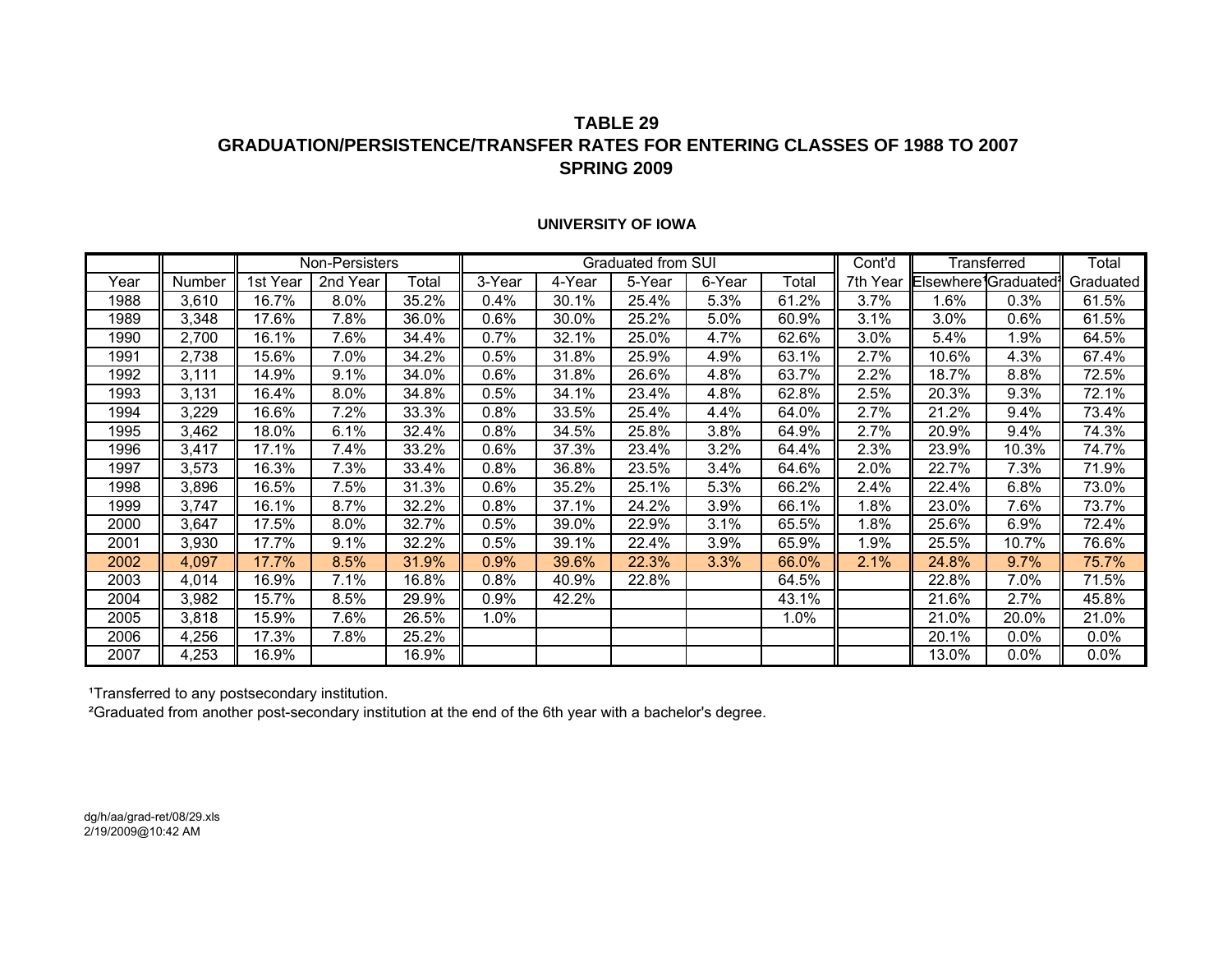### **TABLE 29GRADUATION/PERSISTENCE/TRANSFER RATES FOR ENTERING CLASSES OF 1988 TO 2007SPRING 2009**

|      |        |          | Non-Persisters |       |         |        | Graduated from ISU |        |       | Cont'd   |                     | Transferred | Total     |
|------|--------|----------|----------------|-------|---------|--------|--------------------|--------|-------|----------|---------------------|-------------|-----------|
| Year | Number | 1st Year | 2nd Year       | Total | 3-Year  | 4-Year | 5-Year             | 6-Year | Total | 7th Year | Elsewhere Graduated |             | Graduated |
| 1988 | 3,744  | 15.8%    | 9.9%           | 32.9% | $0.6\%$ | 20.9%  | 34.3%              | 7.7%   | 63.6% | 3.6%     |                     |             | 63.6%     |
| 1989 | 3,751  | 16.8%    | 10.0%          | 34.5% | 0.7%    | 19.6%  | 33.2%              | 8.1%   | 61.6% | 3.8%     |                     |             | 61.6%     |
| 1990 | 3,310  | 18.4%    | $9.9\%$        | 35.9% | $0.9\%$ | 18.1%  | 32.0%              | 9.0%   | 60.0% | 4.2%     |                     |             | 60.0%     |
| 1991 | 3,228  | 18.6%    | 9.9%           | 36.1% | 0.9%    | 19.7%  | 31.3%              | 8.2%   | 60.1% | 3.8%     |                     |             | 60.1%     |
| 1992 | 3,333  | 18.2%    | $9.7\%$        | 34.3% | $1.0\%$ | 20.7%  | 32.0%              | 7.4%   | 61.1% | 4.6%     |                     |             | 61.1%     |
| 1993 | 3,416  | 18.9%    | 10.3%          | 36.2% | 1.0%    | 21.3%  | 30.6%              | 7.5%   | 60.4% | 3.4%     |                     |             | 60.4%     |
| 1994 | 3,325  | 18.5%    | 9.7%           | 35.1% | $0.7\%$ | 23.3%  | 31.3%              | 7.0%   | 62.4% | 2.5%     |                     |             | 62.4%     |
| 1995 | 3,274  | 18.5%    | 8.2%           | 33.9% | 0.5%    | 24.6%  | 31.6%              | 7.0%   | 63.7% | 2.4%     |                     |             | 63.7%     |
| 1996 | 3,599  | 17.2%    | 8.4%           | 31.7% | 0.9%    | 27.5%  | 30.6%              | 6.3%   | 65.3% | 3.0%     |                     |             | 65.3%     |
| 1997 | 4,007  | 16.4%    | 8.6%           | 31.5% | 1.0%    | 26.0%  | 32.3%              | 6.5%   | 65.7% | 2.8%     | 22.7%               | 7.9%        | 73.6%     |
| 1998 | 3,800  | 15.6%    | 7.9%           | 30.9% | 0.7%    | 28.5%  | 31.0%              | 6.3%   | 66.5% | 2.6%     | 23.2%               | 7.8%        | 74.3%     |
| 1999 | 4,020  | 14.9%    | 8.3%           | 29.6% | $0.6\%$ | 30.7%  | 31.3%              | 5.3%   | 68.0% | 2.4%     | 22.5%               | 6.9%        | 74.9%     |
| 2000 | 4,289  | 16.3%    | $9.0\%$        | 31.6% | 0.8%    | 30.4%  | 29.0%              | 5.5%   | 65.8% | 2.6%     | 24.6%               | 8.9%        | 74.7%     |
| 2001 | 4,598  | 16.6%    | 9.5%           | 31.9% | $0.8\%$ | 31.0%  | 29.1%              | 4.7%   | 65.6% | 2.4%     | 25.8%               | 7.4%        | 73.0%     |
| 2002 | 4,167  | 15.8%    | 8.5%           | 30.8% | 1.1%    | 32.5%  | 28.9%              | 4.8%   | 67.4% | 1.9%     | 22.8%               | 7.4%        | 74.8%     |
| 2003 | 3,863  | 15.4%    | 6.9%           | 30.5% | 1.3%    | 34.0%  | 27.8%              |        | 63.1% |          | 20.6%               | 5.7%        | 68.8%     |
| 2004 | 3,674  | 14.2%    | 7.8%           | 29.5% | 1.0%    | 32.2%  |                    |        | 33.2% |          | 19.1%               | 1.8%        | 35.0%     |
| 2005 | 3,745  | 16.6%    | 7.4%           | 27.3% | 1.0%    |        |                    |        | 1.0%  |          | 19.7%               | 0.1%        | 1.1%      |
| 2006 | 3,952  | 15.1%    | 7.7%           | 22.9% |         |        |                    |        |       |          | 16.8%               | $0.0\%$     | $0.0\%$   |
| 2007 | 4,316  | 16.5%    |                | 16.5% |         |        |                    |        |       |          | 11.7%               |             |           |

#### **IOWA STATE UNIVERSITY**

1Transferred to any postsecondary institution.

²Graduated from another post-secondary institution at the end of the 6th year with a bachelor's degree.

dg/h/aa/grad-ret/08/29.xls 2/19/2009@10:42 AM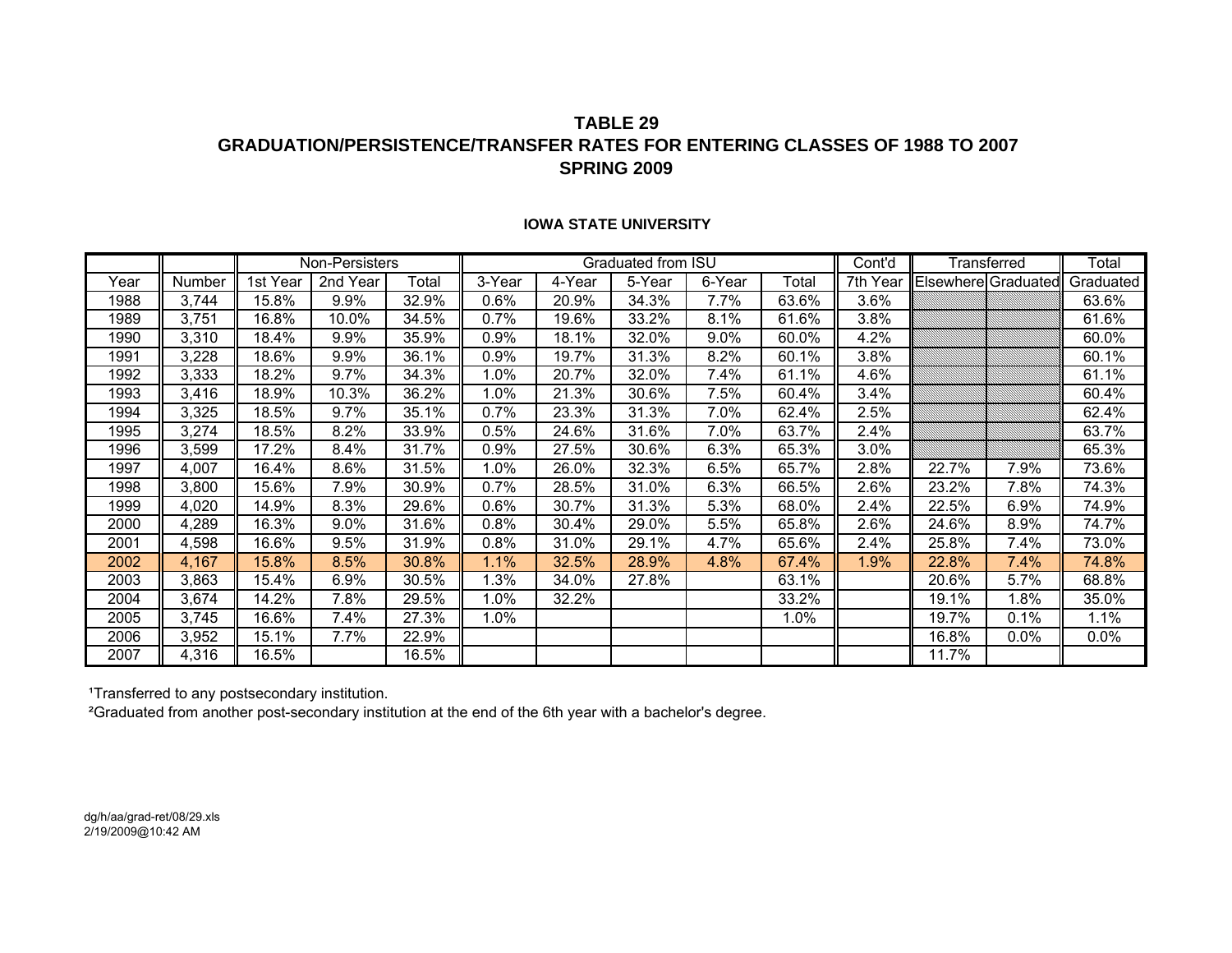### **TABLE 29GRADUATION/PERSISTENCE/TRANSFER RATES FOR ENTERING CLASSES OF 1988 TO 2007SPRING 2009**

|      |        |          | Non-Persisters |       |         |        | Graduated from UNI |        |       | Cont'd   |                     | Transferred | Total     |
|------|--------|----------|----------------|-------|---------|--------|--------------------|--------|-------|----------|---------------------|-------------|-----------|
| Year | Number | 1st Year | 2nd Year       | Total | 3-Year  | 4-Year | 5-Year             | 6-Year | Total | 7th Year | Elsewhere Graduated |             | Graduated |
| 1988 | ,898   | 20.2%    | 7.5%           | 36.2% | $0.6\%$ | 27.2%  | 27.1%              | 5.5%   | 60.4% | 3.4%     |                     |             | 60.4%     |
| 1989 | ,967   | 18.1%    | 8.1%           | 35.5% | $0.2\%$ | 24.7%  | 31.3%              | 5.7%   | 61.9% | 2.6%     |                     |             | 61.9%     |
| 1990 | 2,075  | 17.5%    | 8.6%           | 38.0% | 0.3%    | 24.0%  | 30.0%              | 5.1%   | 59.4% | 2.6%     |                     |             | 59.4%     |
| 1991 | ,951   | 18.3%    | 9.7%           | 37.2% | $0.2\%$ | 23.9%  | 30.3%              | 6.0%   | 60.4% | 2.4%     |                     |             | 60.4%     |
| 1992 | ,659   | 18.6%    | 9.5%           | 36.1% | $0.4\%$ | 25.8%  | 31.3%              | 4.7%   | 62.2% | 1.7%     |                     |             | 62.2%     |
| 1993 | ,807   | 19.8%    | 7.0%           | 35.2% | 0.2%    | 26.8%  | 30.4%              | 5.4%   | 62.9% | 1.9%     |                     |             | 62.9%     |
| 1994 | ,856   | 19.3%    | 8.6%           | 35.8% | 0.3%    | 28.7%  | 28.4%              | 4.7%   | 62.2% | 2.0%     |                     |             | 62.2%     |
| 1995 | 2,007  | 18.2%    | 8.3%           | 33.9% | $0.4\%$ | 29.7%  | 28.7%              | 5.4%   | 64.2% | 1.8%     |                     |             | 64.2%     |
| 1996 | 2,012  | 18.0%    | 7.4%           | 32.2% | $0.4\%$ | 33.1%  | 28.2%              | 4.8%   | 66.5% | 1.3%     |                     |             | 66.5%     |
| 1997 | ,919   | 17.6%    | 8.6%           | 32.5% | 0.5%    | 28.2%  | 32.1%              | 4.4%   | 65.2% | 2.2%     | 24.1%               | 11.5%       | 76.7%     |
| 1998 | ,982   | 19.0%    | 7.2%           | 33.7% | $0.7\%$ | 28.8%  | 30.8%              | 3.9%   | 64.3% | 2.0%     | 24.8%               | 11.4%       | 75.7%     |
| 1999 | 2,124  | 18.6%    | 8.5%           | 33.0% | 1.1%    | 32.4%  | 27.3%              | 4.1%   | 65.0% | 2.0%     | 24.1%               | 7.6%        | 72.6%     |
| 2000 | 2,218  | 16.0%    | 8.0%           | 30.9% | 0.6%    | 33.2%  | 28.2%              | 5.0%   | 67.1% | 2.0%     | 22.8%               | 8.5%        | 75.6%     |
| 2001 | 2,064  | 18.6%    | 8.0%           | 33.0% | $0.8\%$ | 31.5%  | 27.8%              | 5.0%   | 65.0% | l.9%     | 25.2%               | 10.8%       | 75.8%     |
| 2002 | ,822   | 19.4%    | 7.6%           | 35.6% | $1.4\%$ | 32.1%  | 25.4%              | 4.1%   | 63.0% | 1.4%     | 29.5%               | 5.6%        | 68.6%     |
| 2003 | 740,ا  | 18.6%    | 6.9%           | 31.8% | 0.7%    | 34.5%  | 27.3%              |        | 62.5% |          | 25.6%               | 10.2%       | 72.7%     |
| 2004 | ,652   | 19.1%    | 7.2%           | 31.6% | 1.2%    | 34.0%  |                    |        | 35.2% |          | 24.9%               | 8.1%        | 43.3%     |
| 2005 | ,694   | 17.9%    | 7.5%           | 28.6% | 1.2%    |        |                    |        | 1.2%  |          | 22.7%               | 2.5%        | 3.7%      |
| 2006 | ,684   | 17.7%    | 8.3%           | 26.0% |         |        |                    |        |       |          | 21.4%               | $0.8\%$     | 0.8%      |
| 2007 | ,922   | 16.3%    |                | 16.3% |         |        |                    |        |       |          | 13.7%               | 0.0%        | $0.0\%$   |

#### **UNIVERSITY OF NORTHERN IOWA**

1Transferred to any postsecondary institution.

²Graduated from another post-secondary institution at the end of the 6th year with a bachelor's degree.

dg/h/aa/grad-ret/08/29.xls 2/19/2009@10:42 AM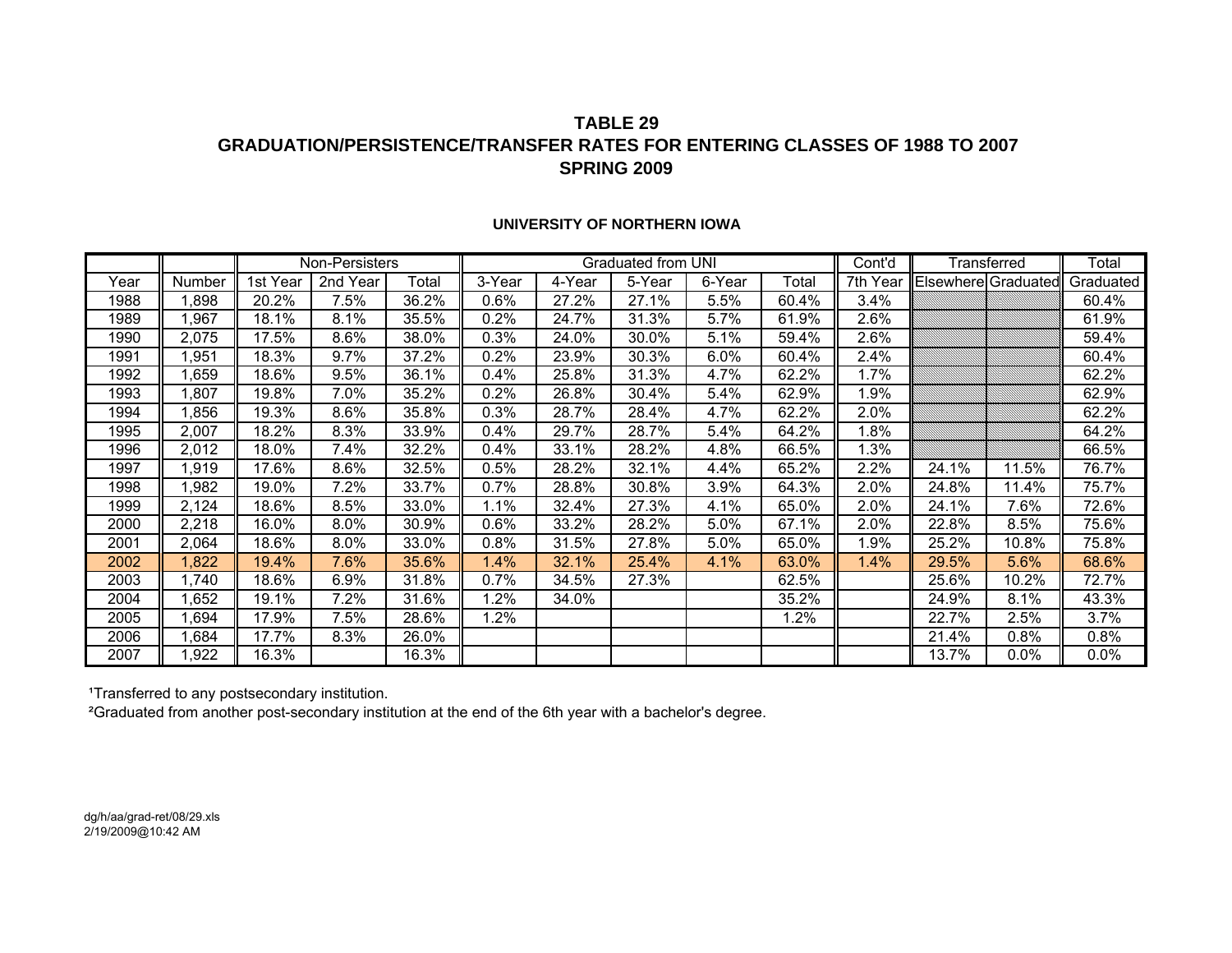## **TABLE 1 - NON-PERSISTENCE STUDY UNDUPLICATED RESPONSES BY CATEGORY ENTERING CLASS OF 2007 REGENT TOTAL SPRING 2009**

| <b>Academic Reasons - Student</b> |                 |     |                                            |     |                                       |
|-----------------------------------|-----------------|-----|--------------------------------------------|-----|---------------------------------------|
|                                   |                 |     | Major Reason   Minor Reason   Not a Reason |     | Grand Total   Percent of Major Reason |
| Nonresident - not probation       |                 | 21  | 98                                         | 133 | 10.5%                                 |
| Nonresident - on probation        | 16.             | 12  |                                            | 37  | 43.2%                                 |
| Resident - not probation          | 43              | 461 | 129                                        | 218 | 19.7%                                 |
| Resident - on probation           | 34 <sub>1</sub> | 16  | 19                                         | 69  | 49.3%                                 |
| Grand Total                       | 107             | 95  | 255                                        | 457 | 23.4%                                 |

| <b>Academic Reasons - Institutional</b> |     |     |                                            |     |                                       |
|-----------------------------------------|-----|-----|--------------------------------------------|-----|---------------------------------------|
|                                         |     |     | Major Reason   Minor Reason   Not a Reason |     | Grand Total   Percent of Major Reason |
| Nonresident - not probation             | 44  | 27  | 62                                         | 133 | 33.1%                                 |
| Nonresident - on probation              |     | 11  |                                            | 37  | 37.8%                                 |
| Resident - not probation                | 123 | 34  | 61                                         | 218 | 56.4%                                 |
| Resident - on probation                 | 39  | 14l | 16l                                        | 69  | 56.5%                                 |
| Grand Total                             | 220 | 86  | 151                                        | 457 | 48.1%                                 |

| <b>Financial Reasons</b>    |     |                 |                                            |     |                                       |
|-----------------------------|-----|-----------------|--------------------------------------------|-----|---------------------------------------|
|                             |     |                 | Major Reason   Minor Reason   Not a Reason |     | Grand Total   Percent of Major Reason |
| Nonresident - not probation | 49  | 30I             | 54 I                                       | 133 | 36.8%                                 |
| Nonresident - on probation  | 21  |                 | 10ı                                        | 37  | 56.8%                                 |
| Resident - not probation    | 57  | 33 <sub>1</sub> | 128                                        | 218 | 26.1%                                 |
| Resident - on probation     | 28  | 181             | 23I                                        | 69  | 40.6%                                 |
| Grand Total                 | 155 | 87              | 215                                        | 457 | 33.9%                                 |

| <b>Personal Reasons</b>     |     |     |                                            |     |                                       |
|-----------------------------|-----|-----|--------------------------------------------|-----|---------------------------------------|
|                             |     |     | Maior Reason   Minor Reason   Not a Reason |     | Grand Total   Percent of Major Reason |
| Nonresident - not probation |     | 20I |                                            | 133 | 54.1%                                 |
| Nonresident - on probation  | 27  |     |                                            | 37  | <b>73.0%</b>                          |
| Resident - not probation    | 112 | 54  | 52                                         | 218 | 51.4%                                 |
| Resident - on probation     | 43  | 16  | 10                                         | 69  | 62.3%                                 |
| Grand Total                 | 254 | 94  | 109                                        | 457 | 55.6%                                 |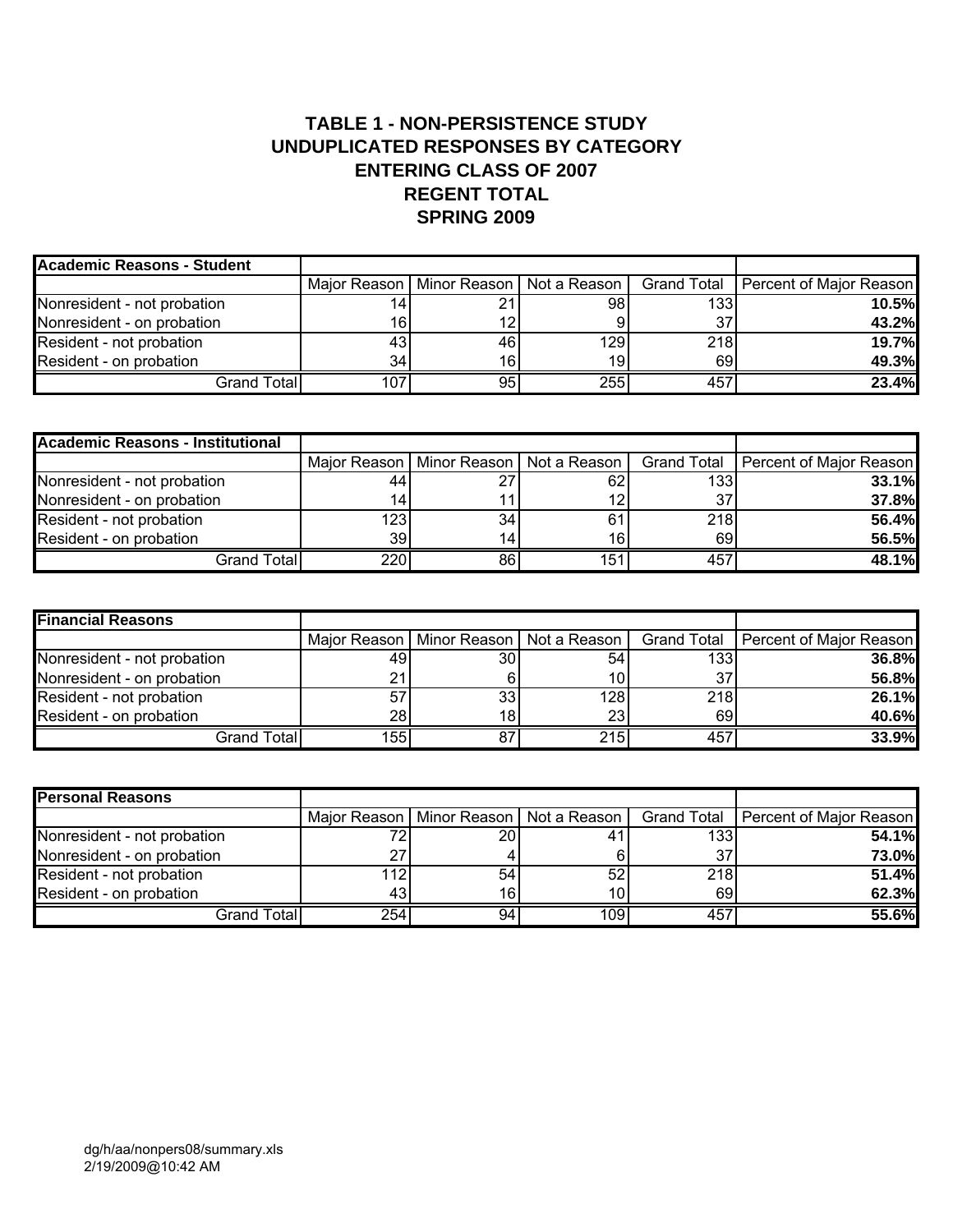# **TABLE 1a - NON-PERSISTENCE STUDY UNDUPLICATED RESPONSES BY CATEGORY ENTERING CLASS OF 2007 UNIVERSITY OF IOWA SPRING 2009**

| <b>Academic Reasons - Student</b> |                 |     |     |                                                                                    |
|-----------------------------------|-----------------|-----|-----|------------------------------------------------------------------------------------|
|                                   |                 |     |     | Major Reason   Minor Reason   Not a Reason   Grand Total   Percent of Major Reason |
| Nonresident - not probation       | 10              |     | 75  | 10.7%                                                                              |
| Nonresident - on probation        |                 |     | 12  | 25.0%                                                                              |
| Resident - not probation          | 18 <sub>1</sub> | 50  | 82  | 17.1%                                                                              |
| Resident - on probation           |                 |     | 22  | 54.5%                                                                              |
| Grand Total                       | 39              | 115 | 191 | 19.4%                                                                              |

| <b>Academic Reasons - Institutional</b> |                |     |                                            |     |                                              |
|-----------------------------------------|----------------|-----|--------------------------------------------|-----|----------------------------------------------|
|                                         |                |     | Major Reason   Minor Reason   Not a Reason |     | <b>Grand Total   Percent of Major Reason</b> |
| Nonresident - not probation             | 25             | 18I |                                            | 75. | <b>33.3%</b>                                 |
| Nonresident - on probation              |                |     |                                            | ィつ  | 25.0%                                        |
| Resident - not probation                | $\overline{4}$ | 16  | 191                                        | 82  | 57.3%                                        |
| Resident - on probation                 | 14             | 61  |                                            | 22  | 63.6%                                        |
| <b>Grand Total</b>                      | 89             | 44  | 58 I                                       | 191 | 46.6%                                        |

| <b>Financial Reasons</b>    |    |     |    |     |                                                                                    |
|-----------------------------|----|-----|----|-----|------------------------------------------------------------------------------------|
|                             |    |     |    |     | Major Reason   Minor Reason   Not a Reason   Grand Total   Percent of Major Reason |
| Nonresident - not probation | nr | 21  | 32 | 75  | 29.3%                                                                              |
| Nonresident - on probation  |    |     |    | 12  | 25.0%                                                                              |
| Resident - not probation    | 22 | 13  |    | 82  | 26.8%                                                                              |
| Resident - on probation     |    |     |    | 22  | 50.0%                                                                              |
| Grand Total                 | 58 | 461 |    | 191 | 30.4%                                                                              |

| <b>Personal Reasons</b>     |                  |    |     |     |                                                                                    |
|-----------------------------|------------------|----|-----|-----|------------------------------------------------------------------------------------|
|                             |                  |    |     |     | Major Reason   Minor Reason   Not a Reason   Grand Total   Percent of Major Reason |
| Nonresident - not probation |                  |    | 24  | 75  | 54.7%                                                                              |
| Nonresident - on probation  |                  |    |     | 12  | 66.7%                                                                              |
| Resident - not probation    |                  | 22 | 19. | 82  | 50.0%                                                                              |
| Resident - on probation     |                  |    |     | 22  | 63.6%                                                                              |
| Grand Total                 | 104 <sub>1</sub> | 38 | 49  | 191 | 54.5%                                                                              |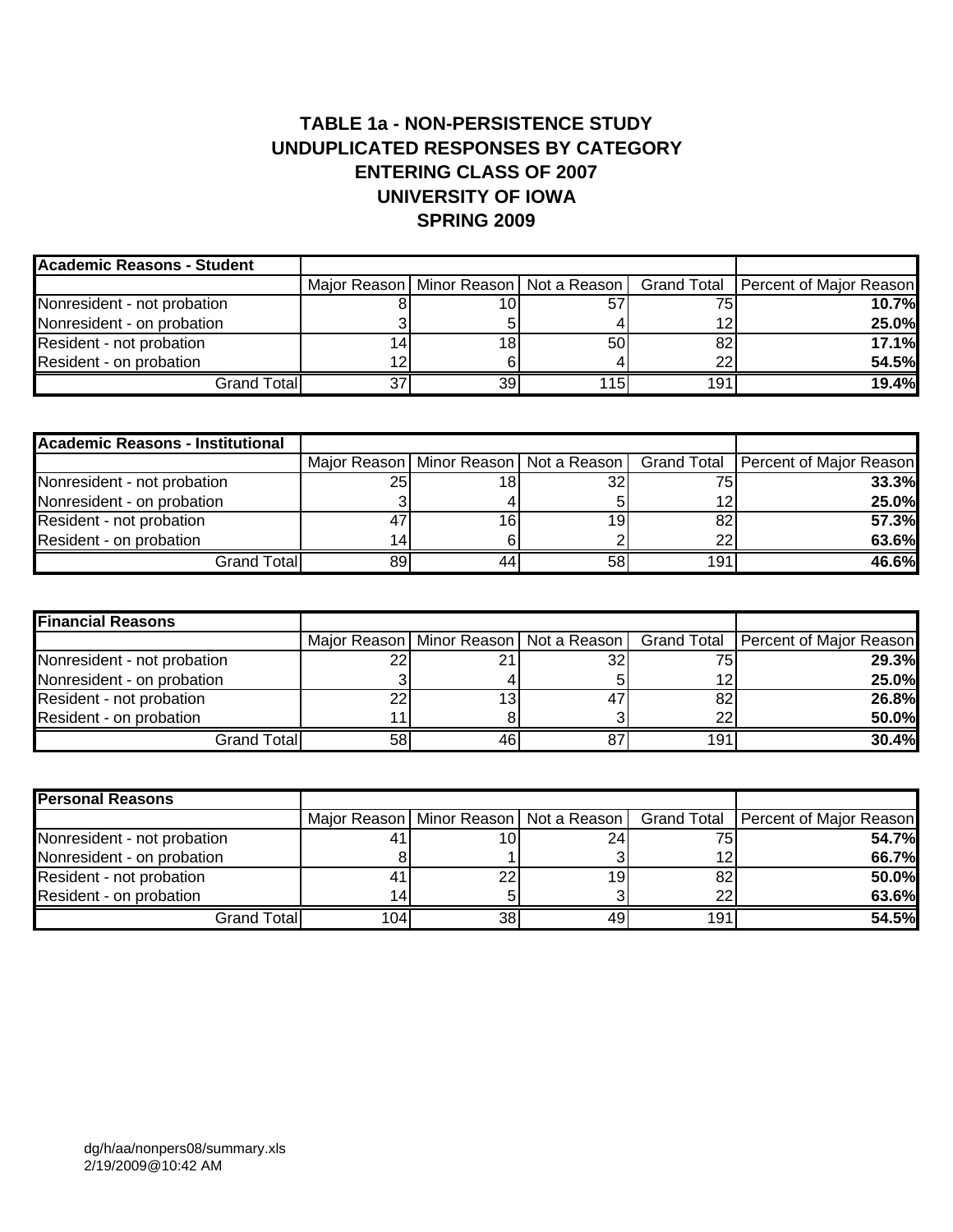## **TABLE 1b - NON-PERSISTENCE STUDY UNDUPLICATED RESPONSES BY CATEGORY ENTERING CLASS OF 2007 IOWA STATE UNIVERSITY SPRING 2009**

| <b>Academic Reasons - Student</b> |     |    |                                            |     |                                       |
|-----------------------------------|-----|----|--------------------------------------------|-----|---------------------------------------|
|                                   |     |    | Major Reason   Minor Reason   Not a Reason |     | Grand Total   Percent of Major Reason |
| Nonresident - not probation       |     |    | 32                                         | 46  | 13.0%                                 |
| Nonresident - on probation        |     |    |                                            | 24  | 50.0%                                 |
| Resident - not probation          |     | 16 | 34                                         | 64  | 21.9%                                 |
| Resident - on probation           | 18. |    |                                            | 41  | 43.9%                                 |
| Grand Totall                      | 50  | 40 |                                            | 175 | 28.6%                                 |

| <b>Academic Reasons - Institutional</b> |    |     |                                            |     |                                       |
|-----------------------------------------|----|-----|--------------------------------------------|-----|---------------------------------------|
|                                         |    |     | Major Reason   Minor Reason   Not a Reason |     | Grand Total   Percent of Major Reason |
| Nonresident - not probation             |    |     |                                            | 46  | <b>34.8%</b>                          |
| Nonresident - on probation              |    |     |                                            | 24  | 41.7%                                 |
| Resident - not probation                | 38 |     |                                            | 64  | 59.4%                                 |
| Resident - on probation                 | າາ |     |                                            | 41  | 53.7%                                 |
| Grand Total                             | 86 | 25I | 64                                         | 175 | 49.1%                                 |

| <b>Financial Reasons</b>    |                    |                 |                                            |     |                                       |
|-----------------------------|--------------------|-----------------|--------------------------------------------|-----|---------------------------------------|
|                             |                    |                 | Major Reason   Minor Reason   Not a Reason |     | Grand Total   Percent of Major Reason |
| Nonresident - not probation | $\mathcal{L}$<br>∠ |                 |                                            | 46  | 45.7%                                 |
| Nonresident - on probation  |                    |                 |                                            | 24  | 70.8%                                 |
| Resident - not probation    | 15                 | 13 <sub>1</sub> | 36                                         | 64  | 23.4%                                 |
| Resident - on probation     | 15                 |                 | 19                                         | 41  | 36.6%                                 |
| Grand Total                 | 68                 | 29              |                                            | 175 | 38.9%                                 |

| <b>Personal Reasons</b>     |                  |    |                                            |     |                                       |
|-----------------------------|------------------|----|--------------------------------------------|-----|---------------------------------------|
|                             |                  |    | Major Reason   Minor Reason   Not a Reason |     | Grand Total   Percent of Major Reason |
| Nonresident - not probation | $\sim$           |    | 13                                         | 46  | <b>58.7%</b>                          |
| Nonresident - on probation  | 18.              |    |                                            | 24  | <b>75.0%</b>                          |
| Resident - not probation    | 37               | 13 |                                            | 64  | 57.8%                                 |
| Resident - on probation     | 26               |    |                                            | 41  | 63.4%                                 |
| Grand Total                 | 108 <sub>1</sub> | 31 | 36                                         | 175 | 61.7%                                 |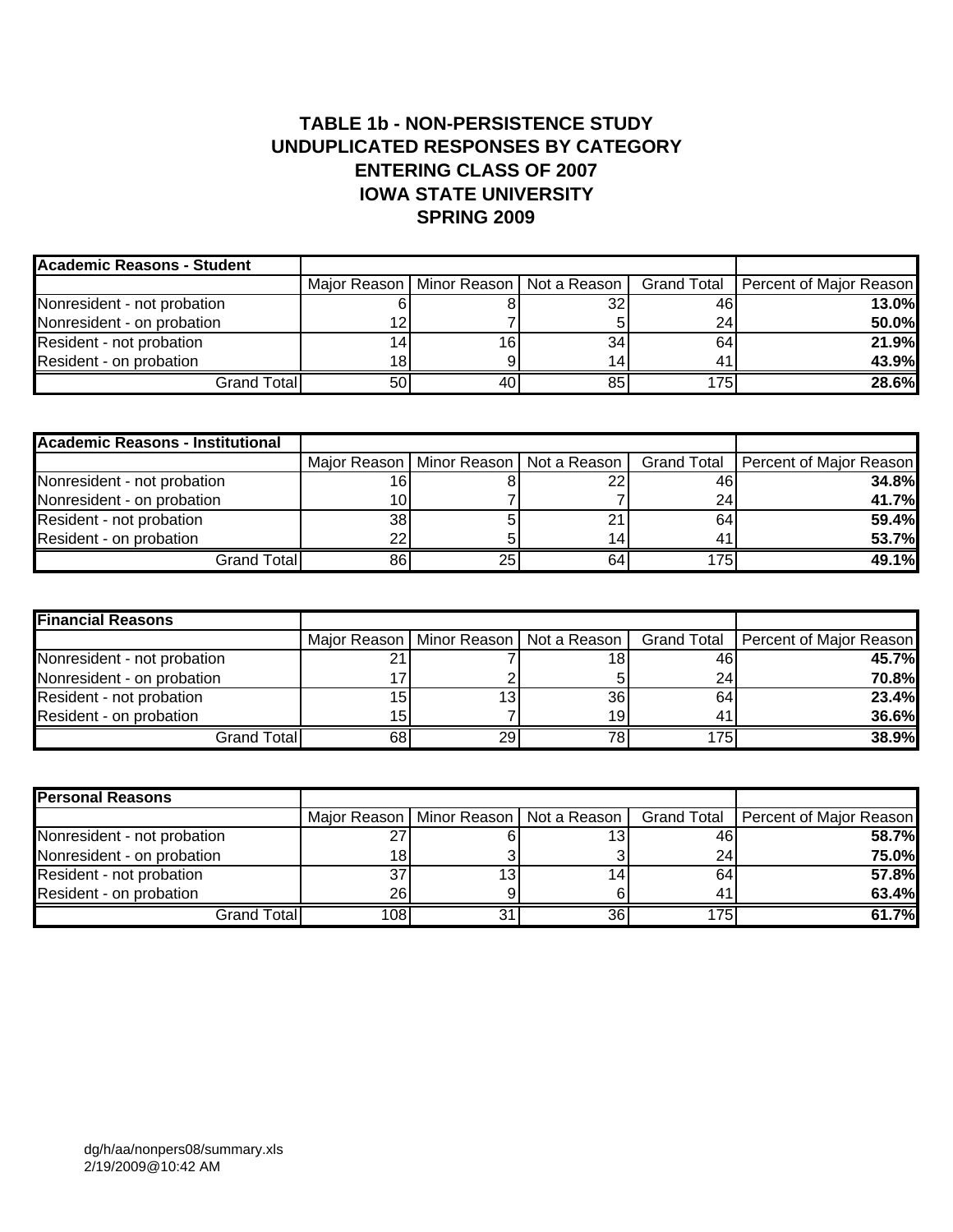## **TABLE 1c - NON-PERSISTENCE STUDY UNDUPLICATED RESPONSES BY CATEGORY ENTERING CLASS OF 2007 UNIVERSITY OF NORTHERN IOWA SPRING 2009**

| <b>Academic Reasons - Student</b> |    |    |    |    |                                                                                    |
|-----------------------------------|----|----|----|----|------------------------------------------------------------------------------------|
|                                   |    |    |    |    | Major Reason   Minor Reason   Not a Reason   Grand Total   Percent of Major Reason |
| Nonresident - not probation       |    |    |    | ィク | $0.0\%$                                                                            |
| Nonresident - on probation        |    |    |    |    | 100.0%                                                                             |
| Resident - not probation          | 15 |    | 45 | 72 | 20.8%                                                                              |
| Resident - on probation           |    |    |    |    | 66.7%                                                                              |
| Grand Total                       | 20 | 16 |    | 91 | 22.0%                                                                              |

| <b>Academic Reasons - Institutional</b> |    |                 |                                            |    |                                       |
|-----------------------------------------|----|-----------------|--------------------------------------------|----|---------------------------------------|
|                                         |    |                 | Major Reason   Minor Reason   Not a Reason |    | Grand Total   Percent of Major Reason |
| Nonresident - not probation             |    |                 |                                            |    | 25.0%                                 |
| Nonresident - on probation              |    |                 |                                            |    | 100.0%                                |
| Resident - not probation                | 38 | 13 <sub>l</sub> |                                            |    | 52.8%                                 |
| Resident - on probation                 |    |                 |                                            |    | 50.0%                                 |
| Grand Total                             | 45 |                 | 29I                                        | 91 | 49.5%                                 |

| <b>Financial Reasons</b>    |    |                                            |    |                                       |
|-----------------------------|----|--------------------------------------------|----|---------------------------------------|
|                             |    | Major Reason   Minor Reason   Not a Reason |    | Grand Total   Percent of Major Reason |
| Nonresident - not probation |    |                                            |    | 50.0%                                 |
| Nonresident - on probation  |    |                                            |    | 100.0%                                |
| Resident - not probation    | 20 | 45                                         |    | 27.8%                                 |
| Resident - on probation     |    |                                            |    | 33.3%                                 |
| Grand Total                 | 29 | 50                                         | 91 | 31.9%                                 |

| <b>Personal Reasons</b>     |           |    |                                            |    |                                       |
|-----------------------------|-----------|----|--------------------------------------------|----|---------------------------------------|
|                             |           |    | Major Reason   Minor Reason   Not a Reason |    | Grand Total   Percent of Major Reason |
| Nonresident - not probation |           |    |                                            |    | 33.3%                                 |
| Nonresident - on probation  |           |    |                                            |    | 100.0%                                |
| Resident - not probation    | 34        | 19 | 19                                         | 72 | 47.2%                                 |
| Resident - on probation     |           |    |                                            |    | 50.0%                                 |
| Grand Total                 | $4^\circ$ | 25 | 24.                                        | 91 | 46.2%                                 |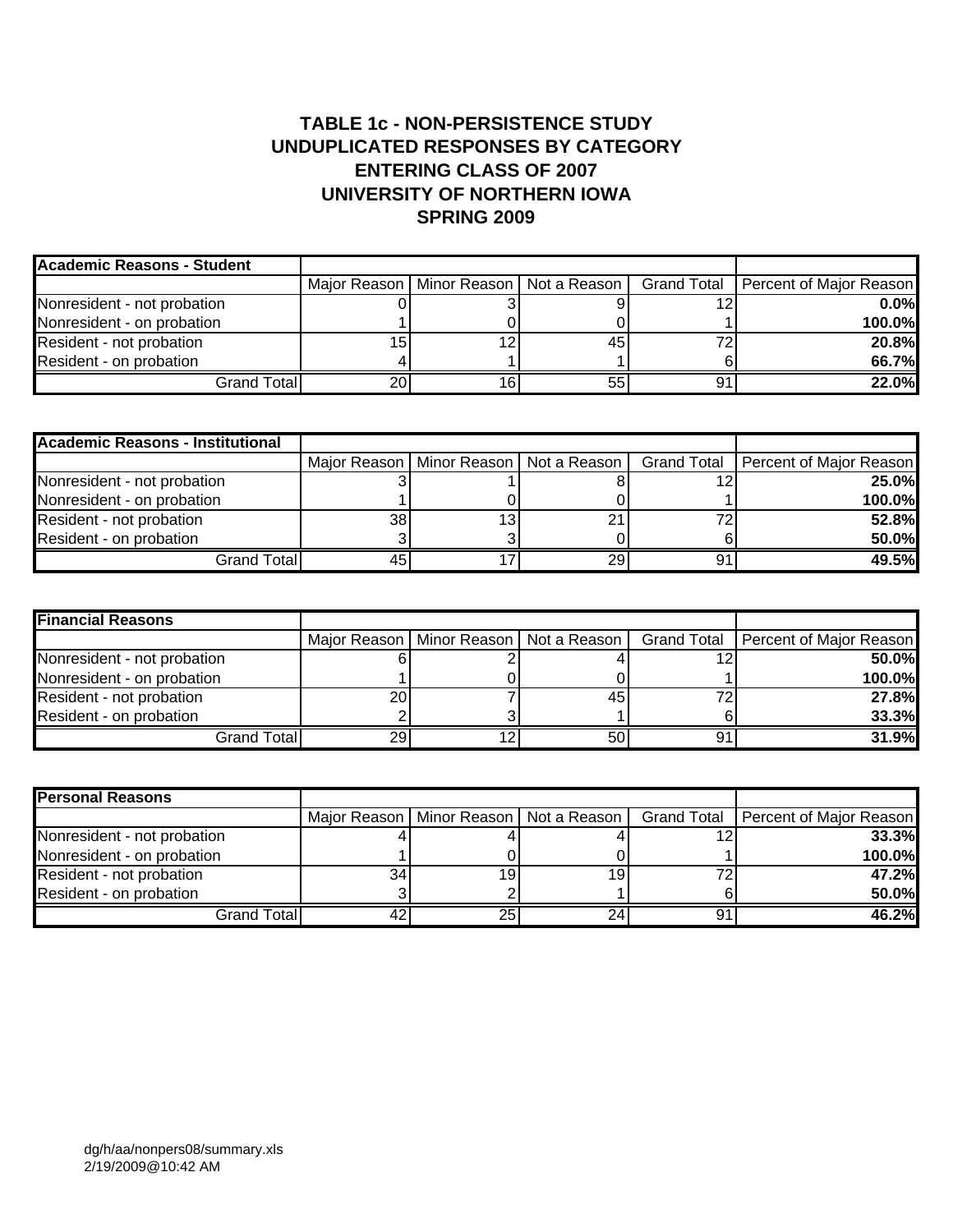# **TABLE 2 - NON-PERSISTENCE STUDY SUMMARY OF FIRST YEAR STUDENT SURVEY ENTERING CLASS OF 2007 SPRING 2009**

|                                                          | <b>RESIDENT</b>  | <b>NONRESIDENT</b> | <b>TOTAL</b>    |
|----------------------------------------------------------|------------------|--------------------|-----------------|
| <b>NUMBER IN FALL 2007 COHORT</b>                        |                  |                    |                 |
| University of Iowa                                       | 2,443            | 1,810              | 4,253           |
| <b>Iowa State University</b>                             | 2,999            | 1,317              | 4,316           |
| University of Northern Iowa                              | 1,823            | 99                 | 1,922           |
| <b>Regent Total</b>                                      | 7,265            | 3,226              | 10,491          |
|                                                          |                  |                    |                 |
| <b>NUMBER OF COHORT NONRETURNEES IN FALL 2008</b>        |                  |                    |                 |
| University of Iowa                                       | 423              | 303                | 726             |
| <b>Iowa State University</b>                             | 477              | 230                | 707             |
| University of Northern Iowa                              | 288              | $\overline{26}$    | 314             |
| <b>Regent Total</b>                                      | 1,188            | 559                | 1,747           |
|                                                          |                  |                    |                 |
| NUMBER OF COHORT NONRETURNEES INELIGIBLE TO RETURN       |                  |                    |                 |
| University of Iowa                                       | 84               | 40                 | 124             |
| <b>Iowa State University</b>                             | 109              | $\overline{27}$    | 136             |
| University of Northern Iowa                              | 32               | $\overline{2}$     | $\overline{34}$ |
| <b>Regent Total</b>                                      | $\overline{225}$ | 69                 | 294             |
|                                                          |                  |                    |                 |
| NUMBER OF COHORT NONRETURNEES NOT AVAILABLE FOR CONTACT* |                  |                    |                 |
| University of Iowa                                       | $\overline{25}$  | 12                 | $\overline{37}$ |
| <b>Iowa State University</b>                             | $\overline{6}$   | $6\phantom{1}6$    | $\overline{12}$ |
| University of Northern Iowa                              | 11               | $\mathbf{1}$       | $\overline{12}$ |
| <b>Regent Total</b>                                      | $\overline{42}$  | 19                 | 61              |
|                                                          |                  |                    |                 |
| <b>NUMBER OF COHORT NONRETURNEES CONTACTED</b>           |                  |                    |                 |
| University of Iowa                                       | 314              | 251                | 565             |
| <b>Iowa State University</b>                             | 362              | 197                | 559             |
| University of Northern Iowa                              | $\overline{245}$ | 23                 | 268             |
| <b>Regent Total</b>                                      | 921              | 471                | 1,392           |
|                                                          |                  |                    |                 |
| <b>NUMBER OF RESPONDENTS</b>                             |                  |                    |                 |
| University of Iowa                                       | 104              | 87                 | 191             |
| <b>Iowa State University</b>                             | 105              | $\overline{70}$    | 175             |
| University of Northern Iowa                              | 79               | 13                 | $\overline{92}$ |
| <b>Regent Total</b>                                      | 288              | 170                | 458             |
|                                                          |                  |                    |                 |

\*International students; incorrect addresses.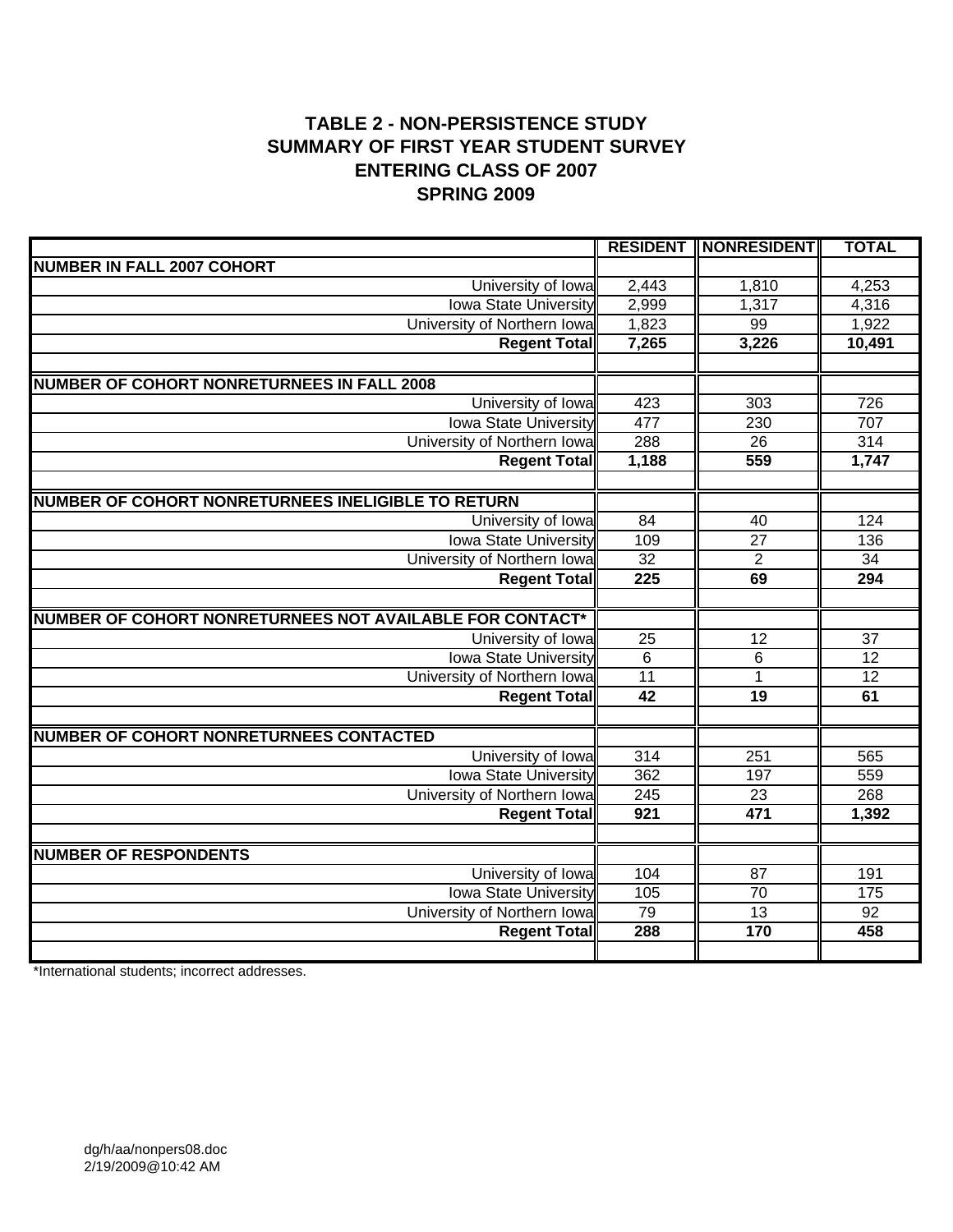# **TABLE 3b - NON-PERSISTENCE STUDY - SUMMARY OF FIRST YEAR STUDENT SURVEY ENTERING CLASS OF 2007 REGENT TOTAL - SPRING 2009**

|                                                         |                  |               |                 | <b>RESIDENT</b> |                  |               |                  |               |                 | <b>NONRESIDENT</b> |                 |               | <b>GRAND TOTAL</b> |               |
|---------------------------------------------------------|------------------|---------------|-----------------|-----------------|------------------|---------------|------------------|---------------|-----------------|--------------------|-----------------|---------------|--------------------|---------------|
|                                                         |                  | Not Probation |                 | Probation       |                  | Total         |                  | Not Probation |                 | Probation          |                 | Total         |                    |               |
|                                                         | #                | $\%$          | #               | $\frac{9}{6}$   | $\#$             | $\frac{9}{6}$ | #                | %             | #               | $\frac{9}{6}$      | #               | $\frac{9}{6}$ | #                  | $\frac{0}{0}$ |
| Number of cohort nonreturnees contacted                 | 620              |               | 301             |                 | 921              |               | 354              |               | 117             |                    | 471             |               | 1,392              |               |
|                                                         |                  |               |                 |                 |                  |               |                  |               |                 |                    |                 |               |                    |               |
| Number of respondents                                   | 219              | 35.3%         | 69              | 22.9%           | 288              | 31.3%         | 133              | 37.6%         | 37              | 31.6%              | 170             | 36.1%         | 458                | 32.9%         |
| <b>Question 1. Current Status.</b>                      |                  |               |                 |                 |                  |               |                  |               |                 |                    |                 |               |                    |               |
| Number employed full-time or part-time.                 | 40               | 18.3%         | 23              | 33.3%           | 63               | 21.9%         | 16               | 12.0%         | 10              | 27.0%              | 26              | 15.3%         | 89                 | 19.4%         |
| Number taking classes at 2- or 4-year college.          | 182              | 83.1%         | 45              | 65.2%           | $\overline{227}$ | 78.8%         | 117              | 88.0%         | $\overline{20}$ | 54.1%              | 137             | 80.6%         | 364                | 79.5%         |
| Number caring for home/family.                          | $\overline{2}$   | 0.9%          | $\overline{2}$  | 2.9%            | 4                | 1.4%          | $\overline{2}$   | 1.5%          | $\mathbf{1}$    | 2.7%               | 3               | 1.8%          | $\overline{7}$     | 1.5%          |
| Number in the Armed Forces.                             | $\overline{5}$   | 2.3%          | $6\phantom{1}6$ | 8.7%            | 11               | 3.8%          | $\mathbf 0$      | 0.0%          | $\overline{2}$  | 5.4%               | $\overline{2}$  | 1.2%          | 13                 | 2.8%          |
| Number traveling.                                       | $\overline{2}$   | 0.9%          | $\overline{0}$  | 0.0%            | $\overline{2}$   | 0.7%          | $\overline{0}$   | 0.0%          | $\overline{0}$  | 0.0%               | $\mathbf 0$     | 0.0%          | $\overline{2}$     | 0.4%          |
| Number other (summarize).                               | 6                | 2.7%          | $\overline{2}$  | 2.9%            | $\overline{8}$   | 2.8%          | $\overline{8}$   | 6.0%          | $\overline{7}$  | 18.9%              | 15              | 8.8%          | $\overline{22}$    | 4.8%          |
| Total                                                   | $\overline{237}$ | 105.5%        | $\overline{78}$ | 110.1%          | 315              | 106.6%        | $\overline{143}$ | 101.5%        | $\overline{40}$ | 89.2%              | 168             | 98.8%         | 475                | 103.7%        |
| * some chose more than one response for Question 1.     |                  |               |                 |                 |                  |               |                  |               |                 |                    |                 |               |                    |               |
| <b>Question 2. Student Status.</b>                      |                  |               |                 |                 |                  |               |                  |               |                 |                    |                 |               |                    |               |
| Number not enrolled.                                    | 19               | 8.7%          | 19              | 27.5%           | 38               | 13.2%         | 5                | 3.8%          | 9               | 24.3%              | 14              | 8.2%          | 23                 | 5.0%          |
| Number FT or PT are 2-year/technical college.           | $\overline{75}$  | 34.2%         | 36              | 52.2%           | $\overline{111}$ | 38.5%         | $\overline{30}$  | 22.6%         | 21              | 56.8%              | $\overline{51}$ | 30.0%         | 162                | 35.4%         |
| Number FT or PT at 4-year college.                      | 123              | 56.2%         | 14              | 20.3%           | 137              | 47.6%         | 98               | 73.7%         | $\overline{7}$  | 18.9%              | 105             | 61.8%         | 242                | 52.8%         |
| Total                                                   | $\overline{217}$ | 99.1%         | 69              | 100.0%          | 286              | 99.3%         | 133              | 100.0%        | $\overline{37}$ | 100.0%             | 170             | 100.0%        | 427                | 93.2%         |
| Type of institution enrolled in:                        |                  |               |                 |                 |                  |               |                  |               |                 |                    |                 |               |                    |               |
| Number in another Regent university                     | $\overline{75}$  | 34.2%         | 3               | 4.3%            | 78               | 27.1%         | $\overline{2}$   | 1.5%          | $\mathbf 0$     | 0.0%               | $\overline{2}$  | 1.2%          | $\overline{80}$    | 17.5%         |
| Number in an Iowa community college                     | 148              | 67.6%         | 66              | 95.7%           | 214              | 74.3%         | $\overline{0}$   | 0.0%          | $\overline{0}$  | 0.0%               | $\overline{0}$  | 0.0%          | 214                | 46.7%         |
| Number in an Iowa private college/university            | 56               | 25.6%         | 3               | 4.3%            | 59               | 20.5%         | 3                | 2.3%          | 1               | 2.7%               | $\overline{4}$  | 2.4%          | 63                 | 13.8%         |
| Number in an out of state institution                   | 29               | 13.2%         | $\overline{4}$  | 5.8%            | 33               | 11.5%         | 111              | 83.5%         | $\overline{24}$ | 64.9%              | 135             | 79.4%         | 168                | 36.7%         |
| Number can't determine type of institution              | 20               | 9.1%          | $\overline{12}$ | 17.4%           | $\overline{32}$  | 11.1%         | 20               | 15.0%         | $\overline{9}$  | 24.3%              | 29              | 17.1%         | 61                 | 13.3%         |
| * Clearinghouse data for nonreturnees                   | 328              | 149.8%        | $\overline{88}$ | 127.5%          | 416              | 144.4%        | 136              | 102.3%        | $\overline{34}$ | 91.9%              | 170             | 100.0%        | 586                | 127.9%        |
|                                                         |                  |               |                 |                 |                  |               |                  |               |                 |                    |                 |               |                    |               |
| <b>Question 3. Current Educational Goal.</b>            |                  |               |                 |                 |                  |               |                  |               |                 |                    |                 |               |                    |               |
| Number who chose certificate.                           | $\overline{4}$   | 1.8%          | 3               | 4.3%            | $\overline{7}$   | 2.4%          | 4                | 3.0%          | $\sqrt{3}$      | 8.1%               | $\overline{7}$  | 4.1%          | 14                 | 3.1%          |
| Number who chose associate's degree.                    | $\overline{32}$  | 14.6%         | 16              | 23.2%           | 48               | 16.7%         | $\overline{7}$   | 5.3%          | $\overline{3}$  | 8.1%               | $\overline{10}$ | 5.9%          | 58                 | 12.7%         |
| Number who chose bachelor's degree.                     | 174              | 79.5%         | 40              | 58.0%           | $\overline{214}$ | 74.3%         | 118              | 88.7%         | 29              | 78.4%              | 147             | 86.5%         | 361                | 78.8%         |
| Number who said unsure.                                 | 5                | 2.3%          | $\overline{7}$  | 10.1%           | $\overline{12}$  | 4.2%          | $\mathbf{1}$     | 0.8%          | $\overline{2}$  | 5.4%               | 3               | 1.8%          | $\overline{15}$    | 3.3%          |
| Total                                                   | 215              | 98.2%         | 66              | 95.7%           | 281              | 97.6%         | 130              | 97.7%         | 37              | 100.0%             | 167             | 98.2%         | 448                | 97.8%         |
| <b>Question 4. Plans to Re-Enroll.</b>                  |                  |               |                 |                 |                  |               |                  |               |                 |                    |                 |               |                    |               |
| Number who plan to re-enroll in same institution        | 33               | 57.0%         | 24              | 34.8%           | $\overline{57}$  | 19.8%         | 11               | 8.3%          | 9               | 24.3%              | 20              | 11.8%         | $\overline{77}$    | 16.8%         |
| Number who do not plan to re-enroll in same institution | 178              | 81.3%         | 42              | 60.9%           | $\overline{220}$ | 76.4%         | 119              | 89.5%         | $\overline{27}$ | 73.0%              | 146             | 85.9%         | 366                | 79.9%         |
| Total                                                   | 211              | 138.3%        | 66              | 95.7%           | 277              | 96.2%         | 130              | 97.7%         | 36              | 97.3%              | 166             | 97.6%         | 443                | 96.7%         |
|                                                         |                  |               |                 |                 |                  |               |                  |               |                 |                    |                 |               |                    |               |

*\* Some did not respond to Question 4.*

dg/h/aa/nonpers08.xls 2/19/2009@10:42 AM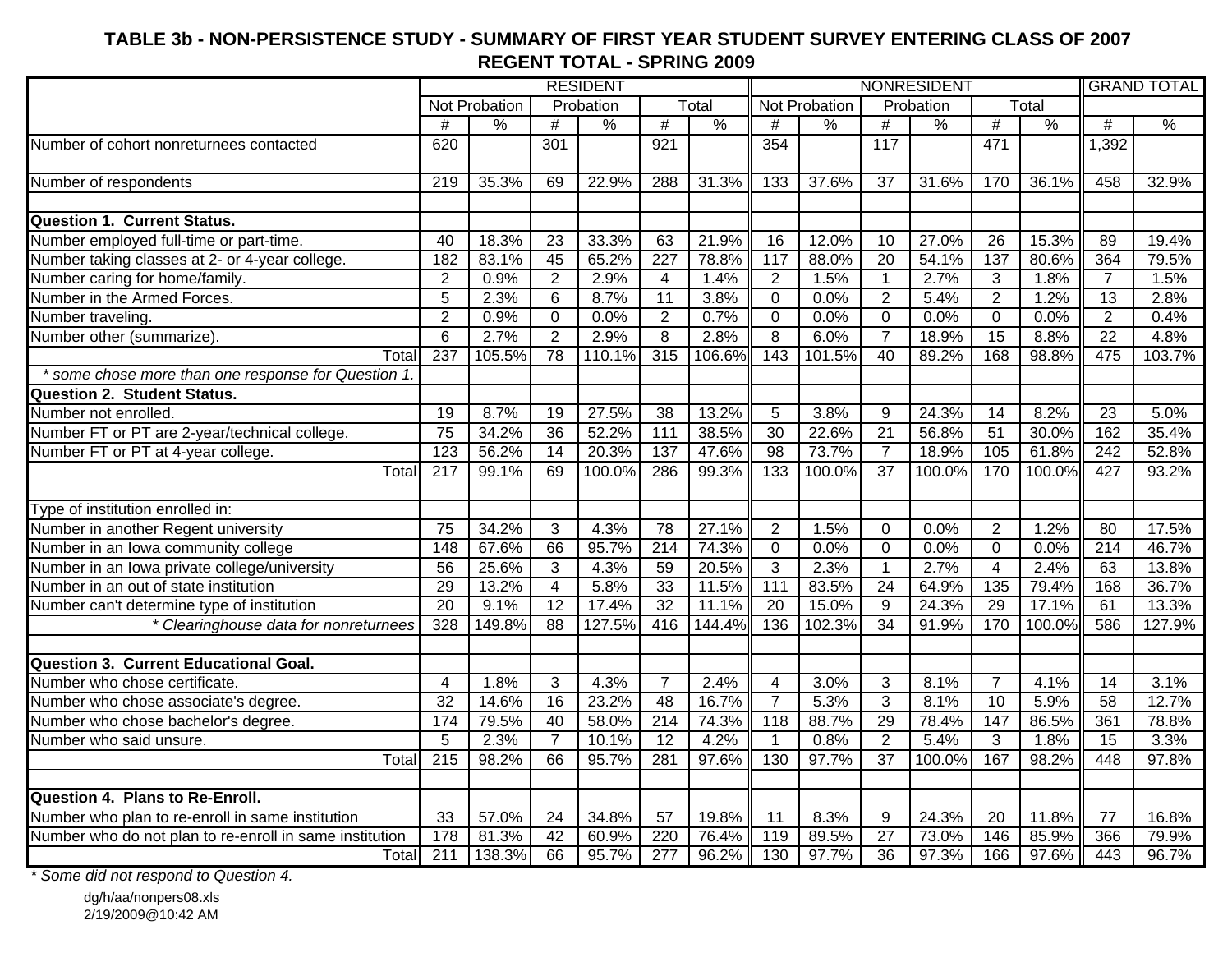#### **TABLE 3a - NON-PERSISTENCE STUDY - SUMMARY OF FIRST YEAR STUDENT SURVEY ENTERING CLASS OF 2007 UNIVERSITY OF IOWA - SPRING 2009**

|                                                         |                         |               |                | <b>RESIDENT</b> |                |        |              |               |                | NONRESIDENT |                |        | <b>GRAND TOTAL</b> |        |
|---------------------------------------------------------|-------------------------|---------------|----------------|-----------------|----------------|--------|--------------|---------------|----------------|-------------|----------------|--------|--------------------|--------|
|                                                         |                         | Not Probation |                | Probation       |                | Total  |              | Not Probation |                | Probation   |                | Total  |                    |        |
|                                                         | #                       | $\%$          | #              | %               | #              | $\%$   | #            | %             | #              | %           | #              | %      | #                  | $\%$   |
| Number of cohort non returnees contacted                | 235                     | 41.6%         | 79             | 14.0%           | 314            | 55.6%  | 215          | 38.1%         | 36             | 6.4%        | 251            | 44.4%  | 565                |        |
|                                                         |                         |               |                |                 |                |        |              |               |                |             |                |        |                    |        |
| Number of respondents                                   | 82                      | 34.9%         | 22             | 27.8%           | 104            | 33.1%  | 75           | 34.9%         | 12             | 33.3%       | 87             | 34.7%  | 191                | 33.8%  |
|                                                         |                         |               |                |                 |                |        |              |               |                |             |                |        |                    |        |
| Question 1. Current Status.                             |                         |               |                |                 |                |        |              |               |                |             |                |        |                    |        |
| Number employed full-time or part-time.                 | 18                      | 22.0%         | 10             | 45.5%           | 28             | 26.9%  | 11           | 14.7%         | $\overline{4}$ | 33.3%       | 15             | 17.2%  | 43                 | 22.5%  |
| Number taking classes at 2- or 4-year college.          | 69                      | 84.1%         | 15             | 68.2%           | 84             | 80.8%  | 69           | 92.0%         | 6              | 50.0%       | 75             | 86.2%  | 159                | 83.2%  |
| Number caring for home/family.                          | $\mathbf 0$             | 0.0%          | $\mathbf 0$    | 0.0%            | $\mathbf 0$    | 0.0%   | $\mathbf{1}$ | 1.3%          | $\mathbf{1}$   | 8.3%        | $\overline{2}$ | 2.3%   | $\overline{2}$     | 1.0%   |
| Number in the Armed Forces.                             | $\overline{0}$          | 0.0%          | 3              | 13.6%           | 3              | 2.9%   | $\Omega$     | 0.0%          | $\mathbf{1}$   | 8.3%        | $\overline{1}$ | 1.1%   | 4                  | 2.1%   |
| Number traveling.                                       | $\overline{2}$          | 2.4%          | $\Omega$       | 0.0%            | $\overline{c}$ | 1.9%   | $\Omega$     | 0.0%          | $\mathbf 0$    | 0.0%        | $\Omega$       | 0.0%   | $\overline{2}$     | 1.0%   |
| Number other (summarize).                               | $\overline{\mathbf{4}}$ | 4.9%          | $\overline{1}$ | 4.5%            | $\overline{5}$ | 4.8%   | 4            | 5.3%          | 3              | 25.0%       | $\overline{7}$ | 8.0%   | 12                 | 6.3%   |
| Total                                                   | 89                      | 108.5%        | 28             | 127.3%          | 117            | 112.5% | 81           | 108.0%        | 12             | 100.0%      | 93             | 106.9% | 210                | 109.9% |
|                                                         |                         |               |                |                 |                |        |              |               |                |             |                |        |                    |        |
| Question 2. Student Status.                             |                         |               |                |                 |                |        |              |               |                |             |                |        |                    |        |
| Number not enrolled.                                    | 8                       | 9.8%          | 6              | 27.3%           | 14             | 13.5%  | 3            | 4.0%          | 3              | 25.0%       | 6              | 6.9%   | 9                  | 4.7%   |
| Number FT or PT are 2-year/technical college.           | 24                      | 29.3%         | 11             | 50.0%           | 35             | 33.7%  | 16           | 21.3%         | $\overline{4}$ | 33.3%       | 20             | 23.0%  | 55                 | 28.8%  |
| Number FT or PT at 4-year college.                      | 50                      | 61.0%         | 5              | 22.7%           | 55             | 52.9%  | 56           | 74.7%         | 5              | 41.7%       | 61             | 70.1%  | 116                | 60.7%  |
| Total                                                   | 82                      | 100.0%        | 22             | 100.0%          | 104            | 100.0% | 75           | 100.0%        | 12             | 100.0%      | 87             | 100.0% | 180                | 94.2%  |
|                                                         |                         |               |                |                 |                |        |              |               |                |             |                |        |                    |        |
| Type of institution enrolled in:                        |                         |               |                |                 |                |        |              |               |                |             |                |        |                    |        |
| Number in another Regent university                     | 21                      | 25.6%         | $\Omega$       | 0.0%            | 21             | 20.2%  | $\Omega$     | 0.0%          | $\Omega$       | 0.0%        | $\Omega$       | 0.0%   | 21                 | 11.0%  |
| Number in an lowa community college                     | 26                      | 31.7%         | 12             | 54.5%           | 38             | 36.5%  | $\Omega$     | 0.0%          | $\Omega$       | 0.0%        | $\Omega$       | 0.0%   | 38                 | 19.9%  |
| Number in an lowa private college/university            | 14                      | 17.1%         | $\overline{2}$ | 9.1%            | 16             | 15.4%  | $\mathbf{1}$ | 1.3%          | $\mathbf{1}$   | 8.3%        | 2              | 2.3%   | 18                 | 9.4%   |
| Number in an out of state institution                   | 6                       | 7.3%          | $\overline{1}$ | 4.5%            | $\overline{7}$ | 6.7%   | 58           | 77.3%         | 5              | 41.7%       | 63             | 72.4%  | 70                 | 36.6%  |
| Number can't determine type of institution              | $\overline{7}$          | 8.5%          | $\overline{1}$ | 4.5%            | 8              | 7.7%   | 13           | 17.3%         | 3              | 25.0%       | 16             | 18.4%  | 24                 | 12.6%  |
| Total                                                   | 74                      | 90.2%         | 16             | 72.7%           | 90             | 86.5%  | 72           | 96.0%         | 9              | 75.0%       | 81             | 93.1%  | 171                | 89.5%  |
|                                                         |                         |               |                |                 |                |        |              |               |                |             |                |        |                    |        |
| Question 3. Current Educational Goal.                   |                         |               |                |                 |                |        |              |               |                |             |                |        |                    |        |
| Number who chose certificate.                           | $\overline{2}$          | 2.4%          | $\overline{2}$ | 9.1%            | $\overline{4}$ | 3.8%   | 2            | 2.7%          | $\mathbf{1}$   | 8.3%        | 3              | 3.4%   | $\overline{7}$     | 3.7%   |
| Number who chose associate's degree.                    | 10                      | 12.2%         | $\overline{7}$ | 31.8%           | 17             | 16.3%  | 3            | 4.0%          | $\Omega$       | 0.0%        | 3              | 3.4%   | 20                 | 10.5%  |
| Number who chose bachelor's degree.                     | 68                      | 82.9%         | 10             | 45.5%           | 78             | 75.0%  | 67           | 89.3%         | 10             | 83.3%       | 77             | 88.5%  | 155                | 81.2%  |
| Number who said unsure.                                 | $\mathbf{1}$            | 1.2%          | $\overline{1}$ | 4.5%            | 2              | 1.9%   | $\Omega$     | 0.0%          | $\mathbf{1}$   | 8.3%        | $\mathbf{1}$   | 1.1%   | 3                  | 1.6%   |
| Total                                                   | 81                      | 98.8%         | 20             | 90.9%           | 101            | 97.1%  | 72           | 96.0%         | 12             | 100.0%      | 84             | 96.6%  | 185                | 96.9%  |
|                                                         |                         |               |                |                 |                |        |              |               |                |             |                |        |                    |        |
| Question 4. Plans to Re-Enroll.                         |                         |               |                |                 |                |        |              |               |                |             |                |        |                    |        |
| Number who plan to re-enroll in same institution        | 9                       | 11.0%         | 5              | 22.7%           | 14             | 13.5%  | 5            | 6.7%          | 3              | 25.0%       | 8              | 9.2%   | 22                 | 11.5%  |
| Number who do not plan to re-enroll in same institution | 70                      | 85.4%         | 16             | 72.7%           | 86             | 82.7%  | 67           | 89.3%         | 9              | 75.0%       | 76             | 87.4%  | 162                | 84.8%  |
| Total                                                   | 79                      | 96.3%         | 21             | 95.5%           | 100            | 96.2%  | 72           | 96.0%         | 12             | 100.0%      | 84             | 96.6%  | 184                | 96.3%  |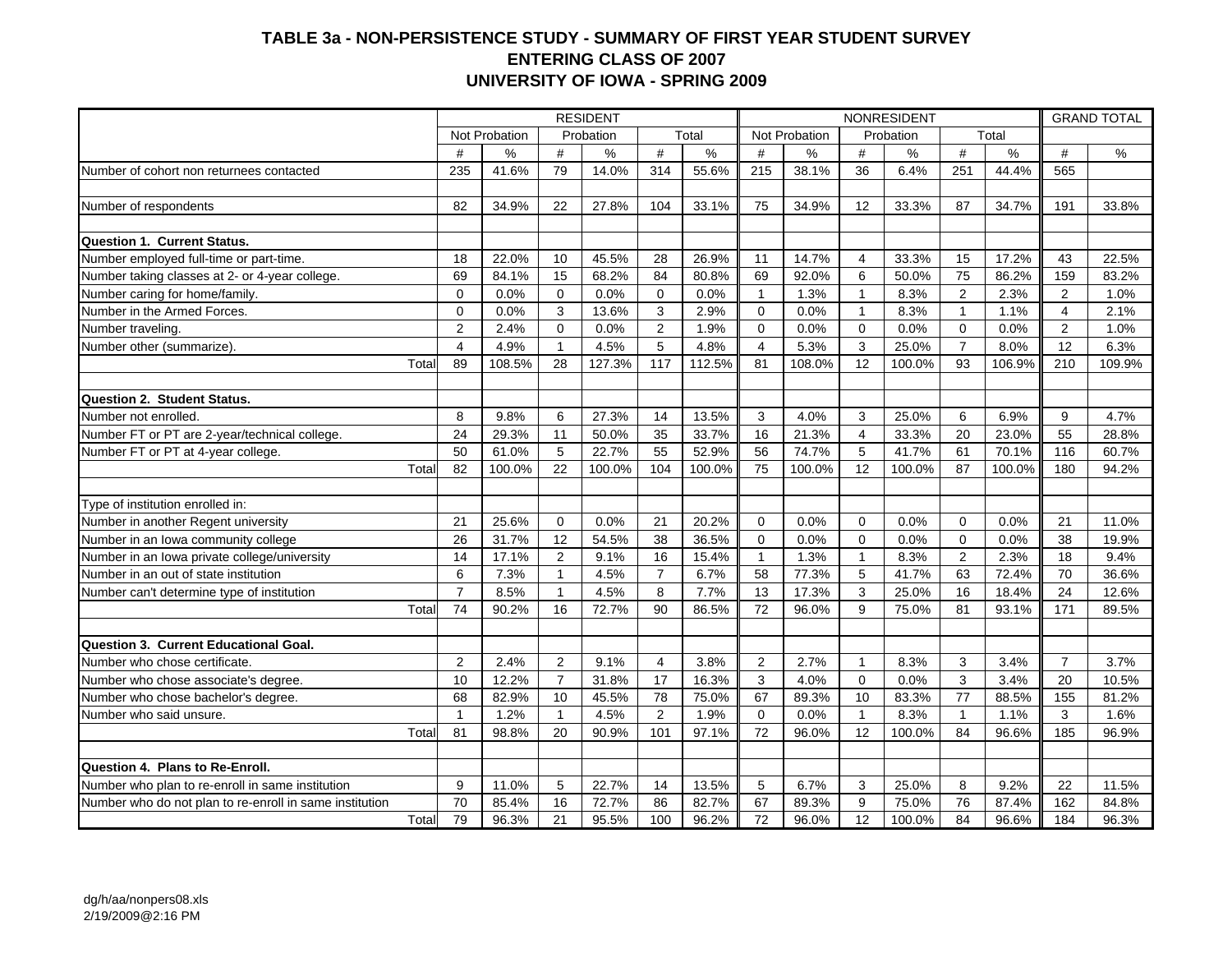### **TABLE 3b - NON-PERSISTENCE STUDY - SUMMARY OF FIRST YEAR STUDENT SURVEY ENTERING CLASS OF 2007 IOWA STATE UNIVERSITY - SPRING 2009**

|                                                         |                 |                |                       | <b>RESIDENT</b> |                       |                |                  |                |                 | NONRESIDENT    |                 |                |                   | <b>GRAND TOTAL</b> |
|---------------------------------------------------------|-----------------|----------------|-----------------------|-----------------|-----------------------|----------------|------------------|----------------|-----------------|----------------|-----------------|----------------|-------------------|--------------------|
|                                                         |                 | Not Probation  |                       | Probation       |                       | Total          |                  | Not Probation  |                 | Probation      |                 | Total          |                   |                    |
|                                                         | #               | $\%$           | $\#$                  | $\frac{1}{2}$   | $\#$                  | $\frac{0}{0}$  | #                | $\%$           | $\#$            | $\frac{1}{2}$  | $\#$            | $\frac{9}{6}$  | $\#$              | $\frac{1}{2}$      |
| Number of cohort nonreturnees contacted                 | 181             |                | 181                   |                 | 362                   |                | $\overline{118}$ |                | 79              |                | 197             |                | 559               |                    |
|                                                         |                 |                |                       |                 |                       |                |                  |                |                 |                |                 |                |                   |                    |
| Number of respondents                                   | 64              | 35.4%          | 41                    | 22.7%           | 105                   | 29.0%          | 46               | 39.0%          | $\overline{24}$ | 30.4%          | 70              | 35.5%          | $\frac{175}{175}$ | 31.3%              |
| <b>Question 1. Current Status.</b>                      |                 |                |                       |                 |                       |                |                  |                |                 |                |                 |                |                   |                    |
| Number employed full-time or part-time.                 | 8               | 12.5%          | 10                    | 24.4%           | 18                    | 17.1%          | 5                | 10.9%          | 6               | 25.0%          | 11              | 15.7%          | 29                | 16.6%              |
| Number taking classes at 2- or 4-year college.          | $\overline{48}$ | 75.0%          | $\overline{25}$       | 61.0%           | $\overline{73}$       | 69.5%          | $\overline{37}$  | 80.4%          | $\overline{13}$ | 54.2%          | 50              | 71.4%          | 123               | 70.3%              |
| Number caring for home/family.                          | $\mathbf{1}$    | 1.6%           | $\overline{2}$        | 4.9%            | 3                     | 2.9%           | $\mathbf{1}$     | 2.2%           | $\mathbf 0$     | 0.0%           | $\mathbf{1}$    | 1.4%           | 4                 | 2.3%               |
| Number in the Armed Forces.                             | $\overline{5}$  | 7.8%           | $\overline{3}$        | 7.3%            | $\overline{8}$        | 7.6%           | $\mathbf 0$      | 0.0%           | $\mathbf{1}$    | 4.2%           | $\mathbf 1$     | 1.4%           | $\overline{9}$    | 5.1%               |
| Number traveling.                                       | $\overline{0}$  | 0.0%           | $\overline{0}$        | 0.0%            | $\overline{0}$        | 0.0%           | $\mathbf 0$      | 0.0%           | $\overline{0}$  | 0.0%           | $\overline{0}$  | 0.0%           | $\overline{0}$    | 0.0%               |
|                                                         | $\overline{2}$  | 3.1%           | $\mathbf{1}$          | 2.4%            | $\overline{3}$        | 2.9%           | 3                | 6.5%           | $\overline{4}$  | 16.7%          | $\overline{7}$  | 10.0%          | 11                | 6.3%               |
| Number other (summarize).<br>Total                      | 64              | 96.9%          | 41                    | 97.6%           | 105                   | 97.1%          | 46               | 93.5%          | $\overline{24}$ | 83.3%          | 63              | 90.0%          | 165               | 94.3%              |
|                                                         |                 |                |                       |                 |                       |                |                  |                |                 |                |                 |                |                   |                    |
| <b>Question 2. Student Status.</b>                      |                 |                |                       |                 |                       |                |                  |                |                 |                |                 |                |                   |                    |
| Number not enrolled.                                    | 8               | 12.5%          | 12                    | 29.3%           | 20                    | 19.0%          | $\overline{2}$   | 4.3%           | 6               | 25.0%          | 8               | 11.4%          | 14                | 8.0%               |
| Number FT or PT are 2-year/technical college.           | $\overline{21}$ | 32.8%          | $\overline{20}$       | 48.8%           | $\overline{41}$       | 39.0%          | $\overline{12}$  | 26.1%          | 17              | 70.8%          | 29              | 41.4%          | 70                | 40.0%              |
| Number FT or PT at 4-year college.                      | $\overline{34}$ | 53.1%          | $\overline{9}$        | 22.0%           | 43                    | 41.0%          | $\overline{32}$  | 69.6%          | $\overline{1}$  | 4.2%           | 33              | 47.1%          | 76                | 43.4%              |
| Total                                                   | 63              | 98.4%          | 41                    | 100.0%          | 104                   | 99.0%          | $\overline{46}$  | 100.0%         | $\overline{24}$ | 100.0%         | $\overline{70}$ | 100.0%         | 160               | 91.4%              |
|                                                         |                 |                |                       |                 |                       |                |                  |                |                 |                |                 |                |                   |                    |
| Type of institution enrolled in:                        |                 |                |                       |                 |                       |                |                  |                |                 |                |                 |                |                   |                    |
| Number in another Regent university                     | 8               | 12.5%          | 3                     | 7.3%            | 11                    | 10.5%          | $\mathbf 1$      | 2.2%           | $\pmb{0}$       | 0.0%           | $\mathbf 1$     | 1.4%           | $\overline{12}$   | 6.9%               |
| Number in an Iowa community college                     | $\overline{26}$ | 40.6%          | $\overline{23}$       | 56.1%           | 49                    | 46.7%          | $\mathbf 0$      | 0.0%           | $\overline{0}$  | 0.0%           | $\overline{0}$  | 0.0%           | 49                | 28.0%              |
| Number in an Iowa private college/university            | 8               | 12.5%          | $\mathbf{1}$          | 2.4%            | 9                     | 8.6%           | $\overline{2}$   | 4.3%           | $\mathbf 0$     | 0.0%           | $\overline{2}$  | 2.9%           | 11                | 6.3%               |
| Number in an out of state institution                   | $\overline{9}$  | 14.1%          | $\overline{2}$        | 4.9%            | $\overline{11}$       | 10.5%          | $\overline{36}$  | 78.3%          | $\overline{18}$ | 75.0%          | $\overline{54}$ | 77.1%          | 65                | 37.1%              |
| Number can't determine type of institution              | 13              | 20.3%          | 11                    | 26.8%           | $\overline{24}$       | 22.9%          | $\overline{7}$   | 15.2%          | 6               | 25.0%          | 13              | 18.6%          | $\overline{37}$   | 21.1%              |
| Total                                                   | 64              | 100.0%         | $\overline{40}$       | 97.6%           | 104                   | 99.0%          | $\overline{46}$  | 100.0%         | $\overline{24}$ | 100.0%         | $\overline{70}$ | 100.0%         | 174               | 99.4%              |
| Question 3. Current Educational Goal.                   |                 |                |                       |                 |                       |                |                  |                |                 |                |                 |                |                   |                    |
| Number who chose certificate.                           | $\overline{2}$  | 3.1%           | $\mathbf 1$           | 2.4%            | 3                     | 2.9%           | $\overline{2}$   | 4.3%           | $\overline{2}$  | 8.3%           | 4               | 5.7%           | $\overline{7}$    | 4.0%               |
| Number who chose associate's degree.                    | 10              | 15.6%          | $\overline{7}$        | 17.1%           | $\overline{17}$       | 16.2%          | $\overline{3}$   | 6.5%           | $\overline{3}$  | 12.5%          | $\overline{6}$  | 8.6%           | $\overline{23}$   | 13.1%              |
| Number who chose bachelor's degree.                     | 48              | 75.0%          | $\overline{26}$       | 63.4%           | $\overline{74}$       | 70.5%          | 40               | 87.0%          | 18              | 75.0%          | 58              | 82.9%          | 132               | 75.4%              |
| Number who said unsure.                                 | $\overline{2}$  | 3.1%           | 6                     | 14.6%           | $\overline{8}$        | 7.6%           | $\mathbf{1}$     | 2.2%           | $\mathbf{1}$    | 4.2%           | $\overline{2}$  | 2.9%           | 10                | 5.7%               |
| $\overline{T}$ otal                                     | 62              | 96.9%          | 40                    | 97.6%           | 102                   | 97.1%          | 46               | 100.0%         | $\overline{24}$ | 100.0%         | 70              | 100.0%         | 172               | 98.3%              |
| <b>Question 4. Plans to Re-Enroll.</b>                  |                 |                |                       |                 |                       |                |                  |                |                 |                |                 |                |                   |                    |
|                                                         |                 |                |                       |                 |                       |                |                  |                |                 |                | $\overline{12}$ |                | 38                | 21.7%              |
| Number who plan to re-enroll in same institution        | 11<br>51        | 17.2%<br>79.7% | 15<br>$\overline{24}$ | 36.6%<br>58.5%  | $\overline{26}$<br>75 | 24.8%<br>71.4% | 6<br>40          | 13.0%<br>87.0% | 6<br>17         | 25.0%<br>70.8% | 57              | 17.1%<br>81.4% | 132               | 75.4%              |
| Number who do not plan to re-enroll in same institution | 62              |                | 39                    |                 |                       |                | 46               |                | 23              |                | 69              |                |                   |                    |
| Total                                                   |                 | 96.9%          |                       | 95.1%           | 101                   | 96.2%          |                  | 100.0%         |                 | 95.8%          |                 | 98.6%          | 170               | 97.1%              |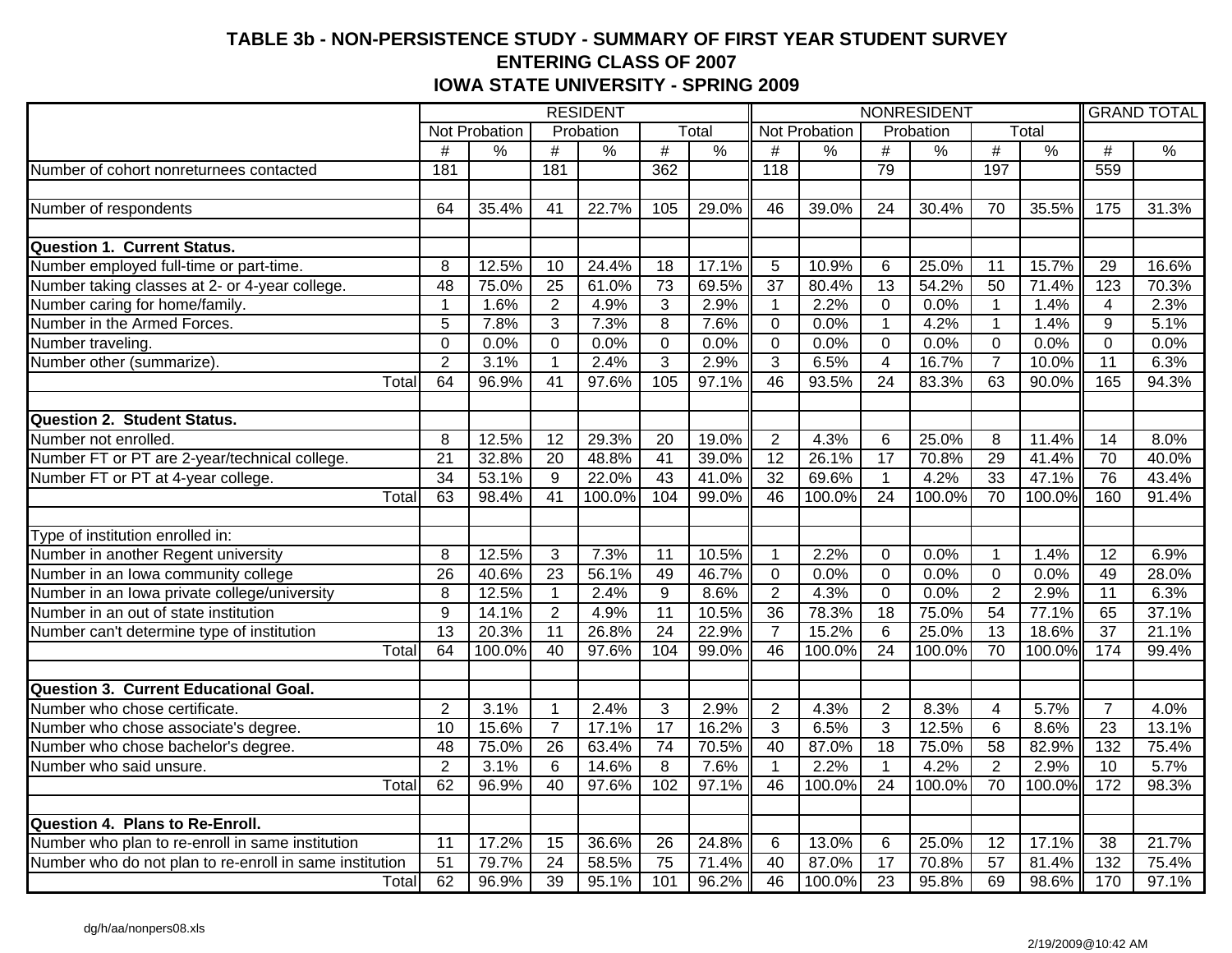### # | % | # | % | # | % | # | % | # | % | # | % Number of cohort nonreturnees contacted 204 41 245 21 2 23 268Number of respondents | 73 | 35.8% | 6 | 14.6% | 79 | 32.2% || 12 | 57.1% | 1 | 50.0% | 13 | 56.5% || 92 | 34.3% **Question 1. Current Status.** Number employed full-time or part-time. | 14 | 19.2% | 3 | 50.0% | 17 | 21.5% | 0 | 0.0% | 0 | 0.0% | 0 | 0.0% | 17 | 18.5% Number taking classes at 2- or 4-year college. | 65 | 89.0% | 5 | 83.3% | 70 | 88.6% || 11 | 91.7% | 1 | 100.0% | 12 | 92.3% || 82 | 89.1% Number caring for home/family. 1 1.4% 0 0.0% 1 1.3% 0 0.0% 0 0.0% 0 0.0% 1 1.1% Number in the Armed Forces. 0.0% lolo.0% lolo.0% lolo.0% lolo.0% lolo.0% lolo.0% Number traveling. | 0 | 0.0% | 0 | 0.0% | 0 | 0.0% | 0 | 0.0% | 0 | 0.0% | 0 | 0.0% | Number other (summarize). | 0 | 0.0% | 0 | 0.0% | 0 | 0.0% | 0 | 0.0% | 0 | 0.0% | 1 | 7.7% || 1 | 1.1% Totall 80 I 109.6% I 8 I 133.3% I 88 I 111.4%II 12 I 91.7% I 1 I 100.0%I 12 I 92.3% II 100 I 108.7%  *\* some chose more than one response for Question 1.* **Question 2. Student Status.** Number not enrolled. 3 4.1% 1 16.7% 4 5.1% 0 0.0% 0 0.0% 0 0.0% 0 0.0%Number FT or PT are 2-year/technical college. 30 41.1% 5 83.3% 35 44.3% 2 16.7% 0 0.0% 2 15.4% 37 40.2% Number FT or PT at 4-year college. 39 53.4% 0 0.0% 39 49.4% 10 83.3% 1 100.0% 11 84.6% 50 54.3% Totall 72 I 98.6% I 6 I 100.0%I 78 I 98.7% II 12 I 100.0%I 1 I 100.0%I 13 I 100.0%II 87 I 94.6% Type of institution enrolled in: Number in another Regent university | 46 | 63.0% | 0 | 0.0% | 46 | 58.2% || 1 | 8.3% | 0 | 0.0% | 1 | 7.7% || 47 | 51.1% Number in an Iowa community college **1120 121 | 96 | 131.5% | 31 | 516.7%** | 127 | 160.8% | 0 | 0.0% | 0 | 0.0% | 0 | 0.0% | 127 | 138.0% Number in an Iowa private college/university 34 46.6% 0 0.0% 34 43.0% 0 0.0% 0 0.0% 0 0.0% 34 37.0% Number in an out of state institution 14 19.2% 1 16.7% 15 19.0% 17 141.7% 1 100.0% 18 138.5% 33 35.9%Number can't determine type of institution | 0 | 0.0% | 0 | 0.0% | 0 | 0.0% | 0 | 0.0% | 0 | 0.0% | 0 | 0.0% *\* Clearinghouse data for nonreturnees* 190 260.3% 32 533.3% 222 281.0% 18 150.0% 1 100.0% 19 146.2% 241 262.0% **Question 3. Current Educational Goal.** Number who chose certificate. | 0 | 0.0% | 0 | 0.0% | 0 | 0.0% | 0 | 0.0% | 0 | 0.0% | 0 | 0.0% Number who chose associate's degree. | 12 | 16.4% | 2 | 33.3% | 14 | 17.7% || 1 | 8.3% | 0 | 0.0% | 1 | 7.7% || 15 | 16.3% Number who chose bachelor's degree. | 58 | 79.5% | 4 | 66.7% | 62 | 78.5% || 11 | 91.7% | 1 | 100.0%| 12 | 92.3% || 74 | 80.4% Number who said unsure. 2 2.7% 0 0.0% 2 2.5% 0 0.0% 0 0.0% 0 0.0% 2 2.2%Totall 72 I 98.6% I 6 I 100.0%I 78 I 98.7% II 12 I 100.0%I 1 I 100.0%I 13 I 100.0%II 91 I 98.9% **Question 4. Plans to Re-Enroll.** Number who plan to re-enroll in same institution 13 57.0% 4 66.7% 17 21.5% 0 0.0% 0 0.0% 0 0.0% 17 18.5% Number who do not plan to re-enroll in same institution | 57 | 78.1% | 2 | 33.3% | 59 | 74.7% | 12 | 100.0% | 1 | 100.0% | 13 | 100.0% | 72 | 78.3% Totall 70 I 135.1% I 6 I 100.0% I 76 I 96.2% II 12 I 100.0% I 1 I 100.0% I 13 I 100.0%II 89 I 96.7% TotalRESIDENT NONRESIDENT GRAND TOTALNot Probation | Probation | Total || Not Probation | Probation

**TABLE 3c - NON-PERSISTENCE STUDY - SUMMARY OF FIRST YEAR STUDENT SURVEY ENTERING CLASS OF 2007UNIVERSITY OF NORTHERN IOWA - SPRING 2009**

*\* some did not respond to Question 4.*

dg/h/aa/nonpers08.xls 2/19/2009@10:42 AM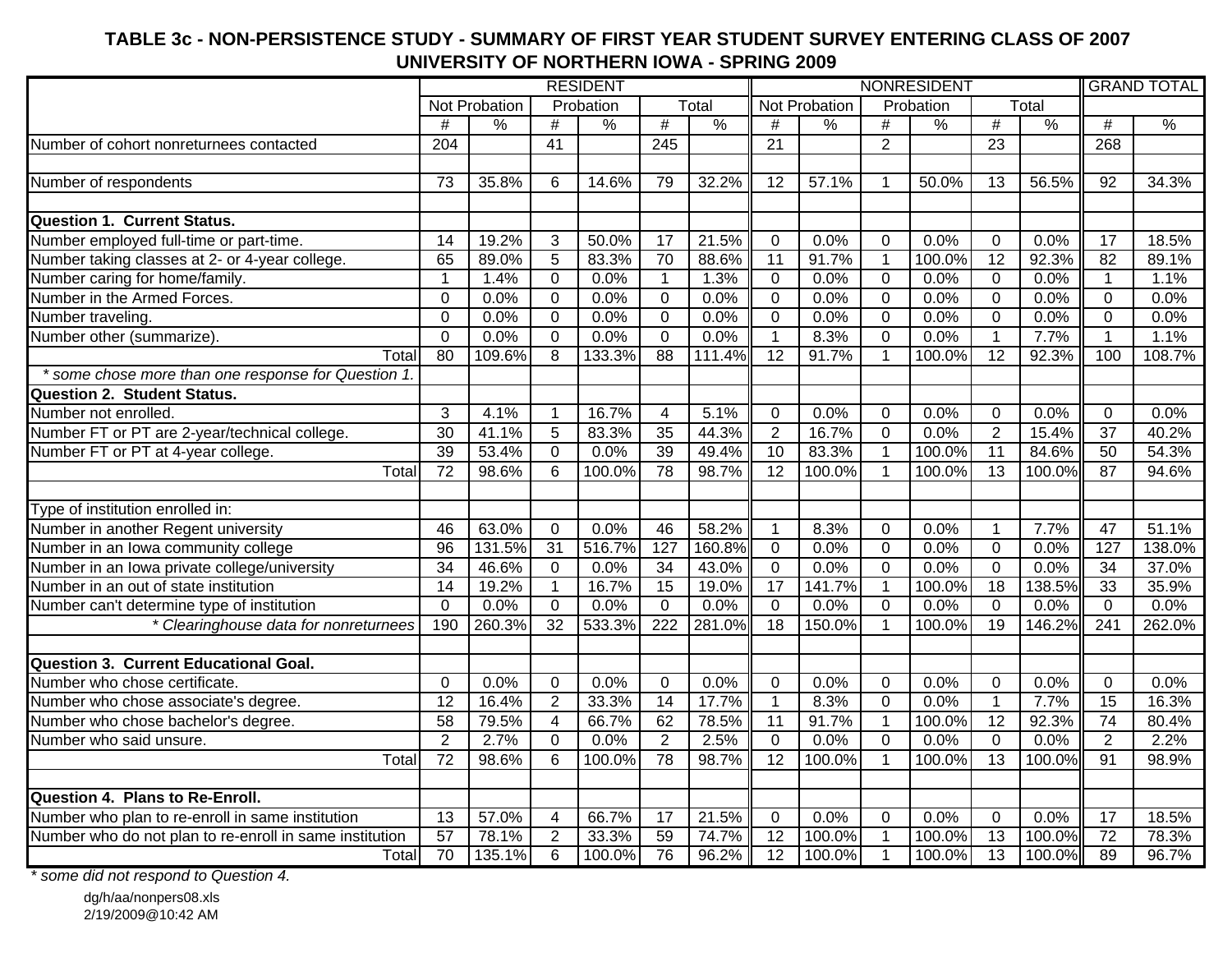## **TABLE 4 - NON-PERSISTENCE STUDY REASONS FOR NOT RETURNING RESIDENTS NOT ON PROBATION ENTERING CLASS OF 2007 REGENT TOTAL - SPRING 2009**

| <b>NUMBER OF RESPONDENTS</b>                           | 219             |              |                 |                   |                |         |  |  |
|--------------------------------------------------------|-----------------|--------------|-----------------|-------------------|----------------|---------|--|--|
|                                                        | Not a Reason    |              |                 |                   |                |         |  |  |
|                                                        |                 | Major Reason |                 | Minor Reason      | or No Response |         |  |  |
|                                                        | Number          | Percent      | Number          | Percent           | Number         | Percent |  |  |
| <b>Academic Reasons</b>                                |                 |              |                 |                   |                |         |  |  |
| 5. Courses were not interesting                        | 10              | 4.6%         | 41              | 18.7%             | 167            | 76.3%   |  |  |
| 6. Desired program was not available                   | 57              | 26.0%        | $\overline{13}$ | 5.9%              | 148            | 67.6%   |  |  |
| 7. Quality of instruction did not meet my expectations | 36              | 16.4%        | 43              | 19.6%             | 139            | 63.5%   |  |  |
| 8. Needed courses not available                        | 43              | 19.6%        | 14              | 6.4%              | 161            | 73.5%   |  |  |
| 9. Classes too large                                   | 47              | 21.5%        | 39              | 17.8%             | 132            | 60.3%   |  |  |
| 10. Inadequate academic support services               | 28              | 12.8%        | $\overline{37}$ | 16.9%             | 153            | 69.9%   |  |  |
| 11. Academically unprepared for course(s)              | 8               | 3.7%         | 24              | 11.0%             | 186            | 84.9%   |  |  |
| 12. Poor academic performance                          | $\overline{9}$  | 4.1%         | 26              | 11.9%             | 183            | 83.6%   |  |  |
| 13. Inadequate study techniques or habits              | $\overline{9}$  | 4.1%         | 27              | 12.3%             | 182            | 83.1%   |  |  |
| 14. Undecided about my major or vocation               | 38              | 17.4%        | 24              | 11.0%             | 156            | 71.2%   |  |  |
| <b>Financial Reasons</b>                               |                 |              |                 |                   |                |         |  |  |
| 15. Did not have enough money to continue              | 21              | 9.6%         | $\overline{32}$ | 14.6%             | 165            | 75.3%   |  |  |
| 16. Change in family financial circumstances           | 8               | 3.7%         | $\overline{25}$ | 11.4%             | 185            | 84.5%   |  |  |
| 17. Incurred too much debt                             | 14              | 6.4%         | 21              | 9.6%              | 183            | 83.6%   |  |  |
| 18. Scholarship/grant was not renewed                  | 10              | 4.6%         | 10              | 4.6%              | 198            | 90.4%   |  |  |
| 19. Financial aid was not sufficient                   | 17              | 7.8%         | $\overline{22}$ | 10.0%             | 179            | 81.7%   |  |  |
| 20. Transferred to a lower cost institution            | 42              | 19.2%        | 25              | 11.4%             | 151            | 68.9%   |  |  |
| 21. Increases in tuition and fees                      | 12              | 5.5%         | 28              | 12.8%             | 178            | 81.3%   |  |  |
|                                                        |                 |              |                 |                   |                |         |  |  |
| <b>Personal Reasons</b>                                |                 |              |                 |                   |                |         |  |  |
| 22. Military obligations                               | 5               | 2.3%         | 5               | 2.3%              | 208            | 95.0%   |  |  |
| 23. Moved out of the area                              | 10              | 4.6%         | 16              | $\overline{7}.3%$ | 192            | 87.7%   |  |  |
| 24. Housing was unsatisfactory                         | 21              | 9.6%         | $\overline{32}$ | 14.6%             | 163            | 74.4%   |  |  |
| 25. Issues with roommate or other students             | 27              | 12.3%        | $\overline{27}$ | 12.3%             | 164            | 74.9%   |  |  |
| 26. Family issues/responsibility                       | $6\phantom{1}6$ | 2.7%         | 10              | 4.6%              | 202            | 92.2%   |  |  |
| 27. Homesick                                           | 24              | 11.0%        | 23              | 10.5%             | 171            | 78.1%   |  |  |
| 28. Wanted to be closer to family and friends          | 48              | 21.9%        | 49              | 22.4%             | 120            | 54.8%   |  |  |
| 29. Felt out of place at the university                | $\overline{43}$ | 19.6%        | $\overline{47}$ | 21.5%             | 128            | 58.4%   |  |  |
| 30. Distracted by social life                          | $\overline{9}$  | 4.1%         | 30              | 13.7%             | 179            | 81.7%   |  |  |
| 31. Working too many hours                             | 1               | 0.5%         | 14              | 6.4%              | 203            | 92.7%   |  |  |
| 32. Unmotivated or tired of school                     | 8               | 3.7%         | 24              | 11.0%             | 186            | 84.9%   |  |  |
| 33. Medical (physical)                                 | $\overline{3}$  | 1.4%         | 3               | 1.4%              | 212            | 96.8%   |  |  |
| 34. Emotional/mental health                            | $\overline{9}$  | 4.1%         | 18              | 8.2%              | 191            | 87.2%   |  |  |
| 35. Addictions (alcohol, gaming, internet, etc.)       | $\overline{3}$  | 1.4%         | 4               | 1.8%              | 211            | 96.3%   |  |  |
| 36. Felt campus environment not safe                   | 10              | 4.6%         | 19              | 8.7%              | 189            | 86.3%   |  |  |
| 37. Sexual harrassment/abuse                           | $\overline{2}$  | 0.9%         | $\mathfrak{S}$  | 1.4%              | 213            | 97.3%   |  |  |
| 38. Impact of natural disaster(s)                      | 1               | 0.5%         | $\pmb{0}$       | 0.0%              | 217            | 99.1%   |  |  |
| 39. Other                                              | 49              | 22.4%        | $\pmb{0}$       | 0.0%              | 112            | 51.1%   |  |  |
|                                                        |                 |              |                 |                   |                |         |  |  |

40. Three most significant major resons for not returning.

 6. Desired program was not available 28. Wanted to be closer to family and friends

9. Classes too large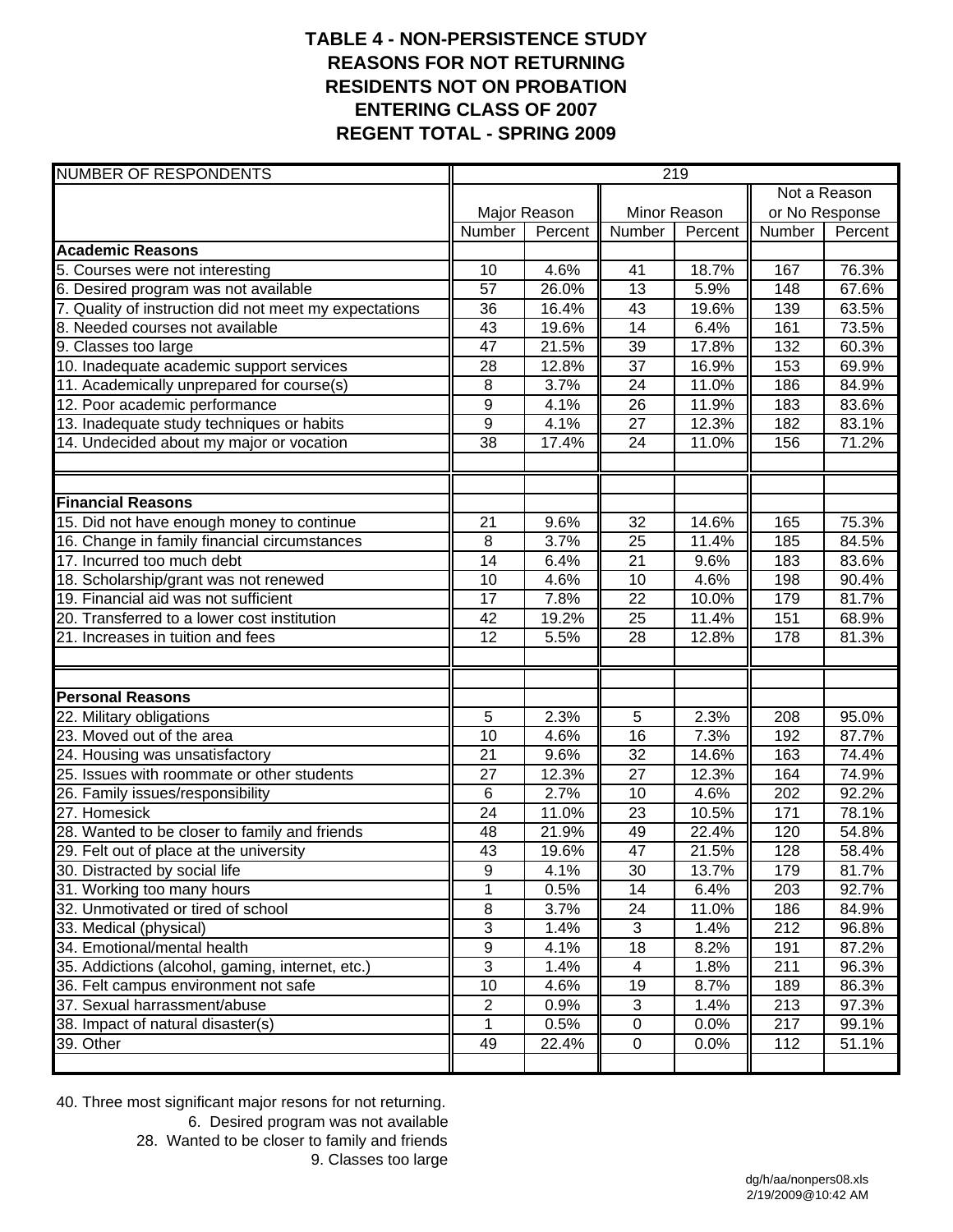# **TABLE 4a - NON-PERSISTENCE STUDY REASONS FOR NOT RETURNING PART II - RESIDENTS NOT ON PROBATION ENTERING CLASS OF 2007 UNIVERSITY OF IOWA SPRING 2009**

| <b>NUMBER OF RESPONDENTS</b>                                                             | 82                               |               |                                  |               |                 |                |  |
|------------------------------------------------------------------------------------------|----------------------------------|---------------|----------------------------------|---------------|-----------------|----------------|--|
|                                                                                          | Not a Reason                     |               |                                  |               |                 |                |  |
|                                                                                          |                                  | Major Reason  |                                  | Minor Reason  |                 | or No Response |  |
|                                                                                          | Number                           | Percent       | Number                           | Percent       | Number          | Percent        |  |
| <b>Academic Reasons</b>                                                                  |                                  |               |                                  |               |                 |                |  |
| 5. Courses were not interesting                                                          | 4                                | 4.9%          | 14                               | 17.1%         | 64              | 78.0%          |  |
| 6. Desired program was not available                                                     | 19                               | 23.2%         | $6\phantom{1}6$                  | 7.3%          | 57              | 69.5%          |  |
| 7. Quality of instruction did not meet my expectations                                   | 15                               | 18.3%         | 20                               | 24.4%         | 47              | 57.3%          |  |
| 8. Needed courses not available                                                          | 13                               | 15.9%         | $\overline{7}$                   | 8.5%          | 62              | 75.6%          |  |
| 9. Classes too large                                                                     | 21                               | 25.6%         | 19                               | 23.2%         | 42              | 51.2%          |  |
| 10. Inadequate academic support services                                                 | 8                                | 9.8%          | 17                               | 20.7%         | 57              | 69.5%          |  |
| 11. Academically unprepared for course(s)                                                | $\overline{3}$                   | 3.7%          | $\overline{7}$                   | 8.5%          | 72              | 87.8%          |  |
| 12. Poor academic performance                                                            | $\overline{2}$                   | 2.4%          | $\boldsymbol{9}$                 | 11.0%         | 71              | 86.6%          |  |
| 13. Inadequate study techniques or habits                                                | 1                                | 1.2%          | $\overline{10}$                  | 12.2%         | 71              | 86.6%          |  |
| 14. Undecided about my major or vocation                                                 | 12                               | 14.6%         | 10                               | 12.2%         | 60              | 73.2%          |  |
|                                                                                          |                                  |               |                                  |               |                 |                |  |
| <b>Financial Reasons</b>                                                                 |                                  |               |                                  |               |                 |                |  |
| 15. Did not have enough money to continue                                                | 11                               | 13.4%         | 11                               | 13.4%         | 60              | 73.2%          |  |
| 16. Change in family financial circumstances                                             | 3                                | 3.7%          | 13                               | 15.9%         | 66              | 80.5%          |  |
| 17. Incurred too much debt                                                               | $\overline{7}$                   | 8.5%          | $\,6$                            | 7.3%          | 69              | 84.1%          |  |
| 18. Scholarship/grant was not renewed                                                    | $\overline{3}$                   | 3.7%          | 3                                | 3.7%          | 76              | 92.7%          |  |
| 19. Financial aid was not sufficient                                                     | $\overline{7}$                   | 8.5%          | $\,6$                            | 7.3%          | 69              | 84.1%          |  |
| 20. Transferred to a lower cost institution                                              | 17                               | 20.7%         | $\boldsymbol{9}$                 | 11.0%         | 56              | 68.3%          |  |
| 21. Increases in tuition and fees                                                        | 4                                | 4.9%          | $\overline{12}$                  | 14.6%         | 66              | 80.5%          |  |
|                                                                                          |                                  |               |                                  |               |                 |                |  |
| <b>Personal Reasons</b>                                                                  |                                  |               |                                  |               |                 |                |  |
| 22. Military obligations<br>23. Moved out of the area                                    | 1                                | 1.2%          | $\overline{2}$<br>$\overline{4}$ | 2.4%          | 79              | 96.3%          |  |
|                                                                                          | 5                                | 6.1%          |                                  | 4.9%          | 73              | 89.0%          |  |
| 24. Housing was unsatisfactory<br>25. Issues with roommate or other students             | $\overline{7}$<br>$\overline{7}$ | 8.5%          | 11<br>11                         | 13.4%         | 62<br>64        | 75.6%          |  |
|                                                                                          | $\overline{2}$                   | 8.5%<br>2.4%  | 3                                | 13.4%<br>3.7% | 77              | 78.0%<br>93.9% |  |
| 26. Family issues/responsibility<br>27. Homesick                                         | 8                                | 9.8%          | $\overline{7}$                   | 8.5%          | 67              | 81.7%          |  |
|                                                                                          | 19                               | 23.2%         | 17                               | 20.7%         | 46              | 56.1%          |  |
| 28. Wanted to be closer to family and friends<br>29. Felt out of place at the university | $\overline{20}$                  | 24.4%         | $\overline{22}$                  | 26.8%         | $\overline{40}$ | 48.8%          |  |
| 30. Distracted by social life                                                            | 5                                | 6.1%          | 11                               | 13.4%         | 66              | 80.5%          |  |
| 31. Working too many hours                                                               | $\boldsymbol{0}$                 | 0.0%          | 5                                | 6.1%          | 77              | 93.9%          |  |
| 32. Unmotivated or tired of school                                                       | $\mathbf{3}$                     | 3.7%          | $\overline{13}$                  | 15.9%         | 66              | 80.5%          |  |
|                                                                                          | $\boldsymbol{0}$                 |               |                                  |               |                 | 97.6%          |  |
| 33. Medical (physical)<br>34. Emotional/mental health                                    | 5                                | 0.0%<br>6.1%  | $\overline{c}$<br>$\bf 8$        | 2.4%<br>9.8%  | 80<br>69        | 84.1%          |  |
| 35. Addictions (alcohol, gaming, Internet, etc.)                                         | 0                                |               |                                  |               |                 |                |  |
|                                                                                          | 9                                | 0.0%<br>11.0% | 12                               | 1.2%<br>14.6% | 81              | 98.8%          |  |
| 36. Felt campus environment not safe<br>37. Sexual harassment/abuse                      | 1                                | 1.2%          | $\overline{2}$                   | 2.4%          | 61<br>79        | 74.4%<br>96.3% |  |
| 38. Impact of natural disaster(s)                                                        | 1                                | 1.2%          | $\mathbf 0$                      | 0.0%          | 81              | 98.8%          |  |
| 39. Other                                                                                | 23                               |               | $\pmb{0}$                        | 0.0%          | 59              | 72.0%          |  |
|                                                                                          |                                  | 28.0%         |                                  |               |                 |                |  |

40. Three most significant major reasons for not returning.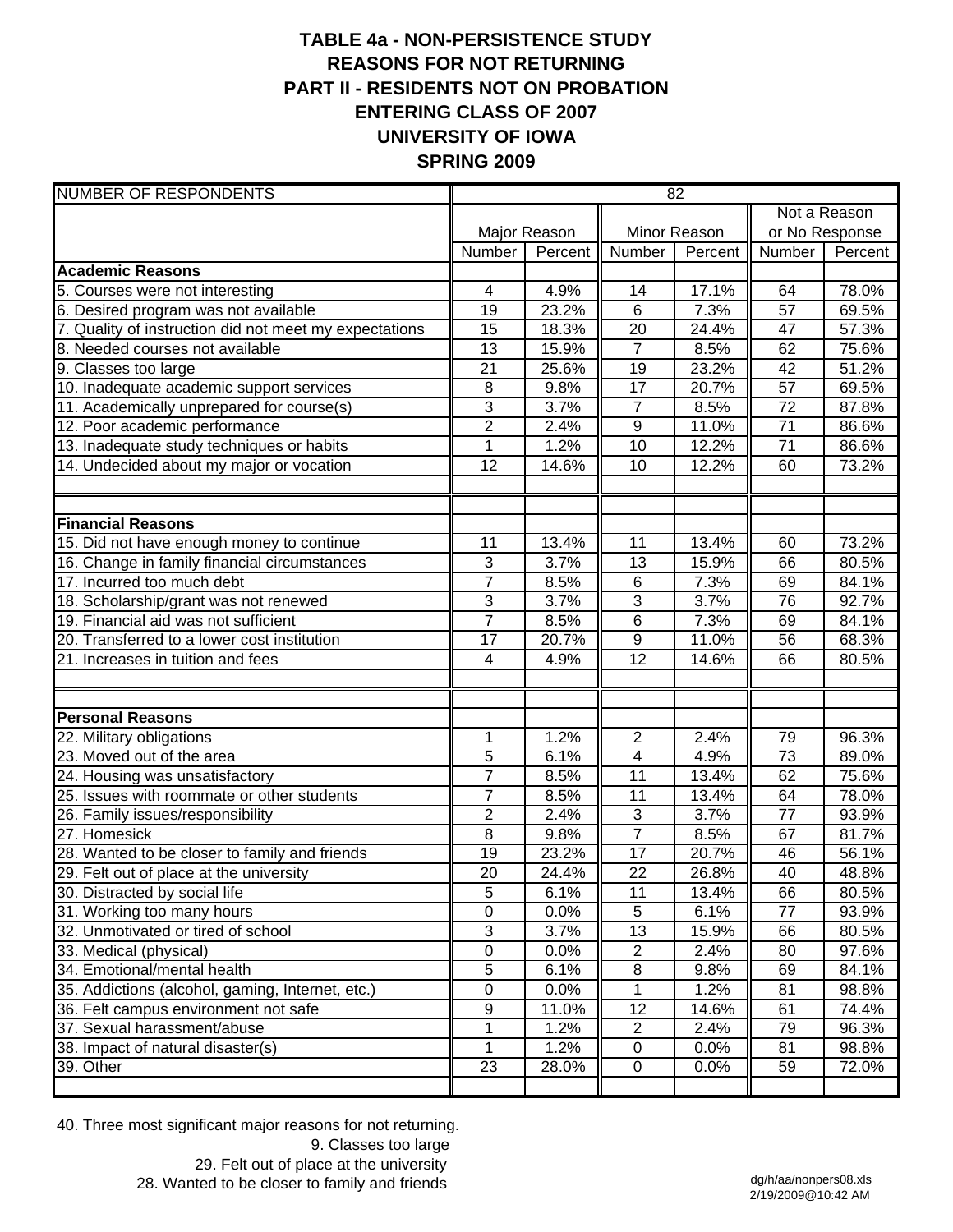## **TABLE 4b - NON-PERSISTENCE STUDY REASONS FOR NOT RETURNING PART II - RESIDENTS NOT ON PROBATION ENTERING CLASS OF 2007 IOWA STATE UNIVERSITY SPRING 2009**

| <b>NUMBER OF RESPONDENTS</b>                           | 64              |              |                         |              |                 |         |  |  |
|--------------------------------------------------------|-----------------|--------------|-------------------------|--------------|-----------------|---------|--|--|
|                                                        |                 |              | Not a Reason            |              |                 |         |  |  |
|                                                        |                 | Major Reason |                         | Minor Reason | or No Response  |         |  |  |
|                                                        | Number          | Percent      | Number                  | Percent      | Number          | Percent |  |  |
| <b>Academic Reasons</b>                                |                 |              |                         |              |                 |         |  |  |
| 5. Courses were not interesting                        | 2               | 3.1%         | 13                      | 20.3%        | 49              | 76.6%   |  |  |
| 6. Desired program was not available                   | 18              | 28.1%        | $\overline{4}$          | 6.3%         | 42              | 65.6%   |  |  |
| 7. Quality of instruction did not meet my expectations | 12              | 18.8%        | 15                      | 23.4%        | 37              | 57.8%   |  |  |
| 8. Needed courses not available                        | 14              | 21.9%        | $\overline{4}$          | 6.3%         | 46              | 71.9%   |  |  |
| 9. Classes too large                                   | 16              | 25.0%        | $\overline{9}$          | 14.1%        | 39              | 60.9%   |  |  |
| 10. Inadequate academic support services               | $\overline{7}$  | 10.9%        | 10                      | 15.6%        | 47              | 73.4%   |  |  |
| 11. Academically unprepared for course(s)              | $\sqrt{3}$      | 4.7%         | 5                       | 7.8%         | 56              | 87.5%   |  |  |
| 12. Poor academic performance                          | $\overline{3}$  | 4.7%         | $\overline{8}$          | 12.5%        | $\overline{53}$ | 82.8%   |  |  |
| 13. Inadequate study techniques or habits              | $\overline{3}$  | 4.7%         | $\overline{9}$          | 14.1%        | 52              | 81.3%   |  |  |
| 14. Undecided about my major or vocation               | $\overline{12}$ | 18.8%        | 9                       | 14.1%        | 43              | 67.2%   |  |  |
|                                                        |                 |              |                         |              |                 |         |  |  |
| <b>Financial Reasons</b>                               |                 |              |                         |              |                 |         |  |  |
| 15. Did not have enough money to continue              | 5               | 7.8%         | 9                       | 14.1%        | 50              | 78.1%   |  |  |
| 16. Change in family financial circumstances           | 3               | 4.7%         | 5                       | 7.8%         | 56              | 87.5%   |  |  |
| 17. Incurred too much debt                             | 4               | 6.3%         | $\overline{7}$          | 10.9%        | 53              | 82.8%   |  |  |
| 18. Scholarship/grant was not renewed                  | $\overline{2}$  | 3.1%         | $\overline{4}$          | 6.3%         | 58              | 90.6%   |  |  |
| 19. Financial aid was not sufficient                   | $\overline{7}$  | 10.9%        | 10                      | 15.6%        | 47              | 73.4%   |  |  |
| 20. Transferred to a lower cost institution            | 11              | 17.2%        | 8                       | 12.5%        | 45              | 70.3%   |  |  |
| 21. Increases in tuition and fees                      | $\overline{2}$  | 3.1%         | 8                       | 12.5%        | 54              | 84.4%   |  |  |
| <b>Personal Reasons</b>                                |                 |              |                         |              |                 |         |  |  |
| 22. Military obligations                               | 4               | 6.3%         | 1                       | 1.6%         | 59              | 92.2%   |  |  |
| 23. Moved out of the area                              | 1               | 1.6%         | $\overline{6}$          | 9.4%         | 57              | 89.1%   |  |  |
| 24. Housing was unsatisfactory                         | 9               | 14.1%        | 10                      | 15.6%        | 45              | 70.3%   |  |  |
| 25. Issues with roommate or other students             | 8               | 12.5%        | 8                       | 12.5%        | 48              | 75.0%   |  |  |
| 26. Family issues/responsibility                       | 3               | 4.7%         | $\overline{\mathbf{4}}$ | 6.3%         | 57              | 89.1%   |  |  |
| 27. Homesick                                           | $\overline{6}$  | 9.4%         | $\overline{5}$          | 7.8%         | 53              | 82.8%   |  |  |
| 28. Wanted to be closer to family and friends          | 17              | 26.6%        | 15                      | 23.4%        | 32              | 50.0%   |  |  |
| 29. Felt out of place at the university                | 14              | 21.9%        | 13                      | 20.3%        | $\overline{37}$ | 57.8%   |  |  |
| 30. Distracted by social life                          | 2               | 3.1%         | 8                       | 12.5%        | 54              | 84.4%   |  |  |
| 31. Working too many hours                             | $\pmb{0}$       | 0.0%         | $\overline{3}$          | 4.7%         | 61              | 95.3%   |  |  |
| 32. Unmotivated or tired of school                     | $\overline{2}$  | 3.1%         | $\overline{7}$          | 10.9%        | 55              | 85.9%   |  |  |
| 33. Medical (physical)                                 | 1               | 1.6%         | $\pmb{0}$               | 0.0%         | 63              | 98.4%   |  |  |
| 34. Emotional/mental health                            | 3               | 4.7%         | 5                       | 7.8%         | 56              | 87.5%   |  |  |
| 35. Addictions (alcohol, gaming, internet, etc.)       | 3               | 4.7%         | $\pmb{0}$               | 0.0%         | 61              | 95.3%   |  |  |
| 36. Felt campus environment not safe                   | $\pmb{0}$       | 0.0%         | 4                       | 6.3%         | 60              | 93.8%   |  |  |
| 37. Sexual harrassment/abuse                           | 0               | 0.0%         | 0                       | 0.0%         | 64              | 100.0%  |  |  |
| 38. Impact of natural disaster(s)                      | 0               | 0.0%         | 0                       | 0.0%         | 64              | 100.0%  |  |  |
| 39. Other                                              | 11              | 17.2%        | $\pmb{0}$               | 0.0%         | 53              | 82.8%   |  |  |
|                                                        |                 |              |                         |              |                 |         |  |  |

40. Three most significant major resons for not returning. 18. Desired program was not available 28. Wanted to be closer to family & friends 9. Classes too large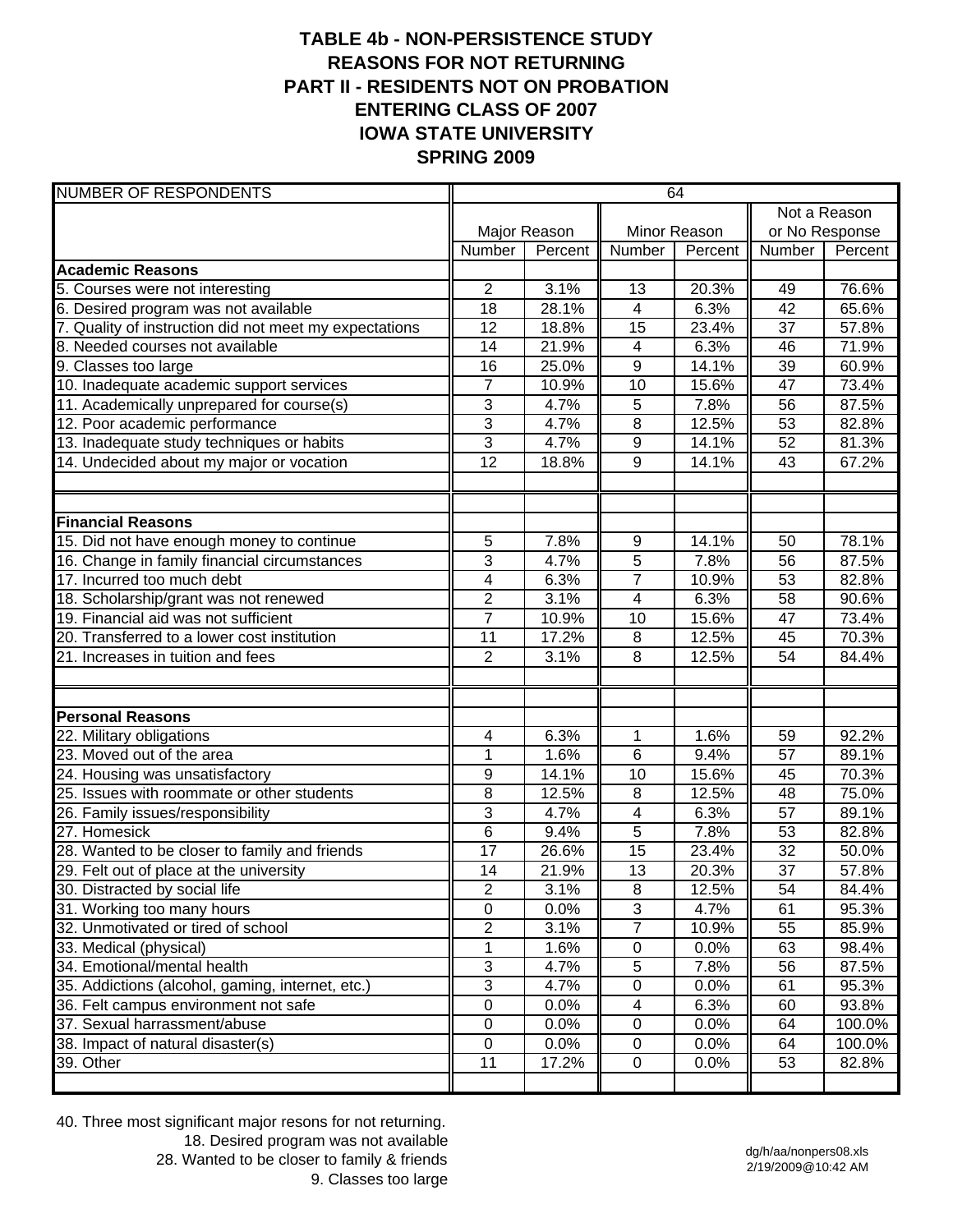# **TABLE 4c - NON-PERSISTENCE STUDY REASONS FOR NOT RETURNING PART II - RESIDENTS NOT ON PROBATION ENTERING CLASS OF 2007 UNIVERSITY OF NORTHERN IOWA SPRING 2009**

| <b>NUMBER OF RESPONDENTS</b>                           | $\overline{73}$ |              |                 |         |                 |         |
|--------------------------------------------------------|-----------------|--------------|-----------------|---------|-----------------|---------|
|                                                        |                 |              |                 |         | Not a Reason    |         |
|                                                        |                 | Major Reason | Minor Reason    |         | or No Response  |         |
|                                                        | Number          | Percent      | Number          | Percent | Number          | Percent |
| <b>Academic Reasons</b>                                |                 |              |                 |         |                 |         |
| 5. Courses were not interesting                        | 4               | 5.5%         | 14              | 19.2%   | 54              | 74.0%   |
| 6. Desired program was not available                   | 20              | 27.4%        | $\mathbf{3}$    | 4.1%    | 49              | 67.1%   |
| 7. Quality of instruction did not meet my expectations | 9               | 12.3%        | 8               | 11.0%   | 55              | 75.3%   |
| 8. Needed courses not available                        | 16              | 21.9%        | 3               | 4.1%    | 53              | 72.6%   |
| 9. Classes too large                                   | 10              | 13.7%        | 11              | 15.1%   | $\overline{51}$ | 69.9%   |
| 10. Inadequate academic support services               | 13              | 17.8%        | 10              | 13.7%   | 49              | 67.1%   |
| 11. Academically unprepared for course(s)              | $\overline{2}$  | 2.7%         | 12              | 16.4%   | 58              | 79.5%   |
| 12. Poor academic performance                          | 4               | 5.5%         | 9               | 12.3%   | 59              | 80.8%   |
| 13. Inadequate study techniques or habits              | $\overline{5}$  | 6.8%         | $\overline{8}$  | 11.0%   | 59              | 80.8%   |
| 14. Undecided about my major or vocation               | 14              | 19.2%        | $\overline{5}$  | 6.8%    | 53              | 72.6%   |
|                                                        |                 |              |                 |         |                 |         |
| <b>Financial Reasons</b>                               |                 |              |                 |         |                 |         |
| 15. Did not have enough money to continue              | 5               | 6.8%         | 12              | 16.4%   | 55              | 75.3%   |
| 16. Change in family financial circumstances           | $\overline{2}$  | 2.7%         | $\overline{7}$  | 9.6%    | 63              | 86.3%   |
| 17. Incurred too much debt                             | $\overline{3}$  | 4.1%         | 8               | 11.0%   | 61              | 83.6%   |
| 18. Scholarship/grant was not renewed                  | 5               | 6.8%         | 3               | 4.1%    | 64              | 87.7%   |
| 19. Financial aid was not sufficient                   | 3               | 4.1%         | $\overline{6}$  | 8.2%    | 63              | 86.3%   |
| 20. Transferred to a lower cost institution            | 14              | 19.2%        | 8               | 11.0%   | 50              | 68.5%   |
| 21. Increases in tuition and fees                      | 6               | 8.2%         | 8               | 11.0%   | 58              | 79.5%   |
|                                                        |                 |              |                 |         |                 |         |
| <b>Personal Reasons</b>                                |                 |              |                 |         |                 |         |
| 22. Military obligations                               | 0               | 0.0%         | $\overline{2}$  | 2.7%    | 70              | 95.9%   |
| 23. Moved out of the area                              | 4               | 5.5%         | 6               | 8.2%    | 62              | 84.9%   |
| 24. Housing was unsatisfactory                         | 5               | 6.8%         | 11              | 15.1%   | 56              | 76.7%   |
| 25. Issues with roommate or other students             | 12              | 16.4%        | 8               | 11.0%   | 52              | 71.2%   |
| 26. Family issues/responsibility                       | 1               | 1.4%         | 3               | 4.1%    | 68              | 93.2%   |
| 27. Homesick                                           | 10              | 13.7%        | 11              | 15.1%   | 51              | 69.9%   |
| 28. Wanted to be closer to family and friends          | 12              | 16.4%        | $\overline{17}$ | 23.3%   | 42              | 57.5%   |
| 29. Felt out of place at the university                | $\overline{9}$  | 12.3%        | 12              | 16.4%   | 51              | 69.9%   |
| 30. Distracted by social life                          | $\overline{c}$  | 2.7%         | 11              | 15.1%   | 59              | 80.8%   |
| 31. Working too many hours                             | 1               | 1.4%         | 6               | 8.2%    | 65              | 89.0%   |
| 32. Unmotivated or tired of school                     | 3               | 4.1%         | 4               | 5.5%    | 65              | 89.0%   |
| 33. Medical (physical)                                 | $\overline{2}$  | 2.7%         | 1               | 1.4%    | 69              | 94.5%   |
| 34. Emotional/mental health                            | 1               | 1.4%         | $\sqrt{5}$      | 6.8%    | 66              | 90.4%   |
| 35. Addictions (alcohol, gaming, internet, etc.)       | 0               | 0.0%         | $\sqrt{3}$      | 4.1%    | 69              | 94.5%   |
| 36. Felt campus environment not safe                   | 1               | 1.4%         | 3               | 4.1%    | 68              | 93.2%   |
| 37. Sexual harrassment/abuse                           | 1               | 1.4%         | 1               | 1.4%    | 70              | 95.9%   |
| 38. Impact of natural disaster(s)                      | $\mathbf 0$     | 0.0%         | $\pmb{0}$       | 0.0%    | 72              | 98.6%   |
| 39. Other                                              | 15              | 20.5%        | $\pmb{0}$       | 0.0%    | 0               | 0.0%    |

40. Three most significant major resons for not returning.

6. Desired program was not available

8. Needed courses not available

20. Transferred to a lower cost institution/

14. Undecided about my major or vocation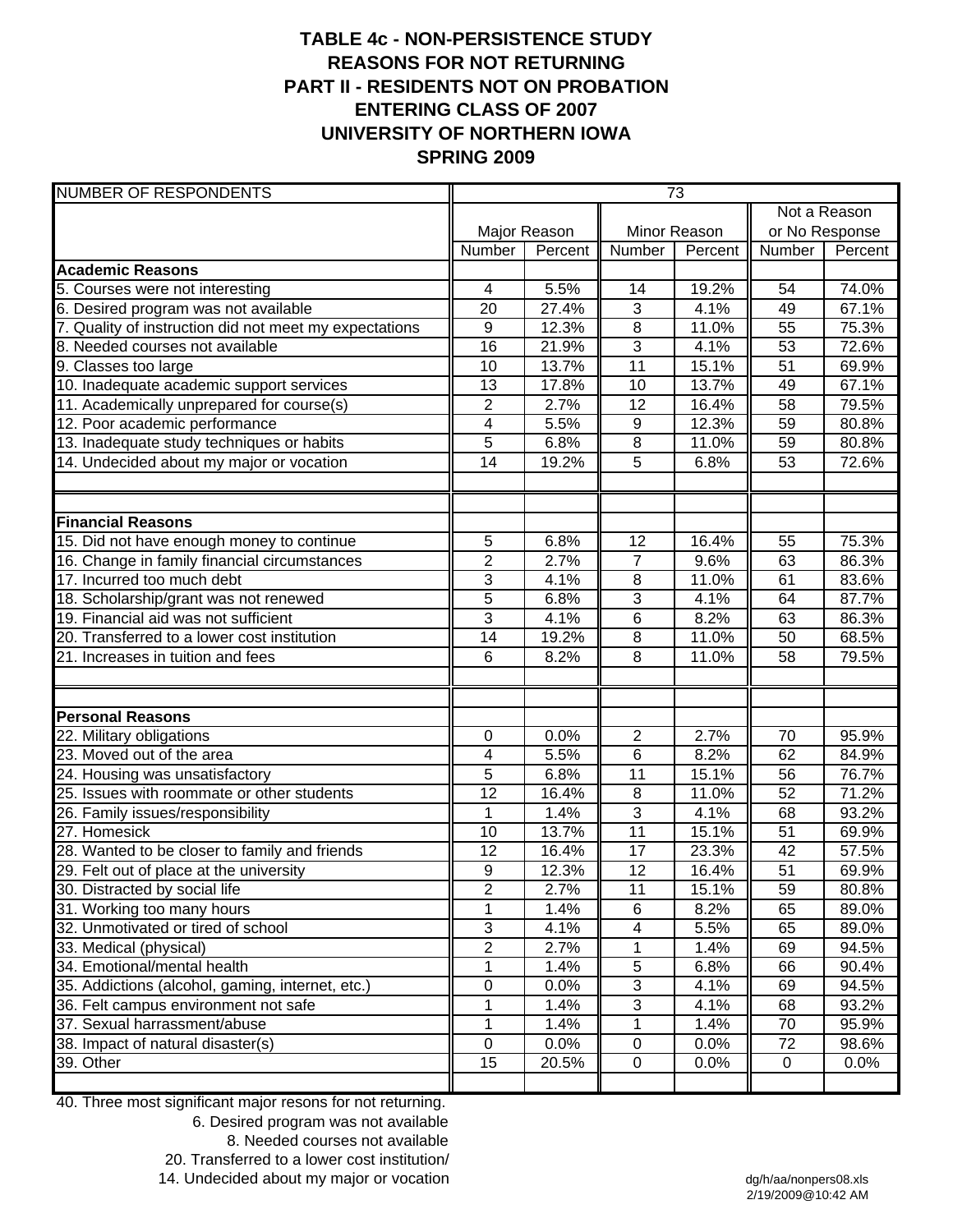## **TABLE 5 - NON-PERSISTENCE STUDY REASONS FOR NOT RETURNING RESIDENTS ON PROBATION ENTERING CLASS OF 2007 REGENT TOTAL - SPRING 2009**

| <b>NUMBER OF RESPONDENTS</b>                           | 69              |              |                 |         |                 |         |
|--------------------------------------------------------|-----------------|--------------|-----------------|---------|-----------------|---------|
|                                                        |                 |              |                 |         | Not a Reason    |         |
|                                                        |                 | Major Reason | Minor Reason    |         | or No Response  |         |
|                                                        | Number          | Percent      | Number          | Percent | Number          | Percent |
| <b>Academic Reasons</b>                                |                 |              |                 |         |                 |         |
| 5. Courses were not interesting                        | 2               | 2.9%         | 18              | 26.1%   | 49              | 71.0%   |
| 6. Desired program was not available                   | 29              | 42.0%        | $\overline{3}$  | 4.3%    | 52              | 75.4%   |
| 7. Quality of instruction did not meet my expectations | 13              | 18.8%        | 16              | 23.2%   | 40              | 58.0%   |
| 8. Needed courses not available                        | 8               | 11.6%        | $6\phantom{1}$  | 8.7%    | 55              | 79.7%   |
| 9. Classes too large                                   | $\overline{21}$ | 30.4%        | $\overline{13}$ | 18.8%   | $\overline{35}$ | 50.7%   |
| 10. Inadequate academic support services               | 15              | 21.7%        | 14              | 20.3%   | 40              | 58.0%   |
| 11. Academically unprepared for course(s)              | 11              | 15.9%        | $\overline{24}$ | 34.8%   | 34              | 49.3%   |
| 12. Poor academic performance                          | 21              | 30.4%        | 19              | 27.5%   | 29              | 42.0%   |
| 13. Inadequate study techniques or habits              | 20              | 29.0%        | 20              | 29.0%   | 29              | 42.0%   |
| 14. Undecided about my major or vocation               | 13              | 18.8%        | 10              | 14.5%   | 46              | 66.7%   |
|                                                        |                 |              |                 |         |                 |         |
| <b>Financial Reasons</b>                               |                 |              |                 |         |                 |         |
| 15. Did not have enough money to continue              | 11              | 15.9%        | 18              | 26.1%   | 40              | 58.0%   |
| 16. Change in family financial circumstances           | 6               | 8.7%         | 9               | 13.0%   | 54              | 78.3%   |
| 17. Incurred too much debt                             | 6               | 8.7%         | 8               | 11.6%   | 55              | 79.7%   |
| 18. Scholarship/grant was not renewed                  | $\overline{2}$  | 2.9%         | $\overline{8}$  | 11.6%   | 59              | 85.5%   |
| 19. Financial aid was not sufficient                   | $\overline{7}$  | 10.1%        | $\overline{15}$ | 21.7%   | 47              | 68.1%   |
| 20. Transferred to a lower cost institution            | $\overline{21}$ | 30.4%        | 10              | 14.5%   | 38              | 55.1%   |
| 21. Increases in tuition and fees                      | 6               | 8.7%         | 6               | 8.7%    | 57              | 82.6%   |
| <b>Personal Reasons</b>                                |                 |              |                 |         |                 |         |
| 22. Military obligations                               | 3               | 4.3%         | 0               | 0.0%    | 66              | 95.7%   |
| 23. Moved out of the area                              | 3               | 4.3%         | 3               | 4.3%    | 63              | 91.3%   |
| 24. Housing was unsatisfactory                         | 8               | 11.6%        | 8               | 11.6%   | 53              | 76.8%   |
| 25. Issues with roommate or other students             | 9               | 13.0%        | 10              | 14.5%   | 50              | 72.5%   |
| 26. Family issues/responsibility                       | 6               | 8.7%         | 1               | 1.4%    | 62              | 89.9%   |
| 27. Homesick                                           | 3               | 4.3%         | 9               | 13.0%   | 57              | 82.6%   |
| 28. Wanted to be closer to family and friends          | $\overline{8}$  | 11.6%        | 16              | 23.2%   | 45              | 65.2%   |
| 29. Felt out of place at the university                | $\overline{14}$ | 20.3%        | $\overline{16}$ | 23.2%   | $\overline{39}$ | 56.5%   |
| 30. Distracted by social life                          | 16              | 23.2%        | 12              | 17.4%   | 41              | 59.4%   |
| 31. Working too many hours                             | $\mathbf 5$     | 7.2%         | $\overline{7}$  | 10.1%   | 57              | 82.6%   |
| 32. Unmotivated or tired of school                     | $\overline{11}$ | 15.9%        | 18              | 26.1%   | 40              | 58.0%   |
| 33. Medical (physical)                                 | $\sqrt{3}$      | 4.3%         | 5               | 7.2%    | 61              | 88.4%   |
| 34. Emotional/mental health                            | $\overline{5}$  | 7.2%         | 15              | 21.7%   | 49              | 71.0%   |
| 35. Addictions (alcohol, gaming, internet, etc.)       | $\overline{2}$  | 2.9%         | $\,6$           | 8.7%    | 61              | 88.4%   |
| 36. Felt cmapus environment not safe                   | 3               | 4.3%         | 3               | 4.3%    | 63              | 91.3%   |
| 37. Sexual harrassment/abuse                           | $\pmb{0}$       | 0.0%         | 1               | 1.4%    | 68              | 98.6%   |
| 38. Impact of natural disaster(s)                      | $\mathbf 0$     | 0.0%         | 1               | 1.4%    | 68              | 98.6%   |
| 39. Other                                              | 12              | 17.4%        | 1               | 1.4%    | 56              | 81.2%   |
|                                                        |                 |              |                 |         |                 |         |

40. Three most significant major reasons for not returning 6. Desired program was not available 9. Classes too large/ 12. Poor academic performance/ 20. Transferred to a lower cost institution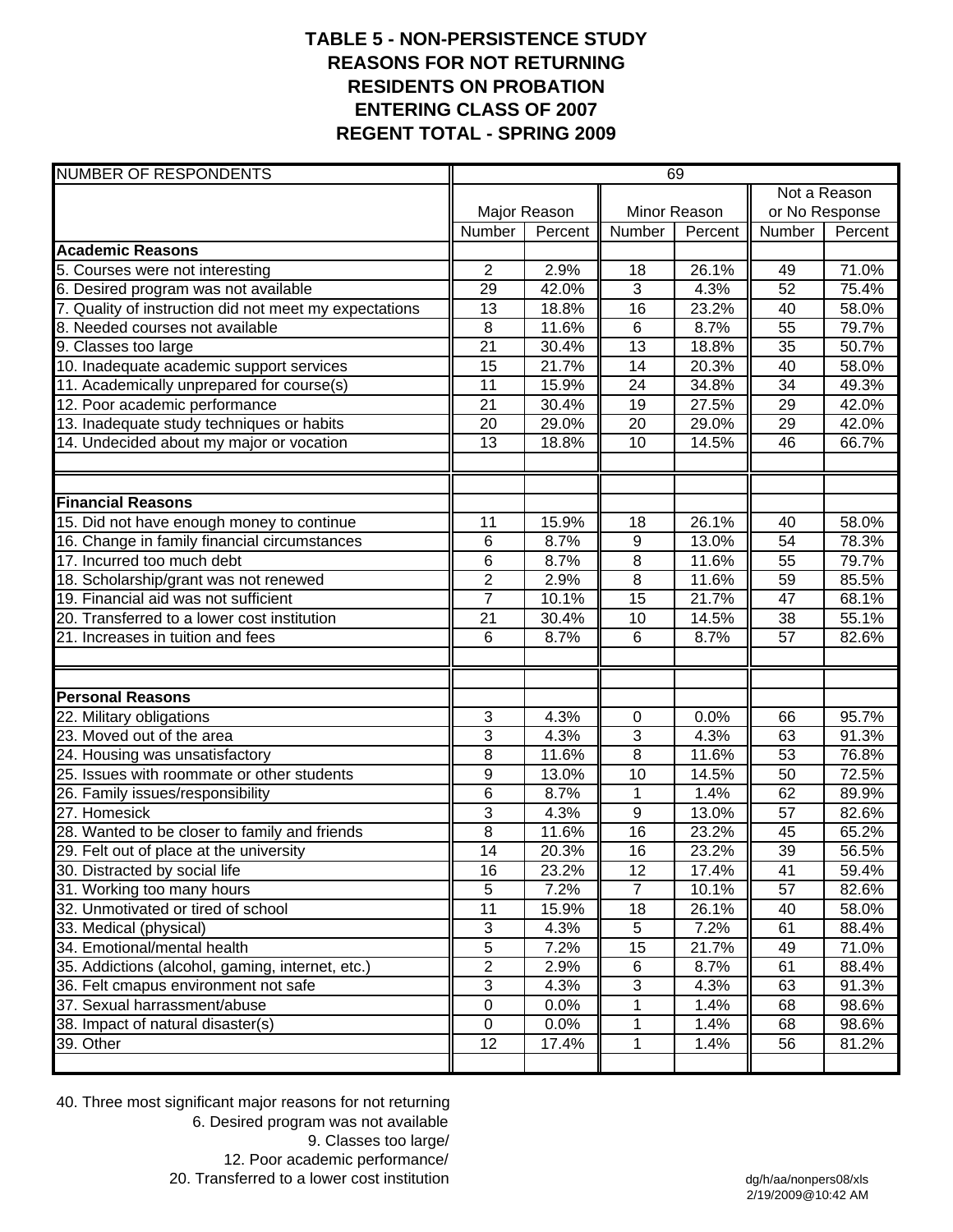### **TABLE 5a - NON-PERSISTENCE STUDY REASONS FOR NOT RETURNING PART II - RESIDENTS ON PROBATION ENTERING CLASS OF 2007 UNIVERSITY OF IOWA SPRING 2009**

| NUMBER OF RESPONDENTS                                  | 22              |              |                |         |                  |                |  |
|--------------------------------------------------------|-----------------|--------------|----------------|---------|------------------|----------------|--|
|                                                        |                 |              |                |         | Not a Reason     |                |  |
|                                                        |                 | Major Reason | Minor Reason   |         |                  | or No Response |  |
|                                                        | Number          | Percent      | Number         | Percent | Number           | Percent        |  |
| <b>Academic Reasons</b>                                |                 |              |                |         |                  |                |  |
| 5. Courses were not interesting                        | $\overline{2}$  | 9.1%         | 6              | 27.3%   | 14               | 63.6%          |  |
| 6. Desired program was not available                   | $\overline{19}$ | 86.4%        | $\overline{2}$ | 9.1%    | 16               | 72.7%          |  |
| 7. Quality of instruction did not meet my expectations | 7               | 31.8%        | 6              | 27.3%   | $\boldsymbol{9}$ | 40.9%          |  |
| 8. Needed courses not available                        | $\overline{2}$  | 9.1%         | $\overline{3}$ | 13.6%   | 17               | 77.3%          |  |
| 9. Classes too large                                   | $\overline{10}$ | 45.5%        | $\overline{4}$ | 18.2%   | 8                | 36.4%          |  |
| 10. Inadequate academic support services               | 6               | 27.3%        | $\overline{7}$ | 31.8%   | 9                | 40.9%          |  |
| 11. Academically unprepared for course(s)              | 4               | 18.2%        | 10             | 45.5%   | $\overline{8}$   | 36.4%          |  |
| 12. Poor academic performance                          | 8               | 36.4%        | 6              | 27.3%   | $\overline{8}$   | 36.4%          |  |
| 13. Inadequate study techniques or habits              | 4               | 18.2%        | 9              | 40.9%   | 9                | 40.9%          |  |
| 14. Undecided about my major or vocation               | 5               | 22.7%        | 5              | 22.7%   | 12               | 54.5%          |  |
|                                                        |                 |              |                |         |                  |                |  |
|                                                        |                 |              |                |         |                  |                |  |
| <b>Financial Reasons</b>                               |                 | 27.3%        | 5              | 22.7%   | 11               | 50.0%          |  |
| 15. Did not have enough money to continue              | 6               |              |                |         |                  |                |  |
| 16. Change in family financial circumstances           | 2               | 9.1%         | 3              | 13.6%   | 17               | 77.3%          |  |
| 17. Incurred too much debt                             | 4               | 18.2%        | 4              | 18.2%   | 14               | 63.6%          |  |
| 18. Scholarship/grant was not renewed                  | $\mathbf 0$     | 0.0%         | 4              | 18.2%   | 18               | 81.8%          |  |
| 19. Financial aid was not sufficient                   | $\mathsf 3$     | 13.6%        | 5              | 22.7%   | 14               | 63.6%          |  |
| 20. Transferred to a lower cost institution            | 8               | 36.4%        | 6              | 27.3%   | 8                | 36.4%          |  |
| 21. Increases in tuition and fees                      | 3               | 13.6%        | $\overline{2}$ | 9.1%    | 17               | 77.3%          |  |
|                                                        |                 |              |                |         |                  |                |  |
| <b>Personal Reasons</b>                                |                 |              |                |         |                  |                |  |
| 22. Military obligations                               | $\mathbf 0$     | 0.0%         | 0              | 0.0%    | 22               | 100.0%         |  |
| 23. Moved out of the area                              | $\overline{2}$  | 9.1%         | 1              | 4.5%    | 19               | 86.4%          |  |
| 24. Housing was unsatisfactory                         | $\overline{5}$  | 22.7%        | $\overline{3}$ | 13.6%   | 14               | 63.6%          |  |
| 25. Issues with roommate or other students             | $\overline{3}$  | 13.6%        | $\overline{5}$ | 22.7%   | $\overline{14}$  | 63.6%          |  |
| 26. Family issues/responsibility                       | $\overline{2}$  | 9.1%         | $\mathbf{1}$   | 4.5%    | 19               | 86.4%          |  |
| 27. Homesick                                           | $\overline{2}$  | 9.1%         | $\overline{3}$ | 13.6%   | 17               | 77.3%          |  |
| 28. Wanted to be closer to family and friends          | $\overline{5}$  | 22.7%        | $\overline{6}$ | 27.3%   | $\overline{11}$  | 50.0%          |  |
| 29. Felt out of place at the university                | 4               | 18.2%        | 9              | 40.9%   | 9                | 40.9%          |  |
| 30. Distracted by social life                          | 7               | 31.8%        | 5              | 22.7%   | 10               | 45.5%          |  |
| 31. Working too many hours                             | $\overline{2}$  | 9.1%         | $\overline{4}$ | 18.2%   | $\overline{16}$  | 72.7%          |  |
| 32. Unmotivated or tired of school                     | 5               | 22.7%        | 7              | 31.8%   | 10               | 45.5%          |  |
| 33. Medical (physical)                                 |                 | 4.5%         | $\overline{2}$ | 9.1%    | 19               | 86.4%          |  |
| 34. Emotional/mental health                            | $\overline{2}$  | 9.1%         | 6              | 27.3%   | $\overline{14}$  | 63.6%          |  |
| 35. Addictions (alcohol, gaming, Internet, etc.)       | 1               | 4.5%         | 3              | 13.6%   | 18               | 81.8%          |  |
| 36. Felt campus environment not safe                   | 3               | 13.6%        | $\overline{c}$ | 9.1%    | 17               | 77.3%          |  |
| 37. Sexual harassment/abuse                            | $\mathbf 0$     | 0.0%         | 1              | 4.5%    | 21               | 95.5%          |  |
| 38. Impact of natural disaster(s)                      | 0               | 0.0%         | 1              | 4.5%    | 21               | 95.5%          |  |
| 39. Other                                              | $\mathbf 0$     | 0.0%         | 1              | 4.5%    | 21               | 95.5%          |  |
|                                                        |                 |              |                |         |                  |                |  |

40. Three most significant major reasons for not returning 6. Desired program was not available 9. Classes too large 12. Poor academic performance/ 20. Transferred to a lower cost institution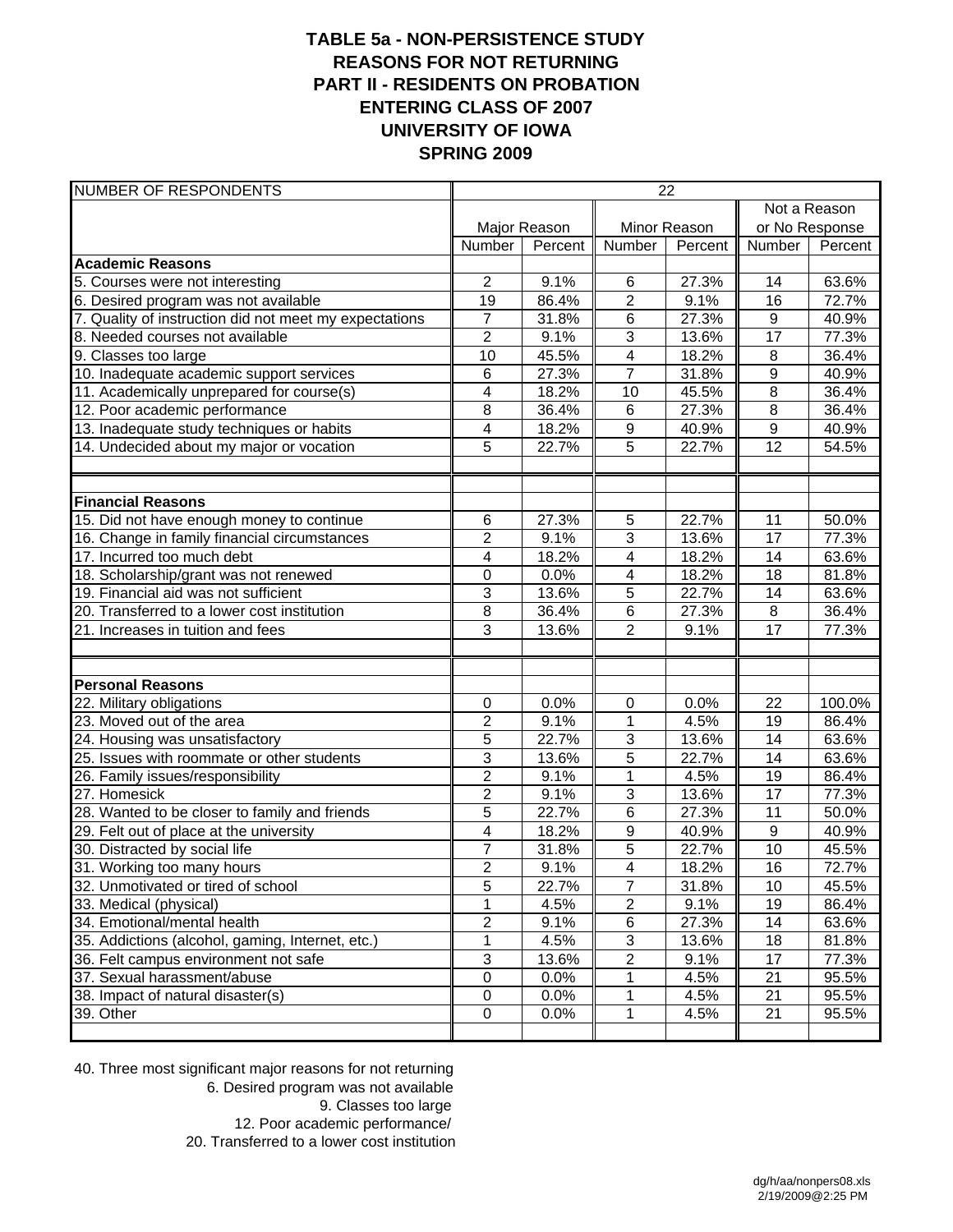## **TABLE 5b - NON-PERSISTENCE STUDY REASONS FOR NOT RETURNING PART II - RESIDENTS ON PROBATION ENTERING CLASS OF 2007 IOWA STATE UNIVERSITY SPRING 2009**

| <b>NUMBER OF RESPONDENTS</b>                           | 41             |              |                |         |                 |         |
|--------------------------------------------------------|----------------|--------------|----------------|---------|-----------------|---------|
|                                                        |                |              |                |         | Not a Reason    |         |
|                                                        |                | Major Reason | Minor Reason   |         | or No Response  |         |
|                                                        | Number         | Percent      | Number         | Percent | Number          | Percent |
| <b>Academic Reasons</b>                                |                |              |                |         |                 |         |
| 5. Courses were not interesting                        | 0              | 0.0%         | 8              | 19.5%   | 33              | 80.5%   |
| 6. Desired program was not available                   | 10             | 24.4%        | $\mathbf{1}$   | 2.4%    | 30              | 73.2%   |
| 7. Quality of instruction did not meet my expectations | 5              | 12.2%        | 8              | 19.5%   | 28              | 68.3%   |
| 8. Needed courses not available                        | $\overline{6}$ | 14.6%        | 3              | 7.3%    | $\overline{32}$ | 78.0%   |
| 9. Classes too large                                   | 10             | 24.4%        | $\overline{7}$ | 17.1%   | 24              | 58.5%   |
| 10. Inadequate academic support services               | $\overline{7}$ | 17.1%        | $6\phantom{1}$ | 14.6%   | 28              | 68.3%   |
| 11. Academically unprepared for course(s)              | 4              | 9.8%         | 13             | 31.7%   | 24              | 58.5%   |
| 12. Poor academic performance                          | $\overline{9}$ | 22.0%        | 13             | 31.7%   | 19              | 46.3%   |
| 13. Inadequate study techniques or habits              | 13             | 31.7%        | 9              | 22.0%   | 19              | 46.3%   |
| 14. Undecided about my major or vocation               | 8              | 19.5%        | 4              | 9.8%    | 29              | 70.7%   |
|                                                        |                |              |                |         |                 |         |
| <b>Financial Reasons</b>                               |                |              |                |         |                 |         |
| 15. Did not have enough money to continue              | 5              | 12.2%        | 11             | 26.8%   | 25              | 61.0%   |
| 16. Change in family financial circumstances           | 4              | 9.8%         | $6\phantom{1}$ | 14.6%   | 31              | 75.6%   |
| 17. Incurred too much debt                             | $\overline{2}$ | 4.9%         | 3              | 7.3%    | 36              | 87.8%   |
| 18. Scholarship/grant was not renewed                  | $\overline{2}$ | 4.9%         | $\overline{4}$ | 9.8%    | $\overline{35}$ | 85.4%   |
| 19. Financial aid was not sufficient                   | 4              | 9.8%         | $\overline{7}$ | 17.1%   | 30              | 73.2%   |
| 20. Transferred to a lower cost institution            | 11             | 26.8%        | 3              | 7.3%    | 27              | 65.9%   |
| 21. Increases in tuition and fees                      | 3              | 7.3%         | 3              | 7.3%    | 35              | 85.4%   |
|                                                        |                |              |                |         |                 |         |
| <b>Personal Reasons</b>                                |                |              |                |         |                 |         |
| 22. Military obligations                               | 3              | 7.3%         | 0              | 0.0%    | 38              | 92.7%   |
| 23. Moved out of the area                              | 1              | 2.4%         | $\overline{2}$ | 4.9%    | 38              | 92.7%   |
| 24. Housing was unsatisfactory                         | $\overline{2}$ | 4.9%         | 5              | 12.2%   | 34              | 82.9%   |
| 25. Issues with roommate or other students             | 5              | 12.2%        | 5              | 12.2%   | 31              | 75.6%   |
| 26. Family issues/responsibility                       | 4              | 9.8%         | $\mathbf 0$    | 0.0%    | 37              | 90.2%   |
| 27. Homesick                                           | $\overline{1}$ | 2.4%         | $\overline{5}$ | 12.2%   | 35              | 85.4%   |
| 28. Wanted to be closer to family and friends          | 3              | 7.3%         | $\overline{8}$ | 19.5%   | 30              | 73.2%   |
| 29. Felt out of place at the university                | $\overline{8}$ | 19.5%        | $\overline{5}$ | 12.2%   | 28              | 68.3%   |
| 30. Distracted by social life                          | 8              | 19.5%        | $\,6$          | 14.6%   | 27              | 65.9%   |
| 31. Working too many hours                             | $\overline{2}$ | 4.9%         | $\overline{3}$ | 7.3%    | 36              | 87.8%   |
| 32. Unmotivated or tired of school                     | 6              | 14.6%        | 11             | 26.8%   | 24              | 58.5%   |
| 33. Medical (physical)                                 | $\overline{2}$ | 4.9%         | $\sqrt{3}$     | 7.3%    | 36              | 87.8%   |
| 34. Emotional/mental health                            | 3              | 7.3%         | $\,8\,$        | 19.5%   | 30              | 73.2%   |
| 35. Addictions (alcohol, gaming, internet, etc.)       | 1              | 2.4%         | 3              | 7.3%    | 37              | 90.2%   |
| 36. Felt campus environment not safe                   | $\pmb{0}$      | 0.0%         | 1              | 2.4%    | 40              | 97.6%   |
| 37. Sexual harrassment/abuse                           | $\pmb{0}$      | 0.0%         | $\pmb{0}$      | 0.0%    | 41              | 100.0%  |
| 38. Impact of natural disaster(s)                      | $\pmb{0}$      | 0.0%         | $\pmb{0}$      | 0.0%    | 41              | 100.0%  |
| 39. Other                                              | 12             | 29.3%        | $\pmb{0}$      | $0.0\%$ | 29              | 70.7%   |

40. Three most significant major reasons for not returning

13. Inadequate study techniques or habits

20. Transferred to a lower cost institution

6. Desired program was not available/

9. Classes too large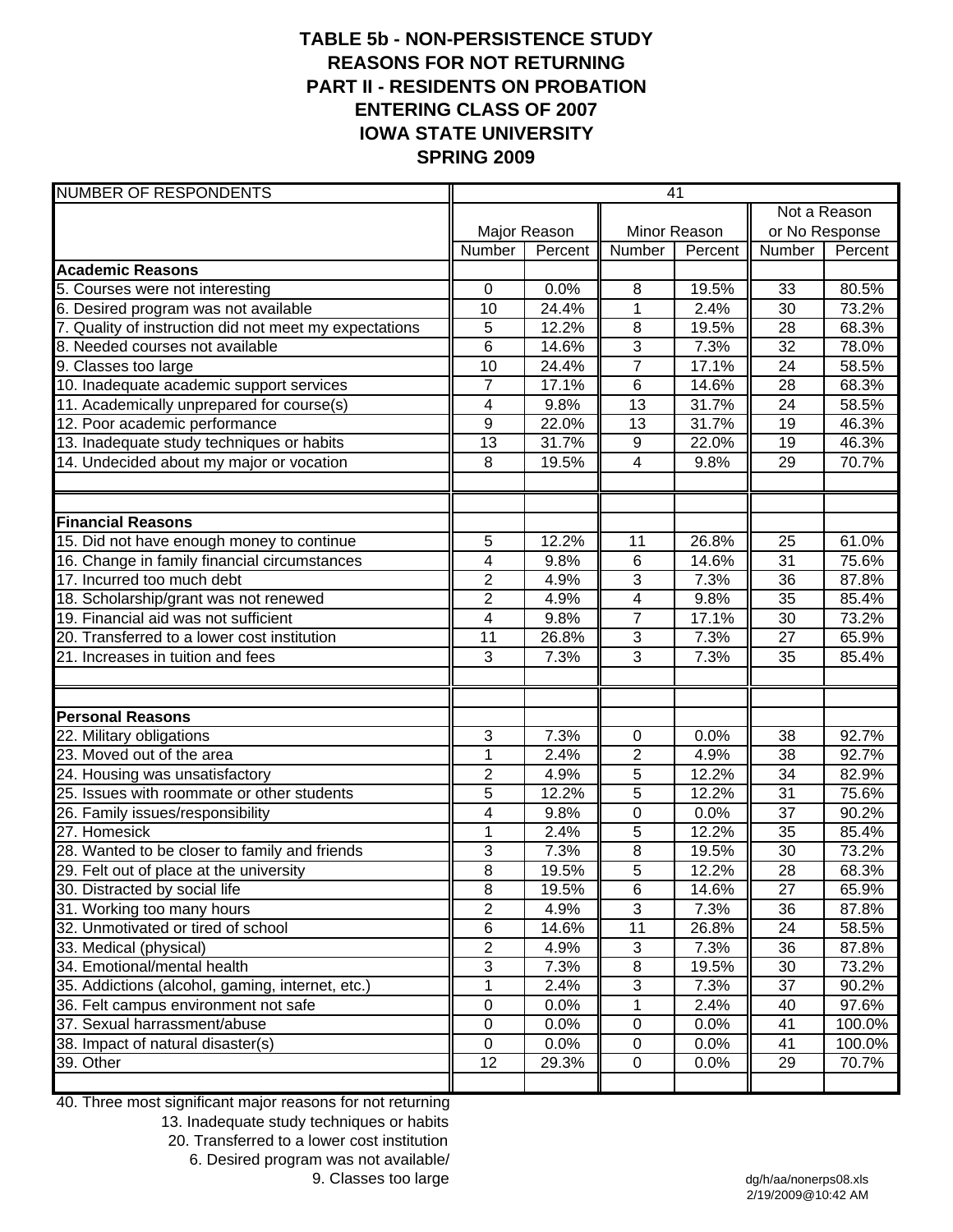# **TABLE 5c - NON-PERSISTENCE STUDY REASONS FOR NOT RETURNING PART II - RESIDENTS ON PROBATION ENTERING CLASS OF 2007 UNIVERSITY OF NORTHERN IOWA SPRING 2009**

| <b>NUMBER OF RESPONDENTS</b>                           |                  |              |                | $\overline{6}$ |                         |         |
|--------------------------------------------------------|------------------|--------------|----------------|----------------|-------------------------|---------|
|                                                        |                  |              |                |                | Not a Reason            |         |
|                                                        |                  | Major Reason | Minor Reason   |                | or No Response          |         |
|                                                        | Number           | Percent      | <b>Number</b>  | Percent        | Number                  | Percent |
| <b>Academic Reasons</b>                                |                  |              |                |                |                         |         |
| 5. Courses were not interesting                        | 0                | 0.0%         | 4              | 66.7%          | $\overline{2}$          | 33.3%   |
| 6. Desired program was not available                   | $\mathbf 0$      | 0.0%         | $\overline{0}$ | 0.0%           | 6                       | 100.0%  |
| 7. Quality of instruction did not meet my expectations | $\overline{1}$   | 16.7%        | $\overline{2}$ | 33.3%          | 3                       | 50.0%   |
| 8. Needed courses not available                        | $\boldsymbol{0}$ | 0.0%         | $\pmb{0}$      | 0.0%           | 6                       | 100.0%  |
| 9. Classes too large                                   | 1                | 16.7%        | $\overline{2}$ | 33.3%          | 3                       | 50.0%   |
| 10. Inadequate academic support services               | $\mathbf 2$      | 33.3%        | 1              | 16.7%          | $\overline{3}$          | 50.0%   |
| 11. Academically unprepared for course(s)              | $\overline{3}$   | 50.0%        | $\mathbf{1}$   | 16.7%          | $\overline{2}$          | 33.3%   |
| 12. Poor academic performance                          | 4                | 66.7%        | $\pmb{0}$      | 0.0%           | $\overline{2}$          | 33.3%   |
| 13. Inadequate study techniques or habits              | 3                | 50.0%        | $\overline{2}$ | 33.3%          | 1                       | 16.7%   |
| 14. Undecided about my major or vocation               | 0                | 0.0%         | 1              | 16.7%          | 5                       | 83.3%   |
|                                                        |                  |              |                |                |                         |         |
| <b>Financial Reasons</b>                               |                  |              |                |                |                         |         |
| 15. Did not have enough money to continue              | 0                | 0.0%         | $\overline{2}$ | 33.3%          | $\overline{4}$          | 66.7%   |
| 16. Change in family financial circumstances           | $\mathbf 0$      | 0.0%         | 0              | 0.0%           | 6                       | 100.0%  |
| 17. Incurred too much debt                             | $\overline{0}$   | 0.0%         | $\overline{1}$ | 16.7%          | 5                       | 83.3%   |
| 18. Scholarship/grant was not renewed                  | $\mathbf 0$      | 0.0%         | $\overline{0}$ | 0.0%           | 6                       | 100.0%  |
| 19. Financial aid was not sufficient                   | $\mathbf 0$      | 0.0%         | 3              | 50.0%          | 3                       | 50.0%   |
| 20. Transferred to a lower cost institution            | $\overline{2}$   | 33.3%        | 1              | 16.7%          | 3                       | 50.0%   |
| 21. Increases in tuition and fees                      | $\overline{0}$   | 0.0%         | $\mathbf{1}$   | 16.7%          | 5                       | 83.3%   |
| <b>Personal Reasons</b>                                |                  |              |                |                |                         |         |
| 22. Military obligations                               | 0                | 0.0%         | $\mathbf 0$    | 0.0%           | 6                       | 100.0%  |
| 23. Moved out of the area                              | $\mathbf 0$      | 0.0%         | $\mathbf 0$    | 0.0%           | 6                       | 100.0%  |
| 24. Housing was unsatisfactory                         | $\mathbf 1$      | 16.7%        | $\mathbf 0$    | 0.0%           | 5                       | 83.3%   |
| 25. Issues with roommate or other students             | 1                | 16.7%        | $\mathbf 0$    | 0.0%           | 5                       | 83.3%   |
| 26. Family issues/responsibility                       | $\mathbf 0$      | 0.0%         | $\overline{0}$ | 0.0%           | 6                       | 100.0%  |
| 27. Homesick                                           | $\boldsymbol{0}$ | 0.0%         | 1              | 16.7%          | 5                       | 83.3%   |
| 28. Wanted to be closer to family and friends          | 0                | 0.0%         | $\mathbf{2}$   | 33.3%          | $\overline{\mathbf{4}}$ | 66.7%   |
| 29. Felt out of place at the university                | $\overline{2}$   | 33.3%        | $\overline{2}$ | 33.3%          | $\overline{2}$          | 33.3%   |
| 30. Distracted by social life                          | $\mathbf 1$      | 16.7%        | $\mathbf 1$    | 16.7%          | $\overline{\mathbf{4}}$ | 66.7%   |
| 31. Working too many hours                             | 1                | 16.7%        | $\pmb{0}$      | 0.0%           | $\,$ 5 $\,$             | 83.3%   |
| 32. Unmotivated or tired of school                     | $\pmb{0}$        | 0.0%         | $\pmb{0}$      | 0.0%           | 6                       | 100.0%  |
| 33. Medical (physical)                                 | 0                | 0.0%         | $\pmb{0}$      | 0.0%           | 6                       | 100.0%  |
| 34. Emotional/mental health                            | $\pmb{0}$        | 0.0%         | 1              | 16.7%          | $\,$ 5 $\,$             | 83.3%   |
| 35. Addictions (alcohol, gaming, internet, etc.)       | $\pmb{0}$        | 0.0%         | $\pmb{0}$      | 0.0%           | 6                       | 100.0%  |
| 36. Felt cmapus environment not safe                   | $\pmb{0}$        | 0.0%         | $\pmb{0}$      | 0.0%           | 6                       | 100.0%  |
| 37. Sexual harrassment/abuse                           | 0                | 0.0%         | $\mathbf 0$    | 0.0%           | 6                       | 100.0%  |
| 38. Impact of natural disaster(s)                      | 0                | 0.0%         | $\mathbf 0$    | 0.0%           | 6                       | 100.0%  |
| 39. Other                                              | 0                | 0.0%         | $\mathbf 0$    | 0.0%           | 6                       | 100.0%  |
|                                                        |                  |              |                |                |                         |         |

40. Three most significant major reasons for not returning

.

12. Poor academic performance

11. Academically unprepared for course(s)/

13. Inadeuqate study techniques or habits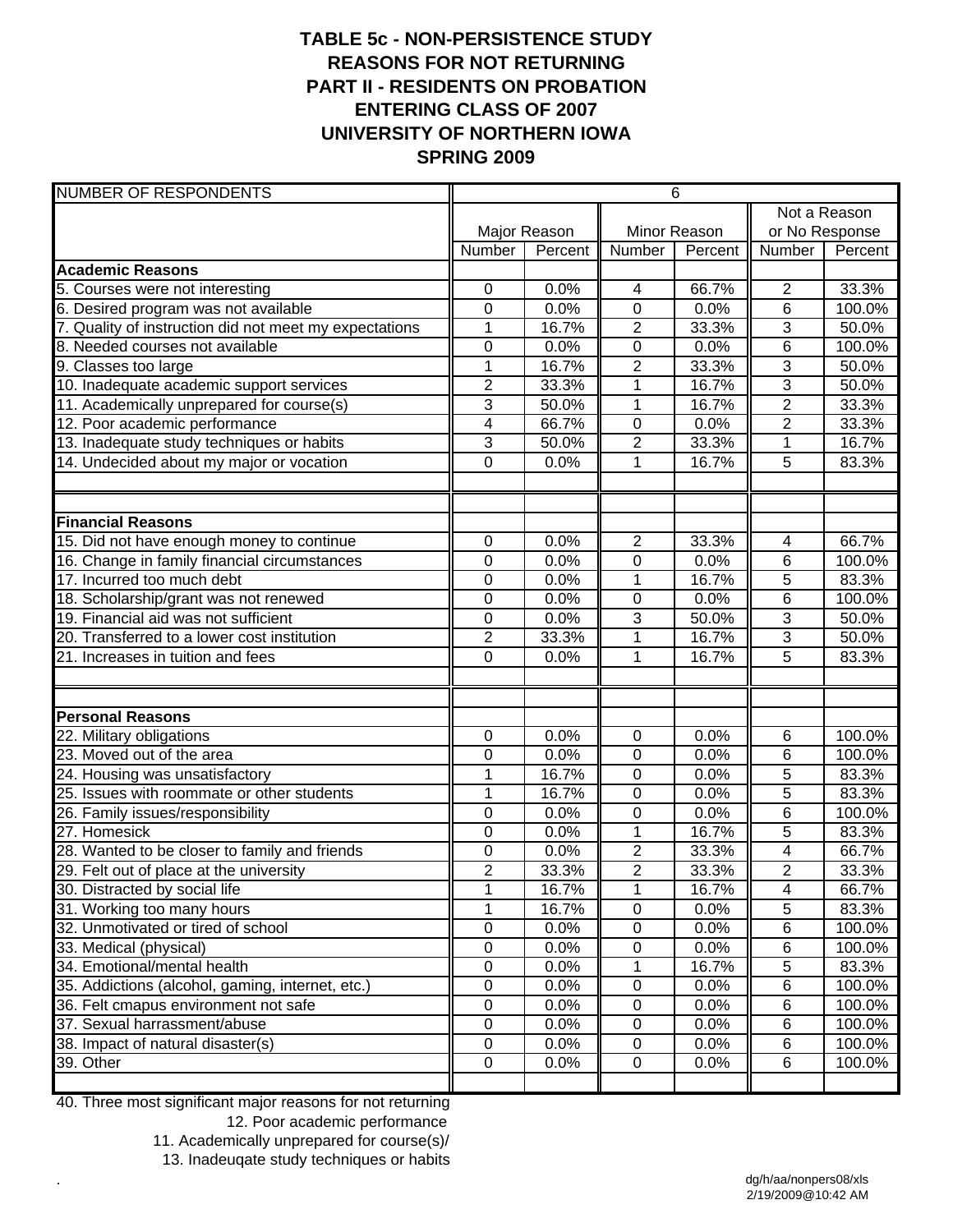## **TABLE 6 - NON-PERSISTENCE STUDY REASONS FOR NOT RETURNING NONRESIDENTS NOT ON PROBATION ENTERING CLASS OF 2007 REGENT TOTAL - SPRING 2009**

| <b>NUMBER OF RESPONDENTS</b>                           | 133             |              |                               |         |                |              |  |  |
|--------------------------------------------------------|-----------------|--------------|-------------------------------|---------|----------------|--------------|--|--|
|                                                        |                 |              |                               |         |                | Not a Reason |  |  |
|                                                        |                 | Major Reason | Minor Reason                  |         | or No Response |              |  |  |
|                                                        | Number          | Percent      | Number                        | Percent | Number         | Percent      |  |  |
| <b>Academic Reasons</b>                                |                 |              |                               |         |                |              |  |  |
| 5. Courses were not interesting                        | $\overline{2}$  | 1.5%         | 16                            | 12.0%   | 115            | 86.5%        |  |  |
| 6. Desired program was not available                   | 21              | 15.8%        | $\overline{9}$                | 6.8%    | 103            | 77.4%        |  |  |
| 7. Quality of instruction did not meet my expectations | 12              | 9.0%         | 18                            | 13.5%   | 103            | 77.4%        |  |  |
| 8. Needed courses not available                        | 15              | 11.3%        | 5                             | 3.8%    | 113            | 85.0%        |  |  |
| 9. Classes too large                                   | 17              | 12.8%        | 18                            | 13.5%   | 98             | 73.7%        |  |  |
| 10. Inadequate academic support services               | 10              | 7.5%         | 14                            | 10.5%   | 109            | 82.0%        |  |  |
| 11. Academically unprepared for course(s)              | $\overline{2}$  | 1.5%         | $\,6$                         | 4.5%    | 125            | 94.0%        |  |  |
| 12. Poor academic performance                          | $\overline{5}$  | 3.8%         | 13                            | 9.8%    | 115            | 86.5%        |  |  |
| 13. Inadequate study techniques or habits              | $\overline{5}$  | 3.8%         | 12                            | 9.0%    | 116            | 87.2%        |  |  |
| 14. Undecided about my major or vocation               | 10              | 7.5%         | $\overline{7}$                | 5.3%    | 116            | 87.2%        |  |  |
|                                                        |                 |              |                               |         |                |              |  |  |
| <b>Financial Reasons</b>                               | $\overline{22}$ |              |                               |         |                |              |  |  |
| 15. Did not have enough money to continue              |                 | 16.5%        | $\overline{16}$               | 12.0%   | 95             | 71.4%        |  |  |
| 16. Change in family financial circumstances           | 13              | 9.8%         | 13                            | 9.8%    | 107            | 80.5%        |  |  |
| 17. Incurred too much debt                             | 19              | 14.3%        | 8                             | 6.0%    | 106            | 79.7%        |  |  |
| 18. Scholarship/grant was not renewed                  | 8               | 6.0%         | $\overline{\mathbf{4}}$<br>16 | 3.0%    | 121            | 91.0%        |  |  |
| 19. Financial aid was not sufficient                   | $\overline{23}$ | 17.3%        |                               | 12.0%   | 94             | 70.7%        |  |  |
| 20. Transferred to a lower cost institution            | 41              | 30.8%        | $\overline{24}$               | 18.0%   | 68             | 51.1%        |  |  |
| 21. Increases in tuition and fees                      | 17              | 12.8%        | 15                            | 11.3%   | 101            | 75.9%        |  |  |
| <b>Personal Reasons</b>                                |                 |              |                               |         |                |              |  |  |
| 22. Military obligations                               | 1               | 0.8%         | 1                             | 0.8%    | 131            | 98.5%        |  |  |
| 23. Moved out of the area                              | 8               | 6.0%         | 0                             | 0.0%    | 125            | 94.0%        |  |  |
| 24. Housing was unsatisfactory                         | 17              | 12.8%        | $\overline{8}$                | 6.0%    | 108            | 81.2%        |  |  |
| 25. Issues with roommate or other students             | 13              | 9.8%         | 20                            | 15.0%   | 100            | 75.2%        |  |  |
| 26. Family issues/responsibility                       | 8               | 6.0%         | 8                             | 6.0%    | 117            | 88.0%        |  |  |
| 27. Homesick                                           | 15              | 11.3%        | 18                            | 13.5%   | 100            | 75.2%        |  |  |
| 28. Wanted to be closer to family and friends          | 35              | 26.3%        | $\overline{25}$               | 18.8%   | 73             | 54.9%        |  |  |
| 29. Felt out of place at the university                | $\overline{25}$ | 18.8%        | $\overline{20}$               | 15.0%   | 88             | 66.2%        |  |  |
| 30. Distracted by social life                          | 12              | 9.0%         | 9                             | 6.8%    | 112            | 84.2%        |  |  |
| 31. Working too many hours                             | 3               | 2.3%         | $\overline{2}$                | 1.5%    | 128            | 96.2%        |  |  |
| 32. Unmotivated or tired of school                     | 7               | 5.3%         | 10                            | 7.5%    | 116            | 87.2%        |  |  |
| 33. Medical (physical)                                 | 9               | 6.8%         | 4                             | 3.0%    | 120            | 90.2%        |  |  |
| 34. Emotional/mental health                            | 12              | 9.0%         | 15                            | 11.3%   | 106            | 79.7%        |  |  |
| 35. Addictions (alcohol, gaming, internet, etc.)       | $\overline{c}$  | 1.5%         | $\overline{2}$                | 1.5%    | 129            | 97.0%        |  |  |
| 36. Felt cmapus environment not safe                   | 5               | 3.8%         | 7                             | 5.3%    | 121            | 91.0%        |  |  |
| 37. Sexual harrassment/abuse                           | $\overline{3}$  | 2.3%         | $\pmb{0}$                     | 0.0%    | 130            | 97.7%        |  |  |
| 38. Impact of natural disaster(s)                      | 1               | 0.8%         | $\mathbf 0$                   | 0.0%    | 132            | 99.2%        |  |  |
| 39. Other                                              | 38              | 28.6%        | 3                             | 2.3%    | 92             | 69.2%        |  |  |
|                                                        |                 |              |                               |         |                |              |  |  |

40. Three most significant major reasons for not returning 20. Transferred to a lower cost institution 28. Wanted to be closer to family and friends 29. Felt out of place at the university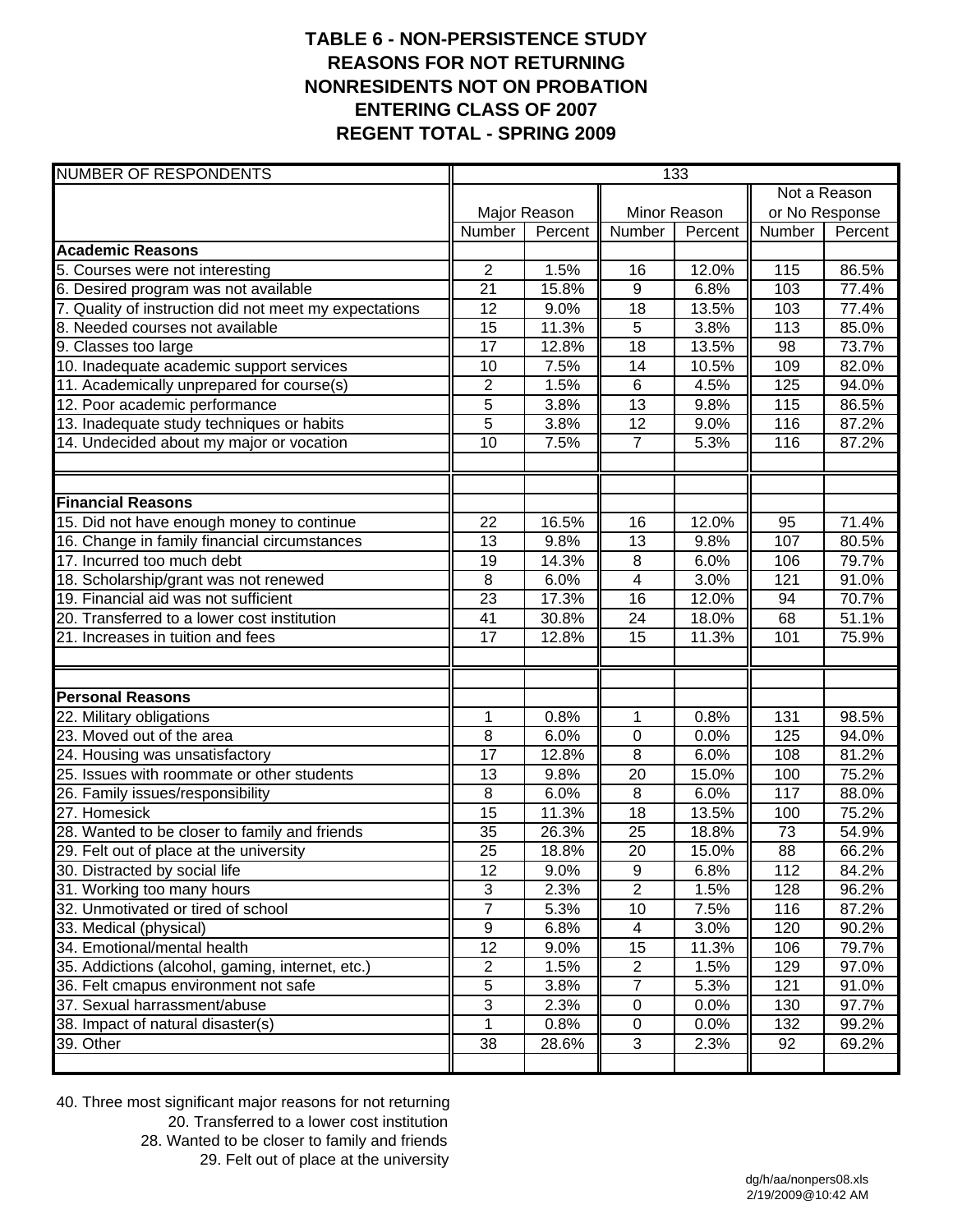# **TABLE 6a - NON-PERSISTENCE STUDY REASONS FOR NOT RETURNING PART II - NONRESIDENTS NOT ON PROBATION ENTERING CLASS OF 2007 UNIVERSITY OF IOWA SPRING 2009**

| <b>NUMBER OF RESPONDENTS</b>                           | 75                  |              |                 |         |                 |                |  |
|--------------------------------------------------------|---------------------|--------------|-----------------|---------|-----------------|----------------|--|
|                                                        |                     |              |                 |         | Not a Reason    |                |  |
|                                                        |                     | Major Reason | Minor Reason    |         |                 | or No Response |  |
|                                                        | Number              | Percent      | Number          | Percent | Number          | Percent        |  |
| <b>Academic Reasons</b>                                |                     |              |                 |         |                 |                |  |
| 5. Courses were not interesting                        | $\overline{2}$      | 2.7%         | 9               | 12.0%   | 64              | 85.3%          |  |
| 6. Desired program was not available                   | 10                  | 13.3%        | $\overline{7}$  | 9.3%    | 58              | 77.3%          |  |
| 7. Quality of instruction did not meet my expectations | 10                  | 13.3%        | $\overline{11}$ | 14.7%   | 54              | 72.0%          |  |
| 8. Needed courses not available                        | 9                   | 12.0%        | $\mathbf 1$     | 1.3%    | 65              | 86.7%          |  |
| 9. Classes too large                                   | 11                  | 14.7%        | 8               | 10.7%   | 56              | 74.7%          |  |
| 10. Inadequate academic support services               | $\overline{7}$      | 9.3%         | 10              | 13.3%   | 58              | 77.3%          |  |
| 11. Academically unprepared for course(s)              | $\mathbf 1$         | 1.3%         | $\sqrt{2}$      | 2.7%    | 72              | 96.0%          |  |
| 12. Poor academic performance                          | 4                   | 5.3%         | 11              | 14.7%   | 60              | 80.0%          |  |
| 13. Inadequate study techniques or habits              | $\overline{5}$      | 6.7%         | $\,6\,$         | 8.0%    | 64              | 85.3%          |  |
| 14. Undecided about my major or vocation               | 4                   | 5.3%         | $\overline{2}$  | 2.7%    | 69              | 92.0%          |  |
|                                                        |                     |              |                 |         |                 |                |  |
| <b>Financial Reasons</b>                               |                     |              |                 |         |                 |                |  |
| 15. Did not have enough money to continue              | 12                  | 16.0%        | $\overline{7}$  | 9.3%    | 56              | 74.7%          |  |
| 16. Change in family financial circumstances           | $\overline{7}$      | 9.3%         | 4               | 5.3%    | 64              | 85.3%          |  |
| 17. Incurred too much debt                             | 11                  | 14.7%        | 5               | 6.7%    | 59              | 78.7%          |  |
| 18. Scholarship/grant was not renewed                  | 5                   | 6.7%         | $\mathbf{1}$    | 1.3%    | 69              | 92.0%          |  |
| 19. Financial aid was not sufficient                   | 12                  | 16.0%        | 8               | 10.7%   | 55              | 73.3%          |  |
| 20. Transferred to a lower cost institution            | 21                  | 28.0%        | 14              | 18.7%   | 40              | 53.3%          |  |
| 21. Increases in tuition and fees                      | 11                  | 14.7%        | 8               | 10.7%   | 56              | 74.7%          |  |
|                                                        |                     |              |                 |         |                 |                |  |
| <b>Personal Reasons</b>                                |                     |              |                 |         |                 |                |  |
| 22. Military obligations                               | 1                   | 1.3%         | 0               | 0.0%    | 74              | 98.7%          |  |
| 23. Moved out of the area                              | $\overline{3}$      | 4.0%         | $\mathbf 0$     | 0.0%    | $\overline{72}$ | 96.0%          |  |
| 24. Housing was unsatisfactory                         | 10                  | 13.3%        | 5               | 6.7%    | 60              | 80.0%          |  |
| 25. Issues with roommate or other students             | 10                  | 13.3%        | $\overline{15}$ | 20.0%   | 50              | 66.7%          |  |
| 26. Family issues/responsibility                       | 4<br>$\overline{7}$ | 5.3%         | $\overline{3}$  | 4.0%    | 68              | 90.7%          |  |
| 27. Homesick                                           |                     | 9.3%         | $\overline{8}$  | 10.7%   | 60              | 80.0%          |  |
| 28. Wanted to be closer to family and friends          | 18                  | 24.0%        | 14              | 18.7%   | 43<br>48        | 57.3%          |  |
| 29. Felt out of place at the university                | $\overline{17}$     | 22.7%        | 10              | 13.3%   |                 | 64.0%          |  |
| 30. Distracted by social life                          | 11                  | 14.7%        | $\sqrt{5}$      | 6.7%    | 59              | 78.7%          |  |
| 31. Working too many hours                             | $\overline{2}$      | 2.7%         | $\sqrt{2}$      | 2.7%    | 71              | 94.7%          |  |
| 32. Unmotivated or tired of school                     | 6                   | 8.0%         | $\,6$           | 8.0%    | 63              | 84.0%          |  |
| 33. Medical (physical)                                 | 6                   | 8.0%         | $\sqrt{3}$      | 4.0%    | 66              | 88.0%          |  |
| 34. Emotional/mental health                            | 8                   | 10.7%        | $\, 8$          | 10.7%   | 59              | 78.7%          |  |
| 35. Addictions (alcohol, gaming, Internet, etc.)       | $\overline{c}$      | 2.7%         | 2               | 2.7%    | 71              | 94.7%          |  |
| 36. Felt campus environment not safe                   | 5                   | 6.7%         | $\,6$           | 8.0%    | 64              | 85.3%          |  |
| 37. Sexual harassment/abuse                            | 3                   | 4.0%         | $\pmb{0}$       | 0.0%    | 72              | 96.0%          |  |
| 38. Impact of natural disaster(s)                      |                     | 1.3%         | 0               | 0.0%    | 74              | 98.7%          |  |
| 39. Other                                              | 23                  | 30.7%        | 1               | 1.3%    | 51              | 68.0%          |  |

40. Three most significant major reasons for not returning 20. Transferred to a lower cost institution 28. Wanted to be closer to family and friends 29. Felt out of place at the university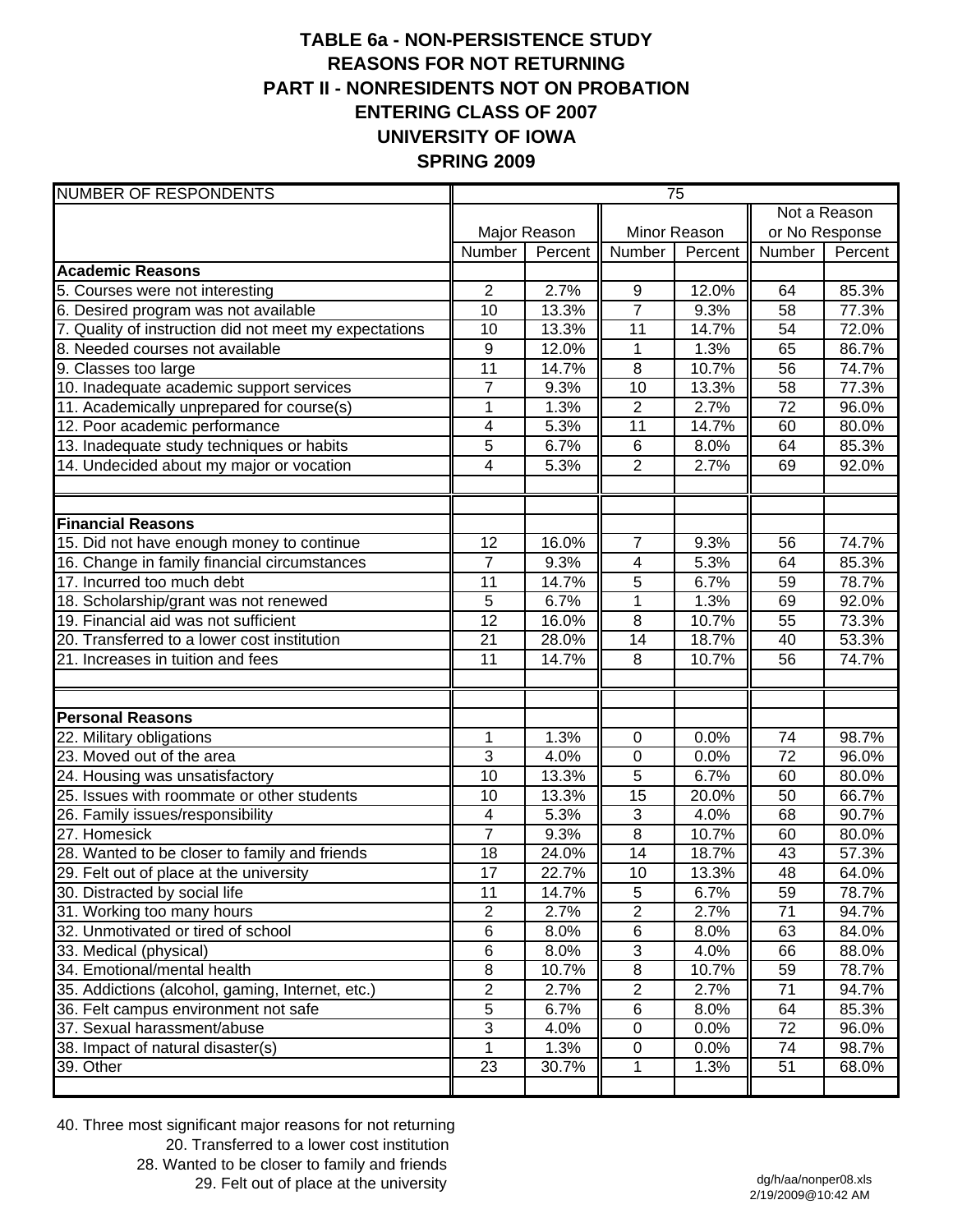# **TABLE 6b - NON-PERSISTENCE STUDY REASONS FOR NOT RETURNING PART II - NONRESIDENTS NOT ON PROBATION ENTERING CLASS OF 2007 IOWA STATE UNIVERSITY SPRING 2009**

| <b>NUMBER OF RESPONDENTS</b>                           | 46                        |              |                         |              |                |         |  |
|--------------------------------------------------------|---------------------------|--------------|-------------------------|--------------|----------------|---------|--|
|                                                        |                           |              |                         |              | Not a Reason   |         |  |
|                                                        |                           | Major Reason |                         | Minor Reason | or No Response |         |  |
|                                                        | Number                    | Percent      | Number                  | Percent      | Number         | Percent |  |
| <b>Academic Reasons</b>                                |                           |              |                         |              |                |         |  |
| 5. Courses were not interesting                        | 0                         | 0.0%         | $\overline{7}$          | 15.2%        | 39             | 84.8%   |  |
| 6. Desired program was not available                   | 9                         | 19.6%        | $\mathbf{1}$            | 2.2%         | 36             | 78.3%   |  |
| 7. Quality of instruction did not meet my expectations | $\overline{2}$            | 4.3%         | $\overline{7}$          | 15.2%        | 37             | 80.4%   |  |
| 8. Needed courses not available                        | 5                         | 10.9%        | 4                       | 8.7%         | 37             | 80.4%   |  |
| 9. Classes too large                                   | $\overline{5}$            | 10.9%        | $\overline{10}$         | 21.7%        | 31             | 67.4%   |  |
| 10. Inadequate academic support services               | 3                         | 6.5%         | $\overline{\mathbf{4}}$ | 8.7%         | 39             | 84.8%   |  |
| 11. Academically unprepared for course(s)              | 1                         | 2.2%         | $\overline{\mathbf{4}}$ | 8.7%         | 41             | 89.1%   |  |
| 12. Poor academic performance                          | $\mathbf{1}$              | 2.2%         | $\overline{2}$          | 4.3%         | 43             | 93.5%   |  |
| 13. Inadequate study techniques or habits              | $\mathbf 0$               | 0.0%         | $\overline{5}$          | 10.9%        | 41             | 89.1%   |  |
| 14. Undecided about my major or vocation               | 6                         | 13.0%        | $\overline{3}$          | 6.5%         | 37             | 80.4%   |  |
|                                                        |                           |              |                         |              |                |         |  |
| <b>Financial Reasons</b>                               |                           |              |                         |              |                |         |  |
| 15. Did not have enough money to continue              | 10                        | 21.7%        | $\overline{7}$          | 15.2%        | 29             | 63.0%   |  |
| 16. Change in family financial circumstances           | 6                         | 13.0%        | $\overline{7}$          | 15.2%        | 33             | 71.7%   |  |
| 17. Incurred too much debt                             | 6                         | 13.0%        | $\overline{2}$          | 4.3%         | 38             | 82.6%   |  |
| 18. Scholarship/grant was not renewed                  | 3                         | 6.5%         | 1                       | 2.2%         | 42             | 91.3%   |  |
| 19. Financial aid was not sufficient                   | 11                        | 23.9%        | $\overline{5}$          | 10.9%        | 30             | 65.2%   |  |
| 20. Transferred to a lower cost institution            | 14                        | 30.4%        | $\overline{8}$          | 17.4%        | 24             | 52.2%   |  |
| 21. Increases in tuition and fees                      | 5                         | 10.9%        | $\overline{5}$          | 10.9%        | 36             | 78.3%   |  |
| <b>Personal Reasons</b>                                |                           |              |                         |              |                |         |  |
| 22. Military obligations                               | 0                         | 0.0%         | $\mathbf 0$             | 0.0%         | 46             | 100.0%  |  |
| 23. Moved out of the area                              | 5                         | 10.9%        | 0                       | 0.0%         | 41             | 89.1%   |  |
| 24. Housing was unsatisfactory                         | 6                         | 13.0%        | $\overline{2}$          | 4.3%         | 38             | 82.6%   |  |
| 25. Issues with roommate or other students             | 3                         | 6.5%         | 4                       | 8.7%         | 39             | 84.8%   |  |
| 26. Family issues/responsibility                       | $\overline{2}$            | 4.3%         | $\overline{\mathbf{4}}$ | 8.7%         | 40             | 87.0%   |  |
| 27. Homesick                                           | 6                         | 13.0%        | $\overline{7}$          | 15.2%        | 33             | 71.7%   |  |
| 28. Wanted to be closer to family and friends          | 14                        | 30.4%        | 9                       | 19.6%        | 23             | 50.0%   |  |
| 29. Felt out of place at the university                | $\overline{7}$            | 15.2%        | $\overline{9}$          | 19.6%        | 30             | 65.2%   |  |
| 30. Distracted by social life                          | 1                         | 2.2%         | $\overline{3}$          | 6.5%         | 42             | 91.3%   |  |
| 31. Working too many hours                             | 1                         | 2.2%         | $\pmb{0}$               | 0.0%         | 45             | 97.8%   |  |
| 32. Unmotivated or tired of school                     | 1                         | 2.2%         | 3                       | 6.5%         | 42             | 91.3%   |  |
| 33. Medical (physical)                                 | $\ensuremath{\mathsf{3}}$ | 6.5%         | 1                       | 2.2%         | 42             | 91.3%   |  |
| 34. Emotional/mental health                            | $\overline{3}$            | 6.5%         | $\overline{7}$          | 15.2%        | 36             | 78.3%   |  |
| 35. Addictions (alcohol, gaming, internet, etc.)       | $\pmb{0}$                 | 0.0%         | 0                       | 0.0%         | 46             | 100.0%  |  |
| 36. Felt campus environment not safe                   | $\pmb{0}$                 | 0.0%         | 1                       | 2.2%         | 45             | 97.8%   |  |
| 37. Sexual harrassment/abuse                           | $\pmb{0}$                 | 0.0%         | $\pmb{0}$               | 0.0%         | 46             | 100.0%  |  |
| 38. Impact of natural disaster(s)                      | $\mathbf 0$               | 0.0%         | $\mathbf 0$             | 0.0%         | 46             | 100.0%  |  |
| 39. Other                                              | 10                        | 21.7%        | $\overline{2}$          | 4.3%         | 34             | 73.9%   |  |
|                                                        |                           |              |                         |              |                |         |  |

40. Three most significant major reasons for not returning 20. Transferred to a lower cost institution/ 28. Wanted to be closer to family and friends 19. Financial aid was not sufficient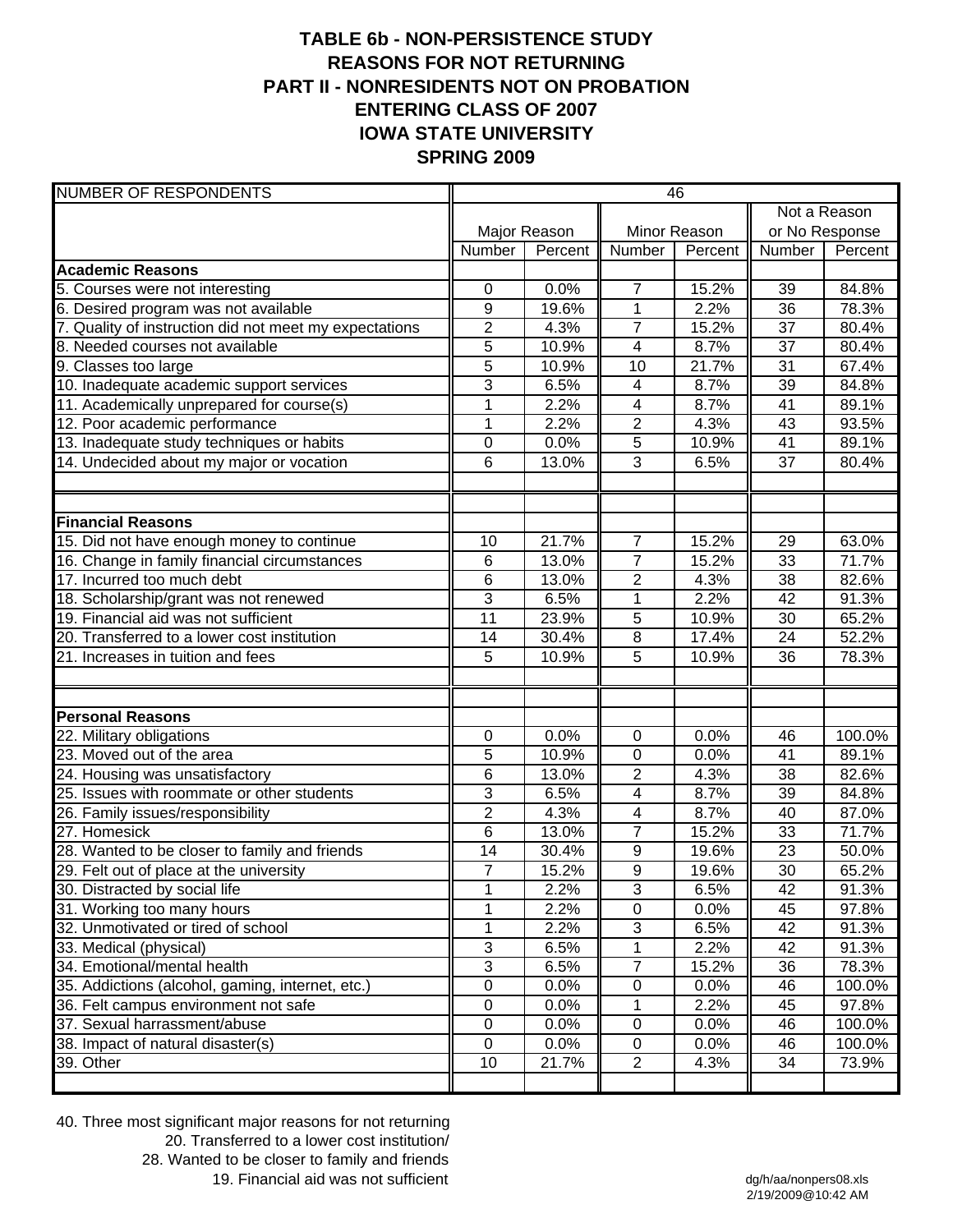# **TABLE 6c - NON-PERSISTENCE STUDY REASONS FOR NOT RETURNING PART II - NONRESIDENTS NOT ON PROBATION ENTERING CLASS OF 2007 UNIVERSITY OF NORTHERN IOWA SPRING 2009**

| <b>NUMBER OF RESPONDENTS</b>                           | 12               |              |                |         |                 |         |
|--------------------------------------------------------|------------------|--------------|----------------|---------|-----------------|---------|
|                                                        |                  |              |                |         | Not a Reason    |         |
|                                                        |                  | Major Reason | Minor Reason   |         | or No Response  |         |
|                                                        | Number           | Percent      | Number         | Percent | Number          | Percent |
| <b>Academic Reasons</b>                                |                  |              |                |         |                 |         |
| 5. Courses were not interesting                        | 0                | 0.0%         | 0              | 0.0%    | 12              | 100.0%  |
| 6. Desired program was not available                   | $\overline{2}$   | 16.7%        | $\mathbf{1}$   | 8.3%    | $\overline{9}$  | 75.0%   |
| 7. Quality of instruction did not meet my expectations | 0                | 0.0%         | 0              | 0.0%    | $\overline{12}$ | 100.0%  |
| 8. Needed courses not available                        | 1                | 8.3%         | 0              | 0.0%    | 11              | 91.7%   |
| 9. Classes too large                                   | $\overline{1}$   | 8.3%         | $\mathbf 0$    | 0.0%    | 11              | 91.7%   |
| 10. Inadequate academic support services               | $\mathbf 0$      | 0.0%         | 0              | 0.0%    | 12              | 100.0%  |
| 11. Academically unprepared for course(s)              | $\mathbf 0$      | 0.0%         | 0              | 0.0%    | 12              | 100.0%  |
| 12. Poor academic performance                          | $\boldsymbol{0}$ | 0.0%         | 0              | 0.0%    | 12              | 100.0%  |
| 13. Inadequate study techniques or habits              | $\mathbf 0$      | 0.0%         | $\mathbf 1$    | 8.3%    | 11              | 91.7%   |
| 14. Undecided about my major or vocation               | $\mathbf 0$      | 0.0%         | $\overline{2}$ | 16.7%   | 10              | 83.3%   |
| <b>Financial Reasons</b>                               |                  |              |                |         |                 |         |
| 15. Did not have enough money to continue              | $\mathbf 0$      | 0.0%         | $\overline{2}$ | 16.7%   | 10              | 83.3%   |
| 16. Change in family financial circumstances           | $\mathbf 0$      | 0.0%         | $\overline{2}$ | 16.7%   | 10              | 83.3%   |
| 17. Incurred too much debt                             | $\overline{2}$   | 16.7%        | $\mathbf{1}$   | 8.3%    | 9               | 75.0%   |
| 18. Scholarship/grant was not renewed                  | $\mathbf 0$      | 0.0%         | $\overline{2}$ | 16.7%   | 10              | 83.3%   |
| 19. Financial aid was not sufficient                   | $\mathbf 0$      | 0.0%         | $\overline{3}$ | 25.0%   | 9               | 75.0%   |
| 20. Transferred to a lower cost institution            | 6                | 50.0%        | $\overline{2}$ | 16.7%   | 4               | 33.3%   |
| 21. Increases in tuition and fees                      | 1                | 8.3%         | $\overline{2}$ | 16.7%   | 9               | 75.0%   |
| <b>Personal Reasons</b>                                |                  |              |                |         |                 |         |
| 22. Military obligations                               | 0                | 0.0%         | 1              | 8.3%    | 11              | 91.7%   |
| 23. Moved out of the area                              | 0                | 0.0%         | 0              | 0.0%    | 12              | 100.0%  |
| 24. Housing was unsatisfactory                         | 1                | 8.3%         | $\mathbf 1$    | 8.3%    | 10              | 83.3%   |
| 25. Issues with roommate or other students             | 0                | 0.0%         | $\mathbf 1$    | 8.3%    | 11              | 91.7%   |
| 26. Family issues/responsibility                       | $\overline{2}$   | 16.7%        | $\mathbf 1$    | 8.3%    | 9               | 75.0%   |
| 27. Homesick                                           | $\overline{2}$   | 16.7%        | 3              | 25.0%   | $\overline{7}$  | 58.3%   |
| 28. Wanted to be closer to family and friends          | 3                | 25.0%        | $\overline{2}$ | 16.7%   | $\overline{7}$  | 58.3%   |
| 29. Felt out of place at the university                | $\overline{1}$   | 8.3%         | $\mathbf{1}$   | 8.3%    | $\overline{10}$ | 83.3%   |
| 30. Distracted by social life                          | $\pmb{0}$        | 0.0%         | $\mathbf 1$    | 8.3%    | 11              | 91.7%   |
| 31. Working too many hours                             | $\pmb{0}$        | 0.0%         | 0              | 0.0%    | 12              | 100.0%  |
| 32. Unmotivated or tired of school                     | $\mathbf 0$      | 0.0%         | 1              | 8.3%    | 11              | 91.7%   |
| 33. Medical (physical)                                 | 0                | 0.0%         | 0              | 0.0%    | 12              | 100.0%  |
| 34. Emotional/mental health                            | 1                | 8.3%         | $\pmb{0}$      | 0.0%    | 11              | 91.7%   |
| 35. Addictions (alcohol, gaming, internet, etc.)       | $\pmb{0}$        | 0.0%         | $\pmb{0}$      | 0.0%    | 12              | 100.0%  |
| 36. Felt cmapus environment not safe                   | $\pmb{0}$        | 0.0%         | $\pmb{0}$      | 0.0%    | 12              | 100.0%  |
| 37. Sexual harrassment/abuse                           | $\pmb{0}$        | 0.0%         | $\pmb{0}$      | 0.0%    | 12              | 100.0%  |
| 38. Impact of natural disaster(s)                      | $\pmb{0}$        | 0.0%         | 0              | 0.0%    | 12              | 100.0%  |
| 39. Other                                              | 5                | 41.7%        | $\pmb{0}$      | 0.0%    | $\overline{7}$  | 58.3%   |
|                                                        |                  |              |                |         |                 |         |

40. Three most significant major reasons for not returning

28. Wanted to be closer to family and friends 6. Desired program was not available/17. Incurred too much debt/26. Family issues/responsibility/ 27. Homesick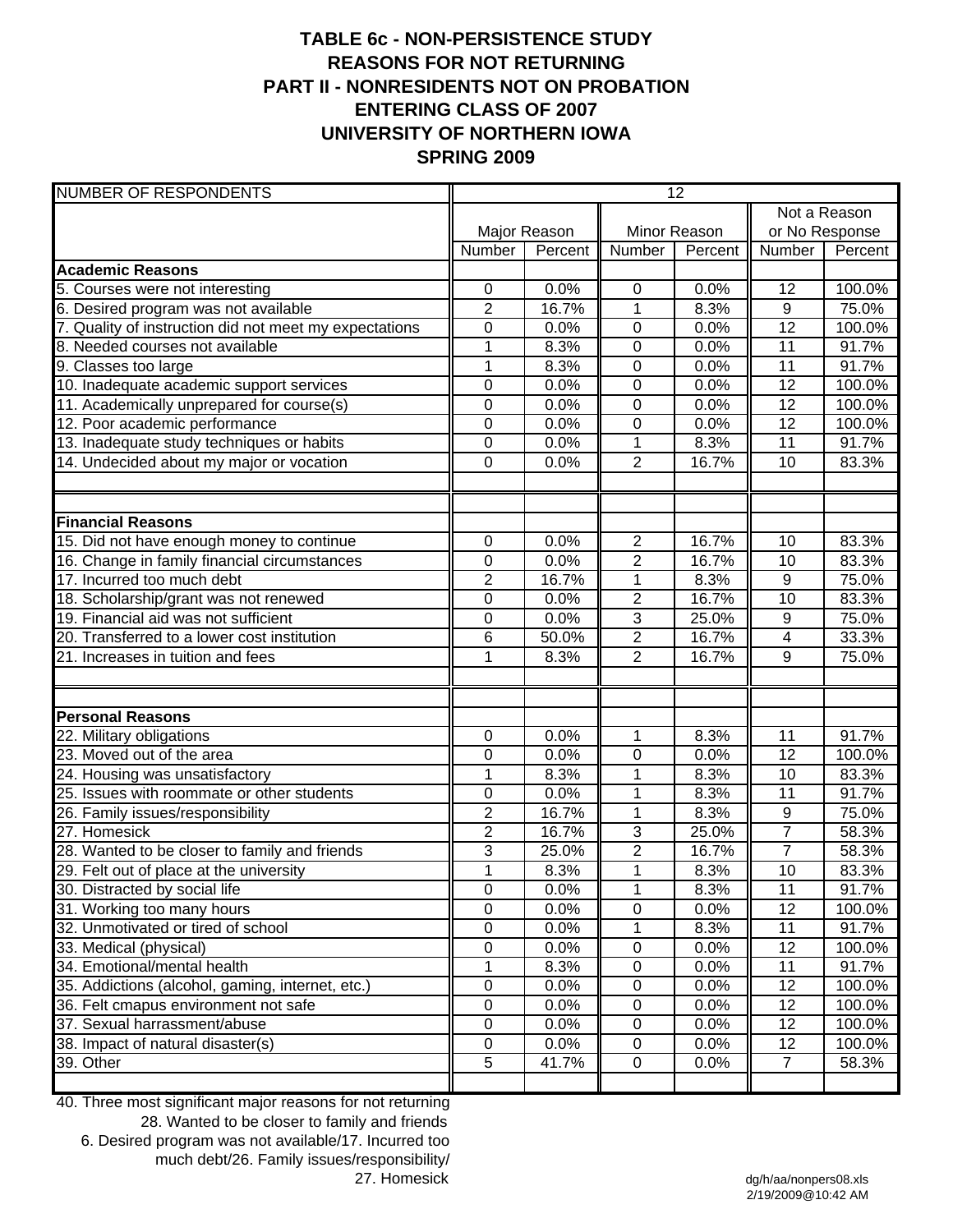## **TABLE 7 - NON-PERSISTENCE STUDY REASONS FOR NOT RETURNING NONRESIDENTS ON PROBATION ENTERING CLASS OF 2007 REGENT TOTAL - SPRING 2009**

| <b>NUMBER OF RESPONDENTS</b>                           | $\overline{37}$ |              |                         |              |                 |         |  |
|--------------------------------------------------------|-----------------|--------------|-------------------------|--------------|-----------------|---------|--|
|                                                        |                 |              |                         |              | Not a Reason    |         |  |
|                                                        |                 | Major Reason |                         | Minor Reason | or No Response  |         |  |
|                                                        | Number          | Percent      | Number                  | Percent      | Number          | Percent |  |
| <b>Academic Reasons</b>                                |                 |              |                         |              |                 |         |  |
| 5. Courses were not interesting                        | 4               | 10.8%        | 3                       | 8.1%         | 30              | 81.1%   |  |
| 6. Desired program was not available                   | $\mathbf 0$     | 0.0%         | $\overline{3}$          | 8.1%         | 34              | 91.9%   |  |
| 7. Quality of instruction did not meet my expectations | 4               | 10.8%        | 11                      | 29.7%        | 22              | 59.5%   |  |
| 8. Needed courses not available                        | 1               | 2.7%         | $\mathbf 0$             | 0.0%         | 36              | 97.3%   |  |
| 9. Classes too large                                   | $\overline{7}$  | 18.9%        | $\overline{8}$          | 21.6%        | 22              | 59.5%   |  |
| 10. Inadequate academic support services               | $\mathbf 2$     | 5.4%         | $\overline{9}$          | 24.3%        | 26              | 70.3%   |  |
| 11. Academically unprepared for course(s)              | $\overline{8}$  | 21.6%        | 6                       | 16.2%        | 23              | 62.2%   |  |
| 12. Poor academic performance                          | 13              | 35.1%        | 12                      | 32.4%        | 12              | 32.4%   |  |
| 13. Inadequate study techniques or habits              | 10              | 27.0%        | 12                      | 32.4%        | 15              | 40.5%   |  |
| 14. Undecided about my major or vocation               | 5               | 13.5%        | 5                       | 13.5%        | 27              | 73.0%   |  |
|                                                        |                 |              |                         |              |                 |         |  |
| <b>Financial Reasons</b>                               |                 |              |                         |              |                 |         |  |
| 15. Did not have enough money to continue              | 13              | 35.1%        | 7                       | 18.9%        | 17              | 45.9%   |  |
| 16. Change in family financial circumstances           | $\overline{7}$  | 18.9%        | 3                       | 8.1%         | $\overline{27}$ | 73.0%   |  |
| 17. Incurred too much debt                             | $\overline{7}$  | 18.9%        | $\overline{7}$          | 18.9%        | 23              | 62.2%   |  |
| 18. Scholarship/grant was not renewed                  | 4               | 10.8%        | $\overline{\mathbf{c}}$ | 5.4%         | 31              | 83.8%   |  |
| 19. Financial aid was not sufficient                   | 10              | 27.0%        | $\overline{5}$          | 13.5%        | $\overline{22}$ | 59.5%   |  |
| 20. Transferred to a lower cost institution            | 14              | 37.8%        | 4                       | 10.8%        | 19              | 51.4%   |  |
| 21. Increases in tuition and fees                      | 3               | 8.1%         | 4                       | 10.8%        | 30              | 81.1%   |  |
|                                                        |                 |              |                         |              |                 |         |  |
| <b>Personal Reasons</b>                                |                 |              |                         |              |                 |         |  |
| 22. Military obligations                               | 4               | 10.8%        | $\mathbf 0$             | 0.0%         | 33              | 89.2%   |  |
| 23. Moved out of the area                              | 3               | 8.1%         | 1                       | 2.7%         | 33              | 89.2%   |  |
| 24. Housing was unsatisfactory                         | $\overline{7}$  | 18.9%        | 6                       | 16.2%        | 24              | 64.9%   |  |
| 25. Issues with roommate or other students             | 8               | 21.6%        | $\overline{c}$          | 5.4%         | 27              | 73.0%   |  |
| 26. Family issues/responsibility                       | $\overline{2}$  | 5.4%         | 3                       | 8.1%         | 32              | 86.5%   |  |
| 27. Homesick                                           | 1               | 2.7%         | 5                       | 13.5%        | 31              | 83.8%   |  |
| 28. Wanted to be closer to family and friends          | 4               | 10.8%        | $\overline{8}$          | 21.6%        | 25              | 67.6%   |  |
| 29. Felt out of place at the university                | 8               | 21.6%        | $\overline{8}$          | 21.6%        | $\overline{21}$ | 56.8%   |  |
| 30. Distracted by social life                          | $\overline{7}$  | 18.9%        | 6                       | 16.2%        | 24              | 64.9%   |  |
| 31. Working too many hours                             | $\overline{2}$  | 5.4%         | 1                       | 2.7%         | 34              | 91.9%   |  |
| 32. Unmotivated or tired of school                     | $\,6$           | 16.2%        | 6                       | 16.2%        | 25              | 67.6%   |  |
| 33. Medical (physical)                                 | 4               | 10.8%        | $\pmb{0}$               | 0.0%         | 33              | 89.2%   |  |
| 34. Emotional/mental health                            | 4               | 10.8%        | $\boldsymbol{9}$        | 24.3%        | 24              | 64.9%   |  |
| 35. Addictions (alcohol, gaming, internet, etc.)       | $\overline{2}$  | 5.4%         | 5                       | 13.5%        | 30              | 81.1%   |  |
| 36. Felt cmapus environment not safe                   | 2               | 5.4%         | 1                       | 2.7%         | 34              | 91.9%   |  |
| 37. Sexual harrassment/abuse                           | 1               | 2.7%         | 1                       | 2.7%         | 35              | 94.6%   |  |
| 38. Impact of natural disaster(s)                      | 0               | 0.0%         | $\pmb{0}$               | $0.0\%$      | 37              | 100.0%  |  |
| 39. Other                                              | 8               | 21.6%        | $\mathsf 0$             | 0.0%         | 28              | 75.7%   |  |

40. Three most significant major reasons for not returning

20. Transferred to a lower cost institution

15. Did not have enough money to continue

<sup>12.</sup> Poor academic performance/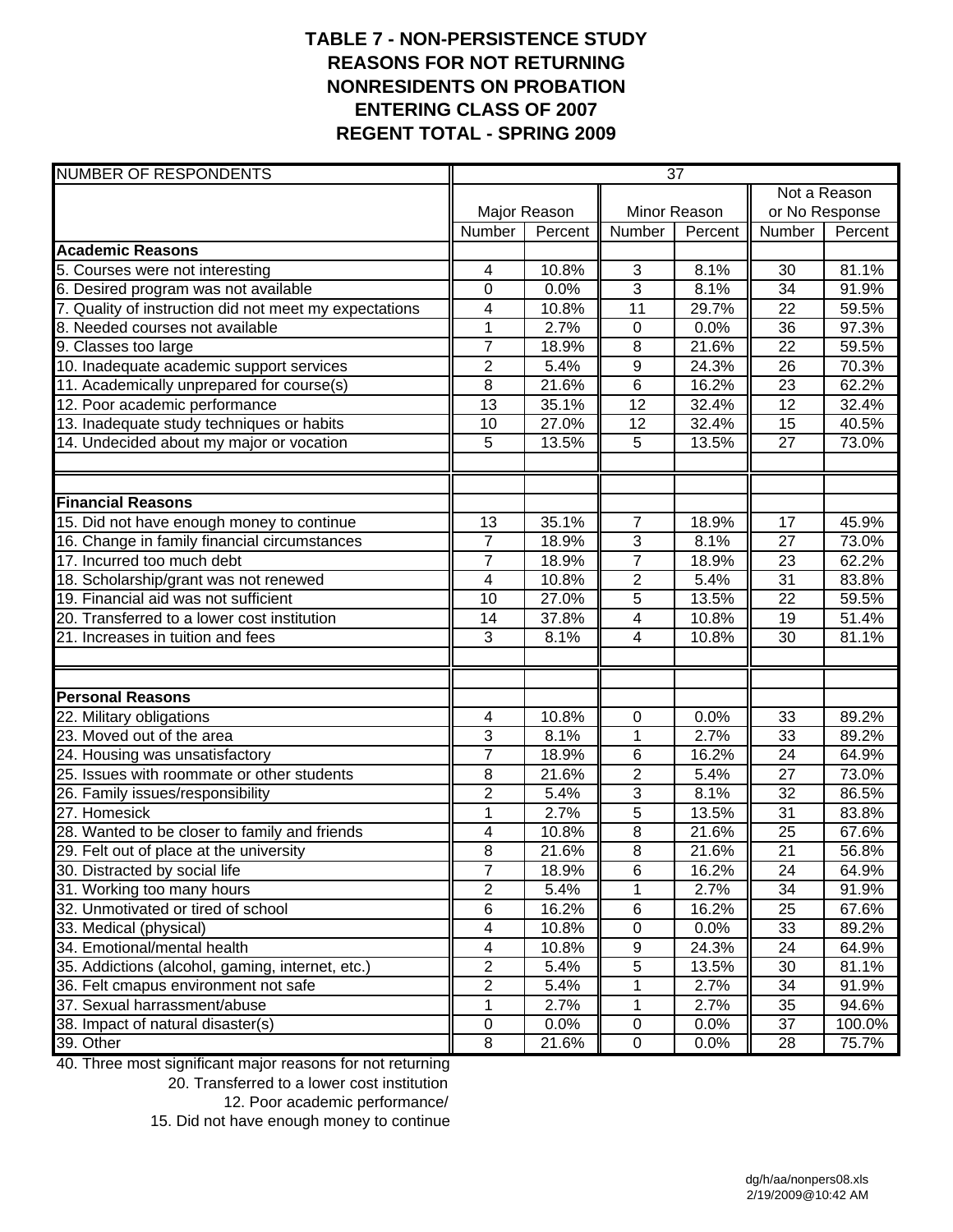# **TABLE 7a - NON-PERSISTENCE STUDY REASONS FOR NOT RETURNING PART II - NONRESIDENTS ON PROBATION ENTERING CLASS OF 2007 UNIVERSITY OF IOWA SPRING 2009**

| <b>NUMBER OF RESPONDENTS</b>                           | $\overline{12}$         |              |                         |         |                  |                |
|--------------------------------------------------------|-------------------------|--------------|-------------------------|---------|------------------|----------------|
|                                                        |                         |              |                         |         | Not a Reason     |                |
|                                                        |                         | Major Reason | Minor Reason            |         |                  | or No Response |
|                                                        | Number                  | Percent      | Number                  | Percent | Number           | Percent        |
| <b>Academic Reasons</b>                                |                         |              |                         |         |                  |                |
| 5. Courses were not interesting                        | 1                       | 8.3%         | 1                       | 8.3%    | 10               | 83.3%          |
| 6. Desired program was not available                   | $\mathbf 0$             | 0.0%         | $\overline{2}$          | 16.7%   | 10               | 83.3%          |
| 7. Quality of instruction did not meet my expectations | $\overline{2}$          | 16.7%        | $\overline{2}$          | 16.7%   | 8                | 66.7%          |
| 8. Needed courses not available                        | $\pmb{0}$               | 0.0%         | $\mathbf 0$             | 0.0%    | $\overline{12}$  | 100.0%         |
| 9. Classes too large                                   | $\overline{c}$          | 16.7%        | $\mathbf{3}$            | 25.0%   | $\overline{7}$   | 58.3%          |
| 10. Inadequate academic support services               | $\mathbf 0$             | 0.0%         | $\overline{2}$          | 16.7%   | 10               | 83.3%          |
| 11. Academically unprepared for course(s)              | $\overline{3}$          | 25.0%        | 1                       | 8.3%    | 8                | 66.7%          |
| 12. Poor academic performance                          | 3                       | 25.0%        | $\mathbf{3}$            | 25.0%   | 6                | 50.0%          |
| 13. Inadequate study techniques or habits              | $\mathbf{1}$            | 8.3%         | $\overline{6}$          | 50.0%   | $\overline{5}$   | 41.7%          |
| 14. Undecided about my major or vocation               | 1                       | 8.3%         | $\overline{2}$          | 16.7%   | 9                | 75.0%          |
|                                                        |                         |              |                         |         |                  |                |
| <b>Financial Reasons</b>                               |                         |              |                         |         |                  |                |
| 15. Did not have enough money to continue              | $\overline{2}$          | 16.7%        | 3                       | 25.0%   | $\overline{7}$   | 58.3%          |
| 16. Change in family financial circumstances           | 1                       | 8.3%         | $\mathbf 0$             | 0.0%    | 11               | 91.7%          |
| 17. Incurred too much debt                             | 0                       | 0.0%         | 1                       | 8.3%    | 11               | 91.7%          |
| 18. Scholarship/grant was not renewed                  | 0                       | 0.0%         | $\boldsymbol{2}$        | 16.7%   | 10               | 83.3%          |
| 19. Financial aid was not sufficient                   | 1                       | 8.3%         | $\overline{2}$          | 16.7%   | 9                | 75.0%          |
| 20. Transferred to a lower cost institution            | $\overline{2}$          | 16.7%        | 1                       | 8.3%    | 9                | 75.0%          |
| 21. Increases in tuition and fees                      | 0                       | 0.0%         | 1                       | 8.3%    | 11               | 91.7%          |
| <b>Personal Reasons</b>                                |                         |              |                         |         |                  |                |
| 22. Military obligations                               | 1                       | 8.3%         | 0                       | 0.0%    | 11               | 91.7%          |
| 23. Moved out of the area                              | $\mathbf 0$             | 0.0%         | $\mathbf 0$             | 0.0%    | 12               | 100.0%         |
| 24. Housing was unsatisfactory                         | 3                       | 25.0%        | 0                       | 0.0%    | 9                | 75.0%          |
| 25. Issues with roommate or other students             | 4                       | 33.3%        | 0                       | 0.0%    | 8                | 66.7%          |
| 26. Family issues/responsibility                       | 0                       | 0.0%         | $\overline{0}$          | 0.0%    | $\overline{12}$  | 100.0%         |
| 27. Homesick                                           | 0                       | 0.0%         | 1                       | 8.3%    | 11               | 91.7%          |
| 28. Wanted to be closer to family and friends          | 0                       | 0.0%         | 1                       | 8.3%    | 11               | 91.7%          |
| 29. Felt out of place at the university                | $\overline{2}$          | 16.7%        | $\overline{2}$          | 16.7%   | $\overline{8}$   | 66.7%          |
| 30. Distracted by social life                          | $\overline{c}$          | 16.7%        | 1                       | 8.3%    | $\boldsymbol{9}$ | 75.0%          |
| 31. Working too many hours                             | 0                       | 0.0%         | 0                       | 0.0%    | 12               | 100.0%         |
| 32. Unmotivated or tired of school                     | $\pmb{0}$               | 0.0%         | $\overline{\mathbf{4}}$ | 33.3%   | 8                | 66.7%          |
| 33. Medical (physical)                                 | $\overline{c}$          | 16.7%        | 0                       | 0.0%    | 10               | 83.3%          |
| 34. Emotional/mental health                            | $\overline{2}$          | 16.7%        | $\overline{2}$          | 16.7%   | 8                | 66.7%          |
| 35. Addictions (alcohol, gaming, Internet, etc.)       | 1                       | 8.3%         | 2                       | 16.7%   | 9                | 75.0%          |
| 36. Felt campus environment not safe                   | $\overline{2}$          | 16.7%        | 0                       | 0.0%    | 10               | 83.3%          |
| 37. Sexual harassment/abuse                            | 1                       | 8.3%         | 0                       | 0.0%    | 11               | 91.7%          |
| 38. Impact of natural disaster(s)                      | $\mathbf 0$             | 0.0%         | $\pmb{0}$               | 0.0%    | 12               | 100.0%         |
| 39. Other                                              | $\overline{\mathbf{c}}$ | 16.7%        | $\pmb{0}$               | 0.0%    | 10 <sub>1</sub>  | 83.3%          |
|                                                        |                         |              |                         |         |                  |                |

40. Three most significant major reasons for not returning

25. Issues with roomate or other students 11. Academically unprepared for course(s)/

12. Poor academic performance/

24. Housing was unsatisfactory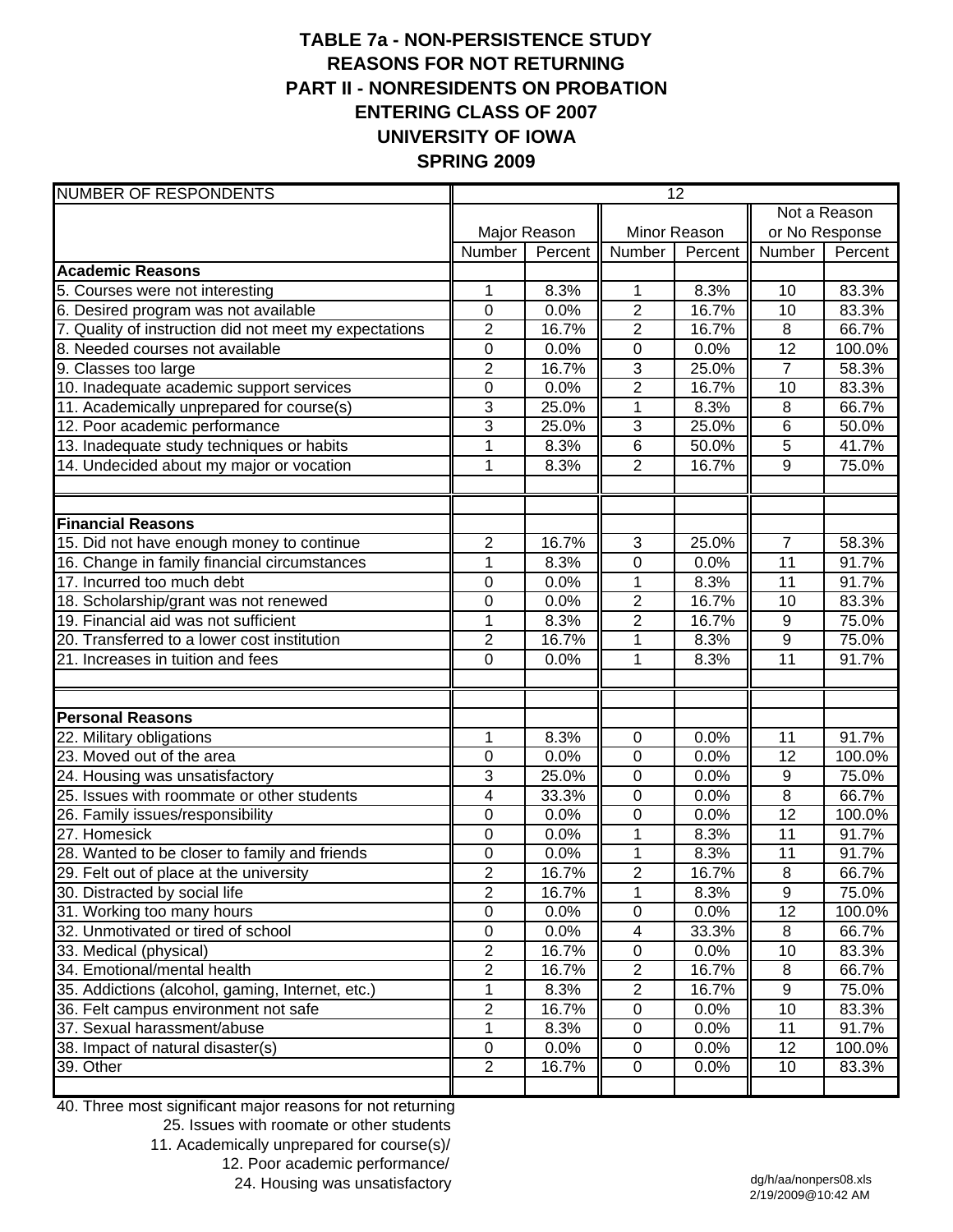# **TABLE 7b - NON-PERSISTENCE STUDY REASONS FOR NOT RETURNING PART II - NONRESIDENTS ON PROBATION ENTERING CLASS OF 2007 IOWA STATE UNIVERSITY SPRING 2009**

| <b>NUMBER OF RESPONDENTS</b>                           | 24              |              |                |         |                  |         |  |
|--------------------------------------------------------|-----------------|--------------|----------------|---------|------------------|---------|--|
|                                                        |                 |              |                |         | Not a Reason     |         |  |
|                                                        |                 | Major Reason | Minor Reason   |         | or No Response   |         |  |
|                                                        | Number          | Percent      | Number         | Percent | Number           | Percent |  |
| <b>Academic Reasons</b>                                |                 |              |                |         |                  |         |  |
| 5. Courses were not interesting                        | 3               | 12.5%        | $\overline{2}$ | 8.3%    | 19               | 79.2%   |  |
| 6. Desired program was not available                   | $\mathbf 0$     | 0.0%         | $\mathbf{1}$   | 4.2%    | 23               | 95.8%   |  |
| 7. Quality of instruction did not meet my expectations | 2               | 8.3%         | 8              | 33.3%   | 14               | 58.3%   |  |
| 8. Needed courses not available                        | $\mathbf{1}$    | 4.2%         | $\overline{0}$ | 0.0%    | $\overline{23}$  | 95.8%   |  |
| 9. Classes too large                                   | 5               | 20.8%        | $\overline{5}$ | 20.8%   | 14               | 58.3%   |  |
| 10. Inadequate academic support services               | $\mathbf{1}$    | 4.2%         | $\overline{7}$ | 29.2%   | 16               | 66.7%   |  |
| 11. Academically unprepared for course(s)              | 4               | 16.7%        | 5              | 20.8%   | 15               | 62.5%   |  |
| 12. Poor academic performance                          | 10              | 41.7%        | $\overline{8}$ | 33.3%   | 6                | 25.0%   |  |
| 13. Inadequate study techniques or habits              | 8               | 33.3%        | $\,6$          | 25.0%   | 10               | 41.7%   |  |
| 14. Undecided about my major or vocation               | 4               | 16.7%        | 3              | 12.5%   | 17               | 70.8%   |  |
|                                                        |                 |              |                |         |                  |         |  |
| <b>Financial Reasons</b>                               |                 |              |                |         |                  |         |  |
| 15. Did not have enough money to continue              | 11              | 45.8%        | 4              | 16.7%   | $\boldsymbol{9}$ | 37.5%   |  |
| 16. Change in family financial circumstances           | 6               | 25.0%        | 3              | 12.5%   | $\overline{15}$  | 62.5%   |  |
| 17. Incurred too much debt                             | $\overline{7}$  | 29.2%        | 5              | 20.8%   | $\overline{12}$  | 50.0%   |  |
| 18. Scholarship/grant was not renewed                  | 4               | 16.7%        | $\overline{0}$ | 0.0%    | $\overline{20}$  | 83.3%   |  |
| 19. Financial aid was not sufficient                   | 8               | 33.3%        | 3              | 12.5%   | 13               | 54.2%   |  |
| 20. Transferred to a lower cost institution            | $\overline{12}$ | 50.0%        | 3              | 12.5%   | 9                | 37.5%   |  |
| 21. Increases in tuition and fees                      | 3               | 12.5%        | 3              | 12.5%   | 18               | 75.0%   |  |
|                                                        |                 |              |                |         |                  |         |  |
| <b>Personal Reasons</b>                                |                 |              |                |         |                  |         |  |
| 22. Military obligations                               | 3               | 12.5%        | 0              | 0.0%    | 21               | 87.5%   |  |
| 23. Moved out of the area                              | 3               | 12.5%        | $\mathbf{1}$   | 4.2%    | 20               | 83.3%   |  |
| 24. Housing was unsatisfactory                         | 4               | 16.7%        | $\,6$          | 25.0%   | 14               | 58.3%   |  |
| 25. Issues with roommate or other students             | 4               | 16.7%        | $\overline{2}$ | 8.3%    | 18               | 75.0%   |  |
| 26. Family issues/responsibility                       | $\overline{2}$  | 8.3%         | 3              | 12.5%   | 19               | 79.2%   |  |
| 27. Homesick                                           | $\overline{1}$  | 4.2%         | $\overline{3}$ | 12.5%   | 20               | 83.3%   |  |
| 28. Wanted to be closer to family and friends          | 4               | 16.7%        | $\overline{6}$ | 25.0%   | 14               | 58.3%   |  |
| 29. Felt out of place at the university                | $\overline{5}$  | 20.8%        | $\overline{6}$ | 25.0%   | 13               | 54.2%   |  |
| 30. Distracted by social life                          | 4               | 16.7%        | $\,$ 5 $\,$    | 20.8%   | 15               | 62.5%   |  |
| 31. Working too many hours                             | $\overline{2}$  | 8.3%         | 1              | 4.2%    | 21               | 87.5%   |  |
| 32. Unmotivated or tired of school                     | 6               | 25.0%        | $\mathbf{2}$   | 8.3%    | 16               | 66.7%   |  |
| 33. Medical (physical)                                 | $\overline{2}$  | 8.3%         | $\pmb{0}$      | 0.0%    | 22               | 91.7%   |  |
| 34. Emotional/mental health                            | $\overline{2}$  | 8.3%         | $\overline{7}$ | 29.2%   | 15               | 62.5%   |  |
| 35. Addictions (alcohol, gaming, internet, etc.)       | 1               | 4.2%         | 3              | 12.5%   | 20               | 83.3%   |  |
| 36. Felt campus environment not safe                   | $\pmb{0}$       | 0.0%         | 1              | 4.2%    | 23               | 95.8%   |  |
| 37. Sexual harrassment/abuse                           | $\pmb{0}$       | 0.0%         | $\mathbf{1}$   | 4.2%    | 23               | 95.8%   |  |
| 38. Impact of natural disaster(s)                      | $\pmb{0}$       | 0.0%         | $\pmb{0}$      | 0.0%    | 24               | 100.0%  |  |
| 39. Other                                              | 6               | 25.0%        | $\pmb{0}$      | 0.0%    | 18               | 75.0%   |  |

40. Three most significant major reasons for not returning

20. Transferred to a lower cost institution

15. Did not have enough money to continue

12. Poor academic performance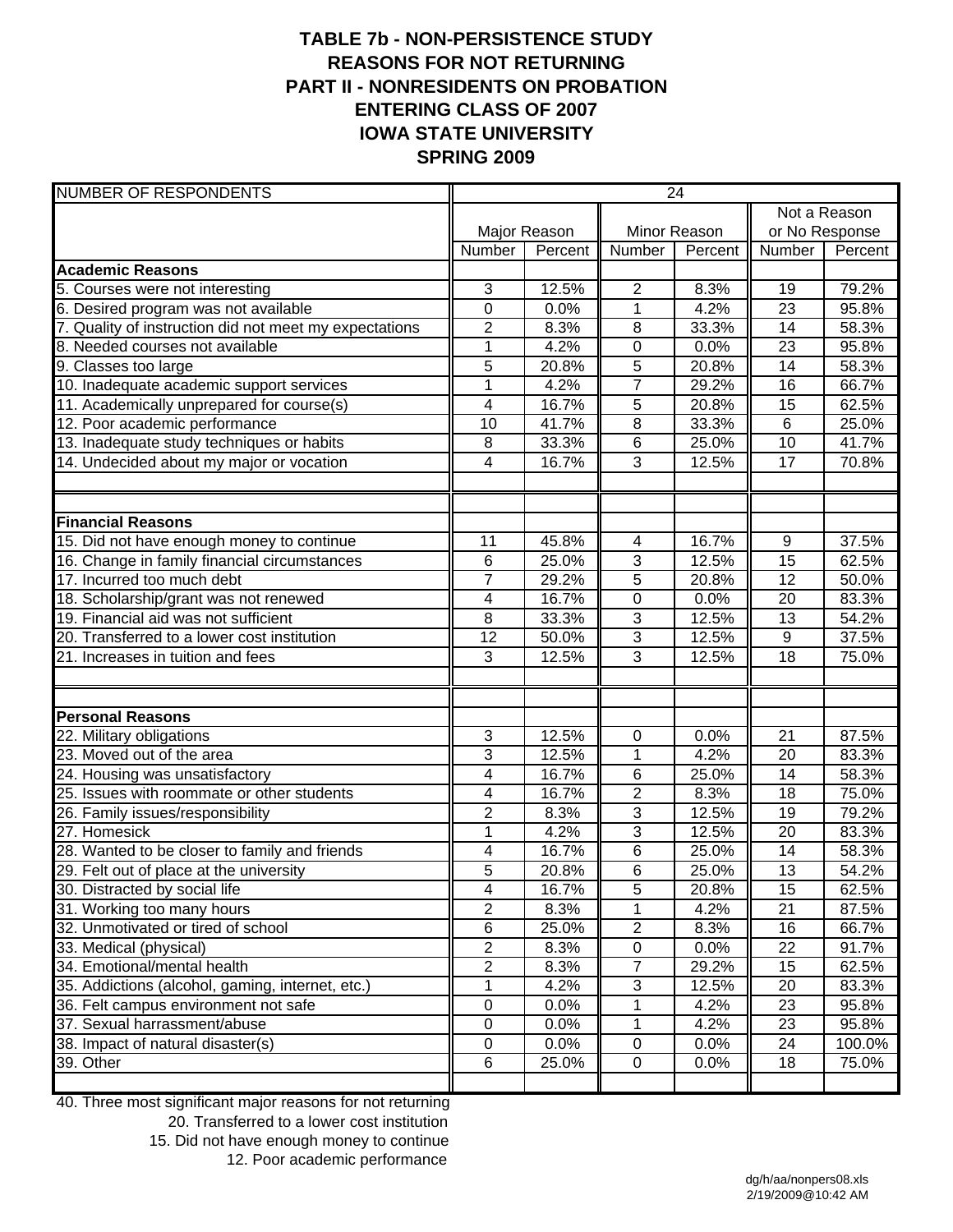# **TABLE 7c - NON-PERSISTENCE STUDY REASONS FOR NOT RETURNING PART II - NONRESIDENTS ON PROBATION ENTERING CLASS OF 2007 UNIVERSITY OF NORTHERN IOWA SPRING 2009**

| <b>NUMBER OF RESPONDENTS</b>                           |                  |         |                | 1       |                |         |
|--------------------------------------------------------|------------------|---------|----------------|---------|----------------|---------|
|                                                        |                  |         |                |         | Not a Reason   |         |
|                                                        | Major Reason     |         | Minor Reason   |         | or No Response |         |
|                                                        | Number           | Percent | Number         | Percent | Number         | Percent |
| <b>Academic Reasons</b>                                |                  |         |                |         |                |         |
| 5. Courses were not interesting                        | 0                | 0.0%    | $\mathbf 0$    | 0.0%    | 1              | 100.0%  |
| 6. Desired program was not available                   | $\mathbf 0$      | 0.0%    | $\mathbf 0$    | 0.0%    | 1              | 100.0%  |
| 7. Quality of instruction did not meet my expectations | $\mathbf 0$      | 0.0%    | 1              | 100.0%  | 0              | 0.0%    |
| 8. Needed courses not available                        | 0                | 0.0%    | $\mathbf 0$    | 0.0%    | 1              | 100.0%  |
| 9. Classes too large                                   | $\overline{0}$   | 0.0%    | $\mathbf 0$    | 0.0%    | $\overline{1}$ | 100.0%  |
| 10. Inadequate academic support services               | 1                | 100.0%  | $\mathbf 0$    | 0.0%    | 0              | 0.0%    |
| 11. Academically unprepared for course(s)              | $\mathbf 1$      | 100.0%  | $\mathbf 0$    | 0.0%    | 0              | 0.0%    |
| 12. Poor academic performance                          | 0                | 0.0%    | 1              | 100.0%  | 0              | 0.0%    |
| 13. Inadequate study techniques or habits              | $\mathbf 1$      | 100.0%  | $\mathbf 0$    | 0.0%    | 0              | 0.0%    |
| 14. Undecided about my major or vocation               | $\mathbf 0$      | 0.0%    | $\mathbf 0$    | 0.0%    | 1              | 100.0%  |
|                                                        |                  |         |                |         |                |         |
| <b>Financial Reasons</b>                               |                  |         |                |         |                |         |
| 15. Did not have enough money to continue              | $\mathbf 0$      | 0.0%    | 0              | 0.0%    | 1              | 100.0%  |
| 16. Change in family financial circumstances           | 0                | 0.0%    | $\mathbf 0$    | 0.0%    | 1              | 100.0%  |
| 17. Incurred too much debt                             | 0                | 0.0%    | $\mathbf 1$    | 100.0%  | 0              | 0.0%    |
| 18. Scholarship/grant was not renewed                  | 0                | 0.0%    | $\mathbf 0$    | 0.0%    | 1              | 100.0%  |
| 19. Financial aid was not sufficient                   | $\overline{1}$   | 100.0%  | $\mathbf 0$    | 0.0%    | 0              | 0.0%    |
| 20. Transferred to a lower cost institution            | $\mathbf 0$      | 0.0%    | $\pmb{0}$      | 0.0%    | 1              | 100.0%  |
| 21. Increases in tuition and fees                      | 0                | 0.0%    | $\mathbf 0$    | 0.0%    | 1              | 100.0%  |
|                                                        |                  |         |                |         |                |         |
| <b>Personal Reasons</b>                                |                  |         |                |         |                |         |
| 22. Military obligations                               | 0                | 0.0%    | 0              | 0.0%    | 1              | 100.0%  |
| 23. Moved out of the area                              | 0                | 0.0%    | 0              | 0.0%    | 1              | 100.0%  |
| 24. Housing was unsatisfactory                         | 0                | 0.0%    | $\mathbf 0$    | 0.0%    | 1              | 100.0%  |
| 25. Issues with roommate or other students             | $\mathbf 0$      | 0.0%    | $\mathbf 0$    | 0.0%    | 1              | 100.0%  |
| 26. Family issues/responsibility                       | 0                | 0.0%    | $\mathbf 0$    | 0.0%    | 1              | 100.0%  |
| 27. Homesick                                           | 0                | 0.0%    | 1              | 100.0%  | $\mathbf 0$    | 0.0%    |
| 28. Wanted to be closer to family and friends          | $\mathbf 0$      | 0.0%    | $\mathbf 1$    | 100.0%  | $\mathbf 0$    | 0.0%    |
| 29. Felt out of place at the university                | $\overline{1}$   | 100.0%  | $\overline{0}$ | 0.0%    | $\overline{0}$ | 0.0%    |
| 30. Distracted by social life                          | 1                | 100.0%  | $\pmb{0}$      | 0.0%    | $\pmb{0}$      | 0.0%    |
| 31. Working too many hours                             | $\mathsf 0$      | 0.0%    | $\pmb{0}$      | 0.0%    |                | 100.0%  |
| 32. Unmotivated or tired of school                     | $\mathbf 0$      | 0.0%    | $\pmb{0}$      | 0.0%    | 1              | 100.0%  |
| 33. Medical (physical)                                 | $\pmb{0}$        | 0.0%    | $\pmb{0}$      | 0.0%    | 1              | 100.0%  |
| 34. Emotional/mental health                            | $\pmb{0}$        | 0.0%    | $\pmb{0}$      | 0.0%    | 1              | 100.0%  |
| 35. Addictions (alcohol, gaming, internet, etc.)       | $\boldsymbol{0}$ | 0.0%    | $\pmb{0}$      | 0.0%    | 1              | 100.0%  |
| 36. Felt cmapus environment not safe                   | $\mathbf 0$      | 0.0%    | $\pmb{0}$      | 0.0%    | 1              | 100.0%  |
| 37. Sexual harrassment/abuse                           | $\mathsf 0$      | 0.0%    | $\pmb{0}$      | 0.0%    | 1              | 100.0%  |
| 38. Impact of natural disaster(s)                      | $\mathbf 0$      | 0.0%    | $\pmb{0}$      | 0.0%    | 1              | 100.0%  |
| 39. Other                                              | $\mathsf 0$      | 0.0%    | $\pmb{0}$      | 0.0%    | $\mathbf 0$    | 0.0%    |

40. Three most significant major reasons for not returning

10. Inadequate academic support services/

- 11. Academically unprepared for course(s)/
	- 19. Financial aid was not sufficient/

29. Felt out of place at the university/

30. Distracted by social life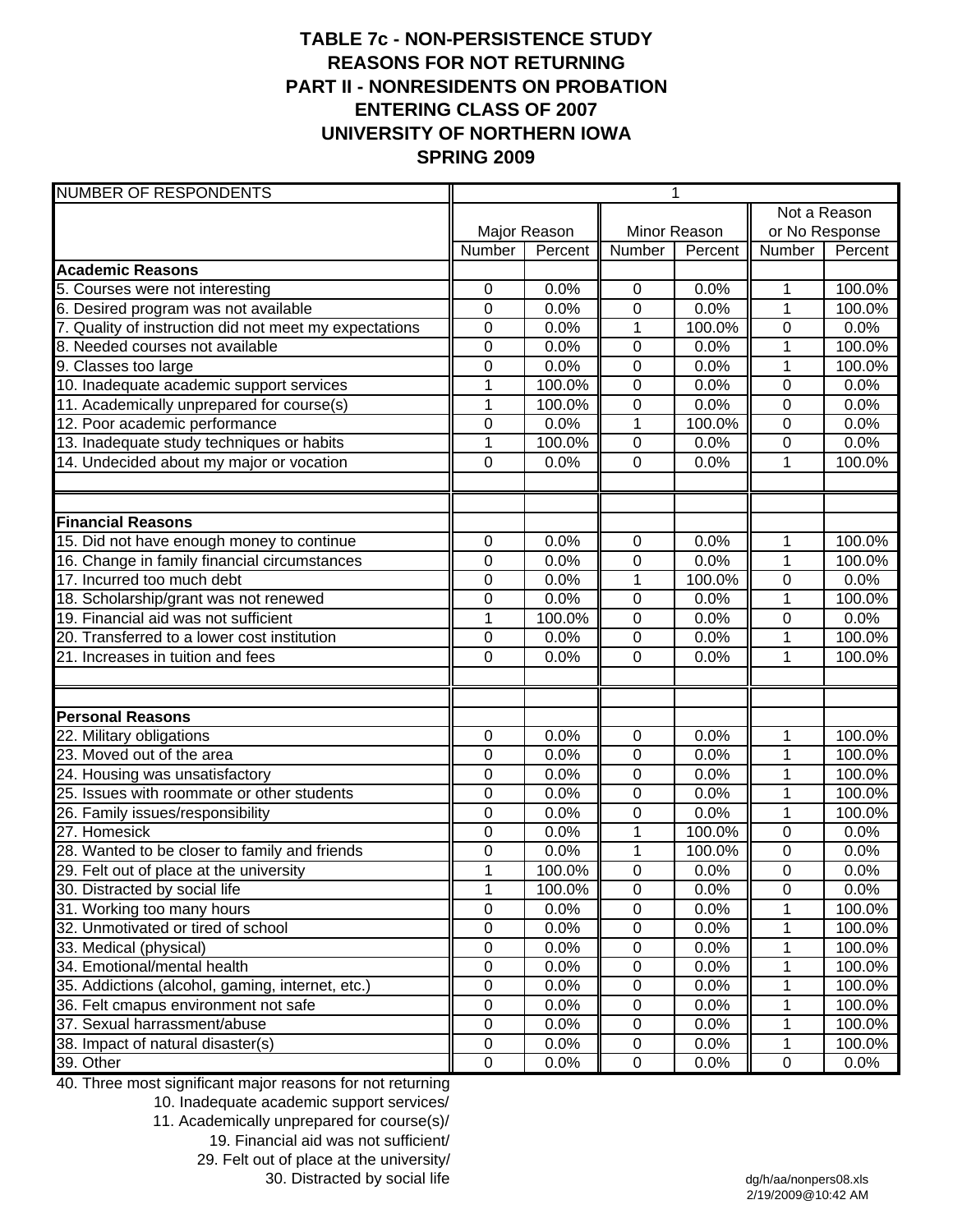## **TABLE 8 - NON-PERSISTENCE STUDY REASONS FOR NOT RETURNING ALL RESPONDENTS ENTERING CLASS OF 2007 REGENT TOTAL - SPRING 2009**

| <b>NUMBER OF RESPONDENTS</b>                           | 371             |         |                 |                    |                |         |
|--------------------------------------------------------|-----------------|---------|-----------------|--------------------|----------------|---------|
|                                                        |                 |         |                 |                    | Not a Reason   |         |
|                                                        | Major Reason    |         | Minor Reason    |                    | or No Response |         |
|                                                        | Number          | Percent | Number          | Percent            | Number         | Percent |
| <b>Academic Reasons</b>                                |                 |         |                 |                    |                |         |
| 5. Courses were not interesting                        | 15              | 4.0%    | 68              | 18.3%              | 287            | 77.4%   |
| 6. Desired program was not available                   | 82              | 22.1%   | 19              | 5.1%               | 269            | 72.5%   |
| 7. Quality of instruction did not meet my expectations | 53              | 14.3%   | 75              | 20.2%              | 242            | 65.2%   |
| 8. Needed courses not available                        | 58              | 15.6%   | $\overline{24}$ | 6.5%               | 288            | 77.6%   |
| 9. Classes too large                                   | 79              | 21.3%   | 67              | 18.1%              | 224            | 60.4%   |
| 10. Inadequate academic support services               | 48              | 12.9%   | 62              | 16.7%              | 260            | 70.1%   |
| 11. Academically unprepared for course(s)              | 25              | 6.7%    | 57              | 15.4%              | 288            | 77.6%   |
| 12. Poor academic performance                          | 41              | 11.1%   | 56              | 15.1%              | 273            | 73.6%   |
| 13. Inadequate study techniques or habits              | 38              | 10.2%   | 59              | 15.9%              | 273            | 73.6%   |
| 14. Undecided about my major or vocation               | 61              | 16.4%   | 42              | 11.3%              | 267            | 72.0%   |
| <b>Financial Reasons</b>                               |                 |         |                 |                    |                |         |
| 15. Did not have enough money to continue              | 53              | 14.3%   | 63              | 17.0%              | 254            | 68.5%   |
| 16. Change in family financial circumstances           | 26              | 7.0%    | 46              | 12.4%              | 298            | 80.3%   |
| 17. Incurred too much debt                             | 35              | 9.4%    | $\overline{38}$ | 10.2%              | 303            | 81.7%   |
| 18. Scholarship/grant was not renewed                  | 19              | 5.1%    | $\overline{21}$ | 5.7%               | 330            | 88.9%   |
| 19. Financial aid was not sufficient                   | 44              | 11.9%   | 48              | 12.9%              | 278            | 74.9%   |
| 20. Transferred to a lower cost institution            | 95              | 25.6%   | 48              | 12.9%              | 227            | 61.2%   |
| 21. Increases in tuition and fees                      | 27              | 7.3%    | 44              | 11.9%              | 299            | 80.6%   |
| <b>Personal Reasons</b>                                |                 |         |                 |                    |                |         |
| 22. Military obligations                               | 11              | 3.0%    | 6               | 1.6%               | 353            | 95.1%   |
| 23. Moved out of the area                              | 21              | 5.7%    | $\overline{20}$ | $\overline{5.4\%}$ | 329            | 88.7%   |
| 24. Housing was unsatisfactory                         | 40              | 10.8%   | 49              | 13.2%              | 281            | 75.7%   |
| 25. Issues with roommate or other students             | 43              | 11.6%   | 44              | 11.9%              | 283            | 76.3%   |
| 26. Family issues/responsibility                       | 18              | 4.9%    | 20              | 5.4%               | 332            | 89.5%   |
| 27. Homesick                                           | 36              | 9.7%    | 46              | 12.4%              | 288            | 77.6%   |
| 28. Wanted to be closer to family and friends          | 77              | 20.8%   | 82              | 22.1%              | 211            | 56.9%   |
| 29. Felt out of place at the university                | $\overline{71}$ | 19.1%   | 79              | 21.3%              | 220            | 59.3%   |
| 30. Distracted by social life                          | 31              | 8.4%    | 51              | 13.7%              | 288            | 77.6%   |
| 31. Working too many hours                             | 9               | 2.4%    | $\overline{22}$ | 5.9%               | 339            | 91.4%   |
| 32. Unmotivated or tired of school                     | 26              | 7.0%    | 48              | 12.9%              | 296            | 79.8%   |
| 33. Medical (physical)                                 | 11              | 3.0%    | 9               | 2.4%               | 350            | 94.3%   |
| 34. Emotional/mental health                            | 20              | 5.4%    | 47              | 12.7%              | 303            | 81.7%   |
| 35. Addictions (alcohol, gaming, internet, etc.)       | 7               | 1.9%    | 13              | 3.5%               | 350            | 94.3%   |
| 36. Felt cmapus environment not safe                   | 13              | 3.5%    | 24              | 6.5%               | 333            | 89.8%   |
| 37. Sexual harrassment/abuse                           | 2               | 0.5%    | 5               | 1.3%               | 363            | 97.8%   |
| 38. Impact of natural disaster(s)                      | 1               | 0.3%    | 1               | 0.3%               | 368            | 99.2%   |
| 39. Other                                              | 84              | 22.6%   | 3               | 0.8%               | 225            | 60.6%   |
|                                                        |                 |         |                 |                    |                |         |

40. Three most significant major reasons for not returning 20. Transferred to a lower cost institution 6. Desired program was not available 9. Classes too large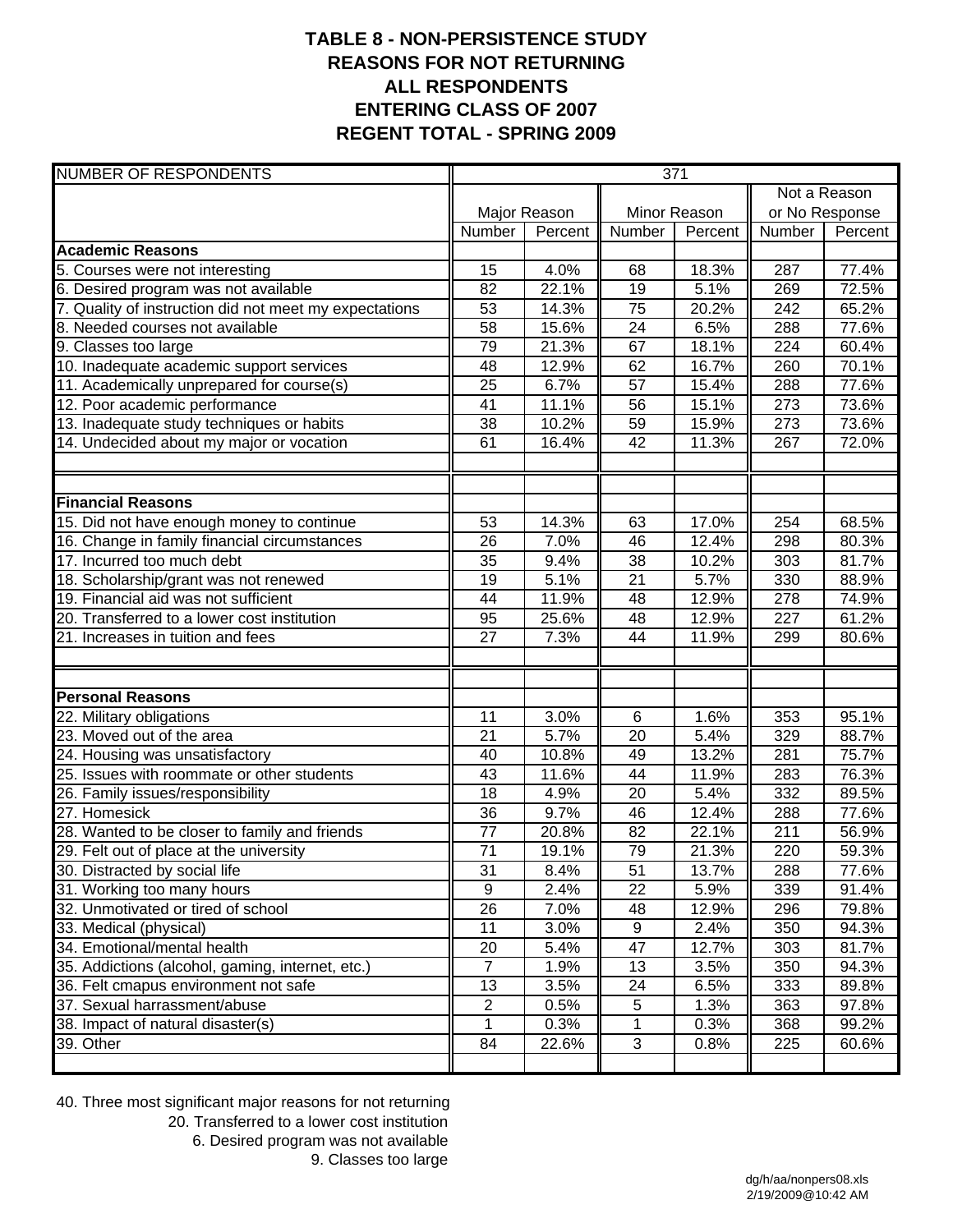## **TABLE 8a - NON-PERSISTENCE STUDY REASONS FOR NOT RETURNING PART II - ALL RESIDENTS ENTERING CLASS OF 2007 UNIVERSITY OF IOWA SPRING 2009**

| <b>NUMBER OF RESPONDENTS</b>                           | 104             |                    |                           |         |                 |         |
|--------------------------------------------------------|-----------------|--------------------|---------------------------|---------|-----------------|---------|
|                                                        |                 |                    |                           |         | Not a Reason    |         |
|                                                        | Major Reason    |                    | Minor Reason              |         | or No Response  |         |
|                                                        | Number          | Percent            | Number                    | Percent | Number          | Percent |
| <b>Academic Reasons</b>                                |                 |                    |                           |         |                 |         |
| 5. Courses were not interesting                        | 6               | $\overline{5.8\%}$ | 20                        | 19.2%   | 78              | 75.0%   |
| 6. Desired program was not available                   | $\overline{23}$ | 22.1%              | $\overline{8}$            | 7.7%    | $\overline{73}$ | 70.2%   |
| 7. Quality of instruction did not meet my expectations | 22              | 21.2%              | 26                        | 25.0%   | 56              | 53.8%   |
| 8. Needed courses not available                        | 15              | 14.4%              | 10                        | 9.6%    | 79              | 76.0%   |
| 9. Classes too large                                   | $\overline{31}$ | 29.8%              | 23                        | 22.1%   | 50              | 48.1%   |
| 10. Inadequate academic support services               | 14              | 13.5%              | 24                        | 23.1%   | 66              | 63.5%   |
| 11. Academically unprepared for course(s)              | $\overline{7}$  | 6.7%               | 17                        | 16.3%   | 80              | 76.9%   |
| 12. Poor academic performance                          | 10              | 9.6%               | 15                        | 14.4%   | 79              | 76.0%   |
| 13. Inadequate study techniques or habits              | 5               | 4.8%               | 19                        | 18.3%   | 80              | 76.9%   |
| 14. Undecided about my major or vocation               | 17              | 16.3%              | 15                        | 14.4%   | 72              | 69.2%   |
|                                                        |                 |                    |                           |         |                 |         |
|                                                        |                 |                    |                           |         |                 |         |
| <b>Financial Reasons</b>                               |                 |                    |                           |         |                 |         |
| 15. Did not have enough money to continue              | 17              | 16.3%              | 16                        | 15.4%   | 71              | 68.3%   |
| 16. Change in family financial circumstances           | 5               | 4.8%               | 16                        | 15.4%   | 83              | 79.8%   |
| 17. Incurred too much debt                             | 11              | 10.6%              | 10                        | 9.6%    | 83              | 79.8%   |
| 18. Scholarship/grant was not renewed                  | 3               | 2.9%               | $\overline{7}$            | 6.7%    | 94              | 90.4%   |
| 19. Financial aid was not sufficient                   | 10              | 9.6%               | 11                        | 10.6%   | 83              | 79.8%   |
| 20. Transferred to a lower cost institution            | 25              | 24.0%              | 15                        | 14.4%   | 64              | 61.5%   |
| 21. Increases in tuition and fees                      | $\overline{7}$  | 6.7%               | 14                        | 13.5%   | 83              | 79.8%   |
|                                                        |                 |                    |                           |         |                 |         |
| <b>Personal Reasons</b>                                |                 |                    |                           |         |                 |         |
| 22. Military obligations                               | 1               | 1.0%               | $\overline{2}$            | 1.9%    | 101             | 97.1%   |
| 23. Moved out of the area                              | $\overline{7}$  | 6.7%               | 5                         | 4.8%    | 92              | 88.5%   |
| 24. Housing was unsatisfactory                         | $\overline{12}$ | 11.5%              | $\overline{14}$           | 13.5%   | 78              | 75.0%   |
| 25. Issues with roommate or other students             | 10              | 9.6%               | 16                        | 15.4%   | 78              | 75.0%   |
| 26. Family issues/responsibility                       | 4               | 3.8%               | $\overline{4}$            | 3.8%    | 96              | 92.3%   |
| 27. Homesick                                           | 10              | 9.6%               | 10                        | 9.6%    | 84              | 80.8%   |
| 28. Wanted to be closer to family and friends          | 24              | 23.1%              | 23                        | 22.1%   | 57              | 54.8%   |
| 29. Felt out of place at the university                | 24              | 23.1%              | $\overline{31}$           | 29.8%   | 49              | 47.1%   |
| 30. Distracted by social life                          | 12              | 11.5%              | 16                        | 15.4%   | 76              | 73.1%   |
| 31. Working too many hours                             | $\overline{2}$  | 1.9%               | 9                         | 8.7%    | 93              | 89.4%   |
| 32. Unmotivated or tired of school                     | 8               | 7.7%               | 20                        | 19.2%   | 76              | 73.1%   |
| 33. Medical (physical)                                 | 1               | 1.0%               | 4                         | 3.8%    | 99              | 95.2%   |
| 34. Emotional/mental health                            | $\overline{7}$  | 6.7%               | 14                        | 13.5%   | 83              | 79.8%   |
| 35. Addictions (alcohol, gaming, Internet, etc.)       | 1               | 1.0%               | 4                         | 3.8%    | 99              | 95.2%   |
| 36. Felt campus environment not safe                   | 12              | 11.5%              | 14                        | 13.5%   | 78              | 75.0%   |
| 37. Sexual harassment/abuse                            | 1               | 1.0%               | $\ensuremath{\mathsf{3}}$ | 2.9%    | 100             | 96.2%   |
| 38. Impact of natural disaster(s)                      | 1               | 1.0%               | 1                         | 1.0%    | 102             | 98.1%   |
| 39. Other                                              | 25              | 24.0%              | 1                         | 1.0%    | 78              | 75.0%   |
|                                                        |                 |                    |                           |         |                 |         |

40. Three most significant reasons for not returning.

9. Classes too large 20. Transferred to a lower cost institution 28. Wanted to be closer to family and friends/ 29. Felt out of place at the university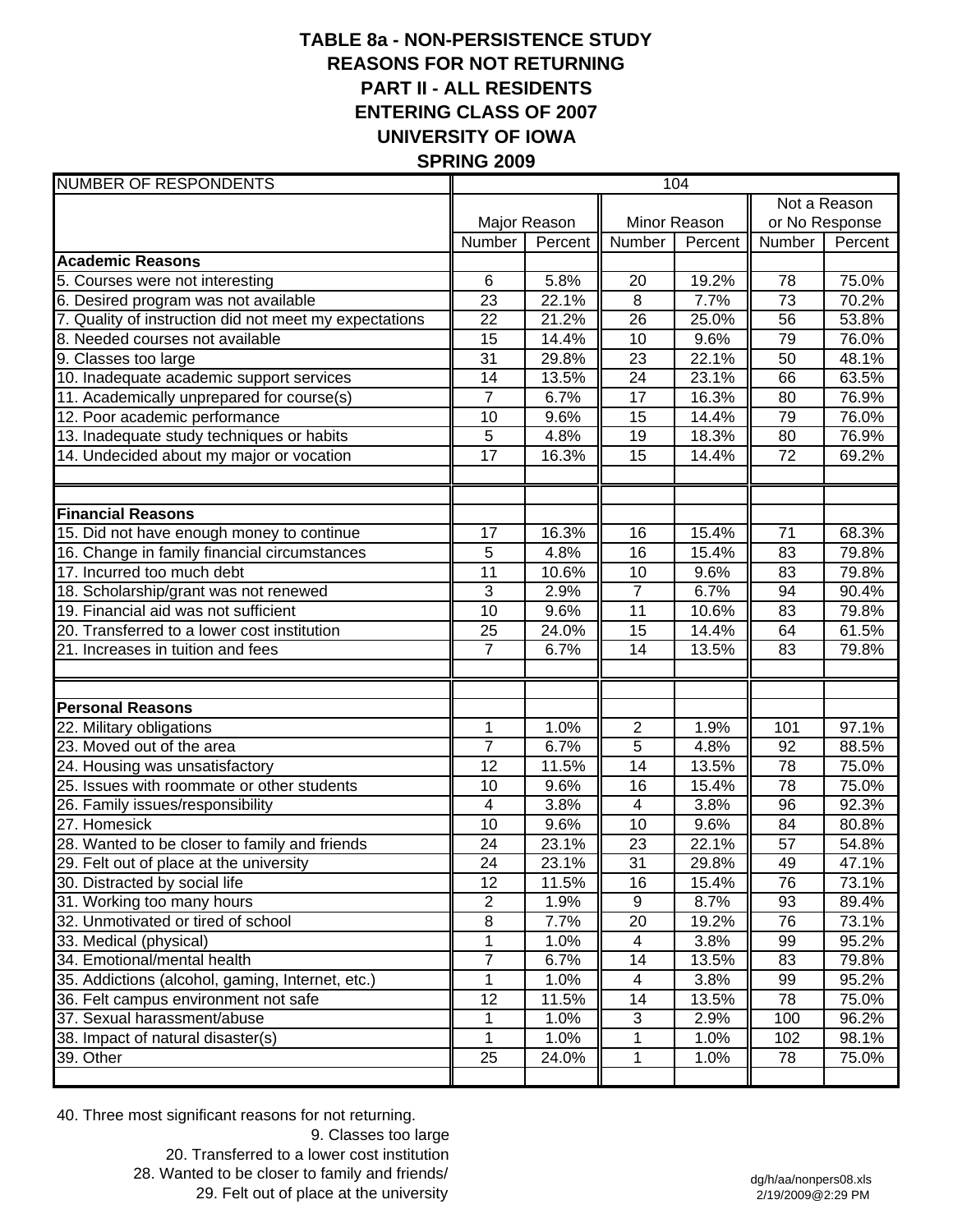## **TABLE 8b - NON-PERSISTENCE STUDY REASONS FOR NOT RETURNING PART II - ALL RESIDENTS ENTERING CLASS OF 2007 IOWA STATE UNIVERSITY SPRING 2009**

| <b>NUMBER OF RESPONDENTS</b>                           | 175             |         |                  |         |                |         |
|--------------------------------------------------------|-----------------|---------|------------------|---------|----------------|---------|
|                                                        |                 |         |                  |         | Not a Reason   |         |
|                                                        | Major Reason    |         | Minor Reason     |         | or No Response |         |
|                                                        | Number          | Percent | Number           | Percent | Number         | Percent |
| <b>Academic Reasons</b>                                |                 |         |                  |         |                |         |
| 5. Courses were not interesting                        | 5               | 2.9%    | 30               | 17.1%   | 140            | 80.0%   |
| 6. Desired program was not available                   | 37              | 21.1%   | $\overline{7}$   | 4.0%    | 131            | 74.9%   |
| 7. Quality of instruction did not meet my expectations | $\overline{21}$ | 12.0%   | $\overline{38}$  | 21.7%   | 116            | 66.3%   |
| 8. Needed courses not available                        | 26              | 14.9%   | $\overline{11}$  | 6.3%    | 138            | 78.9%   |
| 9. Classes too large                                   | 36              | 20.6%   | $\overline{31}$  | 17.7%   | 108            | 61.7%   |
| 10. Inadequate academic support services               | 18              | 10.3%   | 27               | 15.4%   | 130            | 74.3%   |
| 11. Academically unprepared for course(s)              | 12              | 6.9%    | 27               | 15.4%   | 136            | 77.7%   |
| 12. Poor academic performance                          | 23              | 13.1%   | 31               | 17.7%   | 121            | 69.1%   |
| 13. Inadequate study techniques or habits              | 24              | 13.7%   | 29               | 16.6%   | 122            | 69.7%   |
| 14. Undecided about my major or vocation               | 30              | 17.1%   | 19               | 10.9%   | 126            | 72.0%   |
|                                                        |                 |         |                  |         |                |         |
| <b>Financial Reasons</b>                               |                 |         |                  |         |                |         |
| 15. Did not have enough money to continue              | 31              | 17.7%   | 31               | 17.7%   | 113            | 64.6%   |
| 16. Change in family financial circumstances           | 19              | 10.9%   | $\overline{21}$  | 12.0%   | 135            | 77.1%   |
| 17. Incurred too much debt                             | 19              | 10.9%   | $\overline{17}$  | 9.7%    | 139            | 79.4%   |
| 18. Scholarship/grant was not renewed                  | 11              | 6.3%    | $\boldsymbol{9}$ | 5.1%    | 155            | 88.6%   |
| 19. Financial aid was not sufficient                   | 30              | 17.1%   | $\overline{25}$  | 14.3%   | 120            | 68.6%   |
| 20. Transferred to a lower cost institution            | 48              | 27.4%   | 22               | 12.6%   | 105            | 60.0%   |
| 21. Increases in tuition and fees                      | 13              | 7.4%    | 19               | 10.9%   | 143            | 81.7%   |
| <b>Personal Reasons</b>                                |                 |         |                  |         |                |         |
| 22. Military obligations                               | 10              | 5.7%    | $\mathbf{1}$     | 0.6%    | 164            | 93.7%   |
| 23. Moved out of the area                              | 10              | 5.7%    | 9                | 5.1%    | 156            | 89.1%   |
| 24. Housing was unsatisfactory                         | 21              | 12.0%   | $\overline{23}$  | 13.1%   | 131            | 74.9%   |
| 25. Issues with roommate or other students             | 20              | 11.4%   | 19               | 10.9%   | 136            | 77.7%   |
| 26. Family issues/responsibility                       | 11              | 6.3%    | $\overline{11}$  | 6.3%    | 153            | 87.4%   |
| 27. Homesick                                           | 14              | 8.0%    | 20               | 11.4%   | 141            | 80.6%   |
| 28. Wanted to be closer to family and friends          | 38              | 21.7%   | 38               | 21.7%   | 99             | 56.6%   |
| 29. Felt out of place at the university                | $\overline{34}$ | 19.4%   | 33               | 18.9%   | 108            | 61.7%   |
| 30. Distracted by social life                          | 15              | 8.6%    | $\overline{22}$  | 12.6%   | 138            | 78.9%   |
| 31. Working too many hours                             | 5               | 2.9%    | $\overline{7}$   | 4.0%    | 163            | 93.1%   |
| 32. Unmotivated or tired of school                     | 15              | 8.6%    | 23               | 13.1%   | 137            | 78.3%   |
| 33. Medical (physical)                                 | 8               | 4.6%    | 4                | 2.3%    | 163            | 93.1%   |
| 34. Emotional/mental health                            | 11              | 6.3%    | 27               | 15.4%   | 137            | 78.3%   |
| 35. Addictions (alcohol, gaming, internet, etc.)       | $\sqrt{5}$      | 2.9%    | 6                | 3.4%    | 164            | 93.7%   |
| 36. Felt campus environment not safe                   | $\pmb{0}$       | 0.0%    | $\overline{7}$   | 4.0%    | 168            | 96.0%   |
| 37. Sexual harrassment/abuse                           | 0               | 0.0%    | 1                | 0.6%    | 174            | 99.4%   |
| 38. Impact of natural disaster(s)                      | 0               | 0.0%    | 0                | 0.0%    | 175            | 100.0%  |
| 39. Other                                              | 39              | 22.3%   | $\overline{2}$   | 1.1%    | 134            | 76.6%   |
|                                                        |                 |         |                  |         |                |         |

40. Three most significant major reasons for not returning

20. Transferred to a lower cost instittion

28. Wanted to be closer to family and friends

9. Classes too large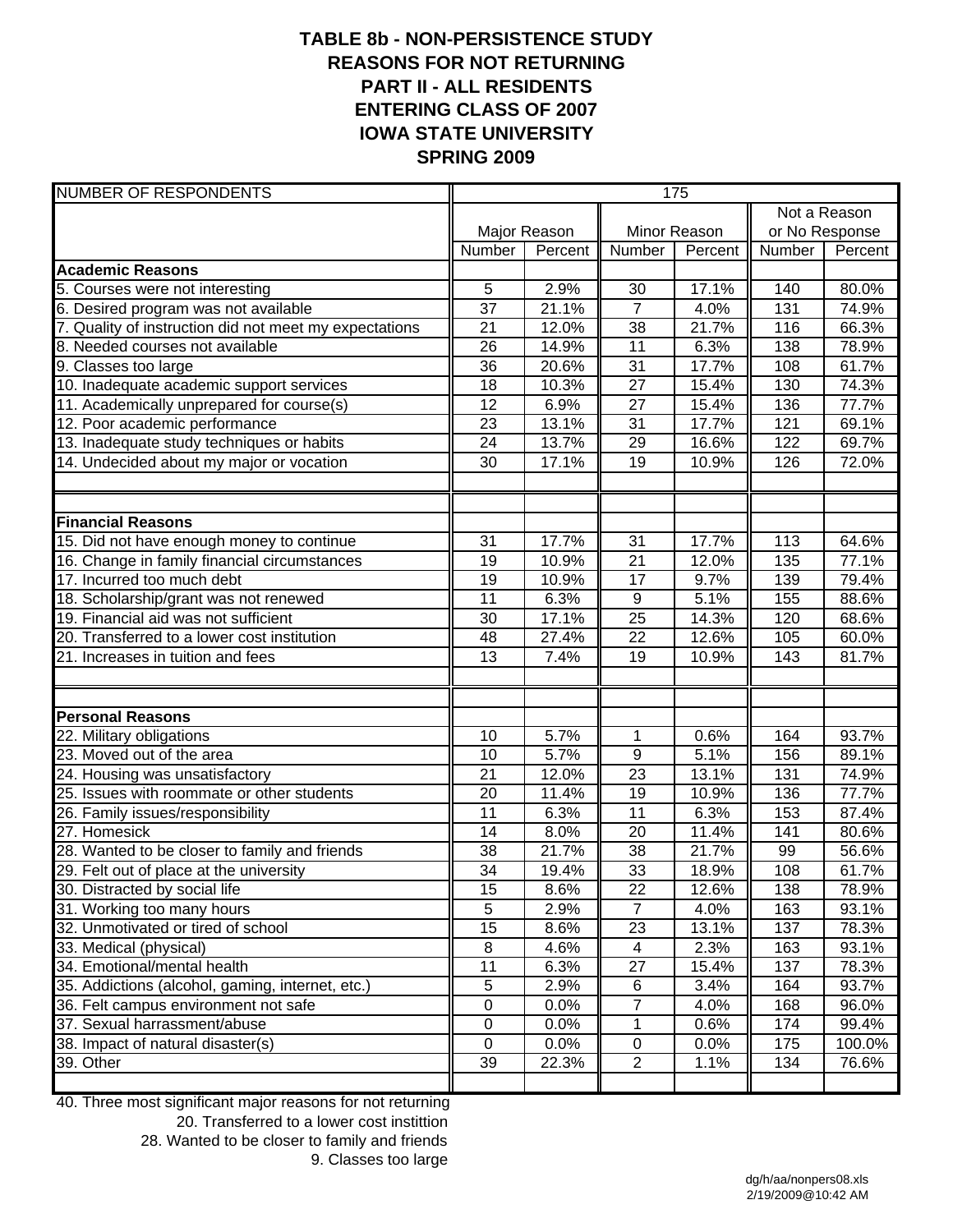## **TABLE 8c - NON-PERSISTENCE STUDY REASONS FOR NOT RETURNING PART II - ALL RESPONDENTS ENTERING CLASS OF 2007 UNIVERSITY OF NORTHERN IOWA SPRING 2009**

| <b>NUMBER OF RESPONDENTS</b>                           | 92               |         |                  |         |                 |              |  |
|--------------------------------------------------------|------------------|---------|------------------|---------|-----------------|--------------|--|
|                                                        |                  |         |                  |         |                 | Not a Reason |  |
|                                                        | Major Reason     |         | Minor Reason     |         | or No Response  |              |  |
|                                                        | Number           | Percent | Number           | Percent | Number          | Percent      |  |
| <b>Academic Reasons</b>                                |                  |         |                  |         |                 |              |  |
| 5. Courses were not interesting                        | 4                | 4.3%    | 18               | 19.6%   | 69              | 75.0%        |  |
| 6. Desired program was not available                   | 22               | 23.9%   | $\overline{4}$   | 4.3%    | 65              | 70.7%        |  |
| 7. Quality of instruction did not meet my expectations | 10               | 10.9%   | 11               | 12.0%   | 70              | 76.1%        |  |
| 8. Needed courses not available                        | $\overline{17}$  | 18.5%   | $\overline{3}$   | 3.3%    | $\overline{71}$ | 77.2%        |  |
| 9. Classes too large                                   | 12               | 13.0%   | $\overline{13}$  | 14.1%   | 66              | 71.7%        |  |
| 10. Inadequate academic support services               | 16               | 17.4%   | 11               | 12.0%   | 64              | 69.6%        |  |
| 11. Academically unprepared for course(s)              | 6                | 6.5%    | 13               | 14.1%   | 72              | 78.3%        |  |
| 12. Poor academic performance                          | 8                | 8.7%    | 10               | 10.9%   | 73              | 79.3%        |  |
| 13. Inadequate study techniques or habits              | $\boldsymbol{9}$ | 9.8%    | 11               | 12.0%   | 71              | 77.2%        |  |
| 14. Undecided about my major or vocation               | 14               | 15.2%   | 8                | 8.7%    | 69              | 75.0%        |  |
|                                                        |                  |         |                  |         |                 |              |  |
| <b>Financial Reasons</b>                               |                  |         |                  |         |                 |              |  |
| 15. Did not have enough money to continue              | 5                | 5.4%    | 16               | 17.4%   | 70              | 76.1%        |  |
| 16. Change in family financial circumstances           | $\overline{2}$   | 2.2%    | $\overline{9}$   | 9.8%    | 80              | 87.0%        |  |
| 17. Incurred too much debt                             | 5                | 5.4%    | 11               | 12.0%   | 81              | 88.0%        |  |
| 18. Scholarship/grant was not renewed                  | $\overline{5}$   | 5.4%    | $\overline{5}$   | 5.4%    | 81              | 88.0%        |  |
| 19. Financial aid was not sufficient                   | 4                | 4.3%    | $\overline{12}$  | 13.0%   | 75              | 81.5%        |  |
| 20. Transferred to a lower cost institution            | 22               | 23.9%   | 11               | 12.0%   | 58              | 63.0%        |  |
| 21. Increases in tuition and fees                      | $\overline{7}$   | 7.6%    | 11               | 12.0%   | 73              | 79.3%        |  |
|                                                        |                  |         |                  |         |                 |              |  |
| <b>Personal Reasons</b>                                |                  |         |                  |         |                 |              |  |
| 22. Military obligations                               | 0                | 0.0%    | $\mathbf{3}$     | 3.3%    | 88              | 95.7%        |  |
| 23. Moved out of the area                              | 4                | 4.3%    | $6\phantom{1}6$  | 6.5%    | 81              | 88.0%        |  |
| 24. Housing was unsatisfactory                         | $\overline{7}$   | 7.6%    | 12               | 13.0%   | 72              | 78.3%        |  |
| 25. Issues with roommate or other students             | 13               | 14.1%   | $\boldsymbol{9}$ | 9.8%    | 69              | 75.0%        |  |
| 26. Family issues/responsibility                       | 3                | 3.3%    | $\overline{5}$   | 5.4%    | 83              | 90.2%        |  |
| 27. Homesick                                           | $\overline{12}$  | 13.0%   | $\overline{16}$  | 17.4%   | 63              | 68.5%        |  |
| 28. Wanted to be closer to family and friends          | 15               | 16.3%   | 21               | 22.8%   | 55              | 59.8%        |  |
| 29. Felt out of place at the university                | 13               | 14.1%   | 15               | 16.3%   | 63              | 68.5%        |  |
| 30. Distracted by social life                          | 4                | 4.3%    | 13               | 14.1%   | 74              | 80.4%        |  |
| 31. Working too many hours                             | $\overline{2}$   | 2.2%    | 6                | 6.5%    | 83              | 90.2%        |  |
| 32. Unmotivated or tired of school                     | 3                | 3.3%    | $\sqrt{5}$       | 5.4%    | 83              | 90.2%        |  |
| 33. Medical (physical)                                 | $\overline{c}$   | 2.2%    | 1                | 1.1%    | 88              | 95.7%        |  |
| 34. Emotional/mental health                            | $\overline{2}$   | 2.2%    | 6                | 6.5%    | 83              | 90.2%        |  |
| 35. Addictions (alcohol, gaming, internet, etc.)       | 1                | 1.1%    | 3                | 3.3%    | 87              | 94.6%        |  |
| 36. Felt cmapus environment not safe                   | 1                | 1.1%    | 3                | 3.3%    | 87              | 94.6%        |  |
| 37. Sexual harrassment/abuse                           | 1                | 1.1%    | 1                | 1.1%    | 89              | 96.7%        |  |
| 38. Impact of natural disaster(s)                      | $\mathbf 0$      | 0.0%    | $\pmb{0}$        | 0.0%    | 91              | 98.9%        |  |
| 39. Other                                              | 20               | 21.7%   | $\pmb{0}$        | 0.0%    | 13              | 14.1%        |  |

40. Three most significant major reasons for not returning 6. Desired program was not available/ 20. Transferred to a lower cost institution

28. Wanted to be closer to family and friends